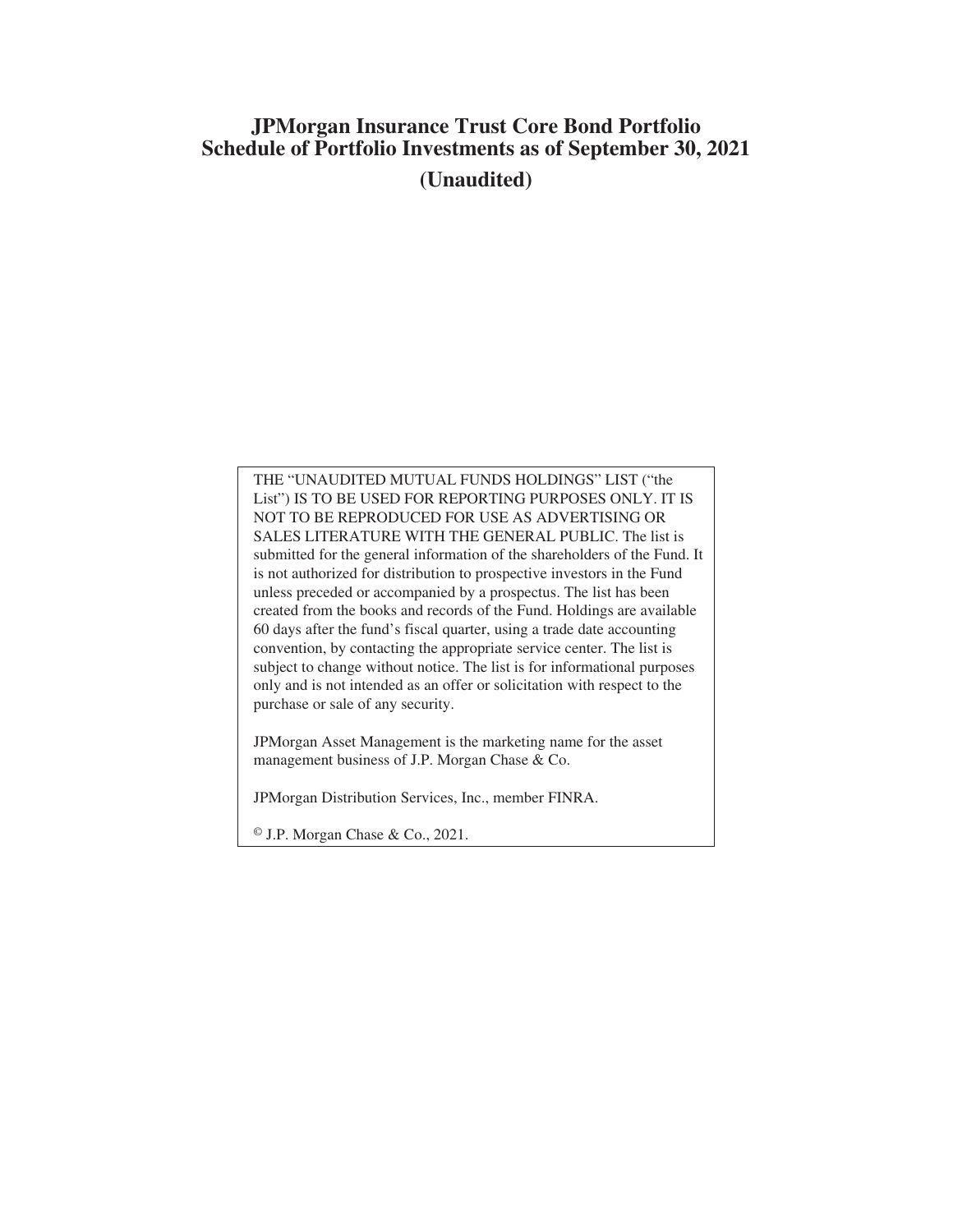### **SCHEDULE OF PORTFOLIO INVESTMENTS**

AS OF SEPTEMBER 30, 2021 (Unaudited)

| <b>Investments</b>                               | Principal<br>Amount (\$000) | <b>Value (\$000)</b> |
|--------------------------------------------------|-----------------------------|----------------------|
| <b>CORPORATE BONDS - 32.0%</b>                   |                             |                      |
| Aerospace & Defense - 0.8%                       |                             |                      |
| Airbus SE (France)                               |                             |                      |
| $3.15\%, \frac{4}{10/2027}$ (a)                  | 164                         | 176                  |
| BAE Systems Holdings, Inc. (United Kingdom)      |                             |                      |
| $3.80\%, 10/7/2024$ (a)                          | 45                          | 49                   |
| BAE Systems plc (United Kingdom)                 |                             |                      |
| $1.90\%, 2/15/2031$ (a)                          | 200                         | 192                  |
| 5.80%, $10/11/2041$ (a)                          | 51                          | 70                   |
| Boeing Co. (The)                                 |                             |                      |
| 1.17%, 2/4/2023                                  | 160                         | 160                  |
| 1.95%, 2/1/2024                                  | 185                         | 189                  |
| 1.43%, 2/4/2024                                  | 325                         | 326                  |
| 4.88%, 5/1/2025                                  | 125                         | 139                  |
| 2.75%, 2/1/2026                                  | 180                         | 187                  |
| 2.20%, 2/4/2026                                  | 200                         | 201                  |
| 2.70%, 2/1/2027                                  | 640                         | 663                  |
| 3.25%, 3/1/2028                                  | 224                         | 235                  |
| 5.15%, 5/1/2030                                  | 190                         | 224                  |
| 5.71%, 5/1/2040                                  | 175                         | 222                  |
| L3Harris Technologies, Inc.                      |                             |                      |
| 1.80%, 1/15/2031                                 | 220                         | 212                  |
| Leidos, Inc.                                     |                             |                      |
| 2.30%, 2/15/2031                                 | 120                         | 117                  |
| Lockheed Martin Corp.                            |                             |                      |
| 4.50%, 5/15/2036                                 | 70                          | 87                   |
| Northrop Grumman Corp.                           |                             |                      |
| 3.20%, 2/1/2027                                  | 76                          | 83                   |
| 3.25%, 1/15/2028                                 | 50                          | 54                   |
| 5.15%, 5/1/2040                                  | 140                         | 182                  |
| Precision Castparts Corp.                        |                             |                      |
| 3.25%, 6/15/2025                                 | 30                          | 32                   |
| Raytheon Technologies Corp.                      |                             |                      |
| 3.20%, 3/15/2024                                 | 28                          | 30                   |
| 4.50%, 6/1/2042                                  | 80                          | 98                   |
| 4.15%, 5/15/2045                                 | 138                         | 162                  |
| 3.75%, 11/1/2046                                 | 80                          | 89                   |
| 4.35%, 4/15/2047                                 | 90                          | 108                  |
|                                                  |                             | 4,287                |
| Airlines — $0.0\%$ (b)                           |                             |                      |
| <b>Continental Airlines Pass-Through Trust</b>   |                             |                      |
| Series 2012-2, Class A Shares, 4.00%, 10/29/2024 | 16                          | 16                   |
|                                                  |                             |                      |
| Automobiles $-0.6\%$                             |                             |                      |
| <b>BMW US Capital LLC (Germany)</b>              |                             |                      |
| $2.25\%, 9/15/2023$ (a)                          | 45                          | 46                   |
| General Motors Co.                               |                             |                      |
| 6.13%, 10/1/2025                                 | 130                         | 152                  |
| Hyundai Capital America                          |                             |                      |
| $1.15\%, 11/10/2022$ (a)                         | 394                         | 397                  |
| 1.80%, $10/15/2025$ (a)                          | 140                         | 141                  |
| $1.30\%, 1/8/2026$ (a)                           | 115                         | 113                  |
| 1.50%, $6/15/2026$ (a)                           | 45                          | 45                   |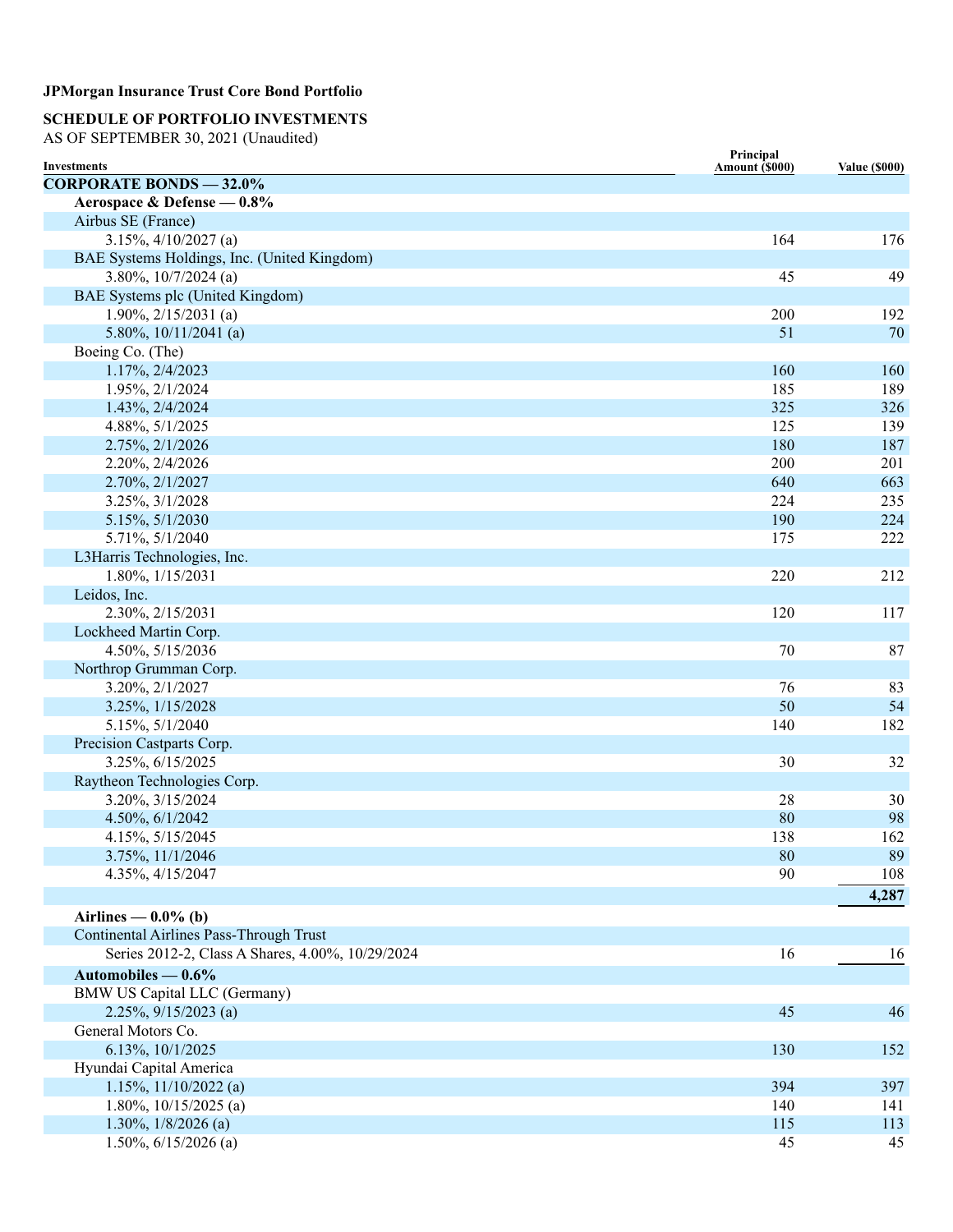| $3.00\%, 2/10/2027$ (a)                                                 | 200   | 210   |
|-------------------------------------------------------------------------|-------|-------|
| $2.38\%, 10/15/2027$ (a)                                                | 130   | 132   |
| 1.80%, $1/10/2028$ (a)                                                  | 215   | 210   |
| Nissan Motor Co. Ltd. (Japan)                                           |       |       |
| $3.52\%, 9/17/2025$ (a)                                                 | 481   | 511   |
| 4.35%, $9/17/2027$ (a)                                                  | 673   | 740   |
| Stellantis Finance US, Inc.                                             |       |       |
| $2.69\%, 9/15/2031$ (a)                                                 | 200   | 198   |
| Volkswagen Group of America Finance LLC (Germany)                       |       |       |
| 1.63%, $11/24/2027$ (a)                                                 | 200   | 198   |
|                                                                         |       | 3,093 |
| Banks $-5.6\%$                                                          |       |       |
| ABN AMRO Bank NV (Netherlands)                                          |       |       |
| 4.75%, $7/28/2025$ (a)                                                  | 200   | 222   |
| AIB Group plc (Ireland)                                                 |       |       |
| (ICE LIBOR USD 3 Month + 1.87%), 4.26%, 4/10/2025 (a) (c)               | 250   | 268   |
| ANZ New Zealand Int'l Ltd. (New Zealand)                                |       |       |
| 3.45%, $1/21/2028$ (a)                                                  | 200   | 221   |
| $2.55\%, 2/13/2030$ (a)                                                 | 200   | 207   |
| Banco Nacional de Panama (Panama)                                       |       |       |
| $2.50\%, 8/11/2030$ (a)                                                 | 300   | 286   |
| Banco Santander SA (Spain)                                              |       |       |
| 2.75%, 5/28/2025                                                        | 200   | 210   |
| 1.85%, 3/25/2026                                                        | 400   | 405   |
| (US Treasury Yield Curve Rate T Note Constant Maturity 1 Year + 0.90%), |       |       |
| $1.72\%, 9/14/2027$ (c)                                                 | 200   | 199   |
| 2.75%, 12/3/2030                                                        | 200   | 199   |
| Bank of America Corp.                                                   |       |       |
| 4.00%, 1/22/2025                                                        | 114   | 124   |
| Series L, 3.95%, 4/21/2025                                              | 92    | 100   |
| (ICE LIBOR USD 3 Month + 0.81%), 3.37%, 1/23/2026 (c)                   | 100   | 107   |
| 4.45%, 3/3/2026                                                         | 69    | 77    |
| Series N, $(SOR + 0.91\%)$ , 1.66%, 3/11/2027 (c)                       | 100   | 101   |
| 3.25%, 10/21/2027                                                       | 236   | 255   |
| (ICE LIBOR USD 3 Month + 1.51%), 3.71%, 4/24/2028 (c)                   | 260   | 286   |
| (ICE LIBOR USD 3 Month + 1.04%), 3.42%, 12/20/2028 (c)                  | 646   | 700   |
| (ICE LIBOR USD 3 Month + 1.07%), 3.97%, $3/5/2029$ (c)                  | 280   | 311   |
| (ICE LIBOR USD 3 Month + 0.99%), 2.50%, 2/13/2031 (c)                   | 525   | 531   |
| $(SOFR + 2.15\%), 2.59\%, 4/29/2031$ (c)                                | 313   | 319   |
| $(SOFR + 1.53\%), 1.90\%, 7/23/2031$ (c)                                | 150   | 145   |
| $(SOFR + 1.93\%), 2.68\%, 6/19/2041$ (c)                                | 1,158 | 1,118 |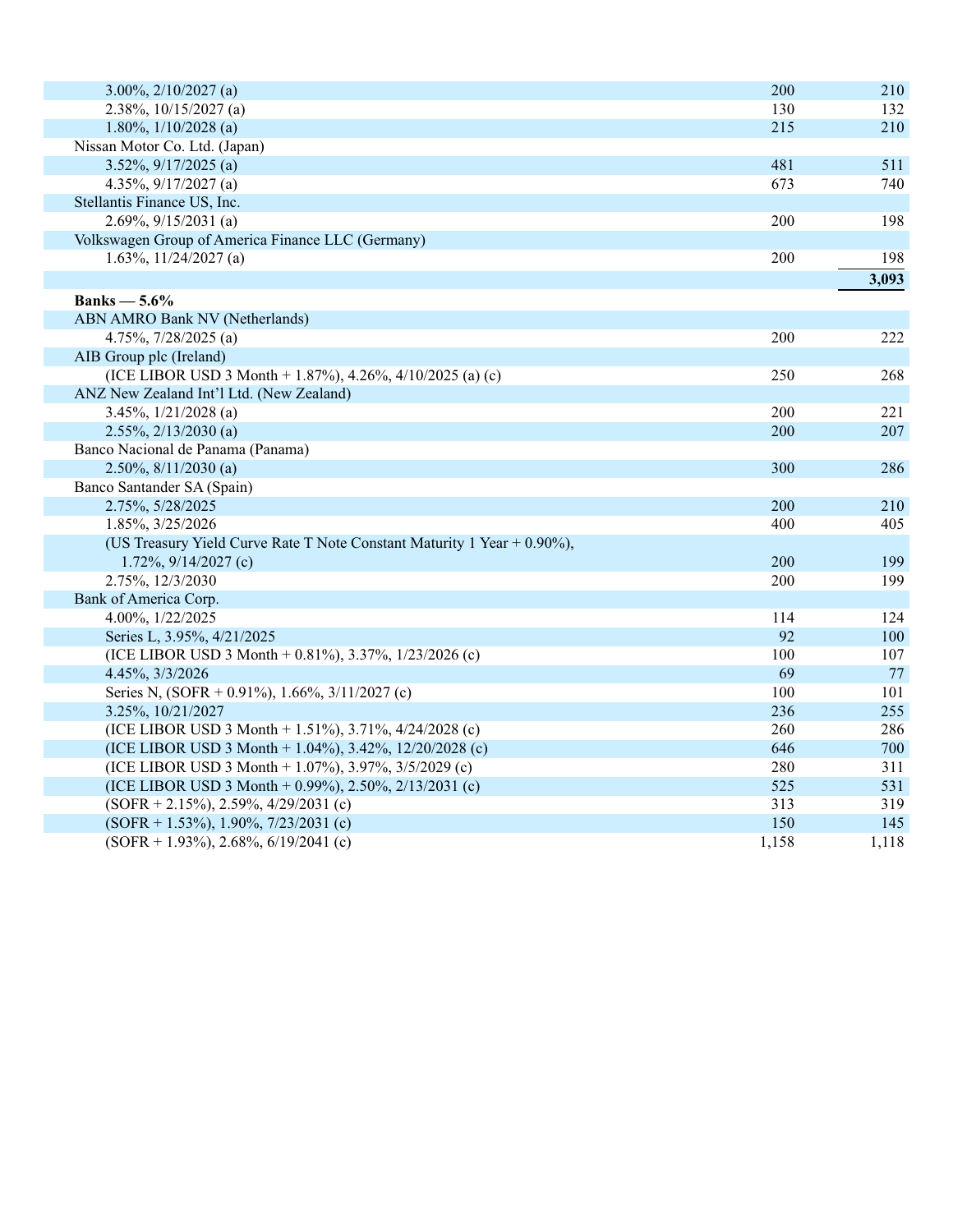# **SCHEDULE OF PORTFOLIO INVESTMENTS**

| Investments                                                                                           | Principal<br>Amount (\$000) | <b>Value (\$000)</b> |
|-------------------------------------------------------------------------------------------------------|-----------------------------|----------------------|
| Bank of Ireland Group plc (Ireland)                                                                   |                             |                      |
| (US Treasury Yield Curve Rate T Note Constant Maturity 1 Year + 1.10%),<br>2.03%, $9/30/2027$ (a) (c) | 206                         | 206                  |
| Bank of Montreal (Canada)                                                                             |                             |                      |
| 1.85%, 5/1/2025                                                                                       | 200                         | 206                  |
| (USD Swap Semi 5 Year + 1.43%), 3.80%, 12/15/2032 (c)                                                 | 47                          | 51                   |
| Banque Federative du Credit Mutuel SA (France)                                                        |                             |                      |
| $2.38\%, 11/21/2024$ (a)                                                                              | 254                         | 265                  |
| $1.60\%, 10/4/2026$ (a)                                                                               | 245                         | 245                  |
| Barclays plc (United Kingdom)                                                                         |                             |                      |
| (US Treasury Yield Curve Rate T Note Constant Maturity 1 Year $+$ 0.80%),                             |                             |                      |
| 1.01%, 12/10/2024 (c)                                                                                 | 369                         | 371                  |
| 3.65%, 3/16/2025                                                                                      | 200                         | 215                  |
| <b>BBVA USA</b>                                                                                       |                             |                      |
| 2.50%, 8/27/2024                                                                                      | 250                         | 262                  |
| <b>BNP Paribas SA (France)</b>                                                                        |                             |                      |
| $(SOFR + 2.07\%)$ , 2.22%, 6/9/2026 (a) (c)                                                           | 293                         | 301                  |
| $(SOFR + 1.00\%)$ , 1.32%, 1/13/2027 (a) (c)                                                          | 232                         | 228                  |
| $(SOFR + 1.22\%), 2.16\%, 9/15/2029$ (a) (c)                                                          | 349                         | 346                  |
| $(SOFR + 1.51\%), 3.05\%, 1/13/2031$ (a) (c)                                                          | 320                         | 335                  |
| (US Treasury Yield Curve Rate T Note Constant Maturity 5 Year + 2.05%),                               | 320                         | 310                  |
| 2.59%, $8/12/2035$ (a) (c)<br>BNZ International Funding Ltd. (New Zealand)                            |                             |                      |
| 2.90%, 2/21/2022 (a)                                                                                  | 250                         | 253                  |
| Citigroup, Inc.                                                                                       |                             |                      |
| 2.90%, 12/8/2021                                                                                      | 100                         | 100                  |
| (ICE LIBOR USD 3 Month + 0.90%), 3.35%, 4/24/2025 (c)                                                 | 90                          | 96                   |
| 4.40%, 6/10/2025                                                                                      | 78                          | 86                   |
| $(SOFR + 2.84\%), 3.11\%, 4/8/2026$ (c)                                                               | 380                         | 403                  |
| $(SOFR + 0.77\%)$ , 1.12%, 1/28/2027 (c)                                                              | 354                         | 349                  |
| 4.45%, 9/29/2027                                                                                      | 210                         | 239                  |
| (ICE LIBOR USD 3 Month + 1.56%), 3.89%, 1/10/2028 (c)                                                 | 200                         | 221                  |
| (ICE LIBOR USD 3 Month + 1.39%), 3.67%, 7/24/2028 (c)                                                 | 250                         | 275                  |
| (ICE LIBOR USD 3 Month + 1.15%), 3.52%, 10/27/2028 (c)                                                | 75                          | 82                   |
| (ICE LIBOR USD 3 Month + 1.19%), 4.07%, 4/23/2029 (c)                                                 | 74                          | 83                   |
| (ICE LIBOR USD 3 Month + 1.34%), 3.98%, 3/20/2030 (c)                                                 | 220                         | 247                  |
| $(SOFR + 1.17\%), 2.56\%, 5/1/2032$ (c)                                                               | 625                         | 631                  |
| (ICE LIBOR USD 3 Month + 1.17%), 3.88%, 1/24/2039 (c)                                                 | 50                          | 57                   |
| 8.13%, 7/15/2039                                                                                      | 56                          | 96                   |
| Citizens Financial Group, Inc.                                                                        |                             |                      |
| 2.85%, 7/27/2026                                                                                      | 200                         | 212                  |
| Comerica, Inc.                                                                                        |                             |                      |
| 4.00%, 2/1/2029                                                                                       | 150                         | 171                  |
| Cooperatieve Rabobank UA (Netherlands)                                                                |                             |                      |
| 3.75%, 7/21/2026                                                                                      | 450                         | 496                  |
| Credit Agricole SA (France)                                                                           |                             |                      |
| $(SOFR + 1.68\%), 1.91\%, 6/16/2026$ (a) (c)                                                          | 650                         | 663                  |
| $(SOFR + 0.89\%), 1.25\%, 1/26/2027$ (a) (c)                                                          | 400                         | 394                  |
| Danske Bank A/S (Denmark)                                                                             |                             |                      |
| (US Treasury Yield Curve Rate T Note Constant Maturity 1 Year + 1.03%),                               |                             |                      |
| 1.17%, $12/8/2023$ (a) (c)                                                                            | 480                         | 482                  |
|                                                                                                       |                             |                      |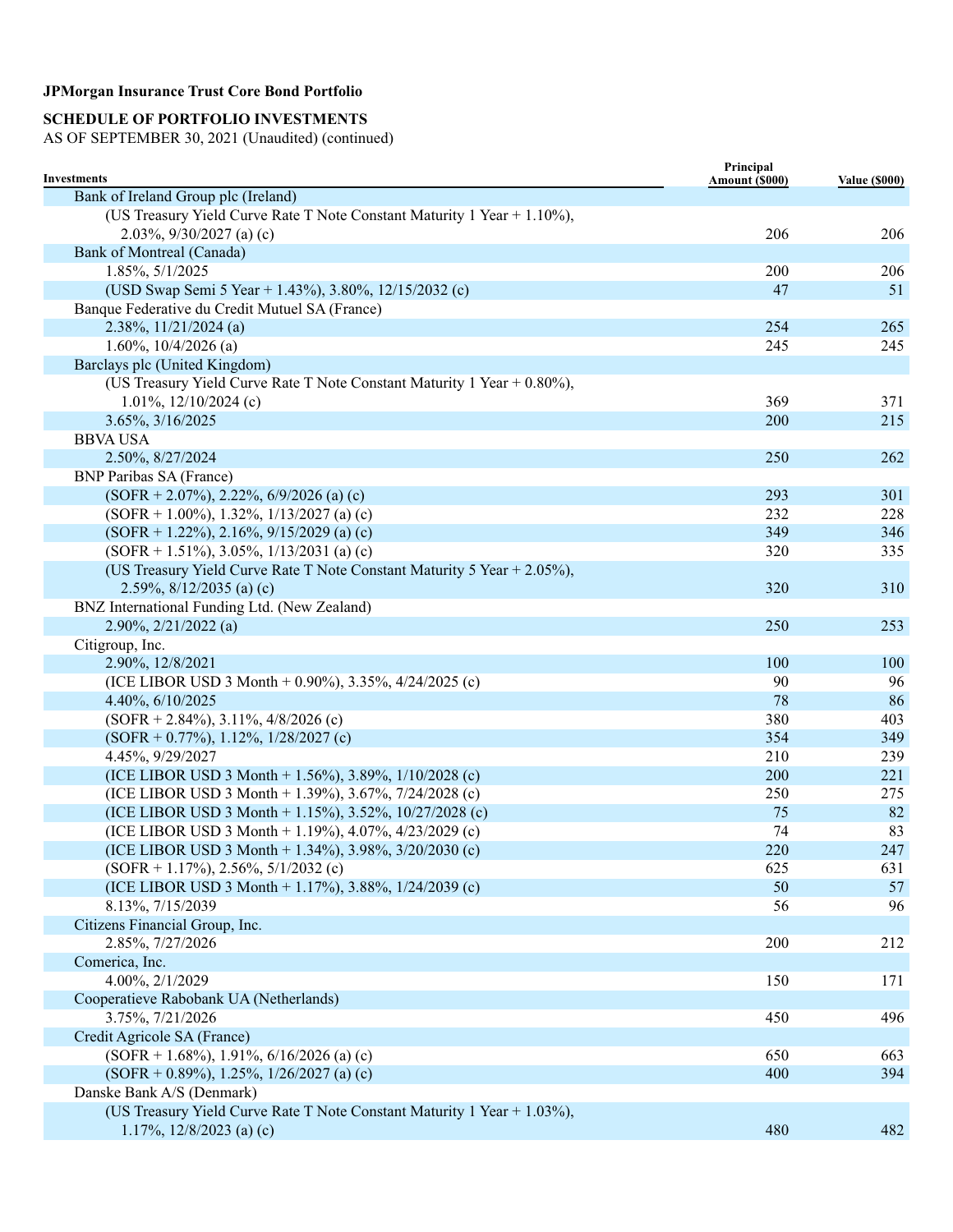| DNB Bank ASA (Norway)                                                       |            |     |
|-----------------------------------------------------------------------------|------------|-----|
| (US Treasury Yield Curve Rate T Note Constant Maturity 1 Year + 0.68%),     |            |     |
| 1.60%, $3/30/2028$ (a) (c)                                                  | 325        | 323 |
| Fifth Third Bancorp                                                         |            |     |
| 3.65%, 1/25/2024                                                            | 90         | 96  |
| HSBC Holdings plc (United Kingdom)                                          |            |     |
| (ICE LIBOR USD 3 Month + 0.99%), 3.95%, $5/18/2024$ (c)                     | 229        | 241 |
| 4.38%, 11/23/2026                                                           | 200        | 223 |
| $(SOFR + 1.29\%), 2.21\%, 8/17/2029$ (c)                                    | 200        | 198 |
| $(SOFR + 1.95\%, 2.36\%, 8/18/2031$ (c)                                     | 300        | 297 |
| 6.50%, 9/15/2037                                                            | 250        | 346 |
| 6.10%, 1/14/2042                                                            | 120        | 173 |
| ING Groep NV (Netherlands)                                                  |            |     |
| (US Treasury Yield Curve Rate T Note Constant Maturity 1 Year $+ 1.10\%$ ), |            |     |
| 1.40%, $7/1/2026$ (a) (c)                                                   | 210        | 211 |
| 3.95%, 3/29/2027                                                            | 200        | 224 |
| KeyCorp                                                                     |            |     |
| 4.15%, 10/29/2025                                                           | 65         | 73  |
| Lloyds Banking Group plc (United Kingdom)                                   |            |     |
| (US Treasury Yield Curve Rate T Note Constant Maturity 1 Year + 1.10%),     |            |     |
| 1.33%, $6/15/2023$ (c)                                                      | <b>200</b> | 201 |
| 4.50%, 11/4/2024                                                            | 220        | 242 |
| 4.58%, 12/10/2025                                                           | <b>200</b> | 223 |
| (US Treasury Yield Curve Rate T Note Constant Maturity 1 Year $+$ 0.85%),   |            |     |
| 1.63%, $5/11/2027$ (c)                                                      | 245        | 245 |
|                                                                             |            |     |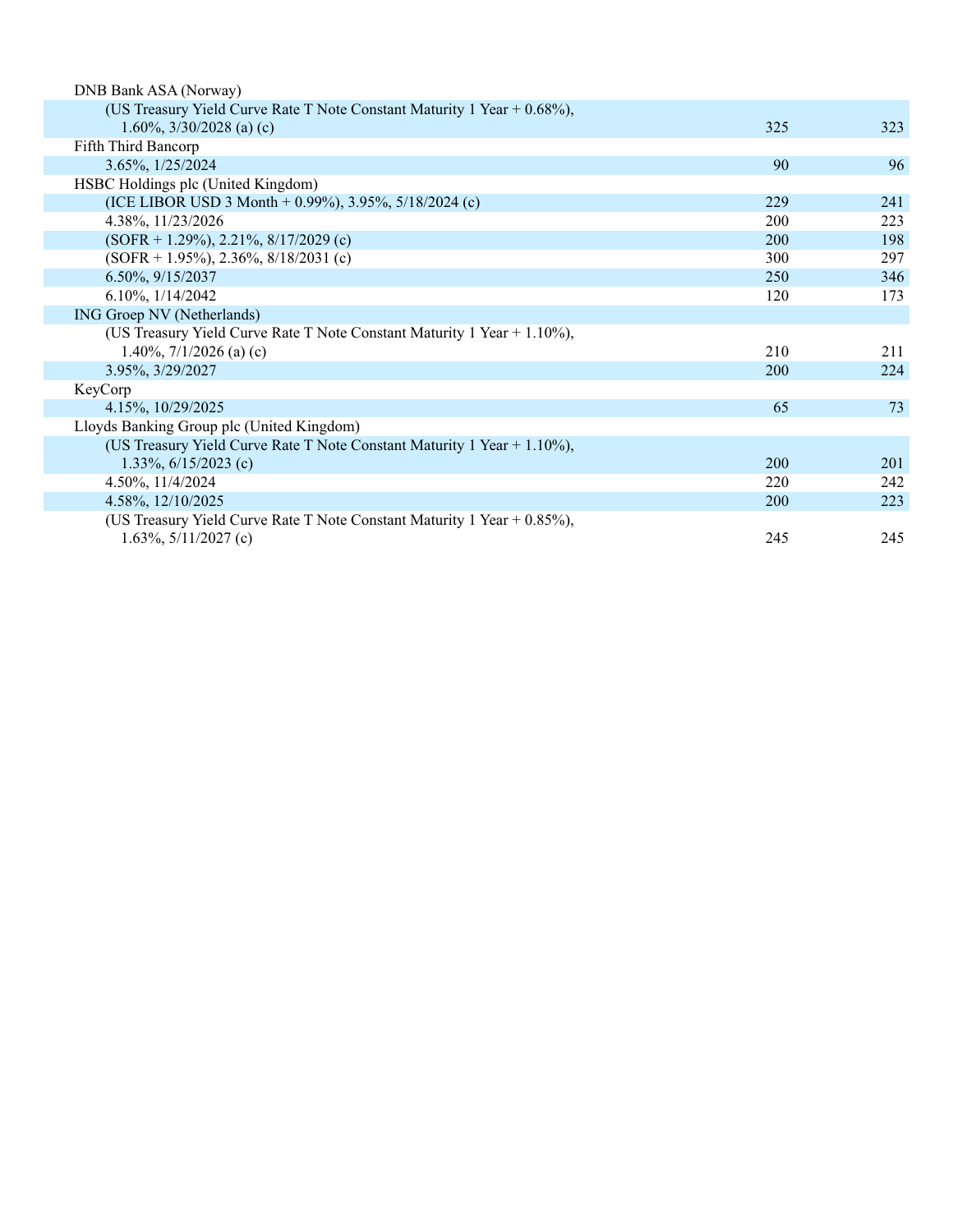# **SCHEDULE OF PORTFOLIO INVESTMENTS**

| Investments                                                             | Principal<br>Amount (\$000) | <b>Value (\$000)</b> |
|-------------------------------------------------------------------------|-----------------------------|----------------------|
| Mitsubishi UFJ Financial Group, Inc. (Japan)                            |                             |                      |
| 3.00%, 2/22/2022                                                        | 38                          | 38                   |
| 2.67%, 7/25/2022                                                        | 80                          | 82                   |
| 2.05%, 7/17/2030                                                        | 340                         | 334                  |
| 3.75%, 7/18/2039                                                        | 515                         | 580                  |
| Mizuho Financial Group, Inc. (Japan)                                    |                             |                      |
| (US Treasury Yield Curve Rate T Note Constant Maturity 1 Year + 0.67%), |                             |                      |
| 1.23%, $5/22/2027$ (c)                                                  | 255                         | 251                  |
| $(SOFR + 1.57\%)$ , 2.87%, 9/13/2030 (c)                                | 220                         | 230                  |
| National Australia Bank Ltd. (Australia)                                |                             |                      |
| $2.33\%, 8/21/2030$ (a)                                                 | 250                         | 242                  |
| (US Treasury Yield Curve Rate T Note Constant Maturity 5 Year + 1.88%), |                             |                      |
| 3.93%, $8/2/2034$ (a) (c)                                               | 440                         | 473                  |
| NatWest Group plc (United Kingdom)                                      |                             |                      |
| 4.80%, 4/5/2026                                                         | 283                         | 322                  |
| (US Treasury Yield Curve Rate T Note Constant Maturity 1 Year + 2.55%), |                             |                      |
| 3.07%, 5/22/2028 (c)                                                    | 440                         | 467                  |
| (US Treasury Yield Curve Rate T Note Constant Maturity 5 Year + 2.10%), |                             |                      |
| 3.75%, $11/1/2029$ (c)                                                  | 200                         | 213                  |
| (ICE LIBOR USD 3 Month + 1.87%), 4.44%, 5/8/2030 (c)                    | 200                         | 229                  |
| Nordea Bank Abp (Finland)                                               |                             |                      |
| $1.50\%, 9/30/2026$ (a)                                                 | 200                         | 199                  |
| Royal Bank of Canada (Canada)                                           |                             |                      |
| 2.75%, 2/1/2022                                                         | 66                          | 67                   |
| 3.70%, 10/5/2023                                                        | 300                         | 319                  |
| 4.65%, 1/27/2026                                                        | 30                          | 34                   |
| Santander UK Group Holdings plc (United Kingdom)                        |                             |                      |
| $(SOFR + 0.99\%), 1.67\%, 6/14/2027$ (c)                                | 220                         | 219                  |
| Societe Generale SA (France)                                            |                             |                      |
| (US Treasury Yield Curve Rate T Note Constant Maturity 1 Year + 1.10%), |                             |                      |
| 1.49%, $12/14/2026$ (a) (c)                                             | 260                         | 257                  |
| (US Treasury Yield Curve Rate T Note Constant Maturity 1 Year + 1.00%), |                             |                      |
| 1.79%, $6/9/2027$ (a) (c)                                               | 215                         | 214                  |
| $3.00\%, 1/22/2030$ (a)                                                 | 331                         | 342                  |
| (US Treasury Yield Curve Rate T Note Constant Maturity 1 Year + 1.30%), |                             |                      |
| 2.89%, $6/9/2032$ (a) (c)                                               | 500                         | 503                  |
| Standard Chartered plc (United Kingdom)                                 |                             |                      |
| (ICE LIBOR USD 3 Month + 1.15%), 4.25%, $1/20/2023$ (a) (c)             | 220                         | 222                  |
| (US Treasury Yield Curve Rate T Note Constant Maturity 1 Year + 1.00%), |                             |                      |
| 1.46%, $1/14/2027$ (a) (c)                                              | 245                         | 241                  |
| Sumitomo Mitsui Financial Group, Inc. (Japan)                           |                             |                      |
| 2.44%, 10/19/2021                                                       | 45                          | 45                   |
| 3.10%, 1/17/2023                                                        | 55                          | 57                   |
| 1.47%, 7/8/2025                                                         | 212                         | 214                  |
| 3.01%, 10/19/2026                                                       | 25                          | 27                   |
| 3.04%, 7/16/2029                                                        | 345                         | 365                  |
| Sumitomo Mitsui Trust Bank Ltd. (Japan)                                 |                             |                      |
| $1.55\%, \frac{3}{25}/2026$ (a)                                         | 403                         | 407                  |
| Truist Financial Corp.                                                  |                             |                      |
| 2.70%, 1/27/2022                                                        | 91                          | 92                   |
| UniCredit SpA (Italy)                                                   |                             |                      |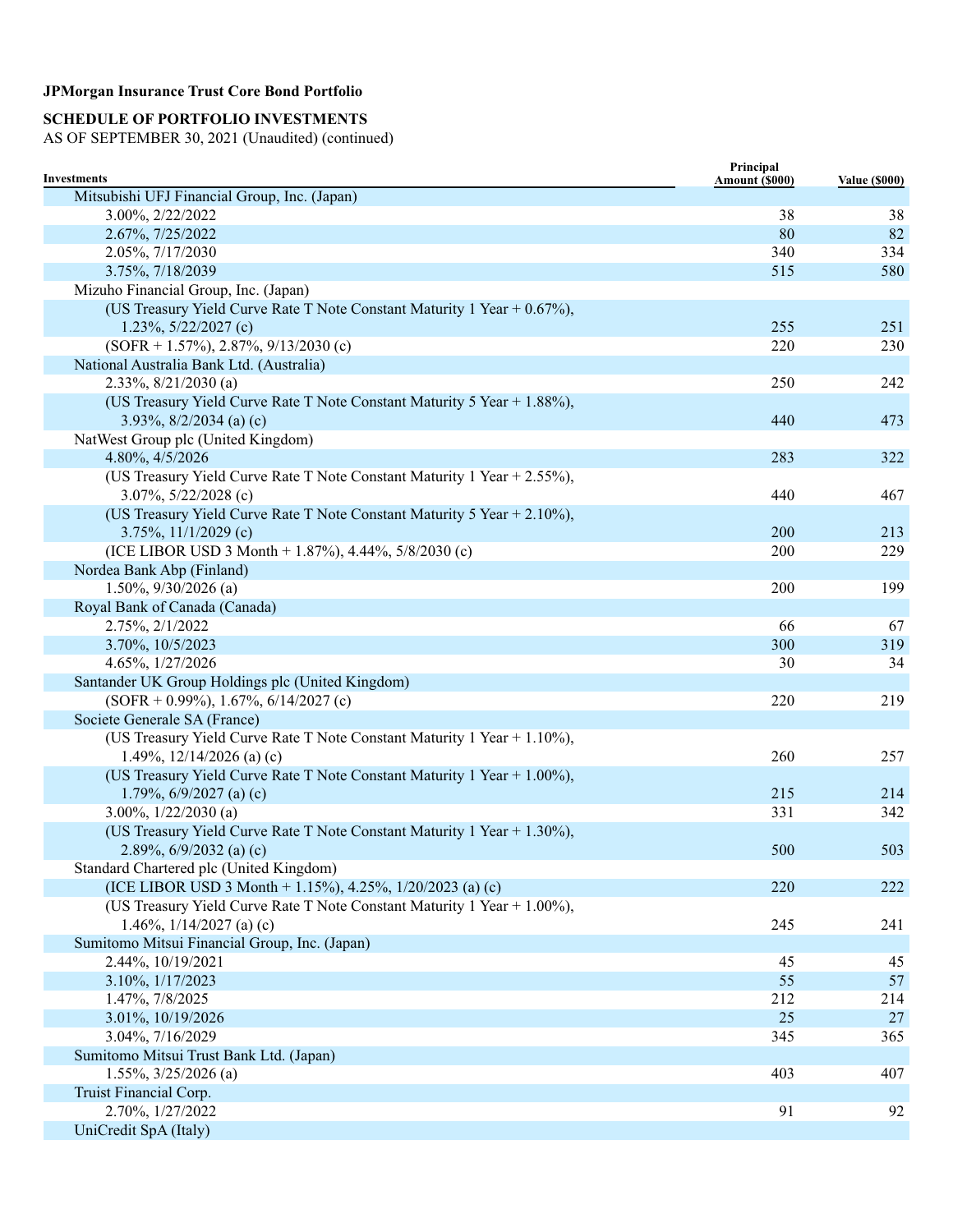| (US Treasury Yield Curve Rate T Note Constant Maturity 1 Year + 1.20%), |     |            |
|-------------------------------------------------------------------------|-----|------------|
| 1.98%, $6/3/2027$ (a) (c)                                               | 200 | 199        |
| (USD ICE Swap Rate 5 Year + 3.70%), 5.86%, 6/19/2032 (a) (c)            | 200 | 223        |
| <b>US Bancorp</b>                                                       |     |            |
| 3.38%, 2/5/2024                                                         | 120 | 128        |
| 7.50%, 6/1/2026                                                         | 100 | 127        |
| Wells Fargo & Co.                                                       |     |            |
| 4.10%, 6/3/2026                                                         | 24  | 27         |
| (ICE LIBOR USD 3 Month + 1.17%), 3.20%, $6/17/2027$ (c)                 | 900 | 966        |
| $(SOFR + 2.53\%), 3.07\%, 4/30/2041$ (c)                                | 255 | 262        |
| 5.38%, 11/2/2043                                                        | 200 | 265        |
| 4.40%, 6/14/2046                                                        | 47  | 56         |
| 4.75%, 12/7/2046                                                        | 53  | 66         |
| Westpac Banking Corp. (Australia)                                       |     |            |
| (USD ICE Swap Rate 5 Year + 2.24%), 4.32%, 11/23/2031 (c)               | 140 | 154        |
| 4.42%, 7/24/2039                                                        | 100 | 118        |
|                                                                         |     |            |
|                                                                         |     | 28,560     |
| Beverages $-0.7%$                                                       |     |            |
| Anheuser-Busch Cos. LLC (Belgium)                                       |     |            |
| 4.70%, 2/1/2036                                                         | 571 | 690        |
| 4.90%, 2/1/2046                                                         | 260 | 320        |
| Anheuser-Busch InBev Finance, Inc. (Belgium)                            |     |            |
| 4.70%, 2/1/2036                                                         | 120 | 145        |
| Anheuser-Busch InBev Worldwide, Inc. (Belgium)                          |     |            |
| 4.38%, 4/15/2038                                                        | 150 | 175        |
| 4.35%, 6/1/2040                                                         | 225 | 262        |
| 4.44%, 10/6/2048                                                        | 130 | 152        |
| 4.75%, 4/15/2058                                                        | 95  | 116        |
| 4.60%, 6/1/2060                                                         | 105 | 126        |
| Coca-Cola Femsa SAB de CV (Mexico)                                      |     |            |
| 2.75%, 1/22/2030                                                        | 155 | 159<br>203 |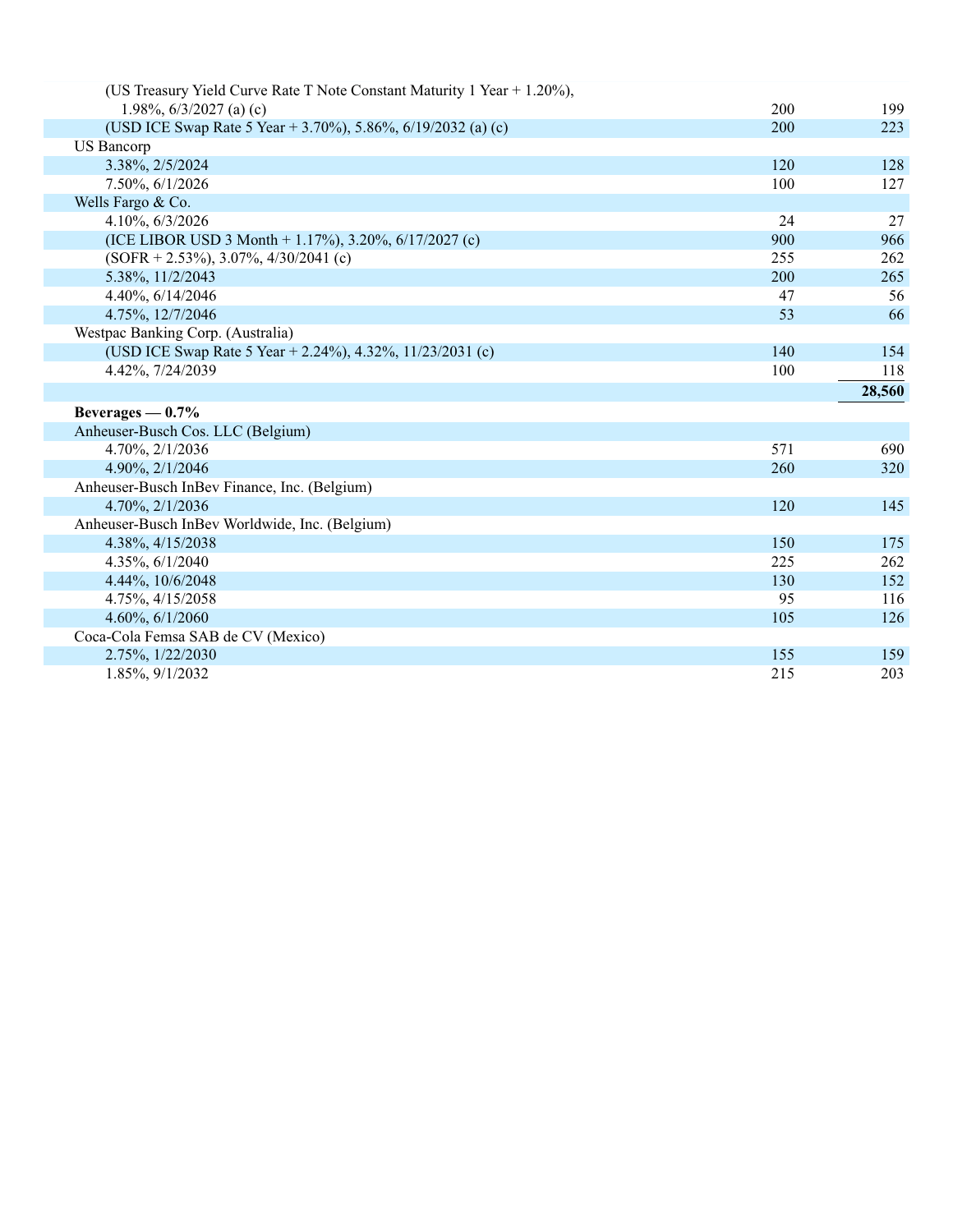# **SCHEDULE OF PORTFOLIO INVESTMENTS**

| <b>Investments</b>                            | Principal<br>Amount (\$000) | <b>Value (\$000)</b> |
|-----------------------------------------------|-----------------------------|----------------------|
| Constellation Brands, Inc.                    |                             |                      |
| 4.40%, 11/15/2025                             | 50                          | 56                   |
| 2.88%, 5/1/2030                               | 420                         | 437                  |
| 5.25%, 11/15/2048                             | 25                          | 33                   |
| Diageo Capital plc (United Kingdom)           |                             |                      |
| 1.38%, 9/29/2025                              | 350                         | 354                  |
| Fomento Economico Mexicano SAB de CV (Mexico) |                             |                      |
| 3.50%, 1/16/2050                              | 260                         | 270                  |
| Keurig Dr Pepper, Inc.                        |                             |                      |
| 4.42%, 5/25/2025                              | 30                          | 33                   |
| 3.43%, 6/15/2027                              | 20                          | 22                   |
| 4.99%, 5/25/2038                              | 43                          | 54                   |
| 4.42%, 12/15/2046                             | 64                          | $77\,$               |
| 5.09%, 5/25/2048                              | 60                          | 80                   |
|                                               |                             | 3,764                |
|                                               |                             |                      |
| Biotechnology $-0.7\%$                        |                             |                      |
| AbbVie, Inc.                                  | 52                          | 52                   |
| 3.45%, 3/15/2022                              | 100                         |                      |
| 2.80%, 3/15/2023                              | 42                          | 103<br>45            |
| 3.85%, 6/15/2024                              |                             |                      |
| 3.20%, 11/21/2029                             | 516                         | 556                  |
| 4.50%, 5/14/2035                              | 100                         | 120                  |
| 4.05%, 11/21/2039                             | 510                         | 586                  |
| 4.40%, 11/6/2042                              | 370                         | 442                  |
| 4.85%, 6/15/2044                              | 200                         | 252                  |
| Amgen, Inc.                                   |                             |                      |
| 2.20%, 2/21/2027                              | 120                         | 124                  |
| Baxalta, Inc.                                 |                             |                      |
| 3.60%, 6/23/2022                              | $\boldsymbol{7}$            | $\overline{7}$       |
| 5.25%, 6/23/2045                              | 3                           | 4                    |
| Biogen, Inc.                                  |                             |                      |
| 2.25%, 5/1/2030                               | 289                         | 288                  |
| 3.15%, 5/1/2050                               | 75                          | 71                   |
| Gilead Sciences, Inc.                         |                             |                      |
| 2.60%, 10/1/2040                              | 310                         | 295                  |
| Regeneron Pharmaceuticals, Inc.               |                             |                      |
| 1.75%, 9/15/2030                              | 460                         | 438                  |
|                                               |                             | 3,383                |
| <b>Building Products — 0.1%</b>               |                             |                      |
| Lennox International, Inc.                    |                             |                      |
| 1.35%, 8/1/2025                               | 540                         | 540                  |
| Masco Corp.                                   |                             |                      |
| 2.00%, 10/1/2030                              | 90                          | 87                   |
| 6.50%, 8/15/2032                              | 80                          | 106                  |
|                                               |                             | 733                  |
| Capital Markets - 2.2%                        |                             |                      |
| Bank of New York Mellon Corp. (The)           |                             |                      |
| 3.30%, 8/23/2029                              | 38                          | 42                   |
| Blackstone Holdings Finance Co. LLC           |                             |                      |
| 4.45%, 7/15/2045 (a)                          | 21                          | 26                   |
| <b>Blackstone Secured Lending Fund</b>        |                             |                      |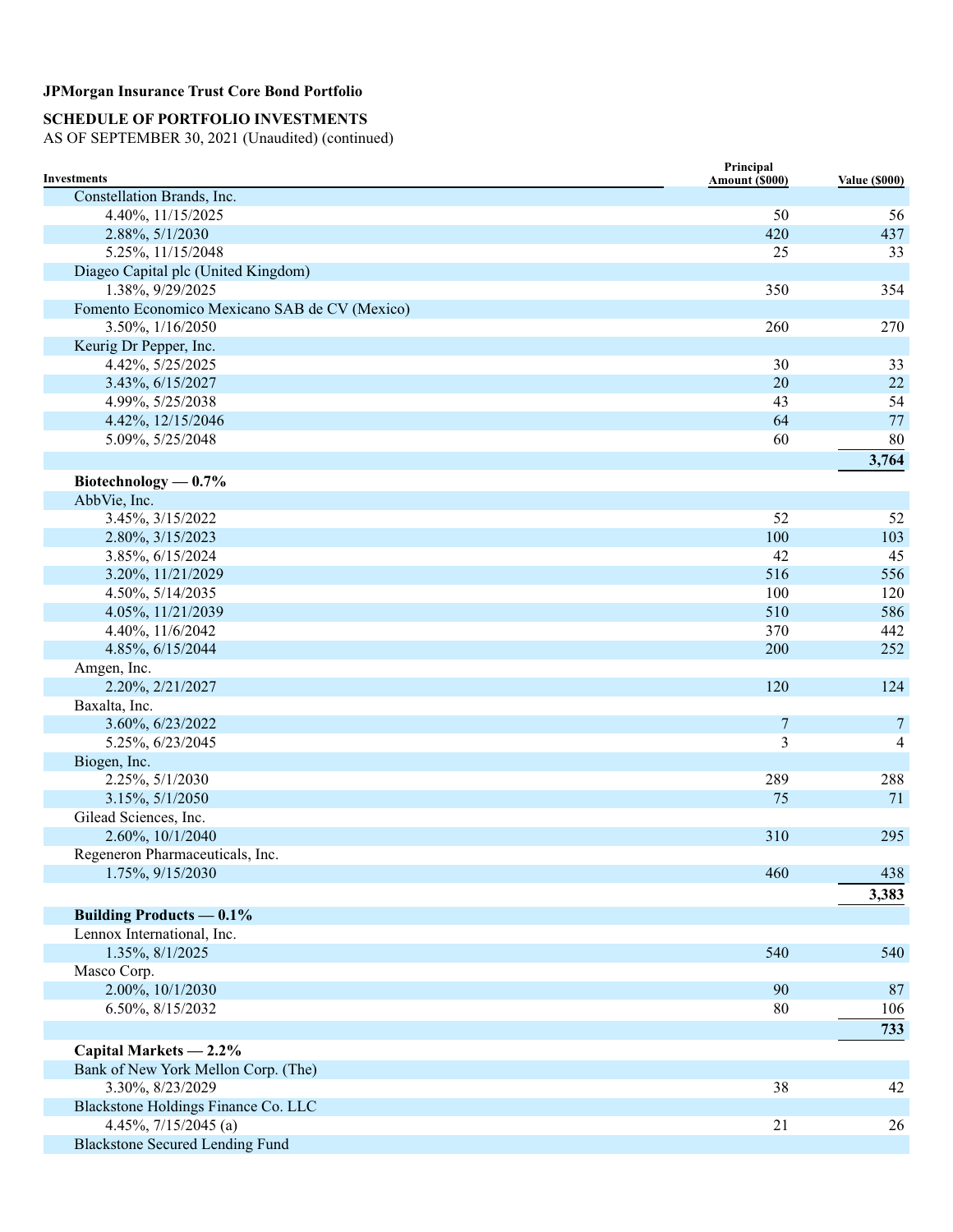| 3.65%, 7/14/2023                                                        | 200 | 209 |
|-------------------------------------------------------------------------|-----|-----|
| Brookfield Finance, Inc. (Canada)                                       |     |     |
| 3.90%, 1/25/2028                                                        | 55  | 61  |
| 4.85%, 3/29/2029                                                        | 54  | 64  |
| 4.70%, 9/20/2047                                                        | 44  | 53  |
| Charles Schwab Corp. (The)                                              |     |     |
| 3.20%, 3/2/2027                                                         | 100 | 109 |
| Credit Suisse Group AG (Switzerland)                                    |     |     |
| 3.80%, 6/9/2023                                                         | 350 | 369 |
| $(SOFR + 1.56\%, 2.59\%, 9/11/2025$ (a) (c)                             | 250 | 259 |
| $(SOFR + 2.04\%), 2.19\%, 6/5/2026$ (a) (c)                             | 250 | 255 |
| $(SOFR + 0.98\%), 1.31\%, 2/2/2027$ (a) (c)                             | 510 | 498 |
| Daiwa Securities Group, Inc. (Japan)                                    |     |     |
| 3.13%, 4/19/2022 (a)                                                    | 49  | 50  |
| Deutsche Bank AG (Germany)                                              |     |     |
| 4.25%, 10/14/2021                                                       | 100 | 100 |
| 3.30%, 11/16/2022                                                       | 100 | 103 |
| $(SOFR + 2.16\%)$ , 2.22%, 9/18/2024 (c)                                | 380 | 390 |
| $(SOFR + 1.87\%), 2.13\%, 11/24/2026$ (c)                               | 205 | 208 |
| Goldman Sachs Group, Inc. (The)                                         |     |     |
| 3.50%, 1/23/2025                                                        | 100 | 107 |
| (ICE LIBOR USD 3 Month + 1.20%), 3.27%, 9/29/2025 (c)                   | 137 | 146 |
| 4.25%, 10/21/2025                                                       | 105 | 116 |
| 3.50%, 11/16/2026                                                       | 142 | 153 |
| 3.85%, 1/26/2027                                                        | 45  | 49  |
|                                                                         | 742 |     |
| (ICE LIBOR USD 3 Month + 1.51%), 3.69%, 6/5/2028 (c)                    | 100 | 817 |
| (ICE LIBOR USD 3 Month + 1.30%), 4.22%, $5/1/2029$ (c)                  | 400 | 113 |
| 2.60%, 2/7/2030                                                         |     | 412 |
| $(SOFR + 1.25\%), 2.38\%, 7/21/2032$ (c)                                | 95  | 94  |
| 6.75%, 10/1/2037                                                        | 80  | 115 |
| (ICE LIBOR USD 3 Month + 1.37%), 4.02%, 10/31/2038 (c)                  | 400 | 460 |
| (ICE LIBOR USD 3 Month + 1.43%), 4.41%, 4/23/2039 (c)                   | 215 | 258 |
| Intercontinental Exchange, Inc.                                         |     |     |
| 4.00%, 10/15/2023                                                       | 59  | 63  |
| Jefferies Group LLC                                                     |     |     |
| 6.45%, 6/8/2027                                                         | 81  | 101 |
| Macquarie Bank Ltd. (Australia)                                         |     |     |
| 4.00%, $7/29/2025$ (a)                                                  | 100 | 110 |
| (US Treasury Yield Curve Rate T Note Constant Maturity 5 Year + 1.70%), |     |     |
| $3.05\%, \frac{3}{3}\frac{2036}{a}$ (a) (c)                             | 200 | 198 |
| Macquarie Group Ltd. (Australia)                                        |     |     |
| $(SOFR + 1.07\%)$ , 1.34%, 1/12/2027 (a) (c)                            | 210 | 208 |
| (ICE LIBOR USD 3 Month + 1.75%), 5.03%, $1/15/2030$ (a) (c)             | 220 | 259 |
| Morgan Stanley                                                          |     |     |
| 2.63%, 11/17/2021                                                       | 170 | 170 |
| 4.10%, 5/22/2023                                                        | 100 | 106 |
| 3.70%, 10/23/2024                                                       | 69  | 75  |
| 5.00%, 11/24/2025                                                       | 70  | 80  |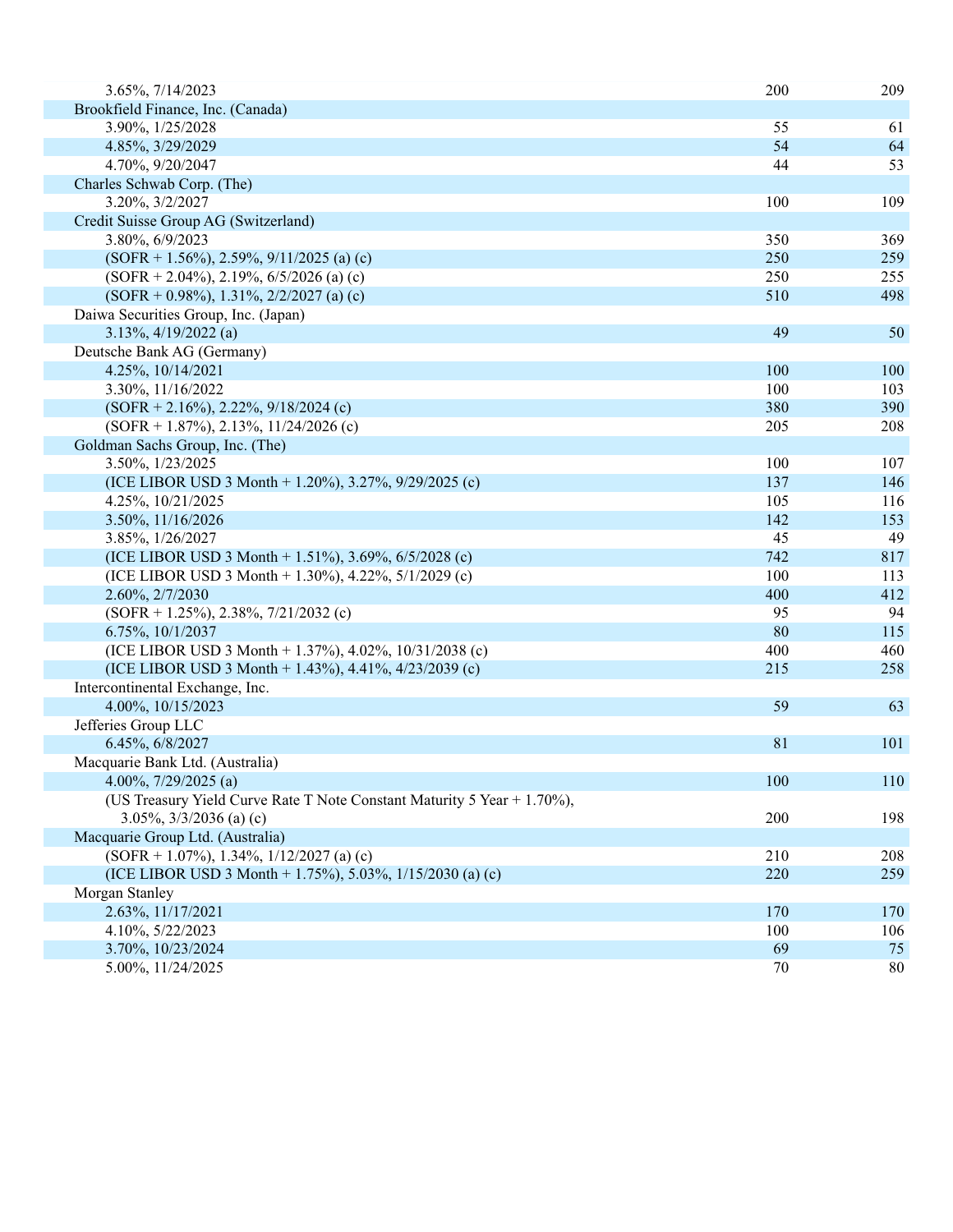# **SCHEDULE OF PORTFOLIO INVESTMENTS**

| <b>Investments</b>                                                      | Principal<br>Amount (\$000) | <b>Value (\$000)</b> |
|-------------------------------------------------------------------------|-----------------------------|----------------------|
| $(SOFR + 1.99\%), 2.19\%, 4/28/2026$ (c)                                | 980                         | 1,011                |
| 4.35%, 9/8/2026                                                         | 20                          | 23                   |
| 3.63%, 1/20/2027                                                        | 140                         | 154                  |
| (ICE LIBOR USD 3 Month + 1.34%), 3.59%, 7/22/2028 (c)                   | 222                         | 243                  |
| (ICE LIBOR USD 3 Month + 1.14%), 3.77%, $1/24/2029$ (c)                 | 96                          | 106                  |
| (ICE LIBOR USD 3 Month + 1.63%), 4.43%, $1/23/2030$ (c)                 | 159                         | 184                  |
| $(SOFR + 1.03\%), 1.79\%, 2/13/2032$ (c)                                | 280                         | 267                  |
| $(SOFR + 1.49\%), 3.22\%, 4/22/2042$ (c)                                | 265                         | 277                  |
| 4.30%, 1/27/2045                                                        | 85                          | 104                  |
| Nomura Holdings, Inc. (Japan)                                           |                             |                      |
| 2.65%, 1/16/2025                                                        | 212                         | 221                  |
| 2.68%, 7/16/2030                                                        | 200                         | 202                  |
| Northern Trust Corp.                                                    |                             |                      |
| (ICE LIBOR USD 3 Month + 1.13%), 3.38%, 5/8/2032 (c)                    | 29                          | 31                   |
| Nuveen LLC                                                              |                             |                      |
| 4.00%, $11/1/2028$ (a)                                                  | 160                         | 182                  |
| S&P Global, Inc.                                                        |                             |                      |
| 3.25%, 12/1/2049                                                        | 150                         | 161                  |
|                                                                         |                             |                      |
| TD Ameritrade Holding Corp.<br>2.95%, 4/1/2022                          |                             |                      |
|                                                                         | 17                          | 17                   |
| UBS Group AG (Switzerland)                                              |                             |                      |
| 4.13%, $9/24/2025$ (a)                                                  | 400                         | 442                  |
| (US Treasury Yield Curve Rate T Note Constant Maturity 1 Year + 1.08%), |                             |                      |
| 1.36\%, $1/30/2027$ (a) (c)                                             | 200                         | 198                  |
| (US Treasury Yield Curve Rate T Note Constant Maturity 1 Year + 1.00%), |                             |                      |
| 2.09%, $2/11/2032$ (a) (c)                                              | 250                         | 243                  |
|                                                                         |                             | 11,072               |
| Chemicals $-0.7%$                                                       |                             |                      |
| Air Products and Chemicals, Inc.                                        |                             |                      |
| 1.85%, 5/15/2027                                                        | 310                         | 319                  |
| Albemarle Corp.                                                         |                             |                      |
| 5.45%, 12/1/2044                                                        | 50                          | 64                   |
| Celanese US Holdings LLC                                                |                             |                      |
| 3.50%, 5/8/2024                                                         | 151                         | 161                  |
| Chevron Phillips Chemical Co. LLC                                       |                             |                      |
| 5.13\%, $4/1/2025$ (a)                                                  | 485                         | 550                  |
| Dow Chemical Co. (The)                                                  |                             |                      |
| 4.55%, 11/30/2025                                                       | 14                          | 16                   |
| DuPont de Nemours, Inc.                                                 |                             |                      |
| 5.32%, 11/15/2038                                                       | 595                         | 767                  |
| Eastman Chemical Co.                                                    |                             |                      |
| 4.50%, 12/1/2028                                                        | 220                         | 253                  |
| International Flavors & Fragrances, Inc.                                |                             |                      |
| 1.83%, $10/15/2027$ (a)                                                 | 190                         | 190                  |
| $3.27\%, 11/15/2040$ (a)                                                | 110                         | 114                  |
| 5.00%, 9/26/2048                                                        | 52                          | 67                   |
| 3.47%, 12/1/2050 (a)                                                    | 85                          | 89                   |
| LYB International Finance III LLC                                       |                             |                      |
| 1.25%, 10/1/2025                                                        | 80                          | 80                   |
| 3.38%, 5/1/2030                                                         | 235                         | 255                  |
| 3.63%, 4/1/2051                                                         | 245                         | 258                  |
|                                                                         |                             |                      |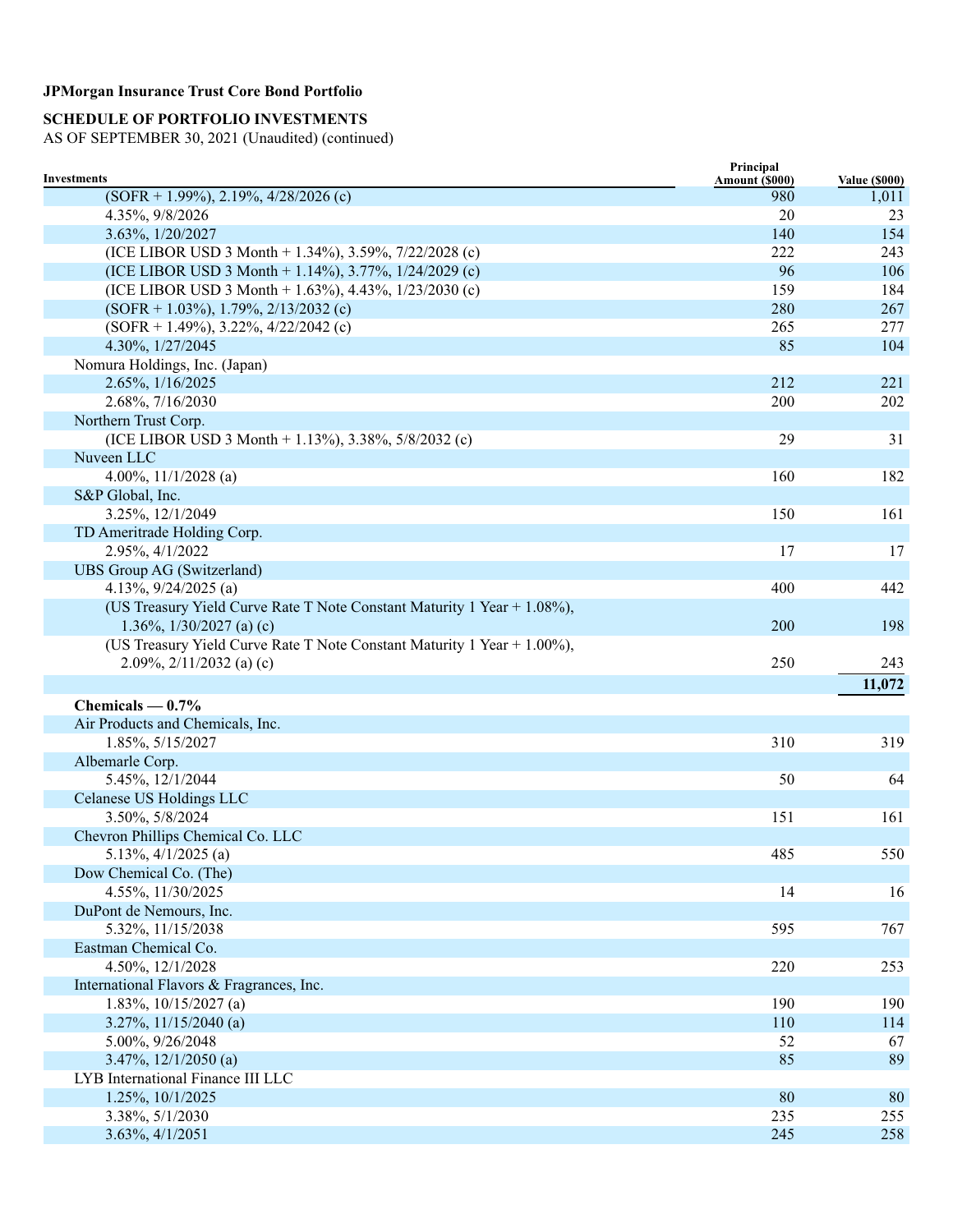| Nutrien Ltd. (Canada)                                  |           |       |
|--------------------------------------------------------|-----------|-------|
| 4.00%, 12/15/2026                                      | 70        | 78    |
| 4.20%, 4/1/2029                                        | 25        | 28    |
| 4.13%, 3/15/2035                                       | 90        | 102   |
| 5.00%, 4/1/2049                                        | 40        | 53    |
| Union Carbide Corp.                                    |           |       |
| 7.75%, 10/1/2096                                       | 75        | 134   |
|                                                        |           | 3,578 |
| Commercial Services & Supplies $-0.1\%$                |           |       |
| Brambles USA, Inc. (Australia)                         |           |       |
| 4.13%, 10/23/2025 (a)                                  | 70        | 77    |
| Ford Foundation (The)                                  |           |       |
| Series 2020, 2.82%, 6/1/2070                           | 90        | 89    |
| Republic Services, Inc.                                |           |       |
| 1.45%, 2/15/2031                                       | 230       | 216   |
|                                                        |           | 382   |
| Construction & Engineering $-0.1\%$                    |           |       |
| Quanta Services, Inc.                                  |           |       |
| 2.90%, 10/1/2030                                       | 360       | 373   |
| 2.35%, 1/15/2032                                       | 270       | 264   |
|                                                        |           | 637   |
|                                                        |           |       |
| Construction Materials — $0.0\%$ (b)                   |           |       |
| Martin Marietta Materials, Inc.                        |           |       |
| 3.45%, 6/1/2027                                        | 52        | 57    |
| 3.50%, 12/15/2027                                      | 100       | 110   |
|                                                        |           | 167   |
| <b>Consumer Finance — 1.1%</b>                         |           |       |
| AerCap Ireland Capital DAC (Ireland)                   |           |       |
| 4.45%, 12/16/2021                                      | 150       | 151   |
| 4.50%, 9/15/2023                                       | 600       | 640   |
| 2.88%, 8/14/2024                                       | 150       | 156   |
| 1.75%, 1/30/2026                                       | 150       | 148   |
| American Express Co.                                   |           |       |
| 4.20%, 11/6/2025                                       | 150       | 169   |
| American Honda Finance Corp.                           |           |       |
| 2.30%, 9/9/2026                                        | 17        | 18    |
| Avolon Holdings Funding Ltd. (Ireland)                 |           |       |
| $3.63\%, 5/1/2022$ (a)                                 | 155       | 157   |
| $2.88\%, 2/15/2025$ (a)                                | 275       | 283   |
| 5.50%, $1/15/2026$ (a)                                 | 395       | 443   |
| $2.13\%, 2/21/2026$ (a)                                | 160       | 158   |
| 4.25%, $4/15/2026$ (a)                                 | 245       | 264   |
| 4.38%, $5/1/2026$ (a)                                  | 150       | 162   |
| $2.53\%, 11/18/2027$ (a)                               | 1,301     | 1,279 |
| Capital One Financial Corp.                            |           |       |
| 4.20%, 10/29/2025                                      | 40<br>196 | 44    |
| 3.75%, 7/28/2026<br>General Motors Financial Co., Inc. |           | 215   |
| 1.25%, 1/8/2026                                        | 467       | 461   |
| 4.35%, 1/17/2027                                       | 113       | 127   |
| 2.35%, 1/8/2031                                        | 312       | 306   |
| 2.70%, 6/10/2031                                       | 205       | 204   |
|                                                        |           |       |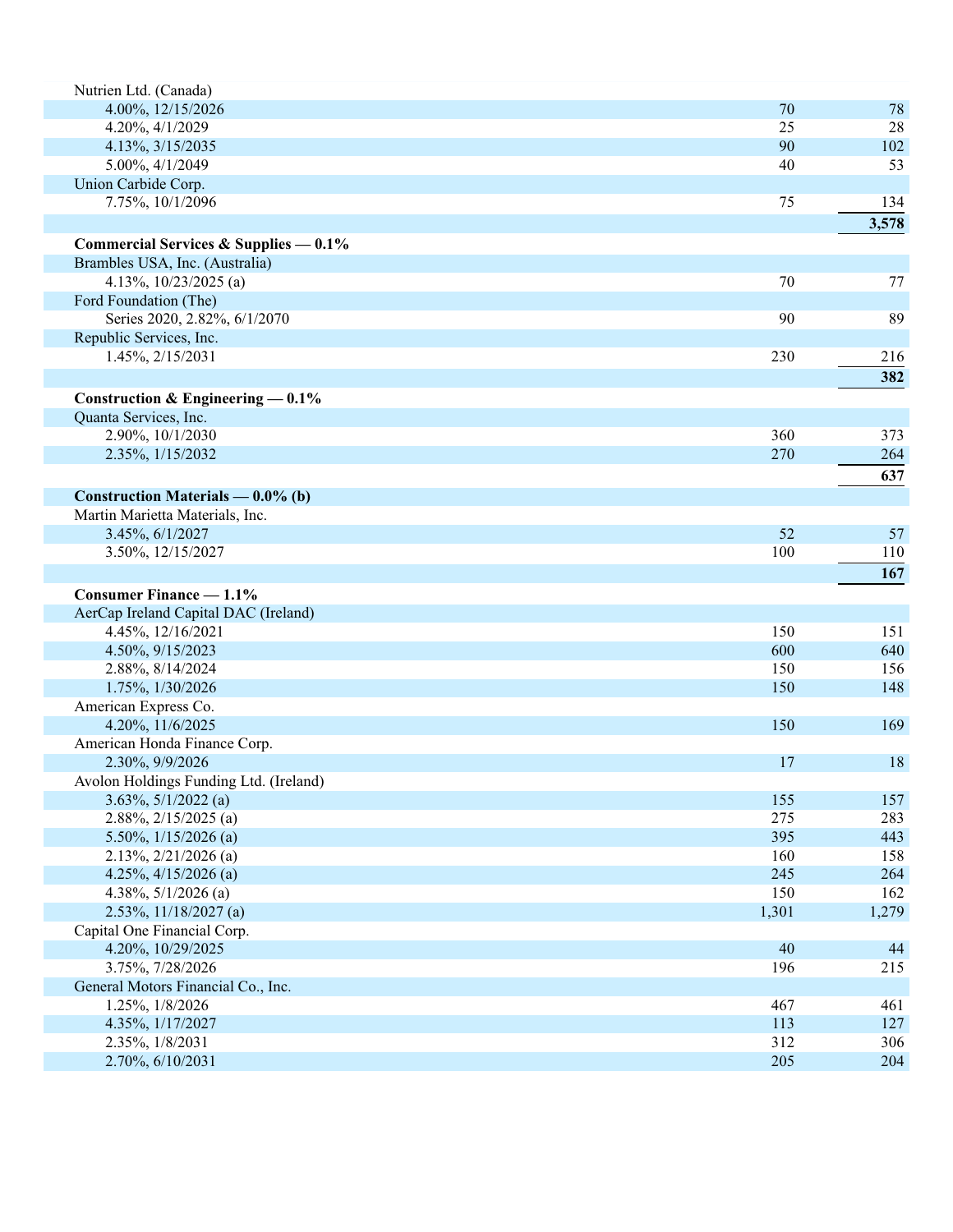# **SCHEDULE OF PORTFOLIO INVESTMENTS**

| <b>Investments</b>                                  | Principal<br>Amount (\$000) | <b>Value (\$000)</b> |
|-----------------------------------------------------|-----------------------------|----------------------|
| Park Aerospace Holdings Ltd. (Ireland)              |                             |                      |
| 4.50%, $3/15/2023$ (a)                              | 475                         | 496                  |
| 5.50%, $2/15/2024$ (a)                              | 23                          | 25                   |
|                                                     |                             | 5,906                |
| Containers & Packaging — 0.1%                       |                             |                      |
| Graphic Packaging International LLC                 |                             |                      |
| $1.51\%, \frac{4}{15/2026}$ (a)                     | 284                         | 284                  |
| Packaging Corp. of America                          |                             |                      |
| 4.05%, 12/15/2049                                   | 155                         | 180                  |
| WRKCo, Inc.                                         |                             |                      |
| 3.00%, 9/15/2024                                    | 80                          | 85                   |
| 3.90%, 6/1/2028                                     | 35                          | 39                   |
|                                                     |                             | 588                  |
| Diversified Consumer Services - 0.0% (b)            |                             |                      |
| Pepperdine University                               |                             |                      |
| Series 2020, 3.30%, 12/1/2059                       | 110                         | 114                  |
| University of Southern California                   |                             |                      |
| Series A, 3.23%, 10/1/2120                          | 110                         | 111                  |
|                                                     |                             | 225                  |
|                                                     |                             |                      |
| Diversified Financial Services — 0.5%               |                             |                      |
| <b>AIG Global Funding</b>                           |                             |                      |
| 1.90%, $10/6/2021$ (a)                              | 100                         | 100                  |
| CK Hutchison International 16 Ltd. (United Kingdom) |                             |                      |
| $1.88\%, 10/3/2021$ (a)                             | 200                         | 200                  |
| <b>GE Capital Funding LLC</b><br>4.40%, 5/15/2030   |                             |                      |
| GE Capital International Funding Co. Unlimited Co.  | 445                         | 515                  |
| 4.42%, 11/15/2035                                   | 600                         | 719                  |
| <b>GTP Acquisition Partners I LLC</b>               |                             |                      |
| $3.48\%, 6/16/2025$ (a)                             | 67                          | 71                   |
| LSEGA Financing plc (United Kingdom)                |                             |                      |
| $2.00\%, 4/6/2028$ (a)                              | 475                         | 477                  |
| Mitsubishi HC Capital, Inc. (Japan)                 |                             |                      |
| $2.65\%, 9/19/2022$ (a)                             | 200                         | 204                  |
| ORIX Corp. (Japan)                                  |                             |                      |
| 2.90%, 7/18/2022                                    | 40                          | 41                   |
| 3.25%, 12/4/2024                                    | 100                         | 107                  |
| 3.70%, 7/18/2027                                    | 100                         | 111                  |
|                                                     |                             | 2,545                |
| Diversified Telecommunication Services — 0.8%       |                             |                      |
| AT&T, Inc.                                          |                             |                      |
| 2.30%, 6/1/2027                                     | 520                         | 538                  |
| 1.65%, 2/1/2028                                     | 55                          | 55                   |
| 2.25%, 2/1/2032                                     | 430                         | 419                  |
| 3.50%, 6/1/2041                                     | 154                         | 158                  |
| 3.10%, 2/1/2043                                     | 645                         | 618                  |
| 3.50%, 9/15/2053                                    | 381                         | 377                  |
| Deutsche Telekom International Finance BV (Germany) |                             |                      |
| 4.88%, 3/6/2042 (a)                                 | 150                         | 188                  |
| Verizon Communications, Inc.                        |                             |                      |
|                                                     |                             |                      |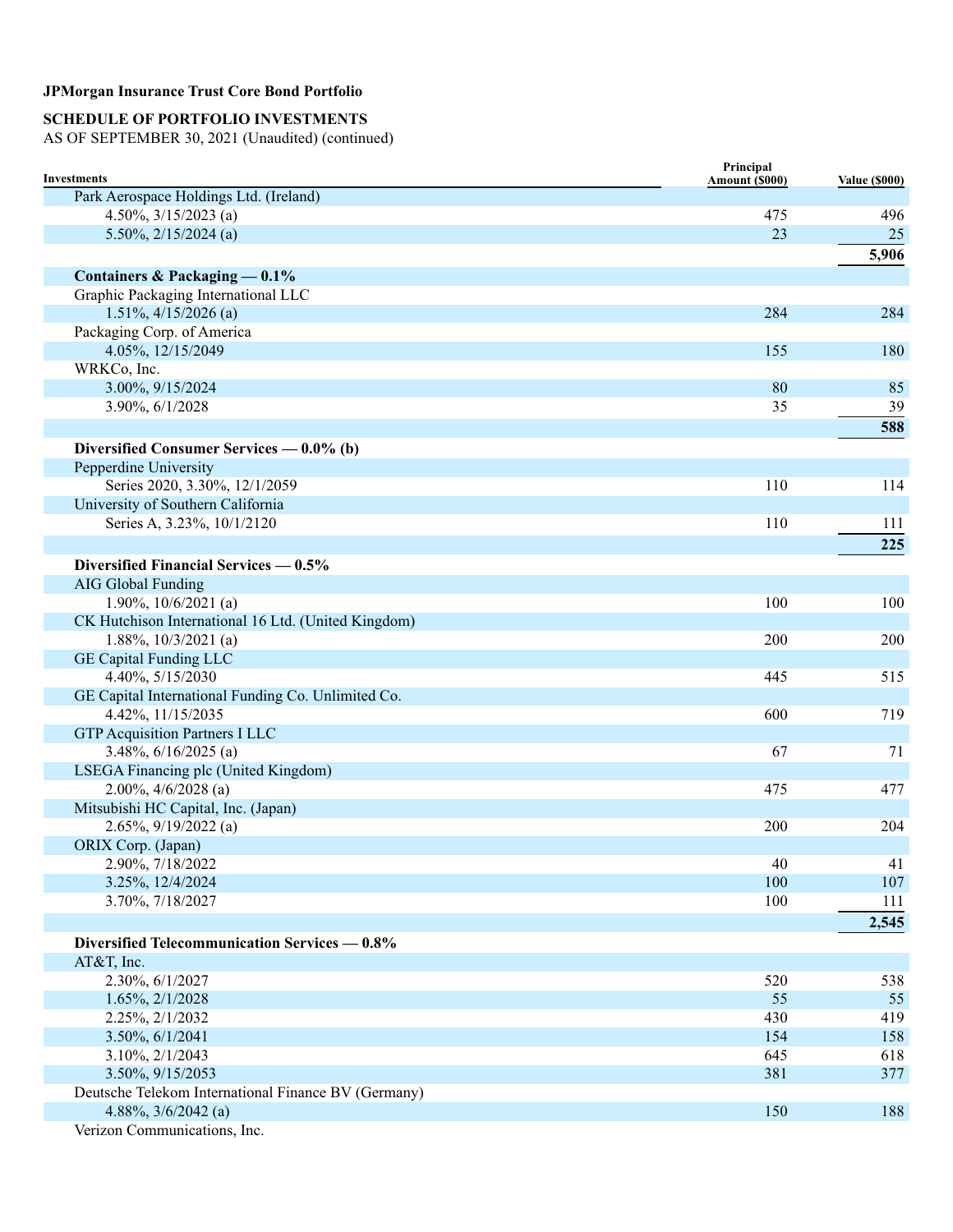| 2.10%, 3/22/2028                                                     | 405 | 411   |
|----------------------------------------------------------------------|-----|-------|
| 3.15%, 3/22/2030                                                     | 40  | 43    |
| 1.68%, 10/30/2030                                                    | 75  | 71    |
| $2.36\%, 3/15/2032$ (a)                                              | 12  | 12    |
| 4.50%, 8/10/2033                                                     | 125 | 149   |
| 4.40%, 11/1/2034                                                     | 209 | 248   |
| 4.27%, 1/15/2036                                                     | 85  | 100   |
| 2.65%, 11/20/2040                                                    | 260 | 244   |
| 4.86%, 8/21/2046                                                     | 134 | 171   |
| 4.67%, 3/15/2055                                                     | 340 | 425   |
| 2.99%, 10/30/2056                                                    | 82  | 76    |
|                                                                      |     | 4,303 |
| Electric Utilities - 1.7%                                            |     |       |
| AEP Transmission Co. LLC                                             |     |       |
| 3.15%, 9/15/2049                                                     | 35  | 36    |
| Alabama Power Co.                                                    |     |       |
| 6.13%, 5/15/2038                                                     | 62  | 87    |
| Avangrid, Inc.                                                       |     |       |
| 3.15%, 12/1/2024                                                     | 72  | 77    |
| Baltimore Gas and Electric Co.                                       |     |       |
| 3.50%, 8/15/2046                                                     | 47  | 51    |
| 2.90%, 6/15/2050                                                     | 110 | 109   |
| CenterPoint Energy Houston Electric LLC                              |     |       |
| 3.95%, 3/1/2048                                                      | 10  | 12    |
| Series AD, 2.90%, 7/1/2050                                           | 200 | 202   |
| China Southern Power Grid International Finance BVI Co. Ltd. (China) |     |       |
| $3.50\%, 5/8/2027$ (a)                                               | 200 | 217   |
| Cleveland Electric Illuminating Co. (The)                            |     |       |
| $3.50\%, \frac{4}{1/2028}$ (a)                                       | 95  | 102   |
| 4.55%, $11/15/2030$ (a)                                              | 65  | 76    |
| Commonwealth Edison Co.                                              |     |       |
| 3.65%, 6/15/2046                                                     | 30  | 33    |
| Duke Energy Corp.                                                    |     |       |
| 2.65%, 9/1/2026                                                      | 100 | 105   |
| 3.40%, 6/15/2029                                                     | 61  | 66    |
| Duke Energy Indiana LLC                                              |     |       |
| 3.75%, 5/15/2046                                                     | 60  | 67    |
| Duke Energy Ohio, Inc.                                               |     |       |
| 3.70%, 6/15/2046                                                     | 46  | 51    |
| Duke Energy Progress LLC                                             |     |       |
| 3.70%, 10/15/2046                                                    | 54  | 60    |
| Duquesne Light Holdings, Inc.                                        |     |       |
| $3.62\%, 8/1/2027$ (a)                                               | 160 | 172   |
| $2.53\%, 10/1/2030$ (a)                                              | 210 | 208   |
| <b>Edison International</b>                                          |     |       |
| 3.55%, 11/15/2024                                                    | 284 | 301   |
| Emera US Finance LP (Canada)                                         |     |       |
| 4.75%, 6/15/2046                                                     | 130 | 153   |
| Enel Finance International NV (Italy)                                |     |       |
| $3.63\%, 5/25/2027$ (a)                                              | 220 | 244   |
| Entergy Arkansas LLC                                                 |     |       |
| 3.50%, 4/1/2026                                                      | 22  | 24    |
| Entergy Corp.                                                        |     |       |
| 2.95%, 9/1/2026                                                      | 21  | 22    |
| Entergy Louisiana LLC                                                |     |       |
| 2.40%, 10/1/2026                                                     | 59  | 61    |
| 3.05%, 6/1/2031                                                      | 38  | 40    |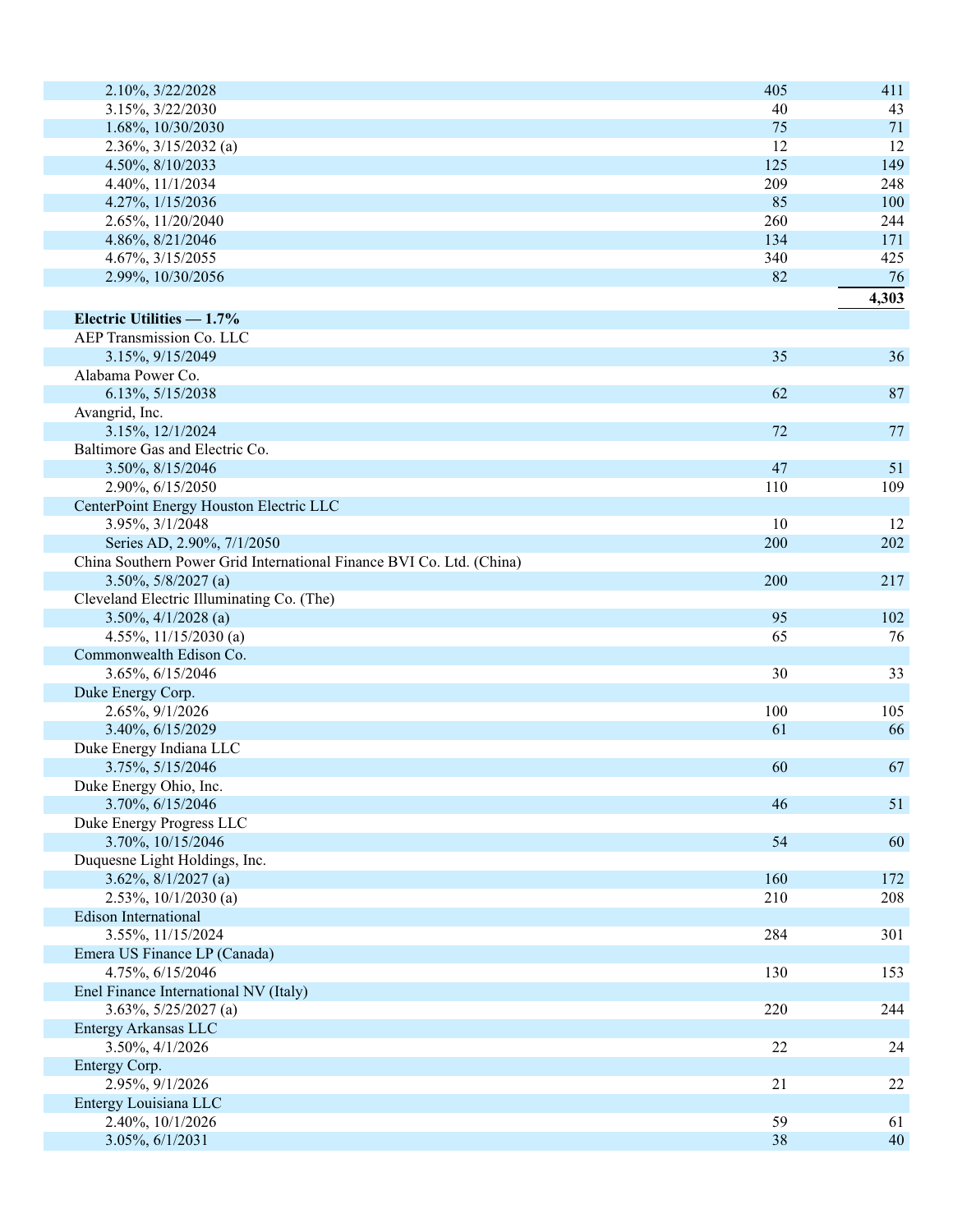| 15/2022<br>$00\%$<br>ر ر ن<br>$\cdots$ $\cdots$ $\cdots$ | 4U  | $\mu$ r<br>τv |
|----------------------------------------------------------|-----|---------------|
| 5/2051<br>$90\%$                                         | L3U | 100           |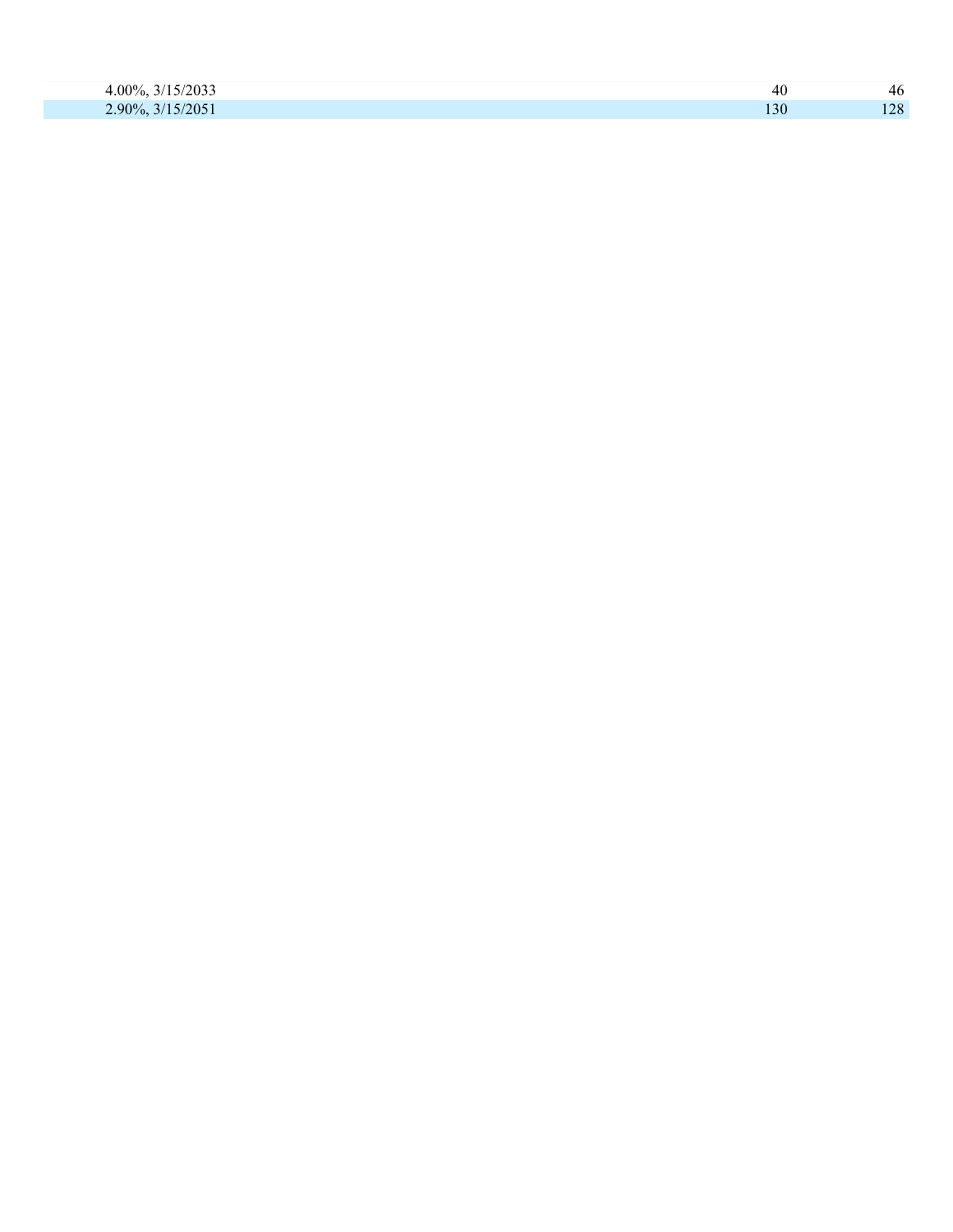# **SCHEDULE OF PORTFOLIO INVESTMENTS**

| <b>Investments</b>                                     | Principal<br>Amount (\$000) | <b>Value (\$000)</b> |
|--------------------------------------------------------|-----------------------------|----------------------|
| Entergy Mississippi LLC                                |                             |                      |
| 3.85%, 6/1/2049                                        | 135                         | 153                  |
| Evergy Metro, Inc.                                     |                             |                      |
| 3.15%, 3/15/2023                                       | 24                          | 25                   |
| 5.30%, 10/1/2041                                       | 50                          | 66                   |
| 4.20%, 3/15/2048                                       | 50                          | 60                   |
| Evergy, Inc.                                           |                             |                      |
| 2.90%, 9/15/2029                                       | 170                         | 178                  |
| Florida Power & Light Co.                              |                             |                      |
| 5.40%, 9/1/2035                                        | 50                          | 66                   |
| Fortis, Inc. (Canada)                                  |                             |                      |
| 3.06%, 10/4/2026                                       | 124                         | 133                  |
| Hydro-Quebec (Canada)                                  |                             |                      |
| Series IO, 8.05%, 7/7/2024                             | 100                         | 120                  |
| ITC Holdings Corp.                                     |                             |                      |
| 2.70%, 11/15/2022                                      | 100                         | 102                  |
| $2.95\%, 5/14/2030$ (a)                                | 100                         | 105                  |
| Jersey Central Power & Light Co.                       |                             |                      |
| 4.30%, $1/15/2026$ (a)                                 | 40                          | 44                   |
| 6.15%, 6/1/2037                                        | 30                          | 40                   |
| Massachusetts Electric Co.                             |                             |                      |
| 4.00%, $8/15/2046$ (a)                                 | 56                          | 61                   |
| MidAmerican Energy Co.                                 |                             |                      |
| 3.50%, 10/15/2024                                      | 59                          | 63                   |
| Mid-Atlantic Interstate Transmission LLC               |                             |                      |
| 4.10%, $5/15/2028$ (a)                                 | 40                          | 45                   |
| Nevada Power Co.                                       |                             |                      |
| Series CC, 3.70%, 5/1/2029                             | 100                         | 112                  |
| New England Power Co. (United Kingdom)                 |                             |                      |
| $3.80\%, 12/5/2047$ (a)                                | 45                          | 49                   |
| NextEra Energy Capital Holdings, Inc.                  |                             |                      |
| 3.55%, 5/1/2027                                        | 27                          | 30                   |
| Niagara Mohawk Power Corp.                             |                             |                      |
| $3.51\%, 10/1/2024$ (a)                                | 19                          | 20                   |
| $1.96\%, 6/27/2030$ (a)                                | 250                         | 243                  |
| NRG Energy, Inc.                                       |                             |                      |
| $2.00\%, 12/2/2025$ (a)                                | 185                         | 188                  |
| $2.45\%, 12/2/2027$ (a)                                | 210                         | 213                  |
| 4.45%, $6/15/2029$ (a)                                 | 110                         | 122                  |
| OGE Energy Corp.                                       |                             |                      |
| 0.70%, 5/26/2023                                       | 135                         | 135                  |
| Oklahoma Gas and Electric Co.                          |                             |                      |
| 0.55%, 5/26/2023                                       | 165                         | 165                  |
| Oncor Electric Delivery Co. LLC                        |                             |                      |
| 5.75%, 3/15/2029                                       | 25                          | 31                   |
| 3.10%, 9/15/2049                                       | 215                         | 225                  |
| Pacific Gas and Electric Co.                           |                             |                      |
| (ICE LIBOR USD 3 Month + 1.38%), 1.50%, 11/15/2021 (c) | 330                         | 331                  |
| 1.75%, 6/16/2022                                       | 320                         | 320                  |
| 1.37%, 3/10/2023                                       | 305                         | 304                  |
| 3.45%, 7/1/2025                                        | 145                         | 151                  |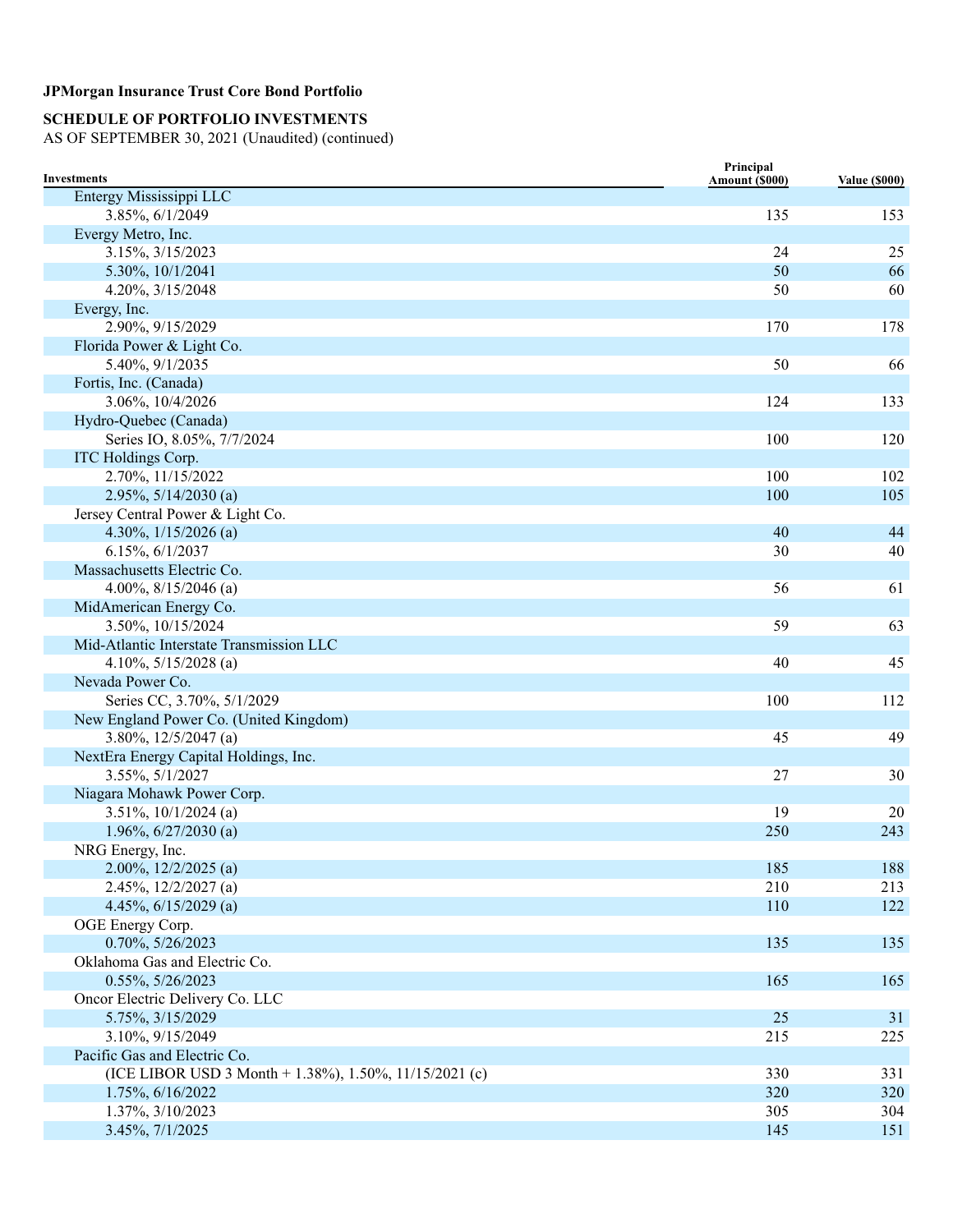| 2.95%, 3/1/2026                                       | 90                       | 92          |
|-------------------------------------------------------|--------------------------|-------------|
| $3.75\%, 8/15/2042$ (d)                               | 33                       | 30          |
| 4.30%, 3/15/2045                                      | 55                       | 54          |
| 4.00%, 12/1/2046                                      | 230                      | 222         |
| PECO Energy Co.                                       |                          |             |
| 2.80%, 6/15/2050                                      | 100                      | 98          |
| Pennsylvania Electric Co.                             |                          |             |
| $3.25\%, \frac{3}{15/2028}$ (a)                       | 19                       | 20          |
| Potomac Electric Power Co.                            |                          |             |
| 6.50%, 11/15/2037                                     | 75                       | 109         |
| Public Service Co. of Oklahoma                        |                          |             |
| Series G, 6.63%, 11/15/2037                           | 175                      | 248         |
| Public Service Electric and Gas Co.                   |                          |             |
| 3.00%, 5/15/2025                                      | 83                       | 89          |
| 5.38%, 11/1/2039                                      | 28                       | 37          |
| Southern California Edison Co.                        |                          |             |
| Series C, 3.50%, 10/1/2023                            | 53                       | 56          |
| Series B, 3.65%, 3/1/2028                             | 80                       | 87          |
| Series 05-B, 5.55%, 1/15/2036                         | 80                       | 98          |
| 4.05%, 3/15/2042                                      | 100                      | 106         |
| Tampa Electric Co.                                    |                          |             |
| 4.45%, 6/15/2049                                      | 100                      | 124         |
| Toledo Edison Co. (The)                               |                          |             |
| 6.15%, 5/15/2037                                      | 50                       | 69          |
| Union Electric Co.                                    |                          |             |
| 2.95%, 6/15/2027                                      | 36                       | 38          |
| Virginia Electric and Power Co.                       |                          |             |
| 6.35%, 11/30/2037                                     | 70                       | 100         |
|                                                       |                          |             |
|                                                       |                          |             |
|                                                       |                          | 8,327       |
| Electronic Equipment, Instruments & Components — 0.1% |                          |             |
| Arrow Electronics, Inc.                               |                          |             |
| 4.50%, 3/1/2023                                       | 8                        | $\,8\,$     |
| 3.25%, 9/8/2024                                       | 44                       | 47          |
| 3.88%, 1/12/2028                                      | 22                       | 24          |
| Corning, Inc.                                         |                          |             |
| 5.35%, 11/15/2048                                     | 110                      | 150         |
| 3.90%, 11/15/2049                                     | 174                      | 194         |
|                                                       |                          | 423         |
| Energy Equipment & Services $-0.2\%$                  |                          |             |
| Baker Hughes a GE Co. LLC                             |                          |             |
| 3.14%, 11/7/2029                                      | 180                      | 193         |
| 4.49%, 5/1/2030                                       | 115                      | 135         |
| Baker Hughes Holdings LLC                             |                          |             |
| 5.13%, 9/15/2040                                      | 40                       | 51          |
| Halliburton Co.                                       |                          |             |
| 3.80%, 11/15/2025                                     | $\overline{\mathcal{A}}$ | 4           |
| 4.85%, 11/15/2035                                     | 30                       | 35          |
| 6.70%, 9/15/2038                                      | 60                       | 83          |
| NOV, Inc.                                             |                          |             |
| 3.60%, 12/1/2029                                      | 200                      | 210         |
| Schlumberger Finance Canada Ltd.                      |                          |             |
| 1.40%, 9/17/2025                                      | 300                      | 303         |
| Schlumberger Holdings Corp.                           |                          |             |
| $3.75\%, 5/1/2024$ (a)                                | 55                       | 59          |
| $3.90\%, 5/17/2028$ (a)                               | 62                       | 68<br>1,141 |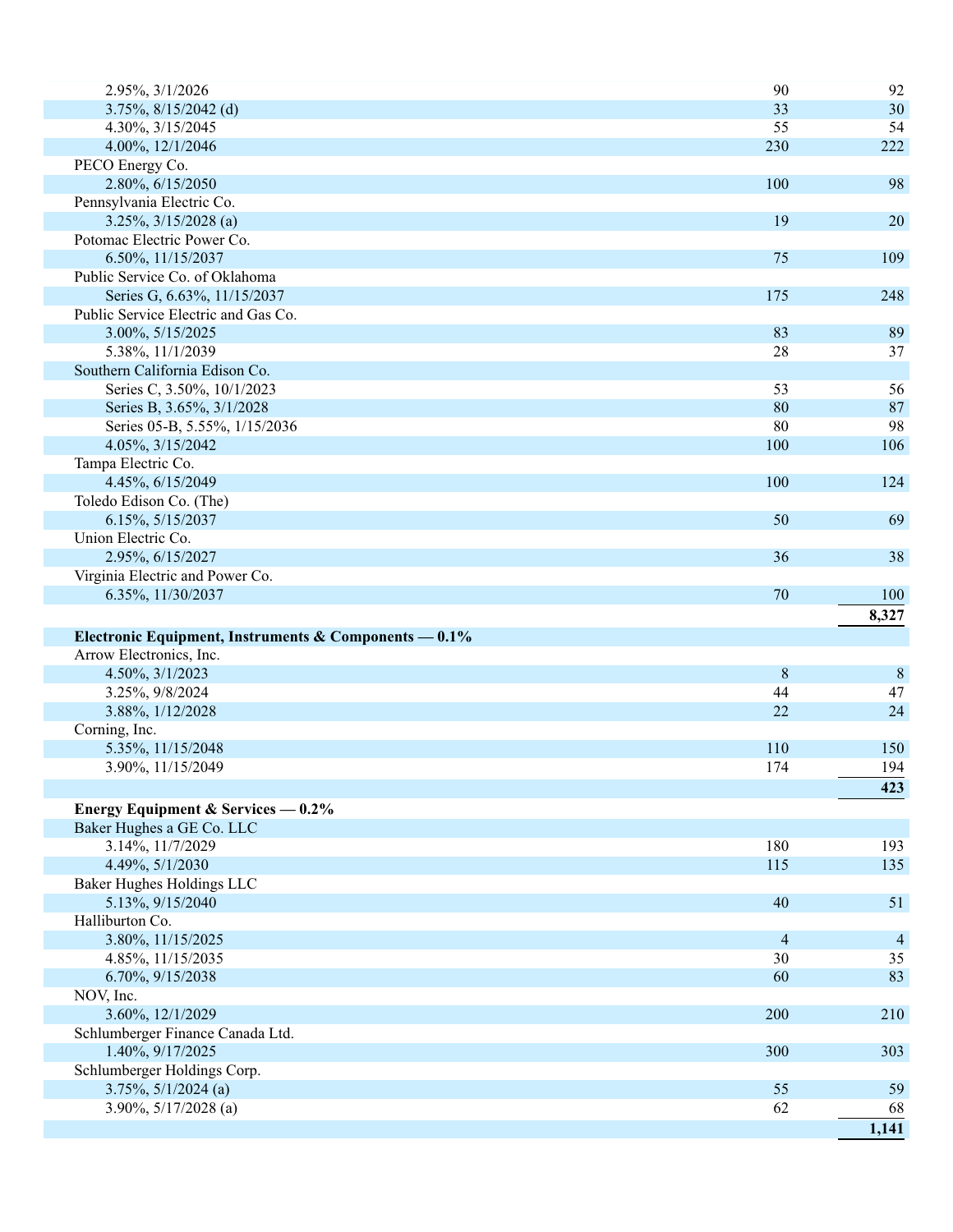| Entertainment — $0.0\%$ (b)                            |     |      |
|--------------------------------------------------------|-----|------|
| Walt Disney Co. (The)                                  |     |      |
| 7.30%, 4/30/2028                                       | 150 | 198. |
| Equity Real Estate Investment Trusts $(REITs) = 2.1\%$ |     |      |
| Alexandria Real Estate Equities, Inc.                  |     |      |
| $3.80\%$ , $4/15/2026$                                 | 23  | 25   |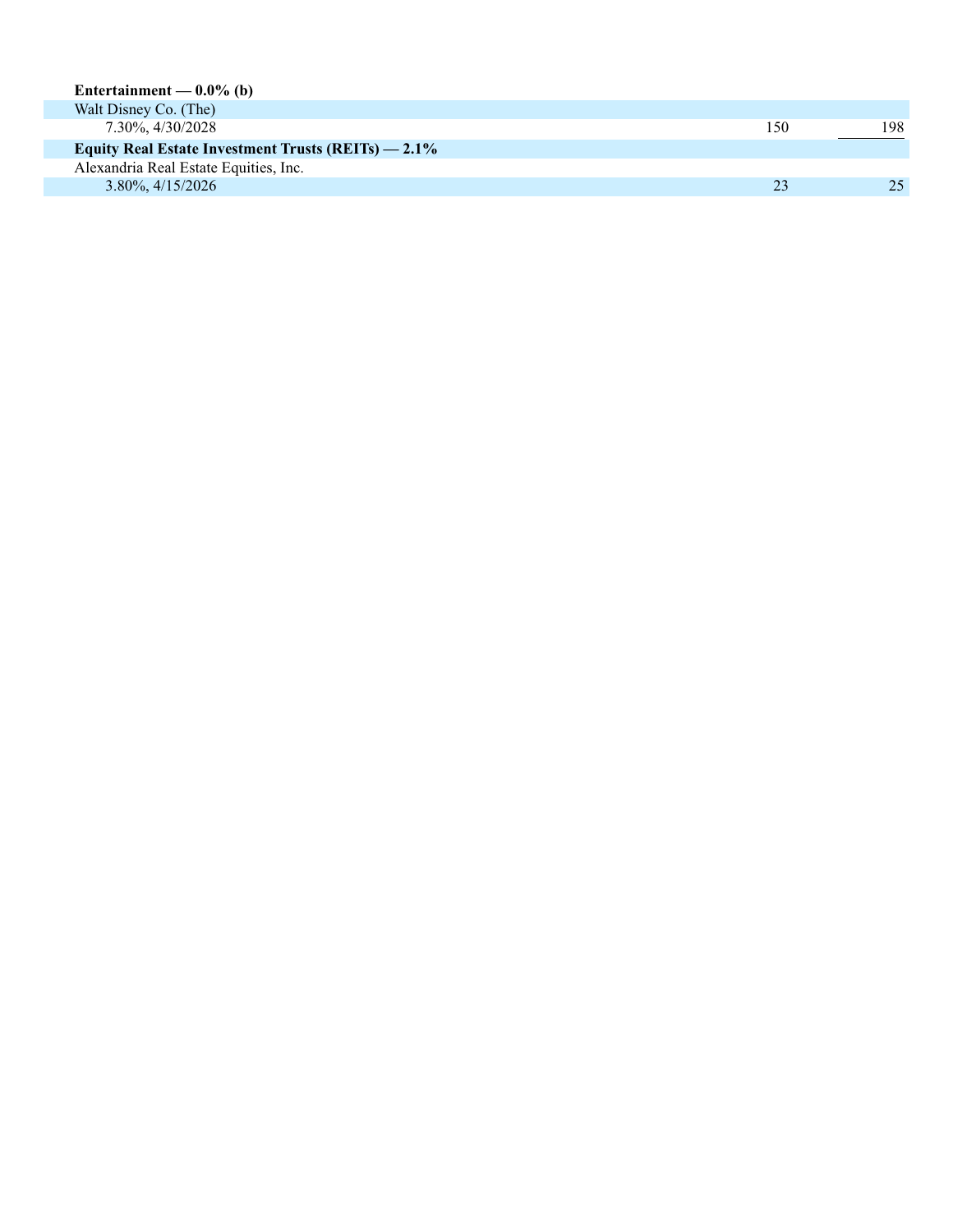# **SCHEDULE OF PORTFOLIO INVESTMENTS**

| Investments                                          | Principal             |                             |
|------------------------------------------------------|-----------------------|-----------------------------|
| 2.00%, 5/18/2032                                     | Amount (\$000)<br>240 | <b>Value (\$000)</b><br>232 |
| 1.88%, 2/1/2033                                      | 140                   | 132                         |
| 4.00%, 2/1/2050                                      | 125                   | 145                         |
| American Campus Communities Operating Partnership LP |                       |                             |
| 3.63%, 11/15/2027                                    | 100                   | 109                         |
| 2.85%, 2/1/2030                                      | 190                   | 195                         |
| American Tower Corp.                                 |                       |                             |
| 5.00%, 2/15/2024                                     | 71                    | 78                          |
| 3.38%, 10/15/2026                                    | 44                    | 48                          |
| 1.50%, 1/31/2028                                     | 325                   | 315                         |
| 2.10%, 6/15/2030                                     | 150                   | 147                         |
| 1.88%, 10/15/2030                                    | 275                   | 264                         |
| 3.70%, 10/15/2049                                    | 230                   | 249                         |
| 3.10%, 6/15/2050                                     | 130                   | 127                         |
| 2.95%, 1/15/2051                                     | 85                    | 80                          |
| <b>Boston Properties LP</b>                          |                       |                             |
| 3.13%, 9/1/2023                                      | 30                    | 31                          |
| 3.20%, 1/15/2025                                     | 61                    | 65                          |
| 3.65%, 2/1/2026                                      | 67                    | 73                          |
| Brixmor Operating Partnership LP                     |                       |                             |
| 3.65%, 6/15/2024                                     | 50                    | 53                          |
| 3.85%, 2/1/2025                                      | 50                    | 54                          |
| 2.25%, 4/1/2028                                      | 200                   | 203                         |
| 2.50%, 8/16/2031                                     | 105                   | 103                         |
| Corporate Office Properties LP                       |                       |                             |
| 2.25%, 3/15/2026                                     | 470                   | 482                         |
| 2.75%, 4/15/2031                                     | 326                   | 329                         |
| Crown Castle International Corp.                     |                       |                             |
| 4.00%, 3/1/2027                                      | 24                    | 27                          |
| 2.25%, 1/15/2031                                     | 295                   | 288                         |
| Digital Realty Trust LP                              |                       |                             |
| 3.70%, 8/15/2027                                     | 31                    | 34                          |
| Duke Realty LP                                       |                       |                             |
| 3.25%, 6/30/2026                                     | 18                    | 19                          |
| 2.88%, 11/15/2029                                    | 95                    | 100                         |
| Equinix, Inc.                                        |                       |                             |
| 2.90%, 11/18/2026                                    | 285                   | 302                         |
| 2.00%, 5/15/2028                                     | 463                   | 462                         |
| Essex Portfolio LP                                   |                       |                             |
| 1.65%, 1/15/2031                                     | 200                   | 186                         |
| 2.65%, 3/15/2032                                     | 145                   | 147                         |
| GAIF Bond Issuer Pty. Ltd. (Australia)               |                       |                             |
| 3.40%, 9/30/2026 (a)                                 | 79                    | 85                          |
| Goodman US Finance Three LLC (Australia)             |                       |                             |
| $3.70\%, 3/15/2028$ (a)                              | 43                    | 47                          |
| Healthcare Trust of America Holdings LP              |                       |                             |
| 3.10%, 2/15/2030                                     | 310                   | 326                         |
| 2.00%, 3/15/2031                                     | 160                   | 153                         |
| Healthpeak Properties, Inc.                          |                       |                             |
| 3.50%, 7/15/2029                                     | 132                   | 144                         |
| 3.00%, 1/15/2030                                     | 90                    | 95                          |
|                                                      |                       |                             |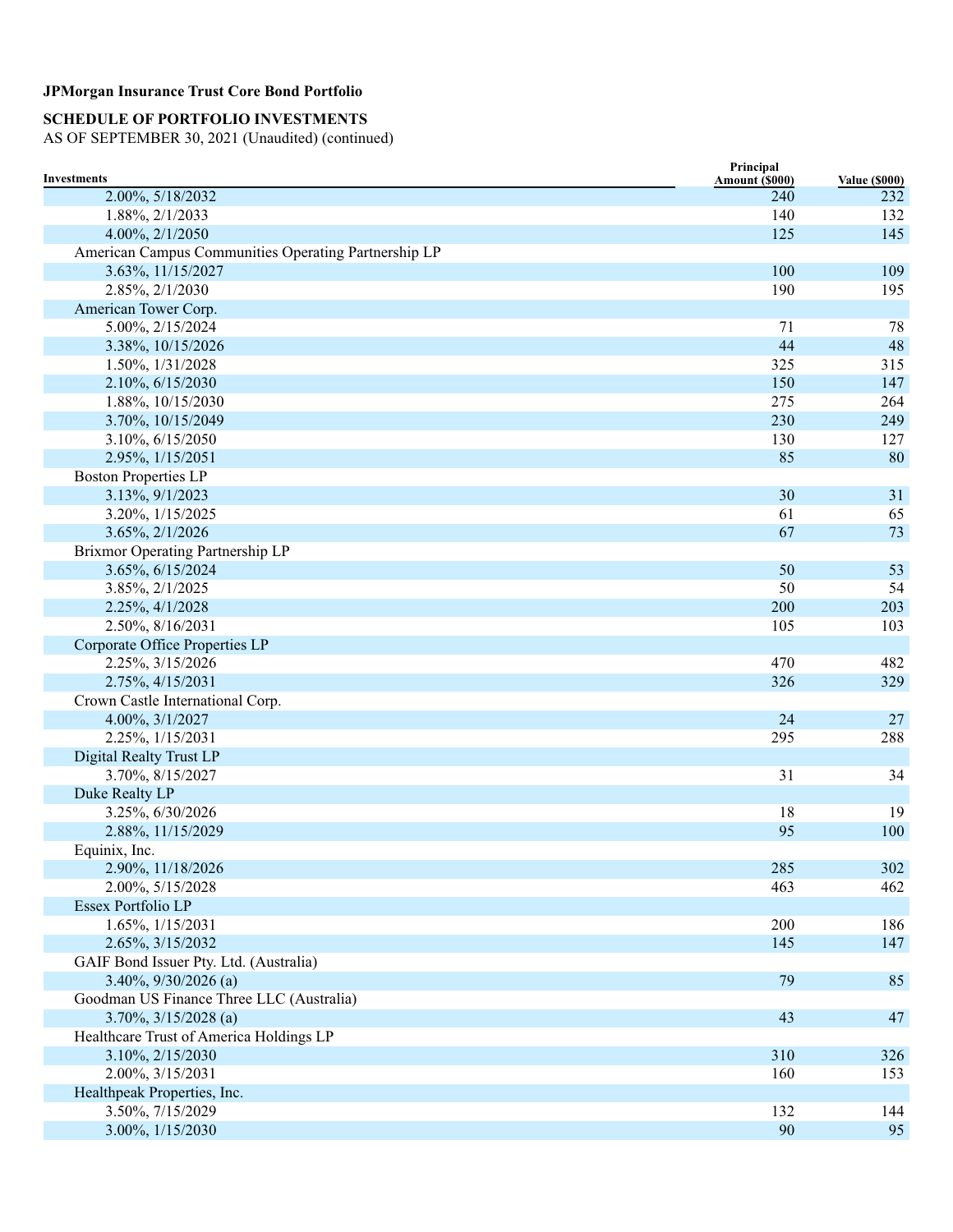| Life Storage LP                         |          |          |
|-----------------------------------------|----------|----------|
| 4.00%, 6/15/2029                        | 150      | 168      |
| 2.20%, 10/15/2030                       | 300      | 297      |
| 2.40%, 10/15/2031                       | 125      | 124      |
| Mid-America Apartments LP               |          |          |
| 3.95%, 3/15/2029                        | 230      | 259      |
| 1.70%, 2/15/2031                        | 150      | 142      |
| National Retail Properties, Inc.        |          |          |
| 3.60%, 12/15/2026                       | 58       | 63       |
| 4.30%, 10/15/2028                       | 150      | 170      |
| Office Properties Income Trust          |          |          |
| 4.00%, 7/15/2022                        | 78       | 80       |
| 2.40%, 2/1/2027                         | 255      | 252      |
| 3.45%, 10/15/2031                       | 130      | 127      |
| Prologis LP                             |          |          |
| 2.25%, 4/15/2030                        | 20       | 20       |
| 2.13%, 10/15/2050                       | 150      | 128      |
| Realty Income Corp.                     |          |          |
| 3.88%, 7/15/2024                        | 20<br>60 | 22<br>66 |
| 3.88%, 4/15/2025<br>3.25%, 1/15/2031    | 170      | 184      |
| Regency Centers LP                      |          |          |
| 2.95%, 9/15/2029                        | 215      | 226      |
| Sabra Health Care LP                    |          |          |
| 3.20%, 12/1/2031                        | 210      | 206      |
| Scentre Group Trust 1 (Australia)       |          |          |
| $3.50\%, 2/12/2025$ (a)                 | 170      | 181      |
| SITE Centers Corp.                      |          |          |
| 3.63%, 2/1/2025                         | 61       | 65       |
| UDR, Inc.                               |          |          |
| 2.95%, 9/1/2026                         | 28       | 30       |
| 3.20%, 1/15/2030                        | 150      | 161      |
| 3.00%, 8/15/2031                        | 25       | 26       |
| 2.10%, 8/1/2032                         | 160      | 153      |
| 1.90%, 3/15/2033                        | 240      | 223      |
| Ventas Realty LP                        |          |          |
| 4.13%, 1/15/2026                        | 9        | 10       |
| 3.25%, 10/15/2026                       | $25\,$   | $27\,$   |
| 3.85%, 4/1/2027                         | 49       | 54       |
| Vornado Realty LP                       |          |          |
| 3.50%, 1/15/2025                        | 60       | 64       |
| Welltower, Inc.                         |          |          |
| 2.70%, 2/15/2027                        | 63       | 67       |
| 3.10%, 1/15/2030                        | 85       | 90       |
| 6.50%, 3/15/2041                        | 125      | 179      |
| WP Carey, Inc.                          |          |          |
| 4.25%, 10/1/2026                        | 245      | 275      |
| 2.25%, 4/1/2033                         | 180      | 172      |
|                                         |          | 10,265   |
| Food & Staples Retailing $-0.4\%$       |          |          |
| 7-Eleven, Inc.                          |          |          |
| $0.95\%, 2/10/2026$ (a)                 | 170      | 166      |
| $1.30\%, 2/10/2028$ (a)                 | 137      | 132      |
| $2.50\%, 2/10/2041$ (a)                 | 139      | 128      |
| Alimentation Couche-Tard, Inc. (Canada) |          |          |
| $2.95\%, 1/25/2030$ (a)                 | 90       | 94       |
| $3.44\%, 5/13/2041$ (a)                 | 250      | 257      |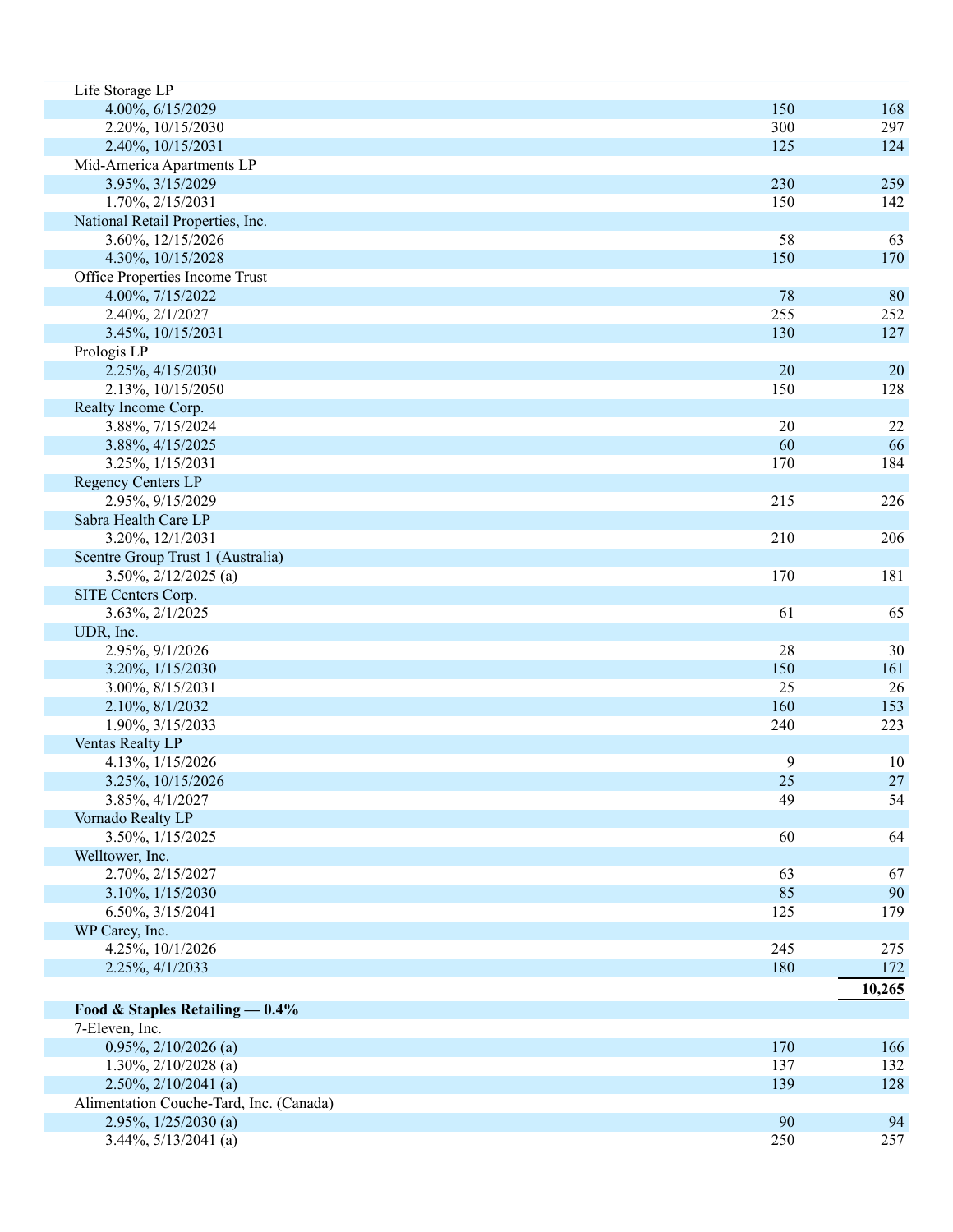| 3.80\%, $1/25/2050$ (a)           | 230 | 246 |
|-----------------------------------|-----|-----|
| $3.63\%, 5/13/2051$ (a)           | 280 | 289 |
| <b>CVS Pass-Through Trust</b>     |     |     |
| $7.51\%, \frac{1}{10}/2032$ (a)   | 65  | 82  |
| 5.93%, $1/10/2034$ (a)            | 71  | 86  |
| Series 2013, 4.70%, 1/10/2036 (a) | 152 | 172 |
|                                   |     |     |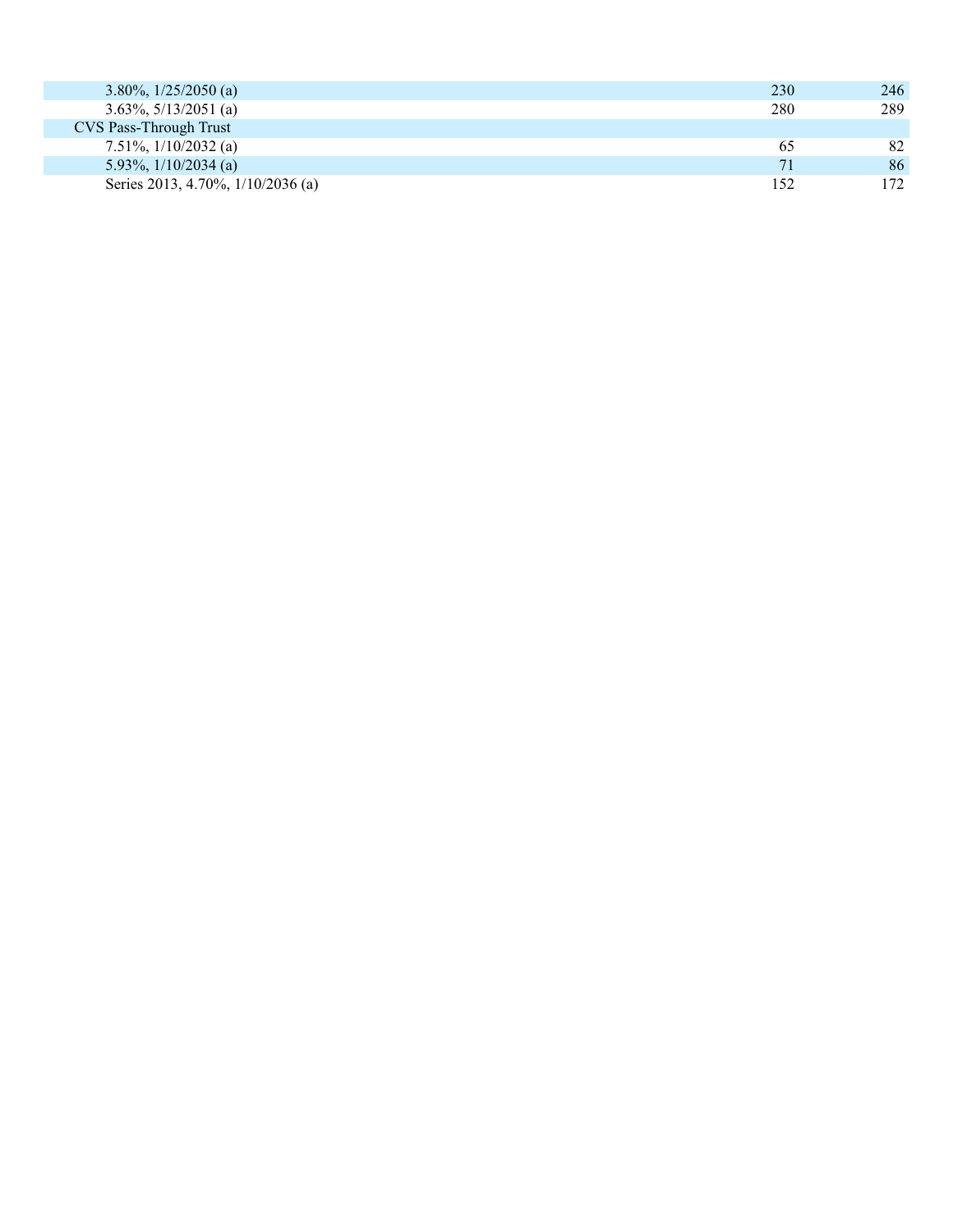# **SCHEDULE OF PORTFOLIO INVESTMENTS**

| Kroger Co. (The)<br>2.20%, 5/1/2030<br>500<br>503<br>5.40%, 7/15/2040<br>18<br>23<br>2,178<br>Food Products $-0.4\%$<br>Bimbo Bakeries USA, Inc. (Mexico)<br>4.00%, $5/17/2051$ (a)<br>290<br>312<br>Bunge Ltd. Finance Corp.<br>2.75%, 5/14/2031<br>400<br>405<br>Campbell Soup Co.<br>3.13%, 4/24/2050<br>47<br>45<br>Cargill, Inc.<br>25<br>$3.25\%, \frac{3}{1/2023}$ (a)<br>26<br>Conagra Brands, Inc.<br>35<br>45<br>5.30%, 11/1/2038<br>5.40%, 11/1/2048<br>105<br>139<br>General Mills, Inc.<br>$3.00\%, 2/1/2051$ (a)<br>100<br>100<br>McCormick & Co., Inc.<br>2.50%, 4/15/2030<br>342<br>350<br>Mead Johnson Nutrition Co. (United Kingdom)<br>27<br>4.13%, 11/15/2025<br>30<br>Smithfield Foods, Inc.<br>160<br>$5.20\%, \frac{4}{1/2029}$ (a)<br>184<br>3.00%, $10/15/2030$ (a)<br>380<br>382<br>Tyson Foods, Inc.<br>4.88%, 8/15/2034<br>20<br>25<br>5.15%, 8/15/2044<br>90<br>116<br>4.55%, 6/2/2047<br>123<br>100<br>2,282<br>Gas Utilities $-0.2\%$<br>Atmos Energy Corp.<br>0.63%, 3/9/2023<br>105<br>105<br>4.13%, 10/15/2044<br>50<br>58<br>4.13%, 3/15/2049<br>155<br>180<br>Boston Gas Co.<br>4.49%, $2/15/2042$ (a)<br>22<br>25<br>Brooklyn Union Gas Co. (The)<br>80<br>4.27%, $3/15/2048$ (a)<br>90<br>ONE Gas, Inc.<br>2.00%, 5/15/2030<br>200<br>196<br>Piedmont Natural Gas Co., Inc.<br>3.50%, 6/1/2029<br>200<br>217<br>Southern California Gas Co.<br>Series XX, 2.55%, 2/1/2030<br>195<br>200<br>Southern Natural Gas Co. LLC<br>8.00%, 3/1/2032<br>53<br>75<br>4.80%, $3/15/2047$ (a)<br>26<br>32<br>Southwest Gas Corp.<br>3.80%, 9/29/2046<br>44<br>47<br>1,225 | <b>Investments</b> | Principal<br>Amount (\$000) | <b>Value (\$000)</b> |
|----------------------------------------------------------------------------------------------------------------------------------------------------------------------------------------------------------------------------------------------------------------------------------------------------------------------------------------------------------------------------------------------------------------------------------------------------------------------------------------------------------------------------------------------------------------------------------------------------------------------------------------------------------------------------------------------------------------------------------------------------------------------------------------------------------------------------------------------------------------------------------------------------------------------------------------------------------------------------------------------------------------------------------------------------------------------------------------------------------------------------------------------------------------------------------------------------------------------------------------------------------------------------------------------------------------------------------------------------------------------------------------------------------------------------------------------------------------------------------------------------------------------------------------------------------------------------------------------------|--------------------|-----------------------------|----------------------|
|                                                                                                                                                                                                                                                                                                                                                                                                                                                                                                                                                                                                                                                                                                                                                                                                                                                                                                                                                                                                                                                                                                                                                                                                                                                                                                                                                                                                                                                                                                                                                                                                    |                    |                             |                      |
|                                                                                                                                                                                                                                                                                                                                                                                                                                                                                                                                                                                                                                                                                                                                                                                                                                                                                                                                                                                                                                                                                                                                                                                                                                                                                                                                                                                                                                                                                                                                                                                                    |                    |                             |                      |
|                                                                                                                                                                                                                                                                                                                                                                                                                                                                                                                                                                                                                                                                                                                                                                                                                                                                                                                                                                                                                                                                                                                                                                                                                                                                                                                                                                                                                                                                                                                                                                                                    |                    |                             |                      |
|                                                                                                                                                                                                                                                                                                                                                                                                                                                                                                                                                                                                                                                                                                                                                                                                                                                                                                                                                                                                                                                                                                                                                                                                                                                                                                                                                                                                                                                                                                                                                                                                    |                    |                             |                      |
|                                                                                                                                                                                                                                                                                                                                                                                                                                                                                                                                                                                                                                                                                                                                                                                                                                                                                                                                                                                                                                                                                                                                                                                                                                                                                                                                                                                                                                                                                                                                                                                                    |                    |                             |                      |
|                                                                                                                                                                                                                                                                                                                                                                                                                                                                                                                                                                                                                                                                                                                                                                                                                                                                                                                                                                                                                                                                                                                                                                                                                                                                                                                                                                                                                                                                                                                                                                                                    |                    |                             |                      |
|                                                                                                                                                                                                                                                                                                                                                                                                                                                                                                                                                                                                                                                                                                                                                                                                                                                                                                                                                                                                                                                                                                                                                                                                                                                                                                                                                                                                                                                                                                                                                                                                    |                    |                             |                      |
|                                                                                                                                                                                                                                                                                                                                                                                                                                                                                                                                                                                                                                                                                                                                                                                                                                                                                                                                                                                                                                                                                                                                                                                                                                                                                                                                                                                                                                                                                                                                                                                                    |                    |                             |                      |
|                                                                                                                                                                                                                                                                                                                                                                                                                                                                                                                                                                                                                                                                                                                                                                                                                                                                                                                                                                                                                                                                                                                                                                                                                                                                                                                                                                                                                                                                                                                                                                                                    |                    |                             |                      |
|                                                                                                                                                                                                                                                                                                                                                                                                                                                                                                                                                                                                                                                                                                                                                                                                                                                                                                                                                                                                                                                                                                                                                                                                                                                                                                                                                                                                                                                                                                                                                                                                    |                    |                             |                      |
|                                                                                                                                                                                                                                                                                                                                                                                                                                                                                                                                                                                                                                                                                                                                                                                                                                                                                                                                                                                                                                                                                                                                                                                                                                                                                                                                                                                                                                                                                                                                                                                                    |                    |                             |                      |
|                                                                                                                                                                                                                                                                                                                                                                                                                                                                                                                                                                                                                                                                                                                                                                                                                                                                                                                                                                                                                                                                                                                                                                                                                                                                                                                                                                                                                                                                                                                                                                                                    |                    |                             |                      |
|                                                                                                                                                                                                                                                                                                                                                                                                                                                                                                                                                                                                                                                                                                                                                                                                                                                                                                                                                                                                                                                                                                                                                                                                                                                                                                                                                                                                                                                                                                                                                                                                    |                    |                             |                      |
|                                                                                                                                                                                                                                                                                                                                                                                                                                                                                                                                                                                                                                                                                                                                                                                                                                                                                                                                                                                                                                                                                                                                                                                                                                                                                                                                                                                                                                                                                                                                                                                                    |                    |                             |                      |
|                                                                                                                                                                                                                                                                                                                                                                                                                                                                                                                                                                                                                                                                                                                                                                                                                                                                                                                                                                                                                                                                                                                                                                                                                                                                                                                                                                                                                                                                                                                                                                                                    |                    |                             |                      |
|                                                                                                                                                                                                                                                                                                                                                                                                                                                                                                                                                                                                                                                                                                                                                                                                                                                                                                                                                                                                                                                                                                                                                                                                                                                                                                                                                                                                                                                                                                                                                                                                    |                    |                             |                      |
|                                                                                                                                                                                                                                                                                                                                                                                                                                                                                                                                                                                                                                                                                                                                                                                                                                                                                                                                                                                                                                                                                                                                                                                                                                                                                                                                                                                                                                                                                                                                                                                                    |                    |                             |                      |
|                                                                                                                                                                                                                                                                                                                                                                                                                                                                                                                                                                                                                                                                                                                                                                                                                                                                                                                                                                                                                                                                                                                                                                                                                                                                                                                                                                                                                                                                                                                                                                                                    |                    |                             |                      |
|                                                                                                                                                                                                                                                                                                                                                                                                                                                                                                                                                                                                                                                                                                                                                                                                                                                                                                                                                                                                                                                                                                                                                                                                                                                                                                                                                                                                                                                                                                                                                                                                    |                    |                             |                      |
|                                                                                                                                                                                                                                                                                                                                                                                                                                                                                                                                                                                                                                                                                                                                                                                                                                                                                                                                                                                                                                                                                                                                                                                                                                                                                                                                                                                                                                                                                                                                                                                                    |                    |                             |                      |
|                                                                                                                                                                                                                                                                                                                                                                                                                                                                                                                                                                                                                                                                                                                                                                                                                                                                                                                                                                                                                                                                                                                                                                                                                                                                                                                                                                                                                                                                                                                                                                                                    |                    |                             |                      |
|                                                                                                                                                                                                                                                                                                                                                                                                                                                                                                                                                                                                                                                                                                                                                                                                                                                                                                                                                                                                                                                                                                                                                                                                                                                                                                                                                                                                                                                                                                                                                                                                    |                    |                             |                      |
|                                                                                                                                                                                                                                                                                                                                                                                                                                                                                                                                                                                                                                                                                                                                                                                                                                                                                                                                                                                                                                                                                                                                                                                                                                                                                                                                                                                                                                                                                                                                                                                                    |                    |                             |                      |
|                                                                                                                                                                                                                                                                                                                                                                                                                                                                                                                                                                                                                                                                                                                                                                                                                                                                                                                                                                                                                                                                                                                                                                                                                                                                                                                                                                                                                                                                                                                                                                                                    |                    |                             |                      |
|                                                                                                                                                                                                                                                                                                                                                                                                                                                                                                                                                                                                                                                                                                                                                                                                                                                                                                                                                                                                                                                                                                                                                                                                                                                                                                                                                                                                                                                                                                                                                                                                    |                    |                             |                      |
|                                                                                                                                                                                                                                                                                                                                                                                                                                                                                                                                                                                                                                                                                                                                                                                                                                                                                                                                                                                                                                                                                                                                                                                                                                                                                                                                                                                                                                                                                                                                                                                                    |                    |                             |                      |
|                                                                                                                                                                                                                                                                                                                                                                                                                                                                                                                                                                                                                                                                                                                                                                                                                                                                                                                                                                                                                                                                                                                                                                                                                                                                                                                                                                                                                                                                                                                                                                                                    |                    |                             |                      |
|                                                                                                                                                                                                                                                                                                                                                                                                                                                                                                                                                                                                                                                                                                                                                                                                                                                                                                                                                                                                                                                                                                                                                                                                                                                                                                                                                                                                                                                                                                                                                                                                    |                    |                             |                      |
|                                                                                                                                                                                                                                                                                                                                                                                                                                                                                                                                                                                                                                                                                                                                                                                                                                                                                                                                                                                                                                                                                                                                                                                                                                                                                                                                                                                                                                                                                                                                                                                                    |                    |                             |                      |
|                                                                                                                                                                                                                                                                                                                                                                                                                                                                                                                                                                                                                                                                                                                                                                                                                                                                                                                                                                                                                                                                                                                                                                                                                                                                                                                                                                                                                                                                                                                                                                                                    |                    |                             |                      |
|                                                                                                                                                                                                                                                                                                                                                                                                                                                                                                                                                                                                                                                                                                                                                                                                                                                                                                                                                                                                                                                                                                                                                                                                                                                                                                                                                                                                                                                                                                                                                                                                    |                    |                             |                      |
|                                                                                                                                                                                                                                                                                                                                                                                                                                                                                                                                                                                                                                                                                                                                                                                                                                                                                                                                                                                                                                                                                                                                                                                                                                                                                                                                                                                                                                                                                                                                                                                                    |                    |                             |                      |
|                                                                                                                                                                                                                                                                                                                                                                                                                                                                                                                                                                                                                                                                                                                                                                                                                                                                                                                                                                                                                                                                                                                                                                                                                                                                                                                                                                                                                                                                                                                                                                                                    |                    |                             |                      |
|                                                                                                                                                                                                                                                                                                                                                                                                                                                                                                                                                                                                                                                                                                                                                                                                                                                                                                                                                                                                                                                                                                                                                                                                                                                                                                                                                                                                                                                                                                                                                                                                    |                    |                             |                      |
|                                                                                                                                                                                                                                                                                                                                                                                                                                                                                                                                                                                                                                                                                                                                                                                                                                                                                                                                                                                                                                                                                                                                                                                                                                                                                                                                                                                                                                                                                                                                                                                                    |                    |                             |                      |
|                                                                                                                                                                                                                                                                                                                                                                                                                                                                                                                                                                                                                                                                                                                                                                                                                                                                                                                                                                                                                                                                                                                                                                                                                                                                                                                                                                                                                                                                                                                                                                                                    |                    |                             |                      |
|                                                                                                                                                                                                                                                                                                                                                                                                                                                                                                                                                                                                                                                                                                                                                                                                                                                                                                                                                                                                                                                                                                                                                                                                                                                                                                                                                                                                                                                                                                                                                                                                    |                    |                             |                      |
|                                                                                                                                                                                                                                                                                                                                                                                                                                                                                                                                                                                                                                                                                                                                                                                                                                                                                                                                                                                                                                                                                                                                                                                                                                                                                                                                                                                                                                                                                                                                                                                                    |                    |                             |                      |
|                                                                                                                                                                                                                                                                                                                                                                                                                                                                                                                                                                                                                                                                                                                                                                                                                                                                                                                                                                                                                                                                                                                                                                                                                                                                                                                                                                                                                                                                                                                                                                                                    |                    |                             |                      |
|                                                                                                                                                                                                                                                                                                                                                                                                                                                                                                                                                                                                                                                                                                                                                                                                                                                                                                                                                                                                                                                                                                                                                                                                                                                                                                                                                                                                                                                                                                                                                                                                    |                    |                             |                      |
|                                                                                                                                                                                                                                                                                                                                                                                                                                                                                                                                                                                                                                                                                                                                                                                                                                                                                                                                                                                                                                                                                                                                                                                                                                                                                                                                                                                                                                                                                                                                                                                                    |                    |                             |                      |
|                                                                                                                                                                                                                                                                                                                                                                                                                                                                                                                                                                                                                                                                                                                                                                                                                                                                                                                                                                                                                                                                                                                                                                                                                                                                                                                                                                                                                                                                                                                                                                                                    |                    |                             |                      |
|                                                                                                                                                                                                                                                                                                                                                                                                                                                                                                                                                                                                                                                                                                                                                                                                                                                                                                                                                                                                                                                                                                                                                                                                                                                                                                                                                                                                                                                                                                                                                                                                    |                    |                             |                      |
|                                                                                                                                                                                                                                                                                                                                                                                                                                                                                                                                                                                                                                                                                                                                                                                                                                                                                                                                                                                                                                                                                                                                                                                                                                                                                                                                                                                                                                                                                                                                                                                                    |                    |                             |                      |
|                                                                                                                                                                                                                                                                                                                                                                                                                                                                                                                                                                                                                                                                                                                                                                                                                                                                                                                                                                                                                                                                                                                                                                                                                                                                                                                                                                                                                                                                                                                                                                                                    |                    |                             |                      |
|                                                                                                                                                                                                                                                                                                                                                                                                                                                                                                                                                                                                                                                                                                                                                                                                                                                                                                                                                                                                                                                                                                                                                                                                                                                                                                                                                                                                                                                                                                                                                                                                    |                    |                             |                      |
|                                                                                                                                                                                                                                                                                                                                                                                                                                                                                                                                                                                                                                                                                                                                                                                                                                                                                                                                                                                                                                                                                                                                                                                                                                                                                                                                                                                                                                                                                                                                                                                                    |                    |                             |                      |
|                                                                                                                                                                                                                                                                                                                                                                                                                                                                                                                                                                                                                                                                                                                                                                                                                                                                                                                                                                                                                                                                                                                                                                                                                                                                                                                                                                                                                                                                                                                                                                                                    |                    |                             |                      |
|                                                                                                                                                                                                                                                                                                                                                                                                                                                                                                                                                                                                                                                                                                                                                                                                                                                                                                                                                                                                                                                                                                                                                                                                                                                                                                                                                                                                                                                                                                                                                                                                    |                    |                             |                      |
|                                                                                                                                                                                                                                                                                                                                                                                                                                                                                                                                                                                                                                                                                                                                                                                                                                                                                                                                                                                                                                                                                                                                                                                                                                                                                                                                                                                                                                                                                                                                                                                                    |                    |                             |                      |
|                                                                                                                                                                                                                                                                                                                                                                                                                                                                                                                                                                                                                                                                                                                                                                                                                                                                                                                                                                                                                                                                                                                                                                                                                                                                                                                                                                                                                                                                                                                                                                                                    |                    |                             |                      |
|                                                                                                                                                                                                                                                                                                                                                                                                                                                                                                                                                                                                                                                                                                                                                                                                                                                                                                                                                                                                                                                                                                                                                                                                                                                                                                                                                                                                                                                                                                                                                                                                    |                    |                             |                      |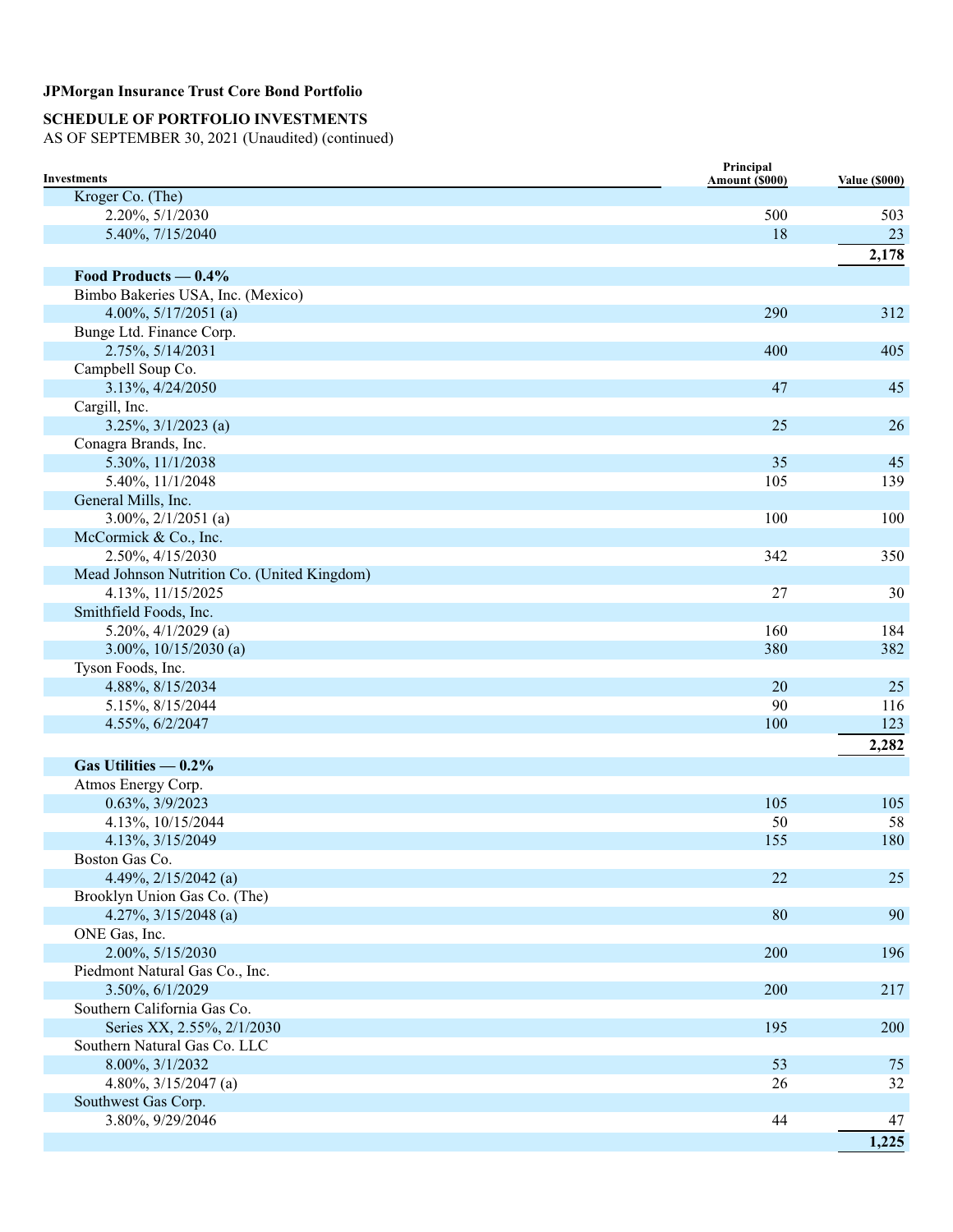| Health Care Equipment & Supplies $-0.2\%$    |     |     |
|----------------------------------------------|-----|-----|
| <b>Abbott Laboratories</b>                   |     |     |
| 4.75%, 11/30/2036                            | 130 | 165 |
| Becton Dickinson and Co.                     |     |     |
| 4.67%, 6/6/2047                              | 160 | 200 |
| Boston Scientific Corp.                      |     |     |
| 4.00%, 3/1/2029                              | 101 | 114 |
| 4.55%, 3/1/2039                              | 100 | 123 |
| DH Europe Finance II SARL                    |     |     |
| 3.25%, 11/15/2039                            | 184 | 196 |
| Zimmer Biomet Holdings, Inc.                 |     |     |
| 3.70%, 3/19/2023                             | 27  | 28  |
|                                              |     | 826 |
| Health Care Providers & Services — 1.0%      |     |     |
| Advocate Health & Hospitals Corp.            |     |     |
| Series 2020, 2.21%, 6/15/2030                | 130 | 132 |
| Anthem, Inc.                                 |     |     |
| 3.30%, 1/15/2023                             | 18  | 19  |
| 3.35%, 12/1/2024                             | 70  | 75  |
| 4.10%, 3/1/2028                              | 55  | 62  |
| 4.65%, 1/15/2043                             | 18  | 22  |
| 4.65%, 8/15/2044                             | 65  | 80  |
| Ascension Health                             |     |     |
| Series B, 2.53%, 11/15/2029                  | 190 | 199 |
| Children's Hospital                          |     |     |
| Series 2020, 2.93%, 7/15/2050                | 180 | 178 |
| Cigna Corp.                                  |     |     |
| 4.50%, 2/25/2026                             | 127 | 143 |
| CommonSpirit Health                          |     |     |
| 1.55%, 10/1/2025                             | 145 | 146 |
| 2.78%, 10/1/2030                             | 145 | 149 |
| 3.91%, 10/1/2050                             | 140 | 153 |
| CVS Health Corp.                             |     |     |
| 4.30%, 3/25/2028                             | 21  | 24  |
| 5.05%, 3/25/2048                             | 323 | 416 |
| Hackensack Meridian Health, Inc.             |     |     |
| Series 2020, 2.68%, 9/1/2041                 | 390 | 386 |
| Series 2020, 2.88%, 9/1/2050                 | 230 | 228 |
| HCA, Inc.                                    |     |     |
| 5.25%, 6/15/2026                             | 340 | 390 |
| 5.13%, 6/15/2039                             | 125 | 155 |
| 5.50%, 6/15/2047<br>Memorial Health Services | 245 | 318 |
| 3.45%, 11/1/2049                             | 245 | 272 |
| MidMichigan Health                           |     |     |
| Series 2020, 3.41%, 6/1/2050                 | 80  | 86  |
| Mount Sinai Hospitals Group, Inc.            |     |     |
| Series 2017, 3.98%, 7/1/2048                 | 83  | 91  |
| MultiCare Health System                      |     |     |
| 2.80%, 8/15/2050                             | 120 | 119 |
| Providence St Joseph Health Obligated Group  |     |     |
| Series H, 2.75%, 10/1/2026                   | 36  | 38  |
| Quest Diagnostics, Inc.                      |     |     |
| 3.45%, 6/1/2026                              | 17  | 18  |
| 2.80%, 6/30/2031                             | 95  | 100 |
| <b>Texas Health Resources</b>                |     |     |
| 2.33%, 11/15/2050                            | 140 | 124 |
|                                              |     |     |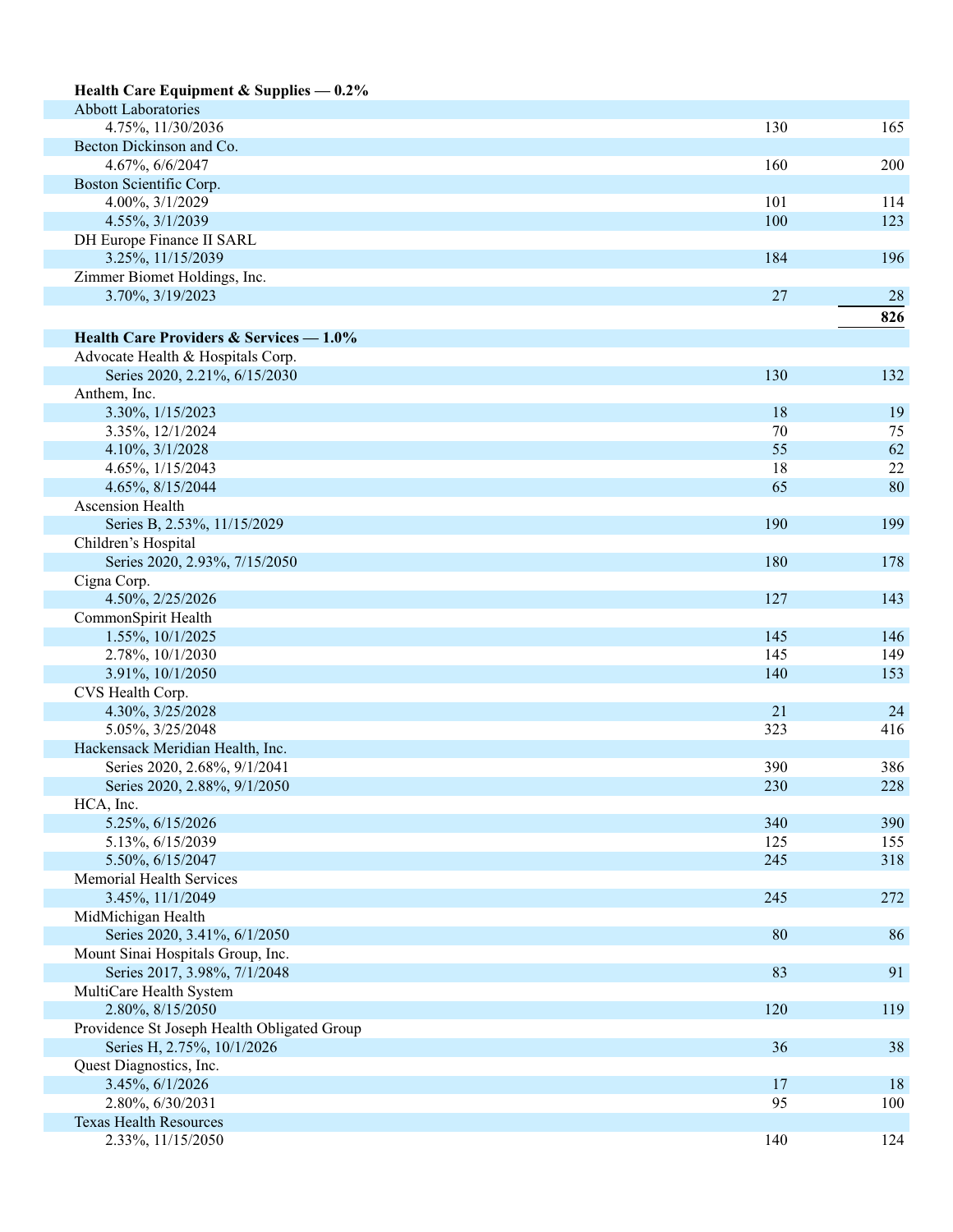| UnitedHealth Group, Inc.    |     |     |
|-----------------------------|-----|-----|
| 4.63%, 7/15/2035            | 34  | 42  |
| $3.50\%, \frac{8}{15/2039}$ | 160 | 177 |
| $3.25\%, 5/15/2051$         | 140 | 148 |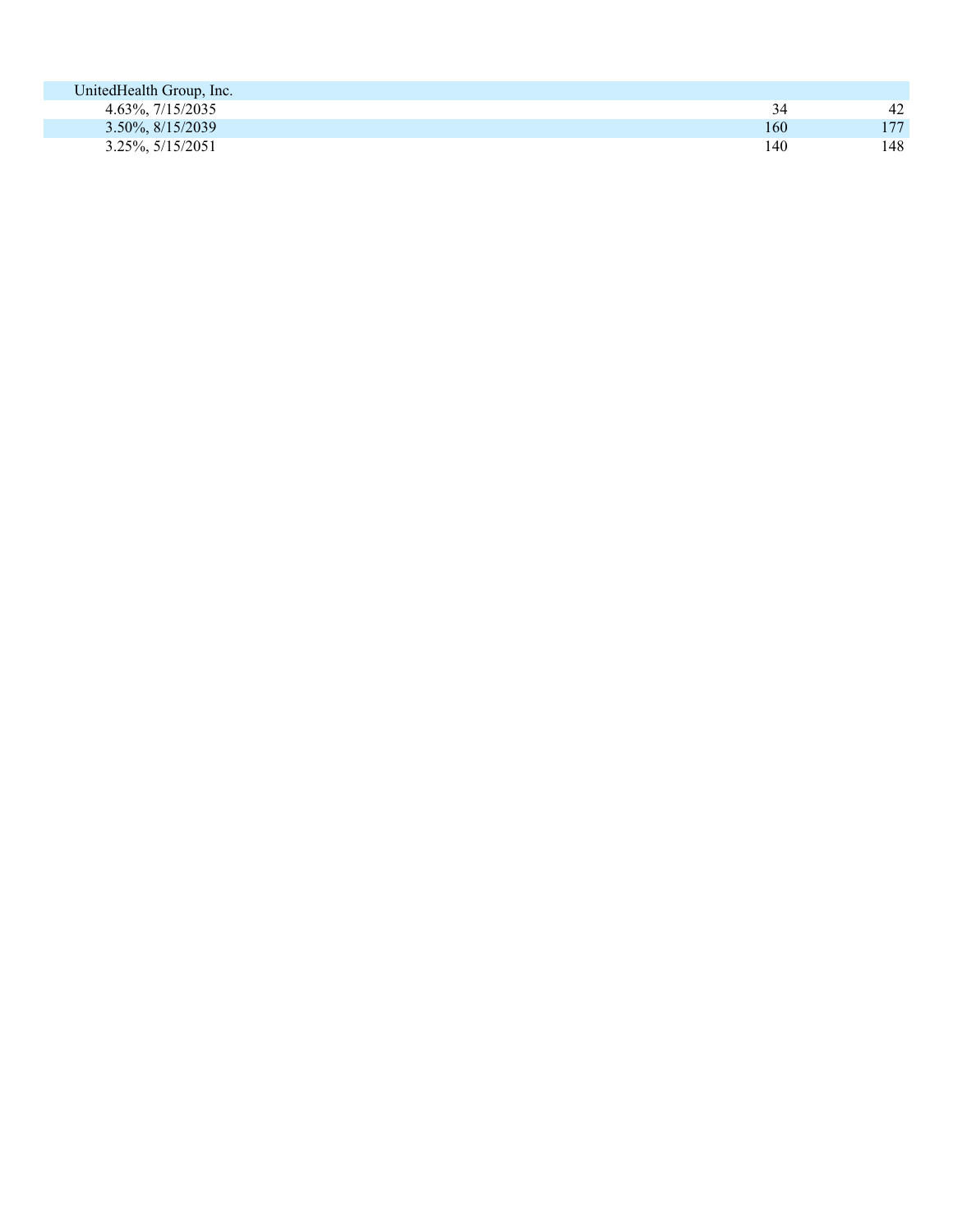# **SCHEDULE OF PORTFOLIO INVESTMENTS**

| <b>Investments</b>                                           | Principal<br>Amount (\$000) | <b>Value (\$000)</b> |
|--------------------------------------------------------------|-----------------------------|----------------------|
| Universal Health Services, Inc.                              |                             |                      |
| $2.65\%, 10/15/2030$ (a)                                     | 170                         | 171                  |
| 2.65%, $1/15/2032$ (a)                                       | 210                         | 208                  |
| Yale-New Haven Health Services Corp.                         |                             |                      |
| Series 2020, 2.50%, 7/1/2050                                 | 200                         | 185                  |
|                                                              |                             | 5,054                |
| Hotels, Restaurants & Leisure — $0.0\%$ (b)                  |                             |                      |
| McDonald's Corp.                                             |                             |                      |
| 4.70%, 12/9/2035                                             | 60                          | 74                   |
| Starbucks Corp.                                              |                             |                      |
|                                                              | 170                         |                      |
| 2.55%, 11/15/2030                                            |                             | 175                  |
|                                                              |                             | 249                  |
| Household Durables $-0.0\%$ (b)                              |                             |                      |
| Lennar Corp.                                                 |                             |                      |
| 4.50%, 4/30/2024                                             | 95                          | 103                  |
| Independent Power and Renewable Electricity Producers - 0.2% |                             |                      |
| <b>Alexander Funding Trust</b>                               |                             |                      |
| $1.84\%, 11/15/2023$ (a)                                     | 200                         | 204                  |
| Exelon Generation Co. LLC                                    |                             |                      |
| 3.40%, 3/15/2022                                             | 50                          | 51                   |
| 4.25%, 6/15/2022                                             | 38                          | 39                   |
| 3.25%, 6/1/2025                                              | 250                         | 266                  |
| 6.25%, 10/1/2039                                             | 100                         | 128                  |
| 5.75%, 10/1/2041                                             | 144                         | 175                  |
| Southern Power Co.                                           |                             |                      |
| 5.15%, 9/15/2041                                             | 50                          | 61                   |
| Tri-State Generation and Transmission Association, Inc.      |                             |                      |
| 4.25%, 6/1/2046                                              | 25                          | 28                   |
|                                                              |                             | 952                  |
| <b>Industrial Conglomerates — 0.2%</b>                       |                             |                      |
| General Electric Co.                                         |                             |                      |
| 3.45%, 5/1/2027                                              | 105                         | 115                  |
| 3.63%, 5/1/2030                                              | 160                         | 178                  |
| Honeywell International, Inc.                                |                             |                      |
| 2.50%, 11/1/2026                                             | 150                         | 159                  |
| Roper Technologies, Inc.                                     |                             |                      |
| 1.40%, 9/15/2027                                             | 350                         | 346                  |
| 2.00%, 6/30/2030                                             | 160                         | 157                  |
|                                                              |                             | 955                  |
|                                                              |                             |                      |
| Insurance $-1.1\%$                                           |                             |                      |
| AIA Group Ltd. (Hong Kong)                                   |                             |                      |
| $3.20\%, 3/11/2025$ (a)                                      | 200                         | 211                  |
| $3.90\%, \frac{4}{6}{2028}$ (a)                              | 210                         | 232                  |
| $3.60\%, 4/9/2029$ (a)                                       | 200                         | 219                  |
| American Financial Group, Inc.                               |                             |                      |
| 3.50%, 8/15/2026                                             | 100                         | 109                  |
| American International Group, Inc.                           |                             |                      |
| 3.88%, 1/15/2035                                             | 180                         | 203                  |
| Assurant, Inc.                                               |                             |                      |
| 4.20%, 9/27/2023                                             | 85                          | 90                   |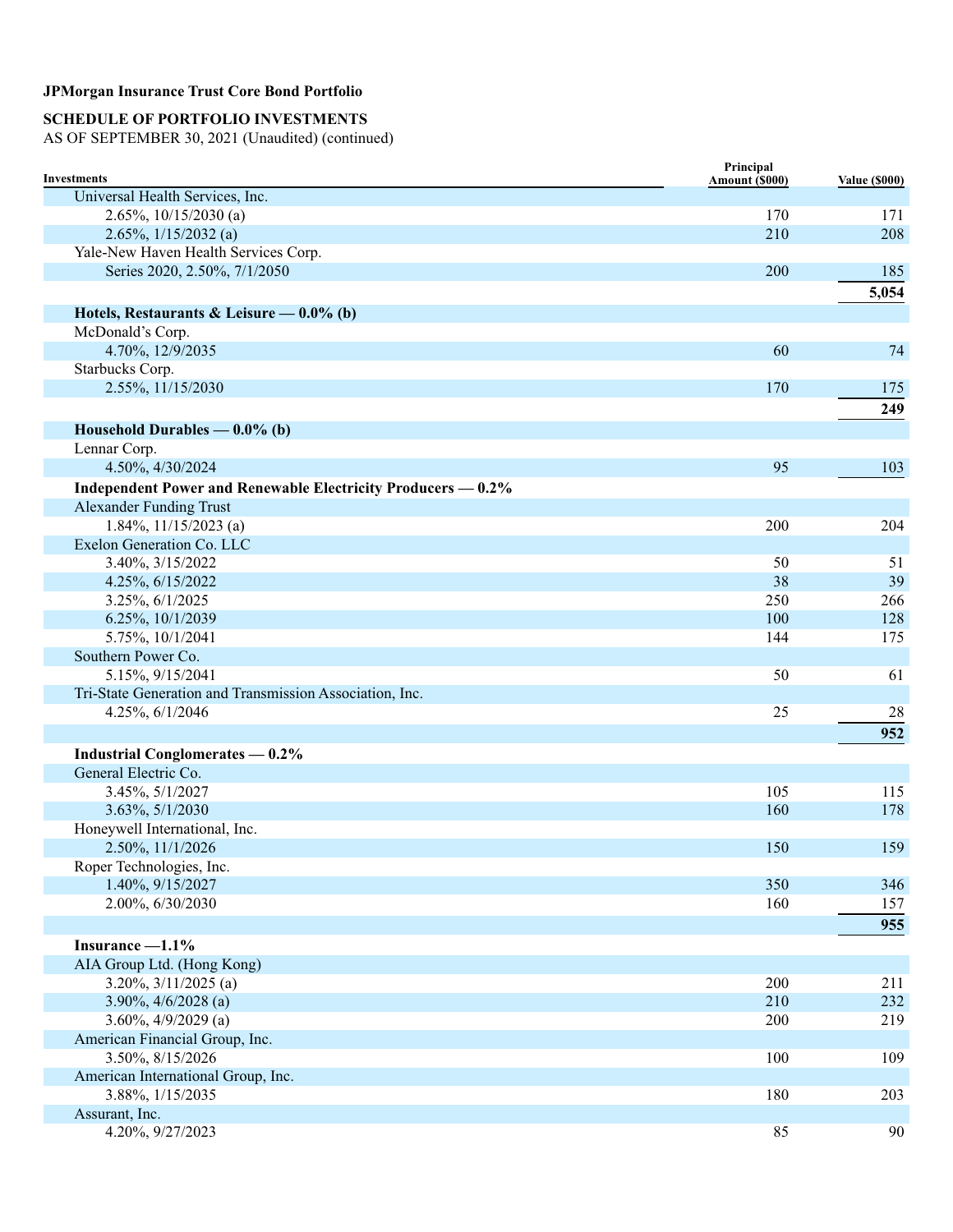| Athene Global Funding                                             |     |            |
|-------------------------------------------------------------------|-----|------------|
| $0.95\%, 1/8/2024$ (a)                                            | 490 | 493        |
| $2.75\%, 6/25/2024$ (a)                                           | 155 | 163        |
| $1.45\%, 1/8/2026$ (a)                                            | 370 | 371        |
| $2.95\%, 11/12/2026$ (a)                                          | 410 | 437        |
| Berkshire Hathaway Finance Corp.                                  |     |            |
| 4.30%, 5/15/2043                                                  | 62  | 75         |
| Brown & Brown, Inc.                                               |     |            |
| 2.38%, 3/15/2031                                                  | 460 | 459        |
| Chubb INA Holdings, Inc.                                          |     |            |
| 2.88%, 11/3/2022                                                  | 42  | 43         |
| 2.70%, 3/13/2023                                                  | 120 | 124        |
| CNA Financial Corp.                                               |     |            |
| 3.95%, 5/15/2024                                                  | 44  | 47         |
| Dai-ichi Life Insurance Co. Ltd. (The) (Japan)                    |     |            |
| (ICE LIBOR USD 3 Month + 3.66%), 4.00%, 7/24/2026 (a) (c) (e) (f) | 200 | 217        |
| F&G Global Funding                                                |     |            |
| 1.75%, 6/30/2026 (a)                                              | 185 | 186        |
| Guardian Life Insurance Co. of America (The)                      |     |            |
| 4.85%, $1/24/2077$ (a)                                            | 21  | 27         |
| Hanover Insurance Group, Inc. (The)                               |     |            |
| 2.50%, 9/1/2030                                                   | 120 | 120        |
| Hartford Financial Services Group, Inc. (The)                     |     |            |
| 4.30%, 4/15/2043                                                  | 70  | 83         |
| Intact US Holdings, Inc.                                          |     |            |
| 4.60%, 11/9/2022                                                  | 100 | 104        |
| Jackson National Life Global Funding                              |     |            |
| 3.88%, $6/11/2025$ (a)                                            | 87  | 95         |
| $3.05\%, 4/29/2026$ (a)                                           | 104 | <b>111</b> |
| Liberty Mutual Group, Inc.                                        |     |            |
| 4.57%, $2/1/2029$ (a)                                             | 27  | 31         |
| 3.95%, $10/15/2050$ (a)                                           | 207 | 230        |
| Lincoln National Corp.                                            |     |            |
| 4.20%, 3/15/2022                                                  | 20  | 20         |
| 4.00%, 9/1/2023                                                   | 50  | 54         |
| Manulife Financial Corp. (Canada)                                 |     |            |
| (USD ICE Swap Rate 5 Year + 1.65%), 4.06%, 2/24/2032 (c)          | 100 | 110        |
| Markel Corp.                                                      |     |            |
| 3.63%, 3/30/2023                                                  | 40  | 42         |
| MetLife, Inc.                                                     |     |            |
| 4.13%, 8/13/2042                                                  | 28  | 33         |
| New York Life Global Funding                                      |     |            |
| $2.35\%, 7/14/2026$ (a)                                           | 65  | 68         |
| New York Life Insurance Co.                                       |     |            |
| 4.45%, $5/15/2069$ (a)                                            | 105 | 131        |
| Northwestern Mutual Global Funding                                |     |            |
| $1.70\%, 6/1/2028$ (a)                                            | 195 | 196        |
| Pacific Life Insurance Co.                                        |     |            |
| (ICE LIBOR USD 3 Month + 2.80%), 4.30%, 10/24/2067 (a) (c)        | 134 | 152        |
| Principal Financial Group, Inc.                                   |     |            |
| 3.13%, 5/15/2023                                                  | 30  | 31         |
| 3.70%, 5/15/2029                                                  | 30  | 34         |
| Prudential Financial, Inc.                                        |     |            |
| 3.91%, 12/7/2047                                                  | 61  | 71         |
| Prudential Insurance Co. of America (The)                         |     |            |
| 8.30%, 7/1/2025 (a)                                               | 150 | 185        |
|                                                                   |     |            |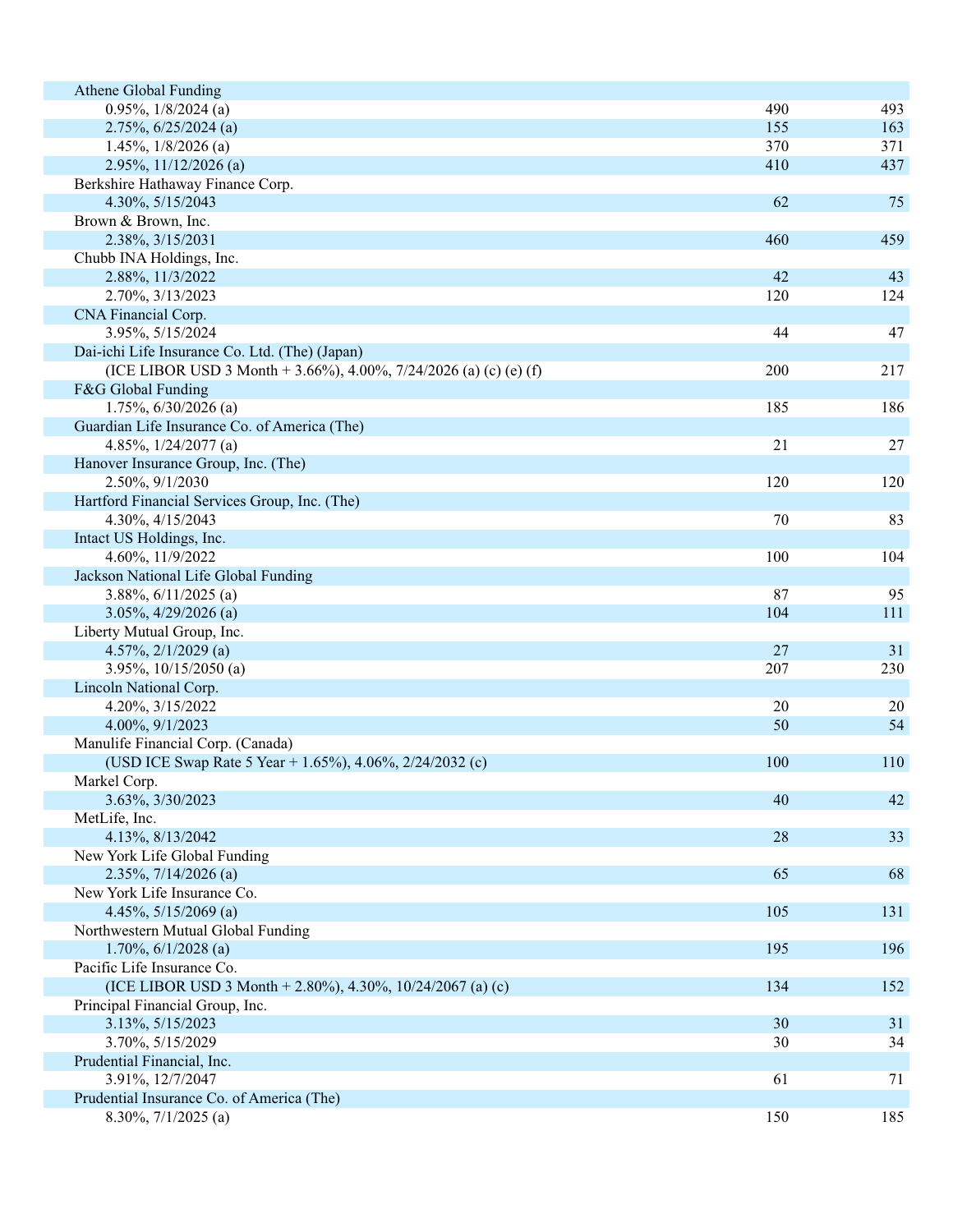## **SCHEDULE OF PORTFOLIO INVESTMENTS**

| <b>Investments</b>                                  | Principal<br>Amount (\$000) | <b>Value (\$000)</b> |
|-----------------------------------------------------|-----------------------------|----------------------|
| Reliance Standard Life Global Funding II            |                             |                      |
| 3.85%, $9/19/2023$ (a)                              | 105                         | 112                  |
| Teachers Insurance & Annuity Association of America |                             |                      |
| 4.27%, $5/15/2047$ (a)                              | 50                          | 60                   |
|                                                     |                             | 5,779                |
| Internet & Direct Marketing Retail — 0.2%           |                             |                      |
| Amazon.com, Inc.                                    |                             |                      |
| 3.88%, 8/22/2037                                    | 80                          | 94                   |
| eBay, Inc.                                          |                             |                      |
| 2.60%, 5/10/2031                                    | 830                         | 847                  |
|                                                     |                             | 941                  |
| IT Services $-0.1\%$                                |                             |                      |
| CGI, Inc. (Canada)                                  |                             |                      |
| $2.30\%, 9/14/2031$ (a)                             | 370                         | 360                  |
| Fiserv, Inc.                                        |                             |                      |
| 3.20%, 7/1/2026                                     | 70                          | 76                   |
| 4.40%, 7/1/2049                                     | 65                          | 77                   |
| Global Payments, Inc.                               |                             |                      |
| 4.15%, 8/15/2049                                    | 140                         | 157                  |
|                                                     |                             | 670                  |
| Leisure Products $-0.1\%$                           |                             |                      |
| Hasbro, Inc.                                        |                             |                      |
| 3.90%, 11/19/2029                                   | 332                         | 367                  |
| Life Sciences Tools & Services — $0.1\%$            |                             |                      |
| Thermo Fisher Scientific, Inc.                      |                             |                      |
| 2.95%, 9/19/2026                                    | 30                          | 32                   |
| 2.00%, 10/15/2031                                   | 330                         | 323                  |
|                                                     |                             | 355                  |
|                                                     |                             |                      |
| Machinery $-0.1\%$                                  |                             |                      |
| nVent Finance SARL (United Kingdom)                 |                             |                      |
| 4.55%, 4/15/2028                                    | 75                          | 82                   |
| Otis Worldwide Corp.                                |                             |                      |
| 2.57%, 2/15/2030                                    | 280                         | 288                  |
| Parker-Hannifin Corp.                               |                             |                      |
| 4.45%, 11/21/2044<br>4.10%, 3/1/2047                | 30<br>21                    | 36                   |
| Xylem, Inc.                                         |                             | 24                   |
| 2.25%, 1/30/2031                                    | 110                         | 110                  |
|                                                     |                             |                      |
|                                                     |                             | 540                  |
| Media — $0.8\%$                                     |                             |                      |
| <b>Charter Communications Operating LLC</b>         |                             |                      |
| 3.75%, 2/15/2028                                    | 245                         | 268                  |
| 2.25%, 1/15/2029 (g)                                | 195                         | 195                  |
| 5.38%, 4/1/2038                                     | 38                          | 46                   |
| $3.50\%, \frac{3}{1/2042}$ (g)                      | 195                         | 191                  |
| 4.80%, 3/1/2050                                     | 240                         | 269                  |
| 3.70%, 4/1/2051                                     | 445                         | 433                  |
| <b>Comcast Cable Holdings LLC</b>                   |                             |                      |
| 10.13%, 4/15/2022                                   | 75                          | 79                   |
| Comcast Corp.                                       |                             |                      |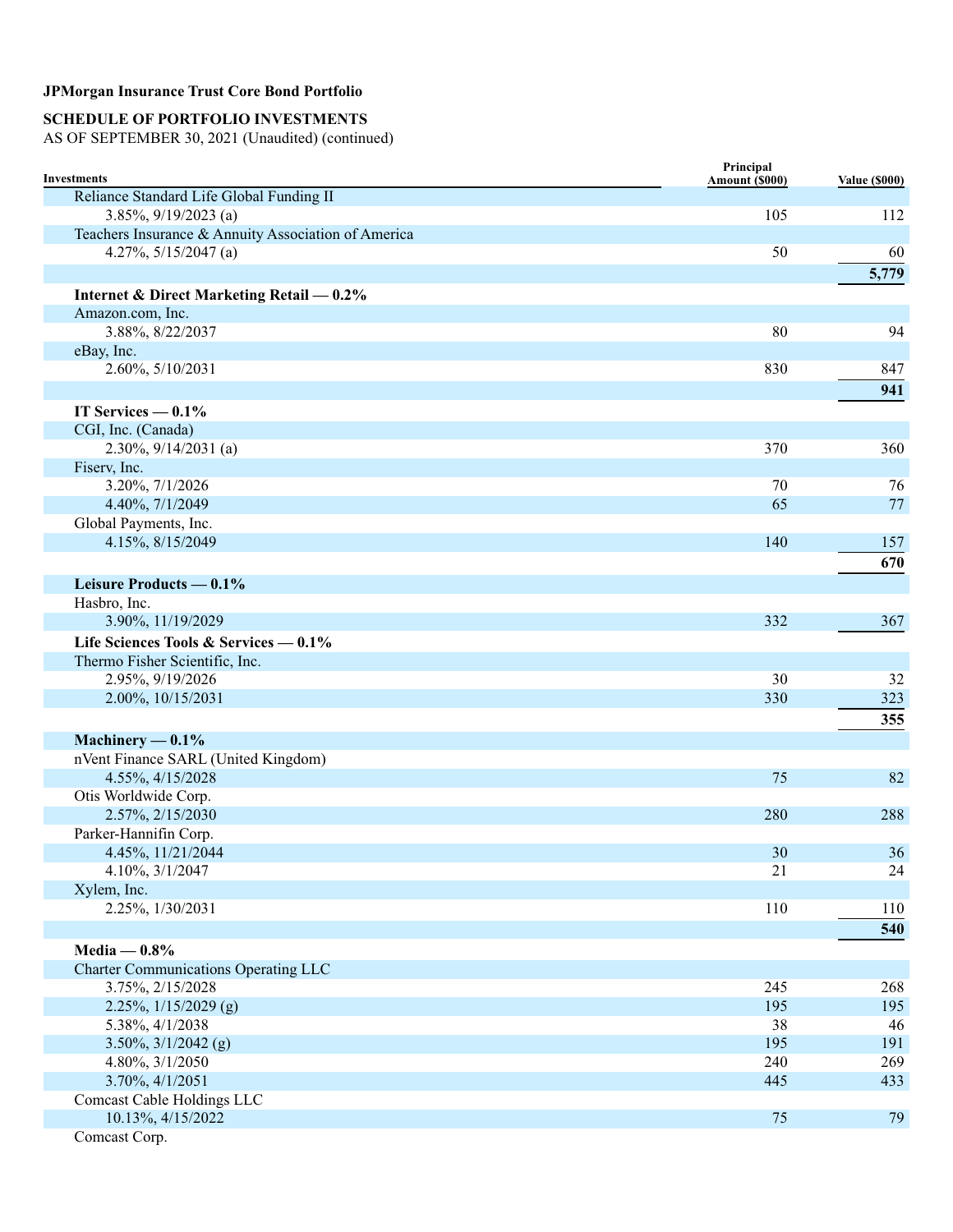| 1.95%, 1/15/2031<br>170<br>167<br>196<br>4.25%, 1/15/2033<br>167<br>89<br>4.20%, 8/15/2034<br>104<br>32<br>36<br>3.90%, 3/1/2038<br>130<br>137<br>3.25%, 11/1/2039<br>160<br>181<br>3.75%, 4/1/2040<br>52<br>4.00%, 11/1/2049<br>60<br>186<br>$2.89\%, 11/1/2051$ (a)<br>178<br>101<br>95<br>2.94%, $11/1/2056$ (a)<br>263<br>2.99%, $11/1/2063$ (a)<br>247<br>Cox Communications, Inc.<br>3.35%, 9/15/2026 (a)<br>67<br>72<br>235<br>224<br>1.80%, $10/1/2030$ (a)<br>180<br>$2.95\%, 10/1/2050$ (a)<br>169<br>Discovery Communications LLC<br>5.20%, 9/20/2047<br>80<br>100<br>4.00%, 9/15/2055<br>124<br>129<br>Time Warner Cable LLC<br>6.55%, 5/1/2037<br>50<br>67<br>50<br>$72\,$<br>7.30%, 7/1/2038<br>100<br>123<br>5.50%, 9/1/2041<br>Time Warner Entertainment Co. LP<br>90<br>8.38%, 7/15/2033<br>134<br>ViacomCBS, Inc.<br>3.70%, 8/15/2024<br>46<br>49<br>46<br>4.00%, 1/15/2026<br>42<br>53<br>56<br>2.90%, 1/15/2027<br>110<br>151<br>5.85%, 9/1/2043<br>4,347<br>Metals & Mining $-0.5\%$<br>Anglo American Capital plc (South Africa)<br>4.00%, $9/11/2027$ (a)<br>200<br>220<br>Glencore Funding LLC (Australia)<br>4.13%, $5/30/2023$ (a)<br>112<br>118<br>$1.63\%, 9/1/2025$ (a)<br>296<br>297<br>$2.50\%, 9/1/2030$ (a)<br>750<br>735<br>Nucor Corp.<br>2.98%, $12/15/2055$ (a)<br>30<br>29<br>Reliance Steel & Aluminum Co.<br>600<br>1.30%, 8/15/2025<br>598<br>Steel Dynamics, Inc.<br>1.65%, 10/15/2027<br>126<br>125<br>3.45%, 4/15/2030<br>177<br>190<br>Teck Resources Ltd. (Canada)<br>6.25%, 7/15/2041<br>210<br>280<br>Vale Overseas Ltd. (Brazil)<br>130<br>3.75%, 7/8/2030<br>134<br>2,726<br>Multiline Retail $-0.2\%$<br>Dollar General Corp.<br>4.13%, 5/1/2028<br>55<br>62<br>Kohl's Corp.<br>3.38%, 5/1/2031<br>402<br>414<br>Nordstrom, Inc.<br>4.25%, 8/1/2031<br>300<br>304<br>780 | 3.55%, 5/1/2028 | 66 | 73 |
|-----------------------------------------------------------------------------------------------------------------------------------------------------------------------------------------------------------------------------------------------------------------------------------------------------------------------------------------------------------------------------------------------------------------------------------------------------------------------------------------------------------------------------------------------------------------------------------------------------------------------------------------------------------------------------------------------------------------------------------------------------------------------------------------------------------------------------------------------------------------------------------------------------------------------------------------------------------------------------------------------------------------------------------------------------------------------------------------------------------------------------------------------------------------------------------------------------------------------------------------------------------------------------------------------------------------------------------------------------------------------------------------------------------------------------------------------------------------------------------------------------------------------------------------------------------------------------------------------------------------------------------------------------------------------------------------------------------------------------------------------------------------------------------------------------------------------------|-----------------|----|----|
|                                                                                                                                                                                                                                                                                                                                                                                                                                                                                                                                                                                                                                                                                                                                                                                                                                                                                                                                                                                                                                                                                                                                                                                                                                                                                                                                                                                                                                                                                                                                                                                                                                                                                                                                                                                                                             |                 |    |    |
|                                                                                                                                                                                                                                                                                                                                                                                                                                                                                                                                                                                                                                                                                                                                                                                                                                                                                                                                                                                                                                                                                                                                                                                                                                                                                                                                                                                                                                                                                                                                                                                                                                                                                                                                                                                                                             |                 |    |    |
|                                                                                                                                                                                                                                                                                                                                                                                                                                                                                                                                                                                                                                                                                                                                                                                                                                                                                                                                                                                                                                                                                                                                                                                                                                                                                                                                                                                                                                                                                                                                                                                                                                                                                                                                                                                                                             |                 |    |    |
|                                                                                                                                                                                                                                                                                                                                                                                                                                                                                                                                                                                                                                                                                                                                                                                                                                                                                                                                                                                                                                                                                                                                                                                                                                                                                                                                                                                                                                                                                                                                                                                                                                                                                                                                                                                                                             |                 |    |    |
|                                                                                                                                                                                                                                                                                                                                                                                                                                                                                                                                                                                                                                                                                                                                                                                                                                                                                                                                                                                                                                                                                                                                                                                                                                                                                                                                                                                                                                                                                                                                                                                                                                                                                                                                                                                                                             |                 |    |    |
|                                                                                                                                                                                                                                                                                                                                                                                                                                                                                                                                                                                                                                                                                                                                                                                                                                                                                                                                                                                                                                                                                                                                                                                                                                                                                                                                                                                                                                                                                                                                                                                                                                                                                                                                                                                                                             |                 |    |    |
|                                                                                                                                                                                                                                                                                                                                                                                                                                                                                                                                                                                                                                                                                                                                                                                                                                                                                                                                                                                                                                                                                                                                                                                                                                                                                                                                                                                                                                                                                                                                                                                                                                                                                                                                                                                                                             |                 |    |    |
|                                                                                                                                                                                                                                                                                                                                                                                                                                                                                                                                                                                                                                                                                                                                                                                                                                                                                                                                                                                                                                                                                                                                                                                                                                                                                                                                                                                                                                                                                                                                                                                                                                                                                                                                                                                                                             |                 |    |    |
|                                                                                                                                                                                                                                                                                                                                                                                                                                                                                                                                                                                                                                                                                                                                                                                                                                                                                                                                                                                                                                                                                                                                                                                                                                                                                                                                                                                                                                                                                                                                                                                                                                                                                                                                                                                                                             |                 |    |    |
|                                                                                                                                                                                                                                                                                                                                                                                                                                                                                                                                                                                                                                                                                                                                                                                                                                                                                                                                                                                                                                                                                                                                                                                                                                                                                                                                                                                                                                                                                                                                                                                                                                                                                                                                                                                                                             |                 |    |    |
|                                                                                                                                                                                                                                                                                                                                                                                                                                                                                                                                                                                                                                                                                                                                                                                                                                                                                                                                                                                                                                                                                                                                                                                                                                                                                                                                                                                                                                                                                                                                                                                                                                                                                                                                                                                                                             |                 |    |    |
|                                                                                                                                                                                                                                                                                                                                                                                                                                                                                                                                                                                                                                                                                                                                                                                                                                                                                                                                                                                                                                                                                                                                                                                                                                                                                                                                                                                                                                                                                                                                                                                                                                                                                                                                                                                                                             |                 |    |    |
|                                                                                                                                                                                                                                                                                                                                                                                                                                                                                                                                                                                                                                                                                                                                                                                                                                                                                                                                                                                                                                                                                                                                                                                                                                                                                                                                                                                                                                                                                                                                                                                                                                                                                                                                                                                                                             |                 |    |    |
|                                                                                                                                                                                                                                                                                                                                                                                                                                                                                                                                                                                                                                                                                                                                                                                                                                                                                                                                                                                                                                                                                                                                                                                                                                                                                                                                                                                                                                                                                                                                                                                                                                                                                                                                                                                                                             |                 |    |    |
|                                                                                                                                                                                                                                                                                                                                                                                                                                                                                                                                                                                                                                                                                                                                                                                                                                                                                                                                                                                                                                                                                                                                                                                                                                                                                                                                                                                                                                                                                                                                                                                                                                                                                                                                                                                                                             |                 |    |    |
|                                                                                                                                                                                                                                                                                                                                                                                                                                                                                                                                                                                                                                                                                                                                                                                                                                                                                                                                                                                                                                                                                                                                                                                                                                                                                                                                                                                                                                                                                                                                                                                                                                                                                                                                                                                                                             |                 |    |    |
|                                                                                                                                                                                                                                                                                                                                                                                                                                                                                                                                                                                                                                                                                                                                                                                                                                                                                                                                                                                                                                                                                                                                                                                                                                                                                                                                                                                                                                                                                                                                                                                                                                                                                                                                                                                                                             |                 |    |    |
|                                                                                                                                                                                                                                                                                                                                                                                                                                                                                                                                                                                                                                                                                                                                                                                                                                                                                                                                                                                                                                                                                                                                                                                                                                                                                                                                                                                                                                                                                                                                                                                                                                                                                                                                                                                                                             |                 |    |    |
|                                                                                                                                                                                                                                                                                                                                                                                                                                                                                                                                                                                                                                                                                                                                                                                                                                                                                                                                                                                                                                                                                                                                                                                                                                                                                                                                                                                                                                                                                                                                                                                                                                                                                                                                                                                                                             |                 |    |    |
|                                                                                                                                                                                                                                                                                                                                                                                                                                                                                                                                                                                                                                                                                                                                                                                                                                                                                                                                                                                                                                                                                                                                                                                                                                                                                                                                                                                                                                                                                                                                                                                                                                                                                                                                                                                                                             |                 |    |    |
|                                                                                                                                                                                                                                                                                                                                                                                                                                                                                                                                                                                                                                                                                                                                                                                                                                                                                                                                                                                                                                                                                                                                                                                                                                                                                                                                                                                                                                                                                                                                                                                                                                                                                                                                                                                                                             |                 |    |    |
|                                                                                                                                                                                                                                                                                                                                                                                                                                                                                                                                                                                                                                                                                                                                                                                                                                                                                                                                                                                                                                                                                                                                                                                                                                                                                                                                                                                                                                                                                                                                                                                                                                                                                                                                                                                                                             |                 |    |    |
|                                                                                                                                                                                                                                                                                                                                                                                                                                                                                                                                                                                                                                                                                                                                                                                                                                                                                                                                                                                                                                                                                                                                                                                                                                                                                                                                                                                                                                                                                                                                                                                                                                                                                                                                                                                                                             |                 |    |    |
|                                                                                                                                                                                                                                                                                                                                                                                                                                                                                                                                                                                                                                                                                                                                                                                                                                                                                                                                                                                                                                                                                                                                                                                                                                                                                                                                                                                                                                                                                                                                                                                                                                                                                                                                                                                                                             |                 |    |    |
|                                                                                                                                                                                                                                                                                                                                                                                                                                                                                                                                                                                                                                                                                                                                                                                                                                                                                                                                                                                                                                                                                                                                                                                                                                                                                                                                                                                                                                                                                                                                                                                                                                                                                                                                                                                                                             |                 |    |    |
|                                                                                                                                                                                                                                                                                                                                                                                                                                                                                                                                                                                                                                                                                                                                                                                                                                                                                                                                                                                                                                                                                                                                                                                                                                                                                                                                                                                                                                                                                                                                                                                                                                                                                                                                                                                                                             |                 |    |    |
|                                                                                                                                                                                                                                                                                                                                                                                                                                                                                                                                                                                                                                                                                                                                                                                                                                                                                                                                                                                                                                                                                                                                                                                                                                                                                                                                                                                                                                                                                                                                                                                                                                                                                                                                                                                                                             |                 |    |    |
|                                                                                                                                                                                                                                                                                                                                                                                                                                                                                                                                                                                                                                                                                                                                                                                                                                                                                                                                                                                                                                                                                                                                                                                                                                                                                                                                                                                                                                                                                                                                                                                                                                                                                                                                                                                                                             |                 |    |    |
|                                                                                                                                                                                                                                                                                                                                                                                                                                                                                                                                                                                                                                                                                                                                                                                                                                                                                                                                                                                                                                                                                                                                                                                                                                                                                                                                                                                                                                                                                                                                                                                                                                                                                                                                                                                                                             |                 |    |    |
|                                                                                                                                                                                                                                                                                                                                                                                                                                                                                                                                                                                                                                                                                                                                                                                                                                                                                                                                                                                                                                                                                                                                                                                                                                                                                                                                                                                                                                                                                                                                                                                                                                                                                                                                                                                                                             |                 |    |    |
|                                                                                                                                                                                                                                                                                                                                                                                                                                                                                                                                                                                                                                                                                                                                                                                                                                                                                                                                                                                                                                                                                                                                                                                                                                                                                                                                                                                                                                                                                                                                                                                                                                                                                                                                                                                                                             |                 |    |    |
|                                                                                                                                                                                                                                                                                                                                                                                                                                                                                                                                                                                                                                                                                                                                                                                                                                                                                                                                                                                                                                                                                                                                                                                                                                                                                                                                                                                                                                                                                                                                                                                                                                                                                                                                                                                                                             |                 |    |    |
|                                                                                                                                                                                                                                                                                                                                                                                                                                                                                                                                                                                                                                                                                                                                                                                                                                                                                                                                                                                                                                                                                                                                                                                                                                                                                                                                                                                                                                                                                                                                                                                                                                                                                                                                                                                                                             |                 |    |    |
|                                                                                                                                                                                                                                                                                                                                                                                                                                                                                                                                                                                                                                                                                                                                                                                                                                                                                                                                                                                                                                                                                                                                                                                                                                                                                                                                                                                                                                                                                                                                                                                                                                                                                                                                                                                                                             |                 |    |    |
|                                                                                                                                                                                                                                                                                                                                                                                                                                                                                                                                                                                                                                                                                                                                                                                                                                                                                                                                                                                                                                                                                                                                                                                                                                                                                                                                                                                                                                                                                                                                                                                                                                                                                                                                                                                                                             |                 |    |    |
|                                                                                                                                                                                                                                                                                                                                                                                                                                                                                                                                                                                                                                                                                                                                                                                                                                                                                                                                                                                                                                                                                                                                                                                                                                                                                                                                                                                                                                                                                                                                                                                                                                                                                                                                                                                                                             |                 |    |    |
|                                                                                                                                                                                                                                                                                                                                                                                                                                                                                                                                                                                                                                                                                                                                                                                                                                                                                                                                                                                                                                                                                                                                                                                                                                                                                                                                                                                                                                                                                                                                                                                                                                                                                                                                                                                                                             |                 |    |    |
|                                                                                                                                                                                                                                                                                                                                                                                                                                                                                                                                                                                                                                                                                                                                                                                                                                                                                                                                                                                                                                                                                                                                                                                                                                                                                                                                                                                                                                                                                                                                                                                                                                                                                                                                                                                                                             |                 |    |    |
|                                                                                                                                                                                                                                                                                                                                                                                                                                                                                                                                                                                                                                                                                                                                                                                                                                                                                                                                                                                                                                                                                                                                                                                                                                                                                                                                                                                                                                                                                                                                                                                                                                                                                                                                                                                                                             |                 |    |    |
|                                                                                                                                                                                                                                                                                                                                                                                                                                                                                                                                                                                                                                                                                                                                                                                                                                                                                                                                                                                                                                                                                                                                                                                                                                                                                                                                                                                                                                                                                                                                                                                                                                                                                                                                                                                                                             |                 |    |    |
|                                                                                                                                                                                                                                                                                                                                                                                                                                                                                                                                                                                                                                                                                                                                                                                                                                                                                                                                                                                                                                                                                                                                                                                                                                                                                                                                                                                                                                                                                                                                                                                                                                                                                                                                                                                                                             |                 |    |    |
|                                                                                                                                                                                                                                                                                                                                                                                                                                                                                                                                                                                                                                                                                                                                                                                                                                                                                                                                                                                                                                                                                                                                                                                                                                                                                                                                                                                                                                                                                                                                                                                                                                                                                                                                                                                                                             |                 |    |    |
|                                                                                                                                                                                                                                                                                                                                                                                                                                                                                                                                                                                                                                                                                                                                                                                                                                                                                                                                                                                                                                                                                                                                                                                                                                                                                                                                                                                                                                                                                                                                                                                                                                                                                                                                                                                                                             |                 |    |    |
|                                                                                                                                                                                                                                                                                                                                                                                                                                                                                                                                                                                                                                                                                                                                                                                                                                                                                                                                                                                                                                                                                                                                                                                                                                                                                                                                                                                                                                                                                                                                                                                                                                                                                                                                                                                                                             |                 |    |    |
|                                                                                                                                                                                                                                                                                                                                                                                                                                                                                                                                                                                                                                                                                                                                                                                                                                                                                                                                                                                                                                                                                                                                                                                                                                                                                                                                                                                                                                                                                                                                                                                                                                                                                                                                                                                                                             |                 |    |    |
|                                                                                                                                                                                                                                                                                                                                                                                                                                                                                                                                                                                                                                                                                                                                                                                                                                                                                                                                                                                                                                                                                                                                                                                                                                                                                                                                                                                                                                                                                                                                                                                                                                                                                                                                                                                                                             |                 |    |    |
|                                                                                                                                                                                                                                                                                                                                                                                                                                                                                                                                                                                                                                                                                                                                                                                                                                                                                                                                                                                                                                                                                                                                                                                                                                                                                                                                                                                                                                                                                                                                                                                                                                                                                                                                                                                                                             |                 |    |    |
|                                                                                                                                                                                                                                                                                                                                                                                                                                                                                                                                                                                                                                                                                                                                                                                                                                                                                                                                                                                                                                                                                                                                                                                                                                                                                                                                                                                                                                                                                                                                                                                                                                                                                                                                                                                                                             |                 |    |    |
|                                                                                                                                                                                                                                                                                                                                                                                                                                                                                                                                                                                                                                                                                                                                                                                                                                                                                                                                                                                                                                                                                                                                                                                                                                                                                                                                                                                                                                                                                                                                                                                                                                                                                                                                                                                                                             |                 |    |    |
|                                                                                                                                                                                                                                                                                                                                                                                                                                                                                                                                                                                                                                                                                                                                                                                                                                                                                                                                                                                                                                                                                                                                                                                                                                                                                                                                                                                                                                                                                                                                                                                                                                                                                                                                                                                                                             |                 |    |    |
|                                                                                                                                                                                                                                                                                                                                                                                                                                                                                                                                                                                                                                                                                                                                                                                                                                                                                                                                                                                                                                                                                                                                                                                                                                                                                                                                                                                                                                                                                                                                                                                                                                                                                                                                                                                                                             |                 |    |    |
|                                                                                                                                                                                                                                                                                                                                                                                                                                                                                                                                                                                                                                                                                                                                                                                                                                                                                                                                                                                                                                                                                                                                                                                                                                                                                                                                                                                                                                                                                                                                                                                                                                                                                                                                                                                                                             |                 |    |    |
|                                                                                                                                                                                                                                                                                                                                                                                                                                                                                                                                                                                                                                                                                                                                                                                                                                                                                                                                                                                                                                                                                                                                                                                                                                                                                                                                                                                                                                                                                                                                                                                                                                                                                                                                                                                                                             |                 |    |    |
|                                                                                                                                                                                                                                                                                                                                                                                                                                                                                                                                                                                                                                                                                                                                                                                                                                                                                                                                                                                                                                                                                                                                                                                                                                                                                                                                                                                                                                                                                                                                                                                                                                                                                                                                                                                                                             |                 |    |    |
|                                                                                                                                                                                                                                                                                                                                                                                                                                                                                                                                                                                                                                                                                                                                                                                                                                                                                                                                                                                                                                                                                                                                                                                                                                                                                                                                                                                                                                                                                                                                                                                                                                                                                                                                                                                                                             |                 |    |    |
|                                                                                                                                                                                                                                                                                                                                                                                                                                                                                                                                                                                                                                                                                                                                                                                                                                                                                                                                                                                                                                                                                                                                                                                                                                                                                                                                                                                                                                                                                                                                                                                                                                                                                                                                                                                                                             |                 |    |    |
|                                                                                                                                                                                                                                                                                                                                                                                                                                                                                                                                                                                                                                                                                                                                                                                                                                                                                                                                                                                                                                                                                                                                                                                                                                                                                                                                                                                                                                                                                                                                                                                                                                                                                                                                                                                                                             |                 |    |    |
|                                                                                                                                                                                                                                                                                                                                                                                                                                                                                                                                                                                                                                                                                                                                                                                                                                                                                                                                                                                                                                                                                                                                                                                                                                                                                                                                                                                                                                                                                                                                                                                                                                                                                                                                                                                                                             |                 |    |    |
|                                                                                                                                                                                                                                                                                                                                                                                                                                                                                                                                                                                                                                                                                                                                                                                                                                                                                                                                                                                                                                                                                                                                                                                                                                                                                                                                                                                                                                                                                                                                                                                                                                                                                                                                                                                                                             |                 |    |    |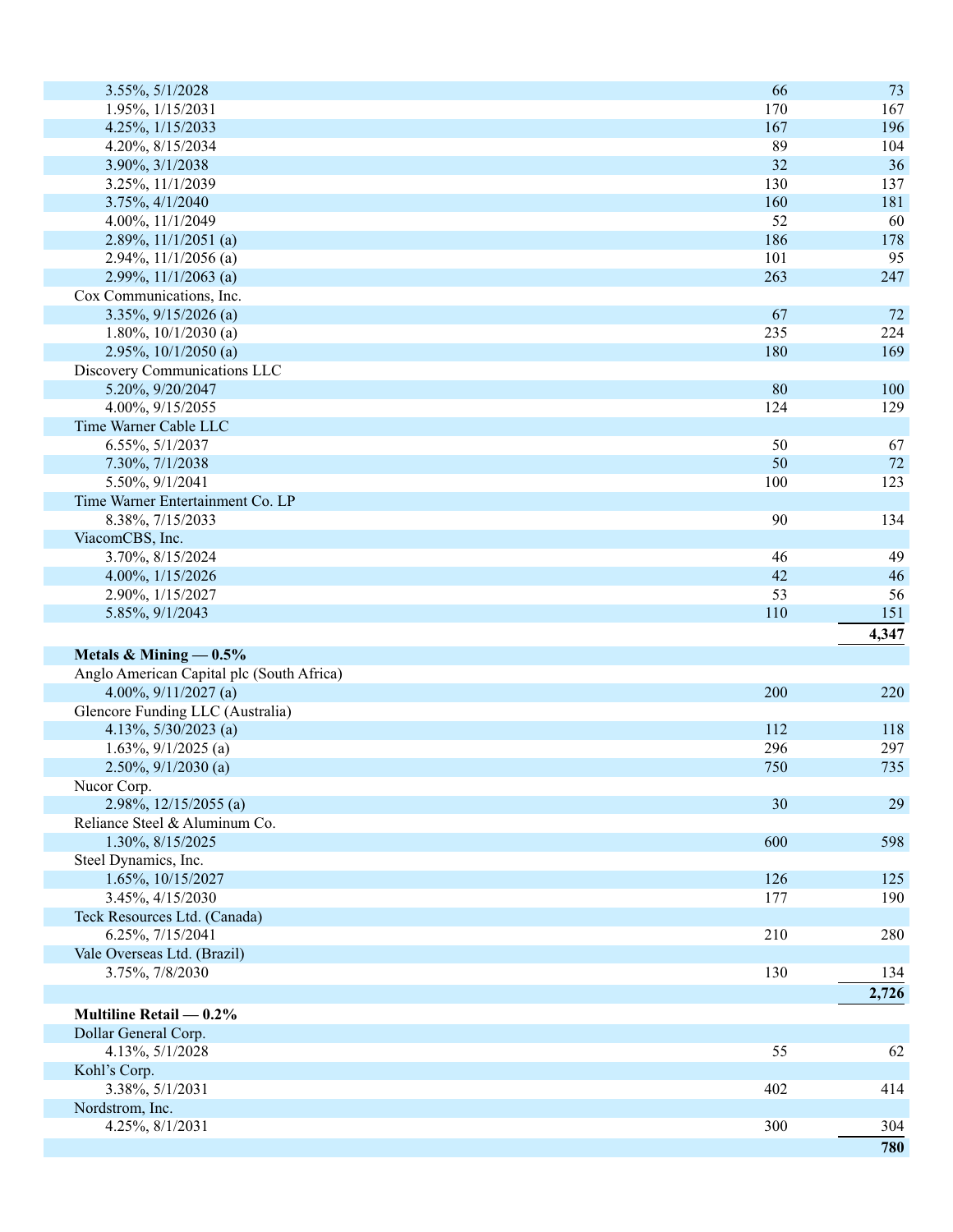| Multi-Utilities — $0.3\%$   |     |     |
|-----------------------------|-----|-----|
| Ameren Illinois Co.         |     |     |
| $3.25\%, \frac{3}{15/2050}$ | 185 | 197 |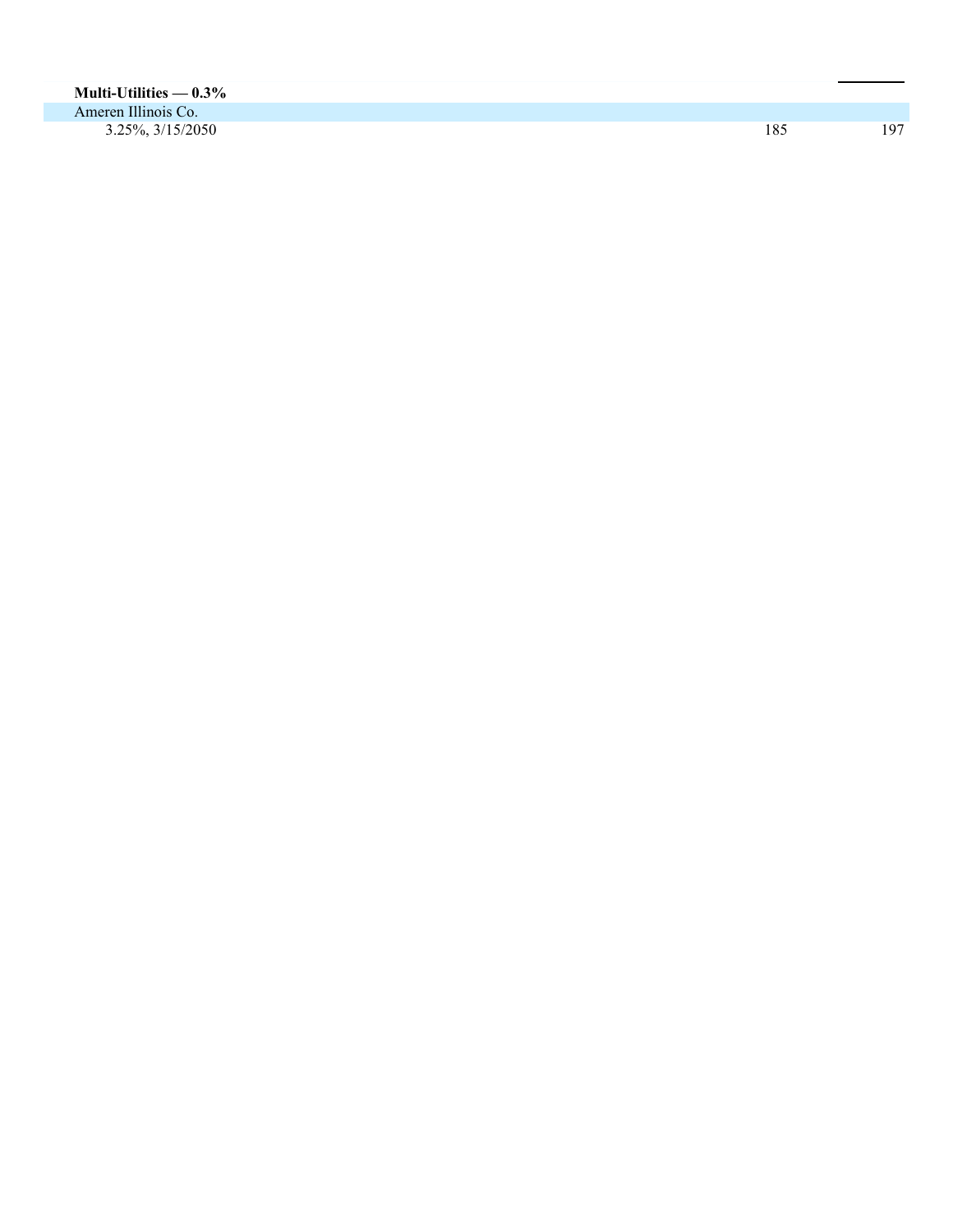### **SCHEDULE OF PORTFOLIO INVESTMENTS**

| <b>Investments</b>                        | Principal<br>Amount (\$000) | <b>Value (\$000)</b> |
|-------------------------------------------|-----------------------------|----------------------|
| CenterPoint Energy, Inc.                  |                             |                      |
| 1.45%, 6/1/2026                           | 230                         | 230                  |
| CMS Energy Corp.                          |                             |                      |
| 3.88%, 3/1/2024                           | 110                         | 116                  |
| 2.95%, 2/15/2027                          | 47                          | 50                   |
| Consolidated Edison Co. of New York, Inc. |                             |                      |
| 5.70%, 6/15/2040                          | 38                          | 51                   |
| 4.50%, 5/15/2058                          | 54                          | 66                   |
| Consumers Energy Co.                      |                             |                      |
| 3.25%, 8/15/2046                          | 19                          | 20                   |
| Delmarva Power & Light Co.                |                             |                      |
| 4.15%, 5/15/2045                          | 50                          | 59                   |
| Dominion Energy, Inc.                     |                             |                      |
| Series B, 2.75%, 9/15/2022                | 60                          | 61                   |
| New York State Electric & Gas Corp.       |                             |                      |
| $3.25\%, 12/1/2026$ (a)                   | 50                          | 54                   |
| NiSource, Inc.                            |                             |                      |
| 2.95%, 9/1/2029                           | 85                          | 89                   |
| 1.70%, 2/15/2031                          | 190                         | 178                  |
| San Diego Gas & Electric Co.              |                             |                      |
| 5.35%, 5/15/2035                          | 70                          | 90                   |
| Sempra Energy                             |                             |                      |
| 4.05%, 12/1/2023                          | 62                          | 66                   |
| Southern Co. Gas Capital Corp.            |                             |                      |
| 2.45%, 10/1/2023                          | 19                          | 20                   |
| 3.25%, 6/15/2026                          | 17                          | 18                   |
| 5.88%, 3/15/2041                          | 96                          | 132                  |
| 4.40%, 6/1/2043                           | 42                          | 49                   |
| 3.95%, 10/1/2046                          | 21                          | 23                   |
| WEC Energy Group, Inc.                    |                             |                      |
| 3.55%, 6/15/2025                          | 37                          | 40                   |
|                                           |                             | 1,609                |
| Oil, Gas & Consumable Fuels - 3.1%        |                             |                      |
| APT Pipelines Ltd. (Australia)            |                             |                      |
| 4.20%, $3/23/2025$ (a)                    | 120                         | 130                  |
| 4.25%, 7/15/2027 (a)                      | 73                          | 83                   |
| <b>Boardwalk Pipelines LP</b>             |                             |                      |
| 4.80%, 5/3/2029                           | 70                          | 80                   |
| 3.40%, 2/15/2031                          | 170                         | 179                  |
| BP Capital Markets America, Inc.          |                             |                      |
| 3.02%, 1/16/2027                          | 35                          | 38                   |
| 2.77%, 11/10/2050                         | 130                         | 120                  |
| 2.94%, 6/4/2051                           | 205                         | 193                  |
| 3.00%, 3/17/2052                          | 135                         | 129                  |
| BP Capital Markets plc (United Kingdom)   |                             |                      |
| 3.51%, 3/17/2025                          | 15                          | 16                   |
| 3.28%, 9/19/2027                          | 259                         | 284                  |
| <b>Buckeye Partners LP</b>                |                             |                      |
| 5.85%, 11/15/2043                         | 100                         | 100                  |
| Cameron LNG LLC                           |                             |                      |
| $3.70\%, 1/15/2039$ (a)                   | 188                         | 208                  |
|                                           |                             |                      |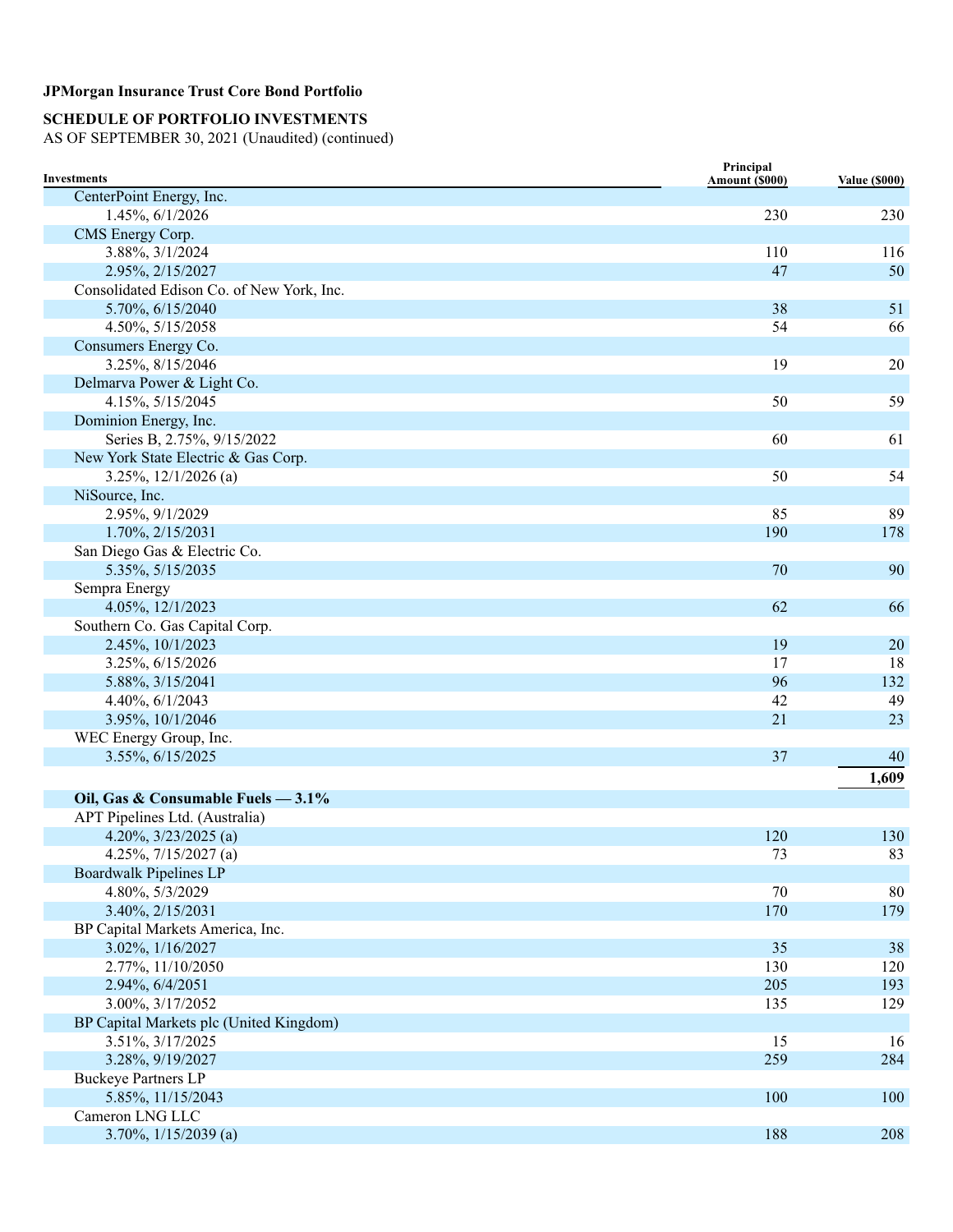| Cheniere Corpus Christi Holdings LLC                     |            |     |
|----------------------------------------------------------|------------|-----|
| 3.70%, 11/15/2029                                        | 200        | 217 |
| Chevron Corp.                                            |            |     |
| 2.41%, 3/3/2022                                          | 150        | 151 |
| 2.57%, 5/16/2023                                         | 200        | 206 |
| Chevron USA, Inc.                                        |            |     |
| 3.25%, 10/15/2029                                        | 110        | 120 |
| $6.00\%, 3/1/2041$                                       | 114        | 166 |
| Cimarex Energy Co.                                       |            |     |
| 3.90%, 5/15/2027                                         | 235        | 257 |
| ConocoPhillips                                           |            |     |
| 3.75%, 10/1/2027 (a)                                     | 135        | 151 |
| $2.40\%, 2/15/2031$ (a)                                  | 130        | 132 |
| Diamondback Energy, Inc.                                 |            |     |
| 4.75%, 5/31/2025                                         | 550        | 615 |
| 3.25%, 12/1/2026                                         | 145        | 155 |
| Eastern Gas Transmission & Storage, Inc.                 |            |     |
| 3.90%, $11/15/2049$ (a)                                  | 137        | 149 |
| Ecopetrol SA (Colombia)                                  |            |     |
| 5.88%, 9/18/2023                                         | 28         | 30  |
| 4.13%, 1/16/2025                                         | 33         | 34  |
| 5.38%, 6/26/2026                                         | 39         | 43  |
| Enable Midstream Partners LP                             |            |     |
| 4.95%, 5/15/2028                                         | 40         | 45  |
| 4.15%, 9/15/2029                                         | 102        | 110 |
| Energy Transfer LP                                       |            |     |
| 4.75%, 1/15/2026                                         | 242        | 270 |
| 3.90%, 7/15/2026                                         | 24         | 26  |
| 5.50%, 6/1/2027                                          | 90         | 106 |
| 6.05%, 6/1/2041                                          | 100        | 124 |
| 6.10%, 2/15/2042                                         | 60         | 74  |
| 6.00%, 6/15/2048                                         | 235        | 298 |
| 5.00%, 5/15/2050                                         | 815        | 940 |
| Eni USA, Inc. (Italy)                                    |            |     |
| 7.30%, 11/15/2027                                        | 50         | 65  |
| <b>Enterprise Products Operating LLC</b>                 |            |     |
| 3.90%, 2/15/2024                                         | 25         | 27  |
| 3.70%, 2/15/2026                                         | 38         | 42  |
| 7.55%, 4/15/2038                                         | 86         | 131 |
| 4.45%, 2/15/2043                                         | 87         | 100 |
| 5.10%, 2/15/2045                                         | 16         | 20  |
| 3.20%, 2/15/2052                                         | 50         | 48  |
| 4.95%, 10/15/2054                                        | 6          | 8   |
| <b>EQM Midstream Partners LP</b>                         | 130        |     |
| 5.50%, 7/15/2028                                         |            | 143 |
| EQT Corp.<br>3.90%, 10/1/2027                            | 60         | 65  |
| Equinor ASA (Norway)                                     |            |     |
|                                                          | 23         | 25  |
| 3.25%, 11/10/2024                                        |            |     |
| 2.88%, 4/6/2025                                          | 145        | 154 |
| Exxon Mobil Corp.<br>3.00%, 8/16/2039                    | 405        | 419 |
| Flex Intermediate Holdco LLC                             |            |     |
| $3.36\%, 6/30/2031$ (a)                                  |            | 188 |
| 4.32%, $12/30/2039$ (a)                                  | 185<br>130 |     |
| Galaxy Pipeline Assets Bidco Ltd. (United Arab Emirates) |            | 134 |
| 2.94%, $9/30/2040$ (a)                                   | 250        | 249 |
|                                                          |            |     |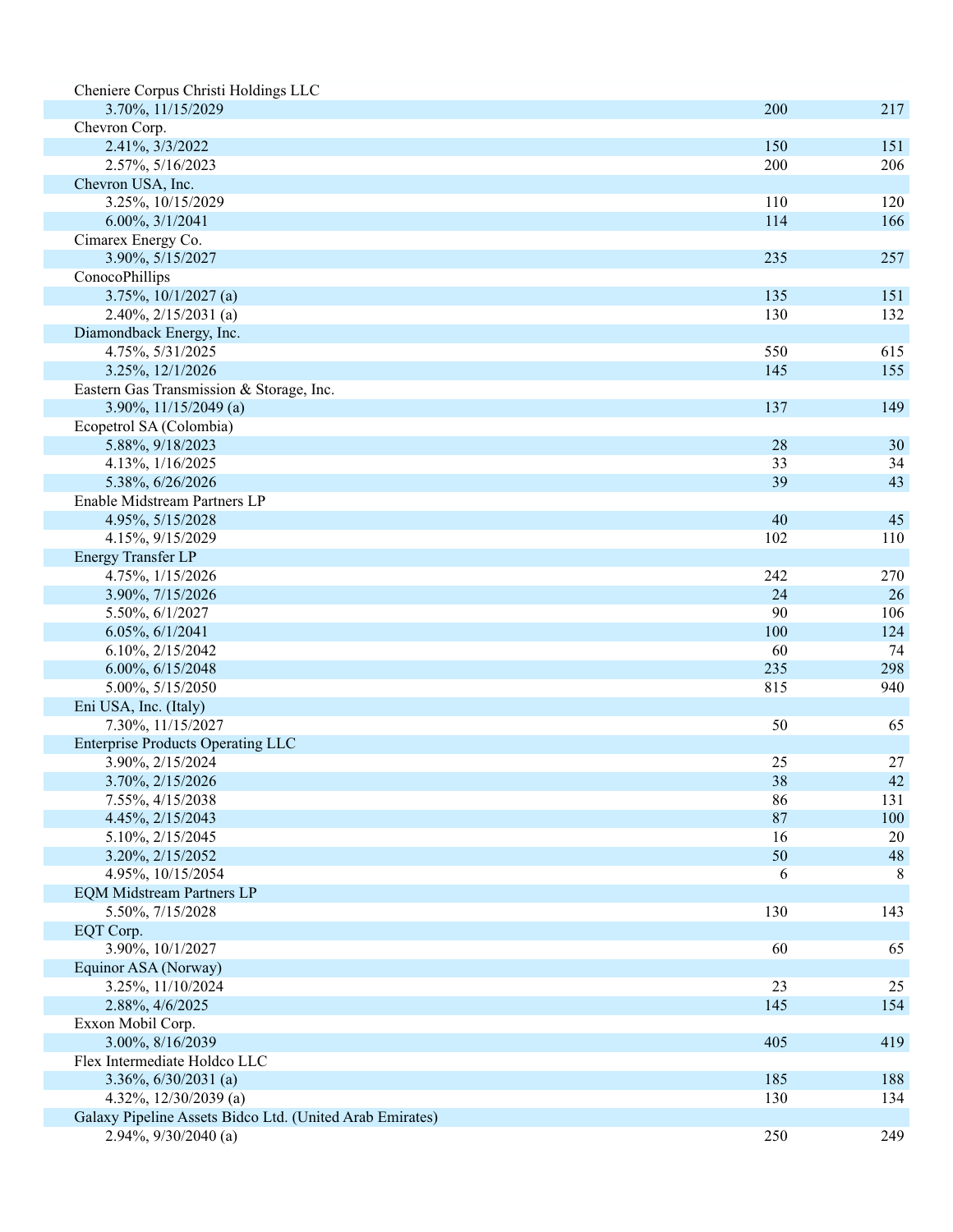| Gray Oak Pipeline LLC                                  |     |     |
|--------------------------------------------------------|-----|-----|
| 2.00%, $9/15/2023$ (a)                                 | 135 | 138 |
| 2.60\%, 10\times\) 15\times 2.60\; \end{squad 0.25 (a) | 165 | 169 |
| $3.45\%, 10/15/2027$ (a)                               | 372 | 392 |
| Hess Corp.                                             |     |     |
| $6.00\%$ , $1/15/2040$                                 | 67  | 86  |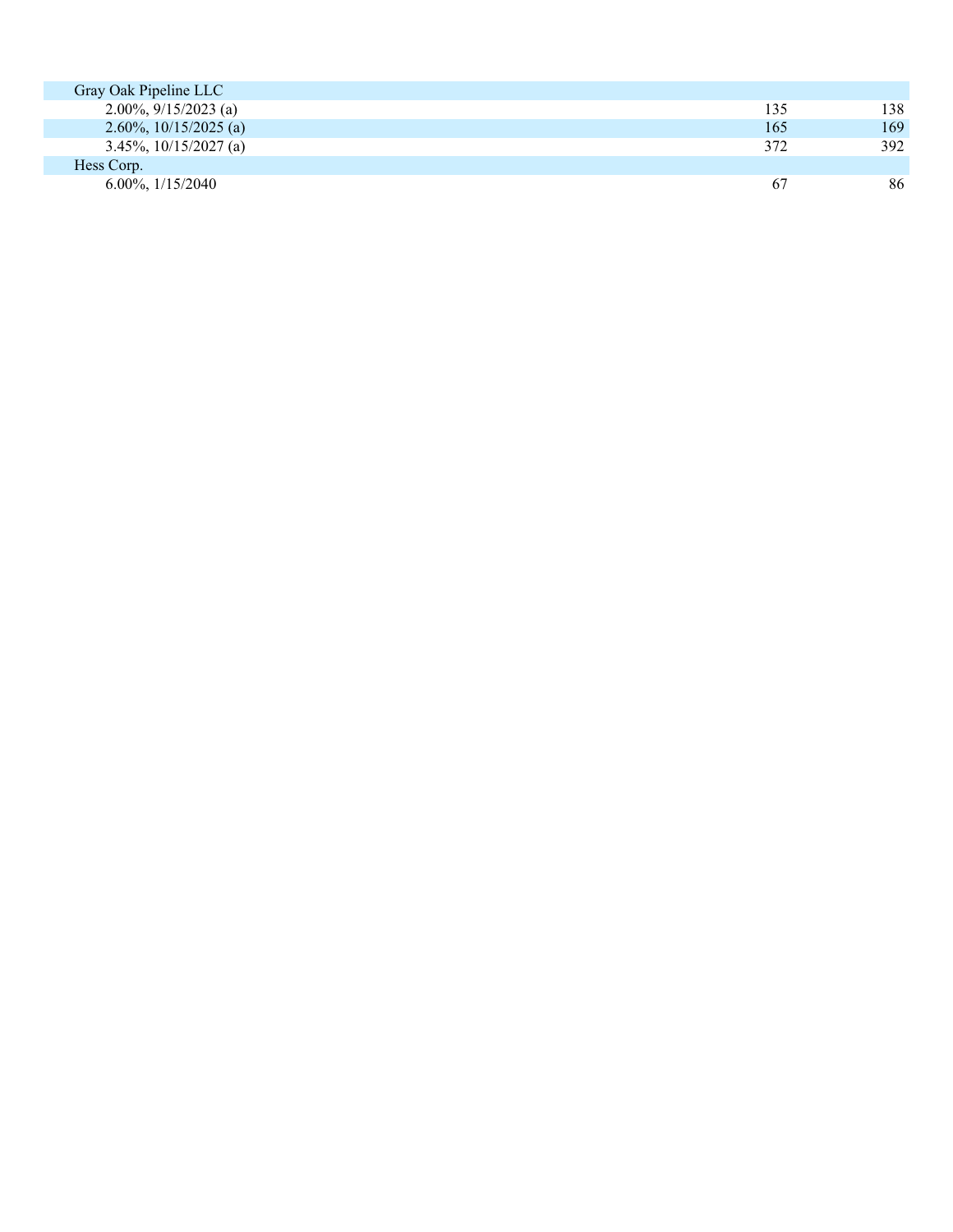# **SCHEDULE OF PORTFOLIO INVESTMENTS**

| <b>Investments</b>                             | Principal<br>Amount (\$000) | <b>Value (\$000)</b> |
|------------------------------------------------|-----------------------------|----------------------|
| HollyFrontier Corp.                            |                             |                      |
| 2.63%, 10/1/2023                               | 255                         | 264                  |
| 5.88%, 4/1/2026                                | 138                         | 158                  |
| Kinder Morgan, Inc.                            |                             |                      |
| 2.00%, 2/15/2031                               | 140                         | 135                  |
| 3.25%, 8/1/2050                                | 170                         | 164                  |
| Lundin Energy Finance BV (Netherlands)         |                             |                      |
| $2.00\%, 7/15/2026$ (a)                        | 200                         | 201                  |
| $3.10\%, 7/15/2031$ (a)                        | 200                         | 203                  |
| Magellan Midstream Partners LP                 |                             |                      |
| 3.20%, 3/15/2025                               | 14                          | 15                   |
| 6.40%, 5/1/2037                                | 70                          | 92                   |
| Marathon Petroleum Corp.                       |                             |                      |
| 4.50%, 5/1/2023                                | 213                         | 225                  |
| 3.63%, 9/15/2024                               | $8\phantom{1}$              | 9                    |
| 4.70%, 5/1/2025                                | 149                         | 166                  |
| <b>MPLX LP</b>                                 |                             |                      |
| 4.50%, 7/15/2023                               | 213                         | 225                  |
| 4.80%, 2/15/2029                               | 261                         | 303                  |
| NGPL PipeCo LLC                                |                             |                      |
| $3.25\%, 7/15/2031$ (a)                        | 215                         | 220                  |
| <b>ONEOK Partners LP</b>                       |                             |                      |
| 3.38%, 10/1/2022                               | $\,8\,$                     | $\, 8$               |
| 5.00%, 9/15/2023                               | 72                          | 77                   |
| 6.65%, 10/1/2036                               | 15                          | 20                   |
| ONEOK, Inc.                                    |                             |                      |
| 2.20%, 9/15/2025                               | 250                         | 255                  |
| 3.40%, 9/1/2029                                | 60                          | 64                   |
| Phillips 66 Partners LP                        |                             |                      |
| 3.15%, 12/15/2029                              | 95                          | 99                   |
| 4.90%, 10/1/2046                               | 37                          | 44                   |
| Pioneer Natural Resources Co.                  |                             |                      |
| 1.90%, 8/15/2030                               | 270                         | 258                  |
| Plains All American Pipeline LP                |                             |                      |
| 4.65%, 10/15/2025                              | 235                         | 260                  |
| 5.15%, 6/1/2042                                | 120                         | 135                  |
| 4.30%, 1/31/2043                               | 30                          | 31                   |
| 4.70%, 6/15/2044                               | 110                         | 118                  |
| Sabine Pass Liquefaction LLC                   |                             |                      |
| 5.63%, 3/1/2025<br>5.00%, 3/15/2027            | 235                         | 267                  |
|                                                | 450                         | 517                  |
| Spectra Energy Partners LP<br>5.95%, 9/25/2043 | 25                          | 35                   |
| Suncor Energy, Inc. (Canada)                   |                             |                      |
| 5.95%, 12/1/2034                               | 60                          | 78                   |
| 6.80%, 5/15/2038                               | 145                         | 205                  |
| TC PipeLines LP                                |                             |                      |
| 3.90%, 5/25/2027                               | 26                          | 29                   |
| Tennessee Gas Pipeline Co. LLC                 |                             |                      |
| $2.90\%, 3/1/2030$ (a)                         | 120                         | 124                  |
| Texas Eastern Transmission LP                  |                             |                      |
|                                                |                             |                      |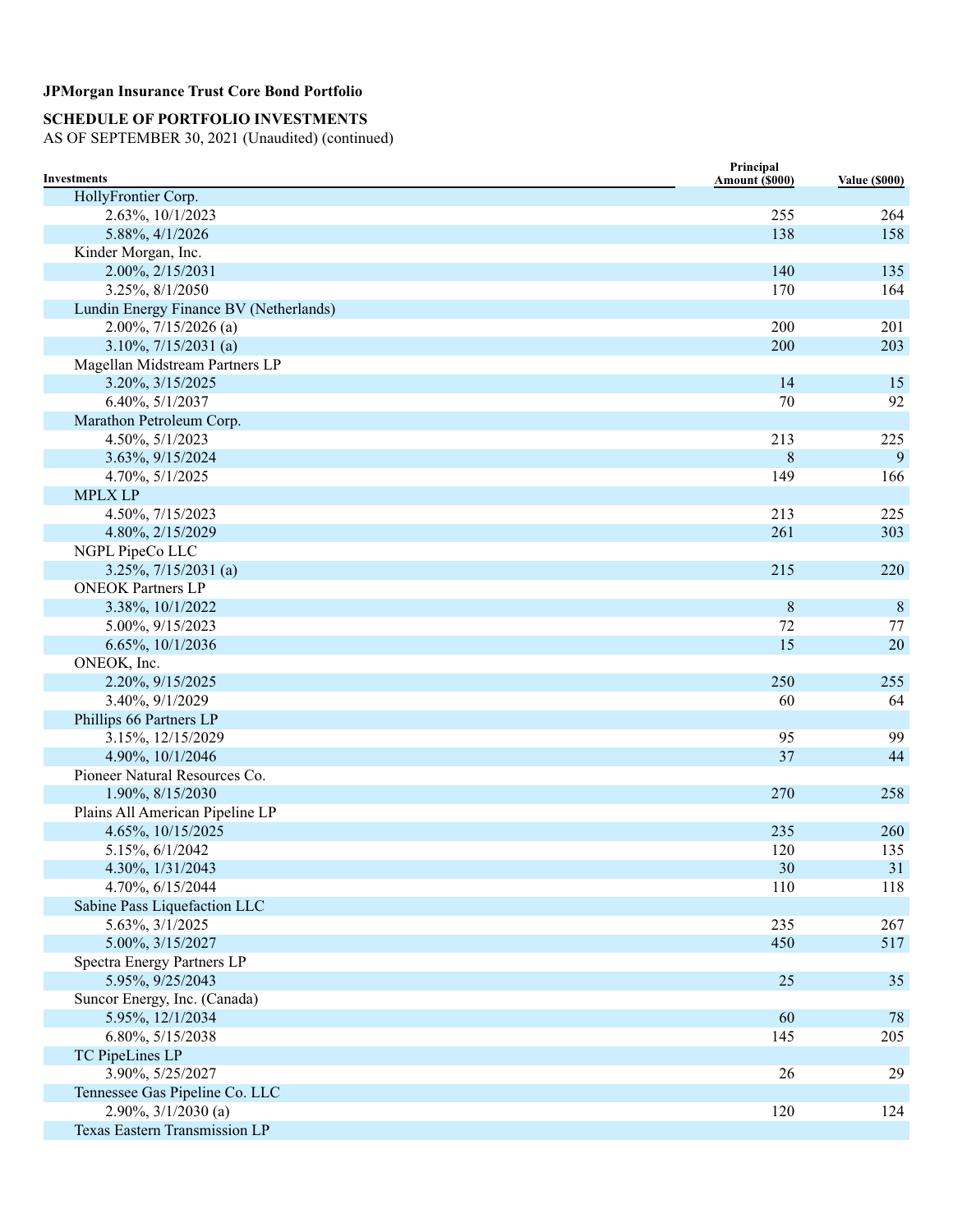| 3.50%, $1/15/2028$ (a)                          | 15  | 16     |
|-------------------------------------------------|-----|--------|
| TotalEnergies Capital International SA (France) |     |        |
| 2.99%, 6/29/2041                                | 350 | 357    |
| 3.46%, 7/12/2049                                | 145 | 155    |
| 3.13%, 5/29/2050                                | 260 | 261    |
| TransCanada PipeLines Ltd. (Canada)             |     |        |
| 6.20%, 10/15/2037                               | 70  | 96     |
| 4.75%, 5/15/2038                                | 80  | 95     |
| Valero Energy Corp.                             |     |        |
| 2.70%, 4/15/2023                                | 155 | 160    |
| 1.20%, 3/15/2024                                | 230 | 233    |
| 2.15%, 9/15/2027                                | 210 | 211    |
| 7.50%, 4/15/2032                                | 14  | 19     |
| Williams Cos., Inc. (The)                       |     |        |
| 4.85%, 3/1/2048                                 | 53  | 65     |
|                                                 |     | 15,254 |
| <b>Personal Products — 0.1%</b>                 |     |        |
| Estee Lauder Cos., Inc. (The)                   |     |        |
| 2.60%, 4/15/2030                                | 404 | 424    |
|                                                 | 150 | 162    |
| 3.13%, 12/1/2049                                |     |        |
|                                                 |     | 586    |
| Pharmaceuticals $-0.8\%$                        |     |        |
| AstraZeneca plc (United Kingdom)                |     |        |
| 6.45%, 9/15/2037                                | 50  | 74     |
| 4.00%, 9/18/2042                                | 40  | 47     |
| 2.13%, 8/6/2050                                 | 140 | 121    |
| Bristol-Myers Squibb Co.                        |     |        |
| 3.90%, 2/20/2028                                | 100 | 113    |
| 4.13%, 6/15/2039                                | 114 | 137    |
| 2.35%, 11/13/2040                               | 175 | 167    |
| 5.00%, 8/15/2045                                | 126 | 169    |
| 4.55%, 2/20/2048                                | 60  | 77     |
| Mylan, Inc.                                     |     |        |
| $3.13\%, \frac{1}{15/2023}$ (a)                 | 25  | 26     |
| 5.40%, 11/29/2043                               | 21  | 26     |
| Royalty Pharma plc                              |     |        |
| 0.75%, 9/2/2023                                 | 240 | 242    |
| 1.20%, 9/2/2025                                 | 235 | 233    |
| 1.75%, 9/2/2027                                 | 235 | 235    |
| 3.30%, 9/2/2040                                 | 195 | 194    |
| 3.55%, 9/2/2050                                 | 200 | 196    |
| Shire Acquisitions Investments Ireland DAC      |     |        |
| 2.88%, 9/23/2023                                | 83  | 87     |
| 3.20%, 9/23/2026                                | 234 | 252    |
| Takeda Pharmaceutical Co. Ltd. (Japan)          |     |        |
| 3.03%, 7/9/2040                                 | 545 | 554    |
| 3.18%, 7/9/2050                                 | 225 | 228    |
| Utah Acquisition Sub, Inc.                      |     |        |
| 3.95%, 6/15/2026                                | 210 | 231    |
| Viatris, Inc.                                   |     |        |
| $2.30\%, 6/22/2027$ (a)                         | 589 | 601    |
| Zoetis, Inc.                                    |     |        |
| 2.00%, 5/15/2030                                | 170 | 168    |
|                                                 |     | 4,178  |
| Professional Services - 0.1%                    |     |        |
| IHS Markit Ltd.                                 |     |        |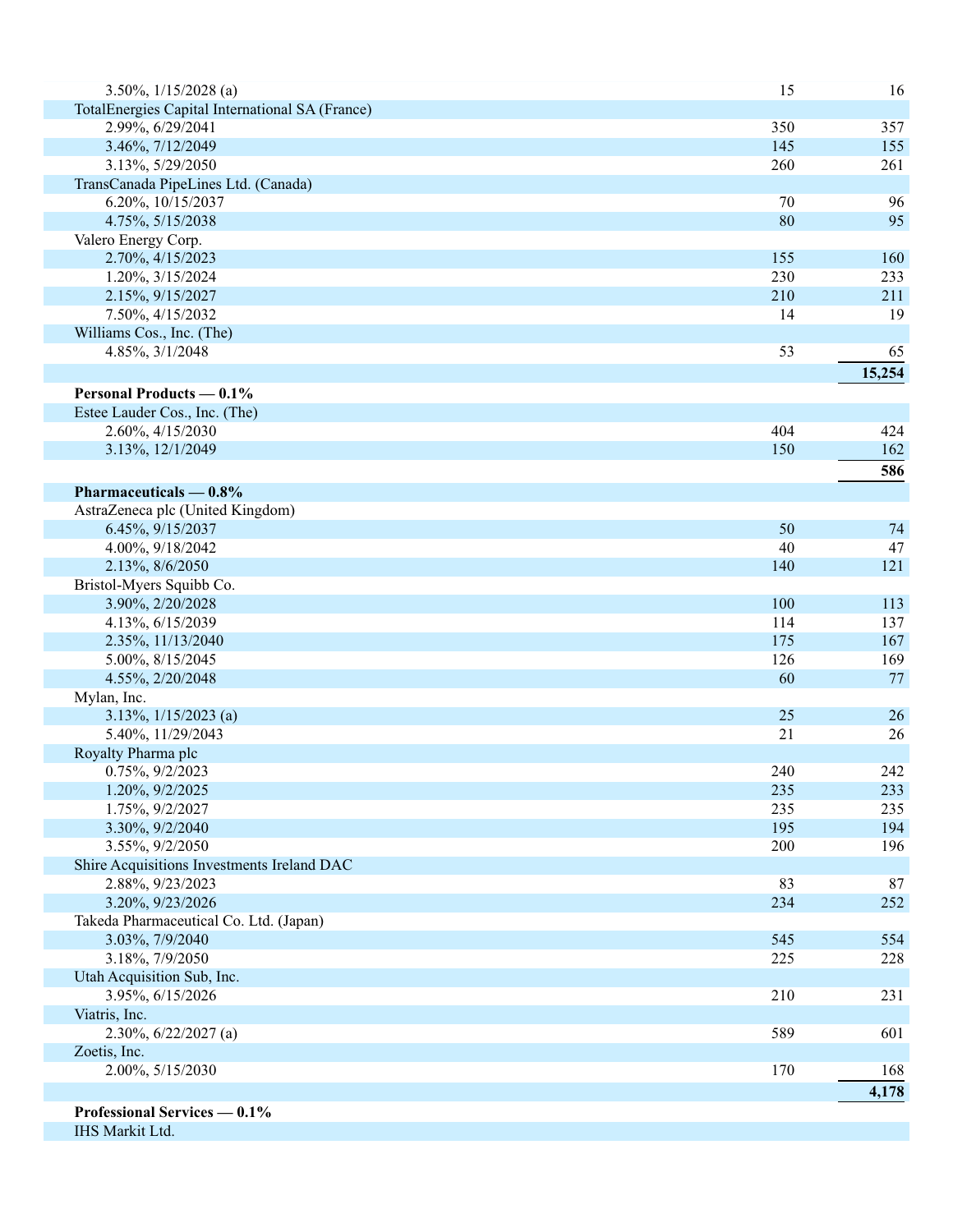| 4.25%, 5/1/2029                                               | 346 | 394 |
|---------------------------------------------------------------|-----|-----|
| Real Estate Management & Development — $0.0\%$ (b)            |     |     |
| Ontario Teachers' Cadillac Fairview Properties Trust (Canada) |     |     |
| $3.13\%$ , $3/20/2022$ (a)                                    | 200 | 202 |
|                                                               |     |     |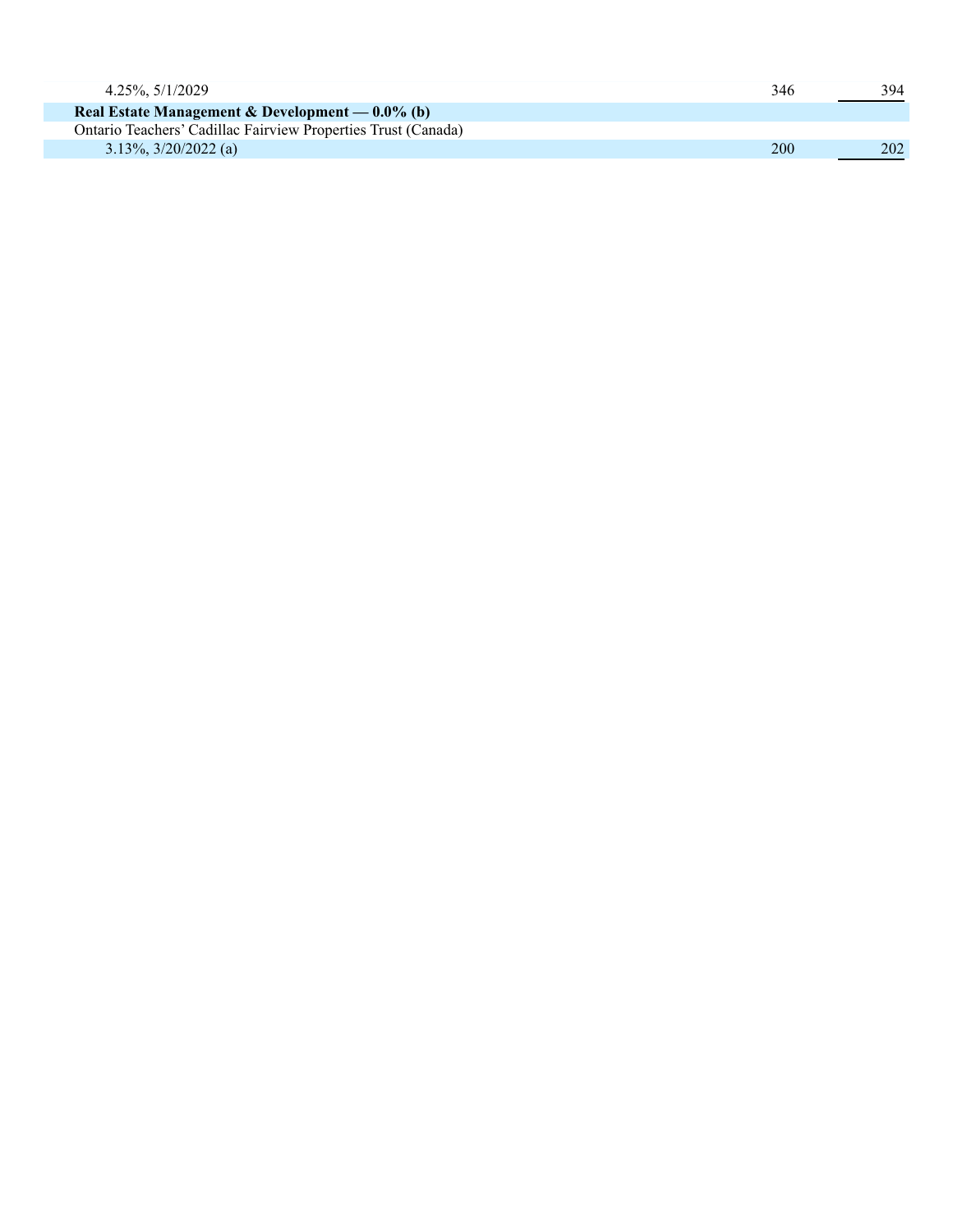## **SCHEDULE OF PORTFOLIO INVESTMENTS**

| <b>Investments</b>                              | Principal<br>Amount (\$000) | <b>Value (\$000)</b> |
|-------------------------------------------------|-----------------------------|----------------------|
| Road & Rail $-0.4\%$                            |                             |                      |
| Burlington Northern Santa Fe LLC                |                             |                      |
| 5.75%, 5/1/2040                                 | 85                          | 119                  |
| 5.40%, 6/1/2041                                 | 126                         | 171                  |
| 4.38%, 9/1/2042                                 | 25                          | 31                   |
| 5.15%, 9/1/2043                                 | 77                          | 104                  |
| 4.70%, 9/1/2045                                 | 35                          | 45                   |
| CSX Corp.                                       |                             |                      |
| 5.50%, 4/15/2041                                | 50                          | 67                   |
| 4.75%, 11/15/2048                               | 108                         | 139                  |
| 3.35%, 9/15/2049                                | 10                          | 11                   |
| <b>ERAC USA Finance LLC</b>                     |                             |                      |
| 2.60%, $12/1/2021$ (a)                          | 50                          | 50                   |
| 7.00%, $10/15/2037$ (a)                         | 160                         | 238                  |
| $5.63\%, 3/15/2042$ (a)                         | 12                          | 16                   |
| JB Hunt Transport Services, Inc.                |                             |                      |
| 3.85%, 3/15/2024                                | 70                          | 74                   |
| 3.88%, 3/1/2026                                 | 85                          | 95                   |
| Kansas City Southern                            |                             |                      |
| 4.70%, 5/1/2048                                 | 197                         | 244                  |
| Norfolk Southern Corp.                          |                             |                      |
| 3.95%, 10/1/2042                                | 70                          | 81                   |
| 4.05%, 8/15/2052                                | 40                          | 47                   |
| Penske Truck Leasing Co. LP                     |                             |                      |
| $3.95\%, \frac{3}{10/2025}$ (a)                 | 25                          | $27\,$               |
| 3.40%, $11/15/2026$ (a)                         | 25                          | 27                   |
| 4.20%, $4/1/2027$ (a)                           | 75                          | 85                   |
| Triton Container International Ltd. (Bermuda)   |                             |                      |
| $1.15\%, 6/7/2024$ (a)                          | 270                         | 269                  |
| Union Pacific Corp.                             |                             |                      |
| 4.10%, 9/15/2067                                | 150                         | 177                  |
|                                                 |                             | 2,117                |
|                                                 |                             |                      |
| Semiconductors & Semiconductor Equipment — 0.7% |                             |                      |
| Analog Devices, Inc.                            |                             |                      |
| 4.50%, 12/5/2036                                | 64                          | 75                   |
| 2.80%, 10/1/2041                                | 227                         | 227                  |
| Broadcom, Inc.                                  |                             |                      |
| $1.95\%, 2/15/2028$ (a)                         | 592                         | 585                  |
| 4.11%, 9/15/2028                                | 98                          | 109                  |
| $3.14\%, 11/15/2035$ (a)                        | 378                         | 377                  |
| 3.19%, $11/15/2036$ (a)                         | 370                         | 369                  |
| Intel Corp.                                     |                             |                      |
| 3.10%, 2/15/2060                                | 50                          | 49                   |
| Microchip Technology, Inc.                      |                             |                      |
| $0.97\%, 2/15/2024$ (a)                         | 330                         | 330                  |
| $0.98\%, 9/1/2024$ (a)                          | 370                         | 370                  |
| NXP BV (China)                                  |                             |                      |
| $2.50\%, 5/11/2031$ (a)                         | 360                         | 363                  |
| $3.25\%, 5/11/2041$ (a)                         | 370                         | 380                  |
| Xilinx, Inc.                                    |                             |                      |
| 2.38%, 6/1/2030                                 | 215                         | 219                  |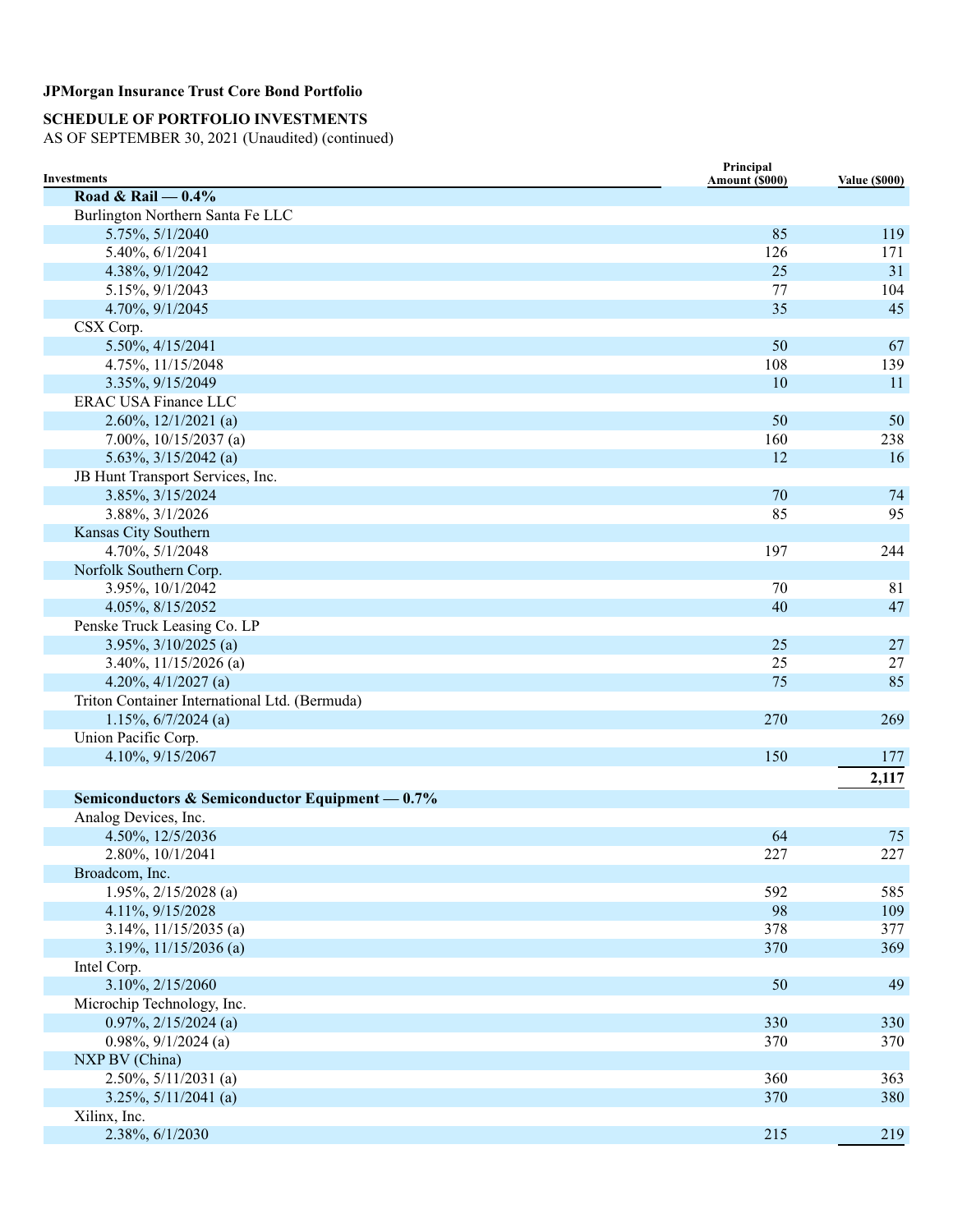|                                                   |     | J,49J |
|---------------------------------------------------|-----|-------|
| Software $-0.6\%$                                 |     |       |
| Citrix Systems, Inc.                              |     |       |
| 1.25%, 3/1/2026                                   | 95  | 93    |
| Microsoft Corp.                                   |     |       |
| 2.65%, 11/3/2022                                  | 160 | 164   |
| 2.00%, 8/8/2023                                   | 125 | 129   |
| 3.50%, 2/12/2035                                  | 68  | 78    |
| 3.45%, 8/8/2036                                   | 60  | 69    |
| 2.92%, 3/17/2052                                  | 65  | 67    |
| 3.04%, 3/17/2062                                  | 40  | 42    |
| Oracle Corp.                                      |     |       |
| 2.50%, 5/15/2022                                  | 52  | 53    |
| 2.40%, 9/15/2023                                  | 101 | 104   |
| 2.30%, 3/25/2028                                  | 370 | 378   |
| 4.30%, 7/8/2034                                   | 23  | 26    |
| 3.90%, 5/15/2035                                  | 93  | 102   |
| 3.85%, 7/15/2036                                  | 107 | 116   |
| 3.60%, 4/1/2040                                   | 450 | 468   |
| 3.65%, 3/25/2041                                  | 300 | 310   |
| 4.00%, 7/15/2046                                  | 110 | 117   |
| VMware, Inc.                                      |     |       |
| 2.95%, 8/21/2022                                  | 101 | 103   |
| 1.40%, 8/15/2026                                  | 404 | 402   |
| 4.65%, 5/15/2027                                  | 135 | 155   |
|                                                   |     | 2,976 |
| Specialty Retail $-0.2\%$                         |     |       |
| AutoZone, Inc.                                    |     |       |
| 1.65%, 1/15/2031                                  | 180 | 171   |
| Home Depot, Inc. (The)                            |     |       |
| 3.90%, 12/6/2028                                  | 110 | 126   |
| Lowe's Cos., Inc.                                 |     |       |
| 3.65%, 4/5/2029                                   | 141 | 156   |
| 1.70%, 10/15/2030                                 | 430 | 411   |
| 2.63%, 4/1/2031                                   | 105 | 108   |
| O'Reilly Automotive, Inc.                         |     |       |
| 3.55%, 3/15/2026                                  | 80  | 88    |
| 3.60%, 9/1/2027                                   | 49  | 54    |
|                                                   |     | 1,114 |
| Technology Hardware, Storage & Peripherals - 0.3% |     |       |
| Apple, Inc.                                       |     |       |
| 2.45%, 8/4/2026                                   | 74  | 78    |
| 3.45%, 2/9/2045                                   | 82  | 91    |
| 3.85%, 8/4/2046                                   | 117 | 137   |
| 3.75%, 9/12/2047                                  | 140 | 162   |
| Dell International LLC                            |     |       |
| 5.45%, 6/15/2023                                  | 120 | 129   |
| 6.02%, 6/15/2026                                  | 522 | 620   |
| HP, Inc.                                          |     |       |
| 3.00%, 6/17/2027                                  | 160 | 171   |
|                                                   |     | 1,388 |
| Thrifts & Mortgage Finance $-0.2\%$               |     |       |
| <b>BPCE SA (France)</b>                           |     |       |
| 4.63%, $7/11/2024$ (a)                            | 200 | 218   |
| $1.00\%, 1/20/2026$ (a)                           | 305 | 300   |
| $(SOFR + 1.52\%), 1.65\%, 10/6/2026$ (a) (c)      | 250 | 250   |
|                                                   |     |       |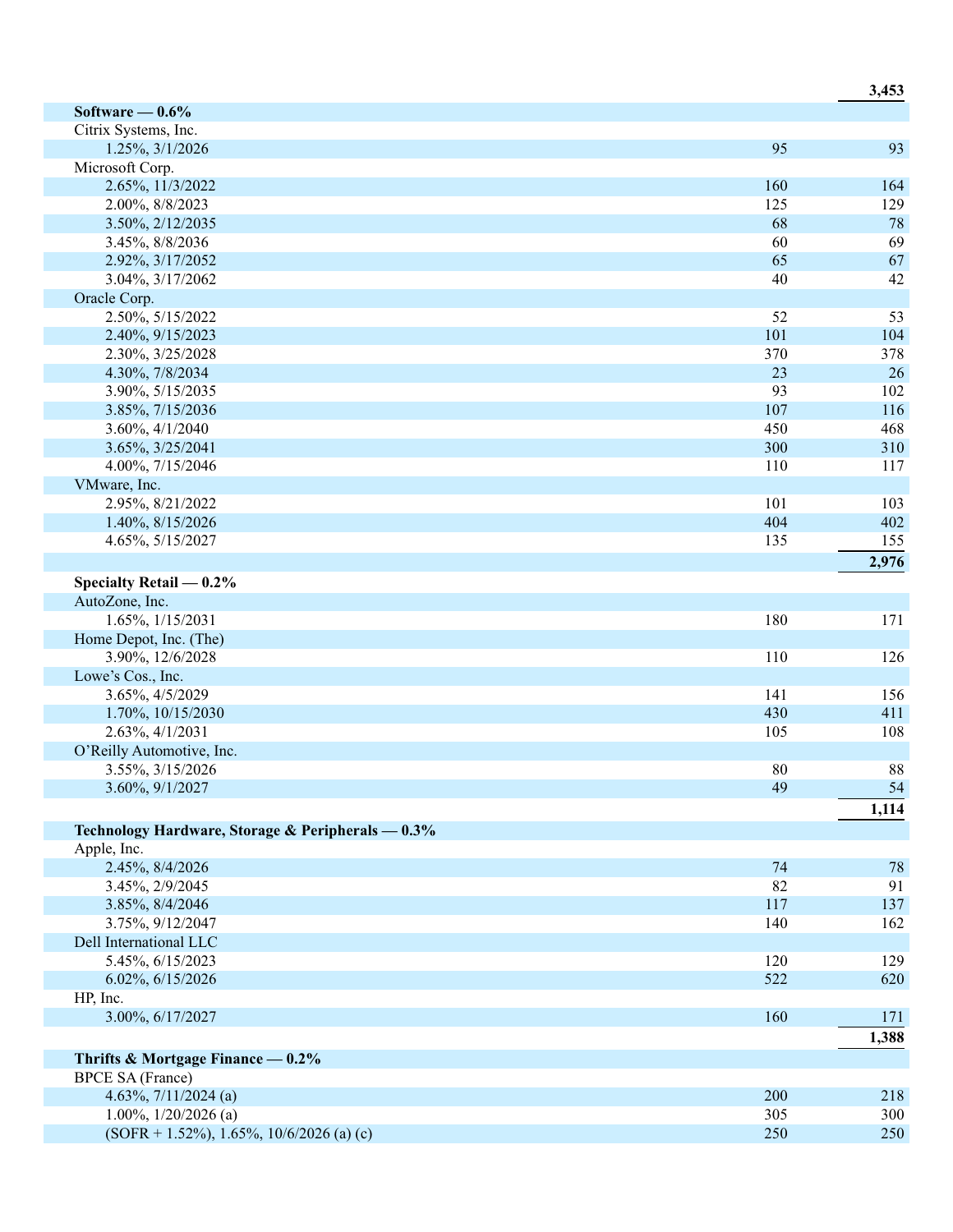| $(SOFR + 1.31\%), 2.28\%, 1/20/2032$ (a) (c) | 250 | 243   |
|----------------------------------------------|-----|-------|
| Nationwide Building Society (United Kingdom) |     |       |
| 1.00%, $8/28/2025$ (a)                       | 200 | 199   |
|                                              |     | 1.210 |
| Tobacco — $0.2\%$                            |     |       |
| Altria Group, Inc.                           |     |       |
| 2.45%, 2/4/2032                              | 410 | 393   |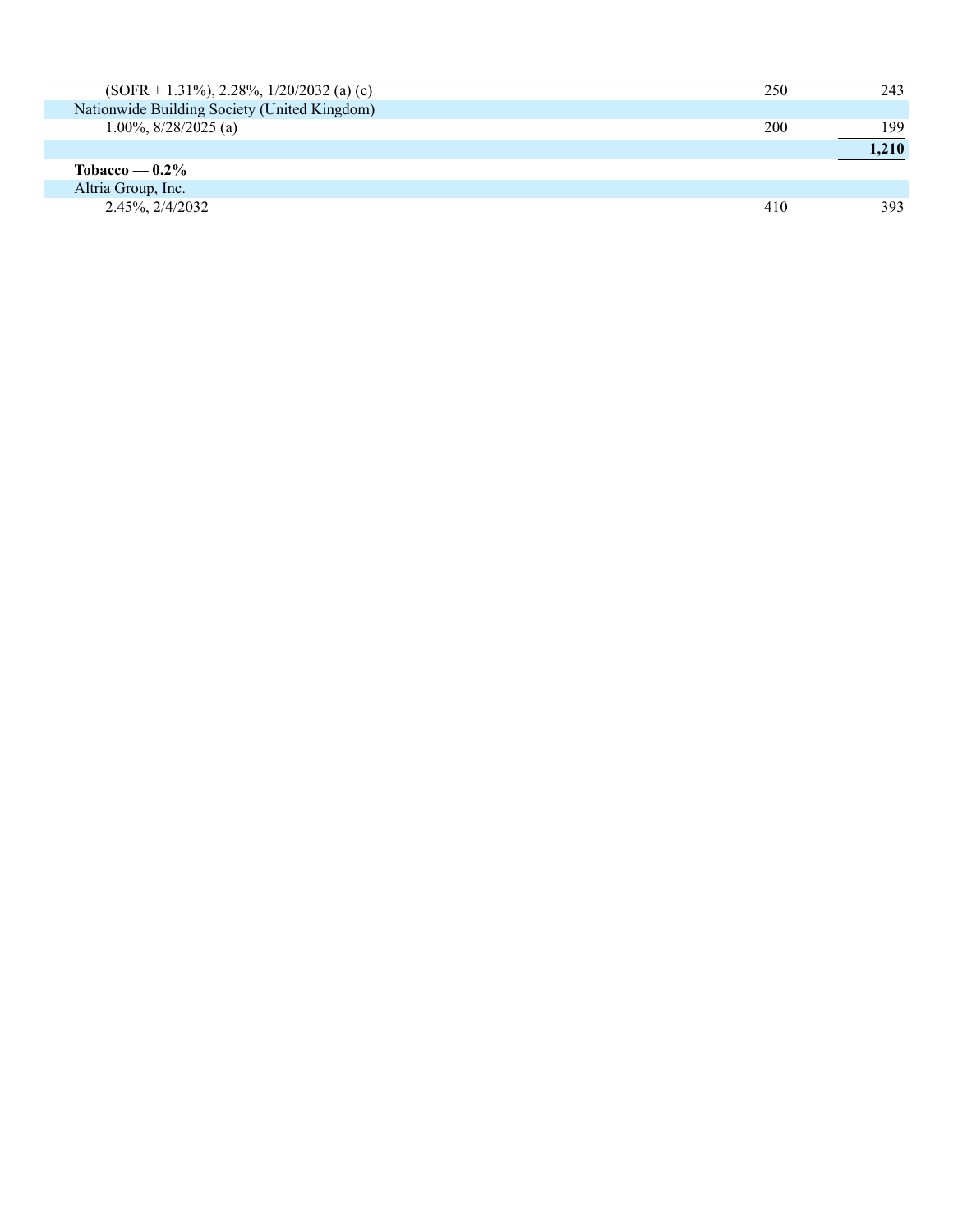## **SCHEDULE OF PORTFOLIO INVESTMENTS**

| Investments                                      | Principal<br>Amount (\$000) | <b>Value (\$000)</b> |
|--------------------------------------------------|-----------------------------|----------------------|
| BAT Capital Corp. (United Kingdom)               |                             |                      |
| 2.26%, 3/25/2028                                 | 210                         | 208                  |
| 4.39%, 8/15/2037                                 | 100                         | 107                  |
| 3.73%, 9/25/2040                                 | 140                         | 135                  |
| 4.54%, 8/15/2047                                 | 60                          | 62                   |
| 3.98%, 9/25/2050                                 | 220                         | 213                  |
| BAT International Finance plc (United Kingdom)   |                             |                      |
| 1.67%, 3/25/2026                                 | 160                         | 160                  |
|                                                  |                             | 1,278                |
| Trading Companies & Distributors $-0.3\%$        |                             |                      |
| Air Lease Corp.                                  |                             |                      |
| 2.30%, 2/1/2025                                  | 245                         | 252                  |
| 3.25%, 3/1/2025                                  | 48                          | 51                   |
| 3.38%, 7/1/2025                                  | 378                         | 401                  |
| 2.88%, 1/15/2026                                 | 160                         | 167                  |
| 3.25%, 10/1/2029                                 | 220                         | 229                  |
| <b>Aviation Capital Group LLC</b>                |                             |                      |
| $3.88\%, 5/1/2023$ (a)                           | 100                         | 104                  |
| 5.50%, $12/15/2024$ (a)                          | 174                         | 195                  |
| International Lease Finance Corp.                |                             |                      |
| 8.63%, 1/15/2022                                 | 70                          | 72                   |
| 5.88%, 8/15/2022                                 | 150                         | 156                  |
| WW Grainger, Inc.                                |                             |                      |
| 4.60%, 6/15/2045                                 | 77                          | 99                   |
|                                                  |                             | 1,726                |
| Transportation Infrastructure - 0.1%             |                             |                      |
| Sydney Airport Finance Co. Pty. Ltd. (Australia) |                             |                      |
| $3.38\%, \frac{4}{30/2025}$ (a)                  | 360                         | 382                  |
| Water Utilities $-0.1\%$                         |                             |                      |
| American Water Capital Corp.                     |                             |                      |
| 3.45%, 6/1/2029                                  | 35                          | 39                   |
| 4.00%, 12/1/2046                                 | 52                          | 61                   |
| 3.45%, 5/1/2050                                  | 225                         | 239                  |
|                                                  |                             | 339                  |
|                                                  |                             |                      |
| Wireless Telecommunication Services - 0.5%       |                             |                      |
| America Movil SAB de CV (Mexico)                 | 200                         | 217                  |
| 3.63%, 4/22/2029<br>4.38%, 4/22/2049             | 200                         | 244                  |
| T-Mobile USA, Inc.                               |                             |                      |
| 3.75%, 4/15/2027                                 | 460                         | 507                  |
| 2.05%, 2/15/2028                                 | 370                         | 373                  |
| 3.88%, 4/15/2030                                 | 850                         | 938                  |
| Vodafone Group plc (United Kingdom)              |                             |                      |
| 5.25%, 5/30/2048                                 | 64                          | 83                   |
| 4.88%, 6/19/2049                                 | 255                         | 318                  |
|                                                  |                             | 2,680                |
|                                                  |                             |                      |
| <b>TOTAL CORPORATE BONDS</b>                     |                             |                      |
| (Cost \$158, 155)                                |                             | 164,808              |
| <b>U.S. TREASURY OBLIGATIONS - 22.9%</b>         |                             |                      |
| <b>U.S. Treasury Bonds</b>                       |                             |                      |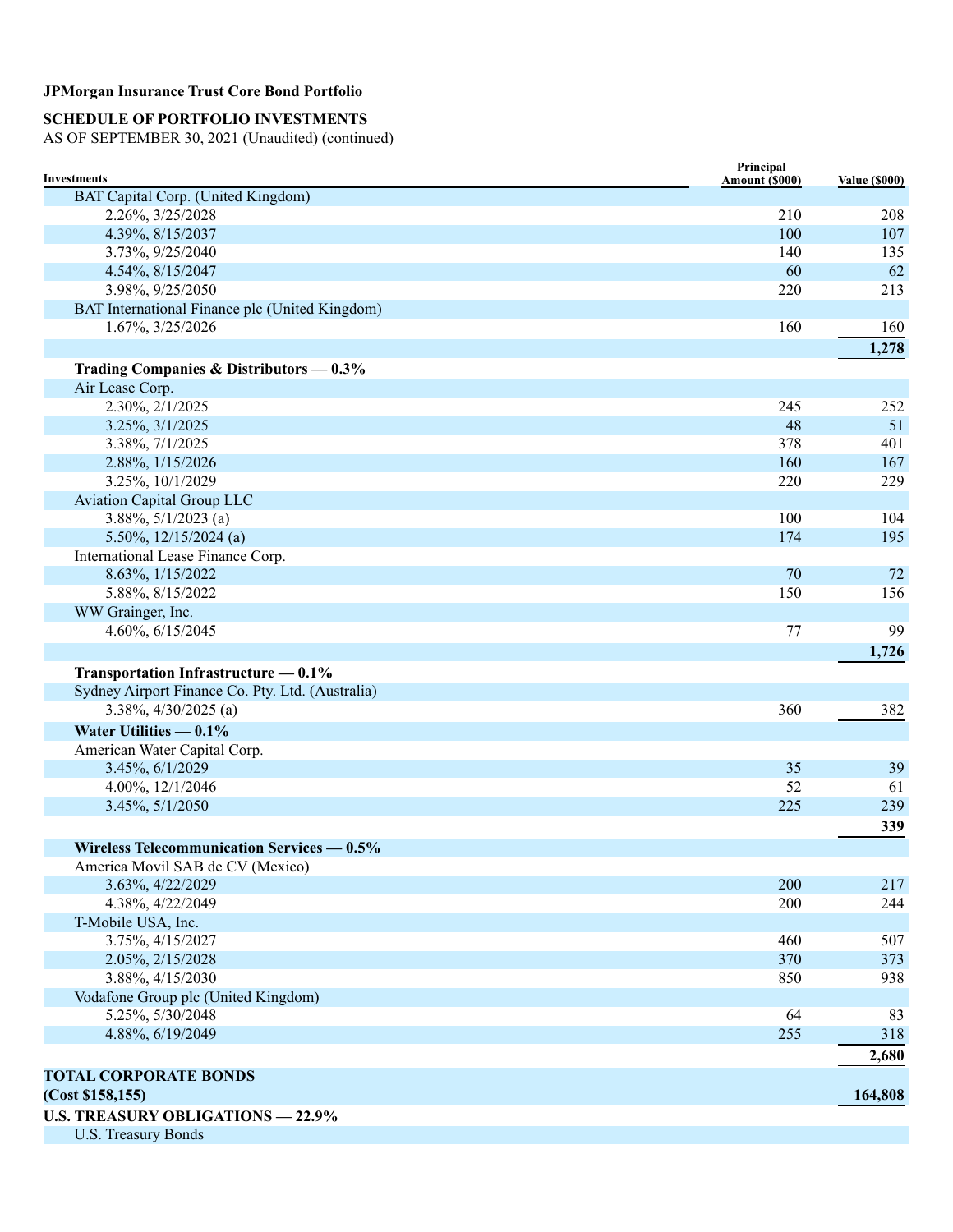| 8.00%, 11/15/2021                     | 338   | 341        |
|---------------------------------------|-------|------------|
| 4.25%, 5/15/2039                      | 105   | 143        |
| 1.13%, 5/15/2040                      | 1,220 | 1,054      |
| 3.88%, 8/15/2040                      | 875   | 1,147      |
| 1.88%, 2/15/2041                      | 940   | 919        |
| 2.25%, 5/15/2041                      | 3,485 | 3,625      |
| 3.13%, 11/15/2041                     | 950   | 1,131      |
| 2.75%, 8/15/2042                      | 1,800 | 2,026      |
| 2.75%, 11/15/2042                     | 2,345 | 2,637      |
| 3.13%, 2/15/2043                      | 500   | 596        |
| 2.88%, 5/15/2043                      | 1,590 | 1,825      |
| 3.63%, 8/15/2043                      | 350   | 449        |
| 3.75%, 11/15/2043                     | 514   | 672        |
| 3.63%, 2/15/2044                      | 645   | 830        |
| 3.38%, 5/15/2044                      | 1,000 | 1,243      |
| 3.00%, 11/15/2044                     | 663   | 778        |
| 2.50%, 2/15/2045                      | 2,000 | 2,160      |
| 2.88%, 8/15/2045                      | 570   | 657        |
| 3.00%, 11/15/2045                     | 1,000 | 1,179      |
| 2.25%, 8/15/2046                      | 3,104 | 3,206      |
| 3.00%, 2/15/2048                      | 90    | 107        |
| 3.13%, 5/15/2048                      | 176   | 214        |
| 2.88%, 5/15/2049                      | 160   | 187        |
| 2.25%, 8/15/2049                      | 1,095 | 1,135      |
| 2.38%, 11/15/2049                     | 1,365 | 1,453      |
| 2.00%, 2/15/2050                      | 645   | 634        |
| 1.25%, 5/15/2050                      | 180   | 147        |
| 1.38%, 8/15/2050                      | 140   | 118        |
|                                       | 2,240 | 2,012      |
| 1.63%, 11/15/2050                     |       |            |
| 1.88%, 2/15/2051                      | 3,795 | 3,620      |
| 2.38%, 5/15/2051                      | 1,100 | 1,174      |
| U.S. Treasury Inflation Indexed Bonds | 300   |            |
| 3.63%, 4/15/2028<br>2.50%, 1/15/2029  | 100   | 677<br>163 |
| <b>U.S. Treasury Notes</b>            |       |            |
|                                       |       |            |
| 1.25%, 10/31/2021                     | 3,500 | 3,504      |
| 2.00%, 10/31/2021                     | 100   | 100        |
| 1.88%, 11/30/2021                     | 950   | 953        |
| 1.38%, 1/31/2022                      | 9,000 | 9,041      |
| 1.75%, 2/28/2022                      | 3,300 | 3,323      |
| 1.63%, 8/31/2022                      | 1,000 | 1,014      |
| 1.75%, 9/30/2022                      | 150   | 152        |
| 1.50%, 2/28/2023                      | 525   | 535        |
| 1.75%, 5/15/2023                      | 3,079 | 3,156      |
| 2.75%, 5/31/2023                      | 46    | 48         |
| 2.50%, 8/15/2023                      | 600   | 625        |
| 1.38%, 8/31/2023                      | 700   | 715        |
| 1.63%, 10/31/2023                     | 2,000 | 2,054      |
| 2.13%, 2/29/2024                      | 94    | 98         |
| 2.50%, 5/15/2024                      | 30    | 32         |
| 2.00%, 6/30/2024                      | 10    | 10         |
| 2.25%, 11/15/2024                     | 112   | 118        |
| 1.75%, 12/31/2024                     | 2,766 | 2,869      |
| 2.00%, 2/15/2025                      | 1,000 | 1,046      |
| 2.88%, 4/30/2025                      | 146   | 157        |
| 2.13%, 5/15/2025                      | 575   | 604        |
| 2.88%, 5/31/2025                      | 318   | 343        |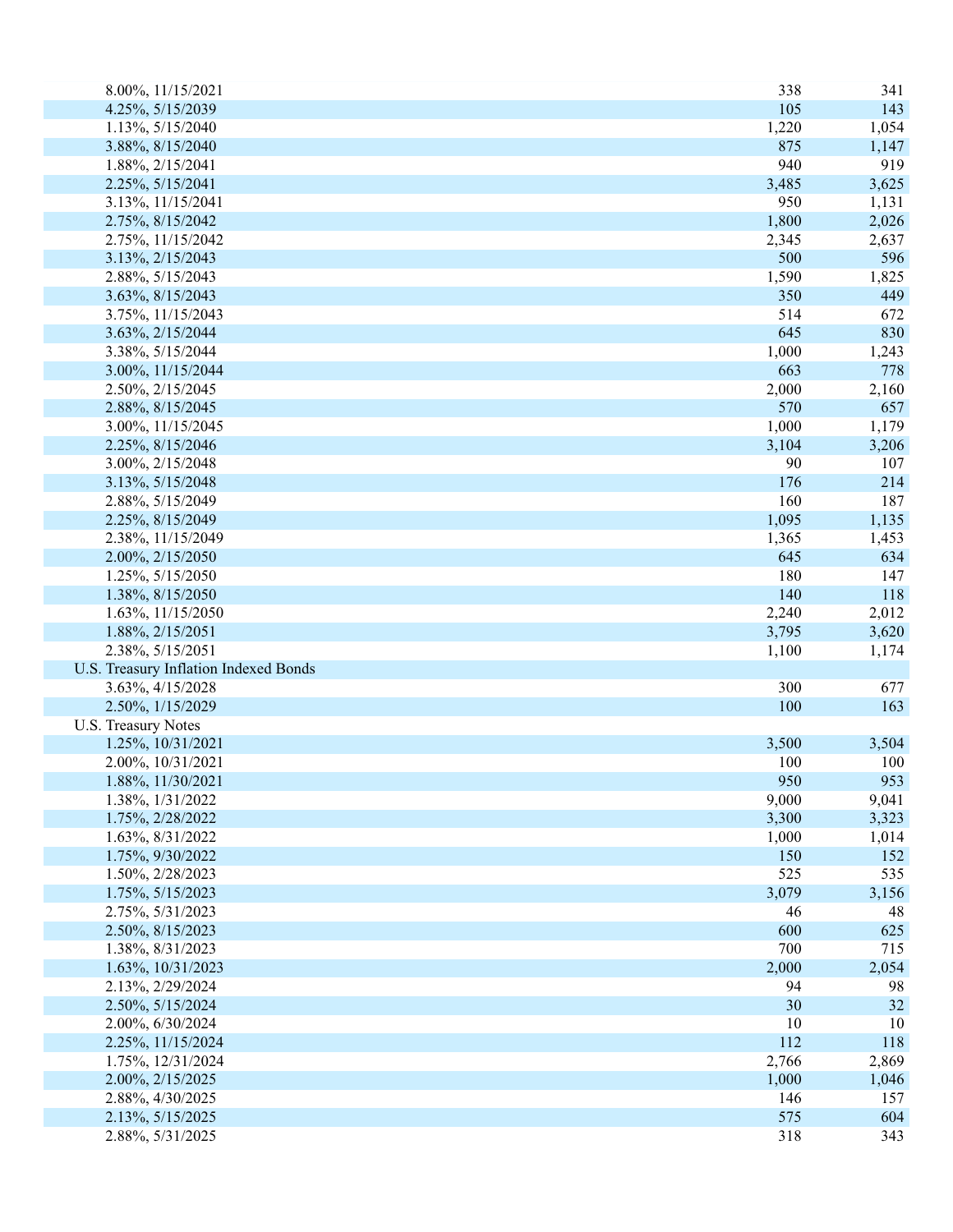| 2.00%, 8/15/2025    | 729 | 763 |
|---------------------|-----|-----|
| 2.25%, 11/15/2025   | 610 | 645 |
| $0.38\%, 1/31/2026$ | 650 | 636 |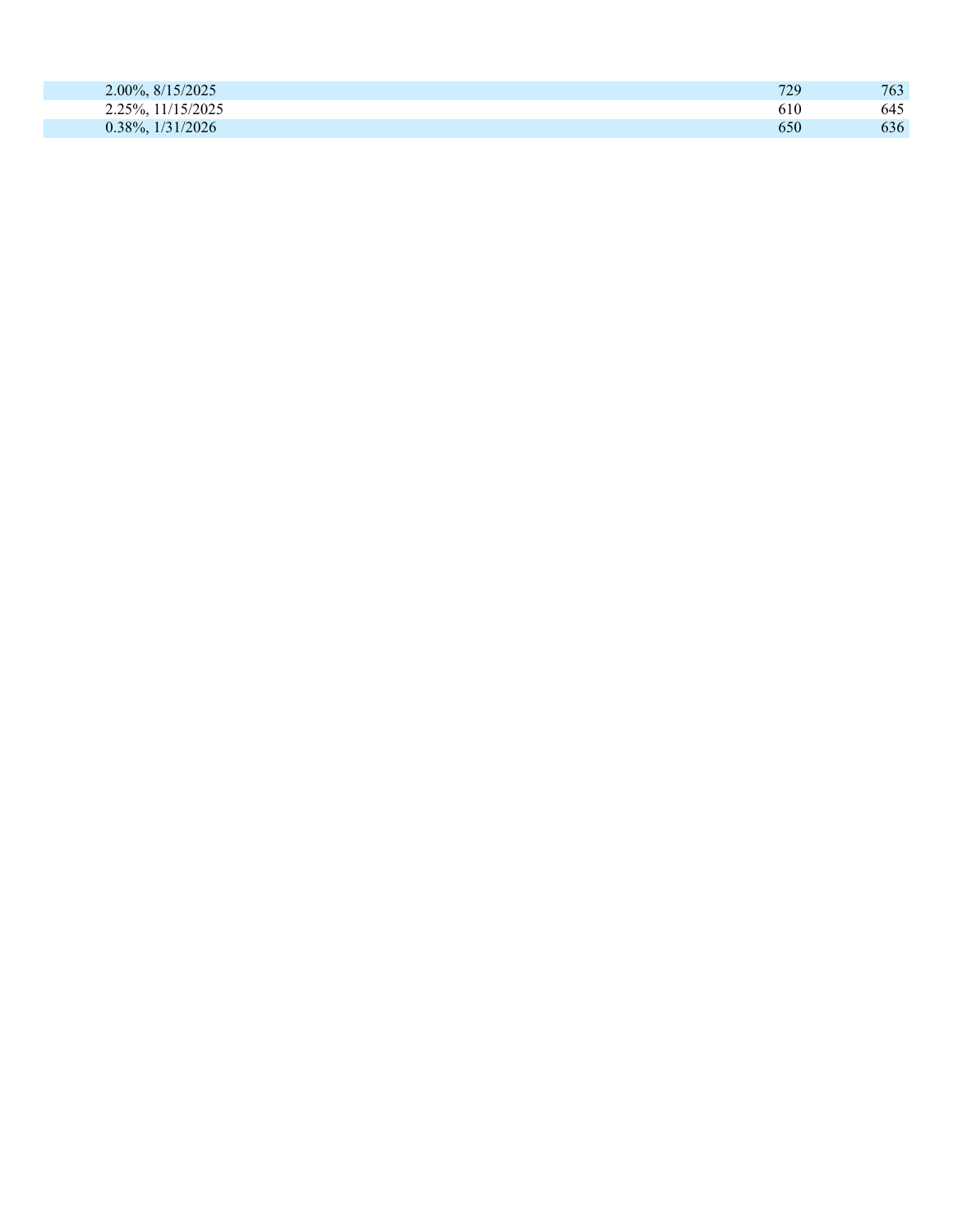# **SCHEDULE OF PORTFOLIO INVESTMENTS**

| <b>Investments</b>                | Principal<br>Amount (\$000) | <b>Value (\$000)</b> |
|-----------------------------------|-----------------------------|----------------------|
| 1.63%, 2/15/2026                  | 59                          | 61                   |
| 0.50%, 2/28/2026                  | 4,645                       | 4,568                |
| 2.50%, 2/28/2026                  | 160                         | 171                  |
| 0.75%, 4/30/2026                  | 100                         | 99                   |
| 0.88%, 6/30/2026                  | 3,965                       | 3,952                |
| 1.50%, 8/15/2026                  | 28                          | 29                   |
| 2.00%, 11/15/2026                 | 84                          | 88                   |
| 1.75%, 12/31/2026                 | 2,282                       | 2,366                |
| 2.25%, 2/15/2027                  | 293                         | 311                  |
| 0.38%, 9/30/2027                  | 1,160                       | 1,107                |
| 2.75%, 2/15/2028                  | 65                          | 71                   |
| 1.25%, 3/31/2028                  | 2,475                       | 2,475                |
| 2.88%, 5/15/2028                  | 991                         | 1,093                |
| 1.25%, 6/30/2028                  | 2,205                       | 2,200                |
| 1.00%, 7/31/2028                  | 3,000                       | 2,942                |
| 1.75%, 11/15/2029                 | 265                         | 272                  |
| 1.50%, 2/15/2030                  | 129                         | 130                  |
| 0.63%, 8/15/2030                  | 280                         | 260                  |
| 0.88%, 11/15/2030                 | 2,050                       | 1,945                |
| 1.63%, 5/15/2031                  | 175                         | 177                  |
| <b>U.S. Treasury STRIPS Bonds</b> |                             |                      |
| 3.33%, 11/15/2021 (h)             | 675                         | 675                  |
| $3.00\%, 2/15/2022$ (h)           | 720                         | 720                  |
| 2.80%, 5/15/2022 (h)              | 760                         | 760                  |
| $3.30\%, 8/15/2022$ (h)           | 75                          | 75                   |
| $1.91\%, 11/15/2022$ (h)          | 750                         | 749                  |
| $3.13\%, 2/15/2023$ (h)           | 2,690                       | 2,683                |
| 2.75%, 5/15/2023 (h)              | 2,420                       | 2,413                |
| 2.31%, 8/15/2023 (h)              | 1,890                       | 1,881                |
| 2.77%, 11/15/2023 (h)             | 173                         | 172                  |
| $1.73\%, 2/15/2024$ (h)           | 327                         | 324                  |
| $3.44\%, 11/15/2024$ (h)          | 110                         | 108                  |
| $3.97\%, 2/15/2025$ (h)           | 50                          | 49                   |
| 5.38%, 5/15/2026 (h)              | 100                         | 96                   |
| $3.66\%, 8/15/2026$ (h)           | 23                          | 22                   |
| $3.80\%, 11/15/2026$ (h)          | 250                         | 236                  |
| 4.41%, $2/15/2027$ (h)            | 300                         | 282                  |
| 3.87%, 5/15/2027 (h)              | 725                         | 677                  |
| $3.48\%, 8/15/2027$ (h)           | 250                         | 232                  |
| 4.23%, $11/15/2027$ (h)           | 710                         | 656                  |
| $3.22\%, 2/15/2028$ (h)           | 27                          | 25                   |
| $3.07\%, 5/15/2028$ (h)           | 140                         | 128                  |
| 8.07%, 8/15/2028 (h)              | 50                          | 45                   |
| 4.39%, 2/15/2029 (h)              | 658                         | 591                  |
| $1.60\%, 8/15/2029$ (h)           | 3,400                       | 3,020                |
| 4.13%, $11/15/2029$ (h)           | 200                         | 176                  |
| 5.09%, $5/15/2030$ (h)            | 300                         | 262                  |
| 4.23%, $8/15/2030$ (h)            | 300                         | 260                  |
| $3.79\%, 11/15/2030$ (h)          | 500                         | 431                  |
| 4.85%, $2/15/2031$ (h)            | 350                         | 300                  |
| 4.15%, 5/15/2031 (h)              | 275                         | 234                  |
|                                   |                             |                      |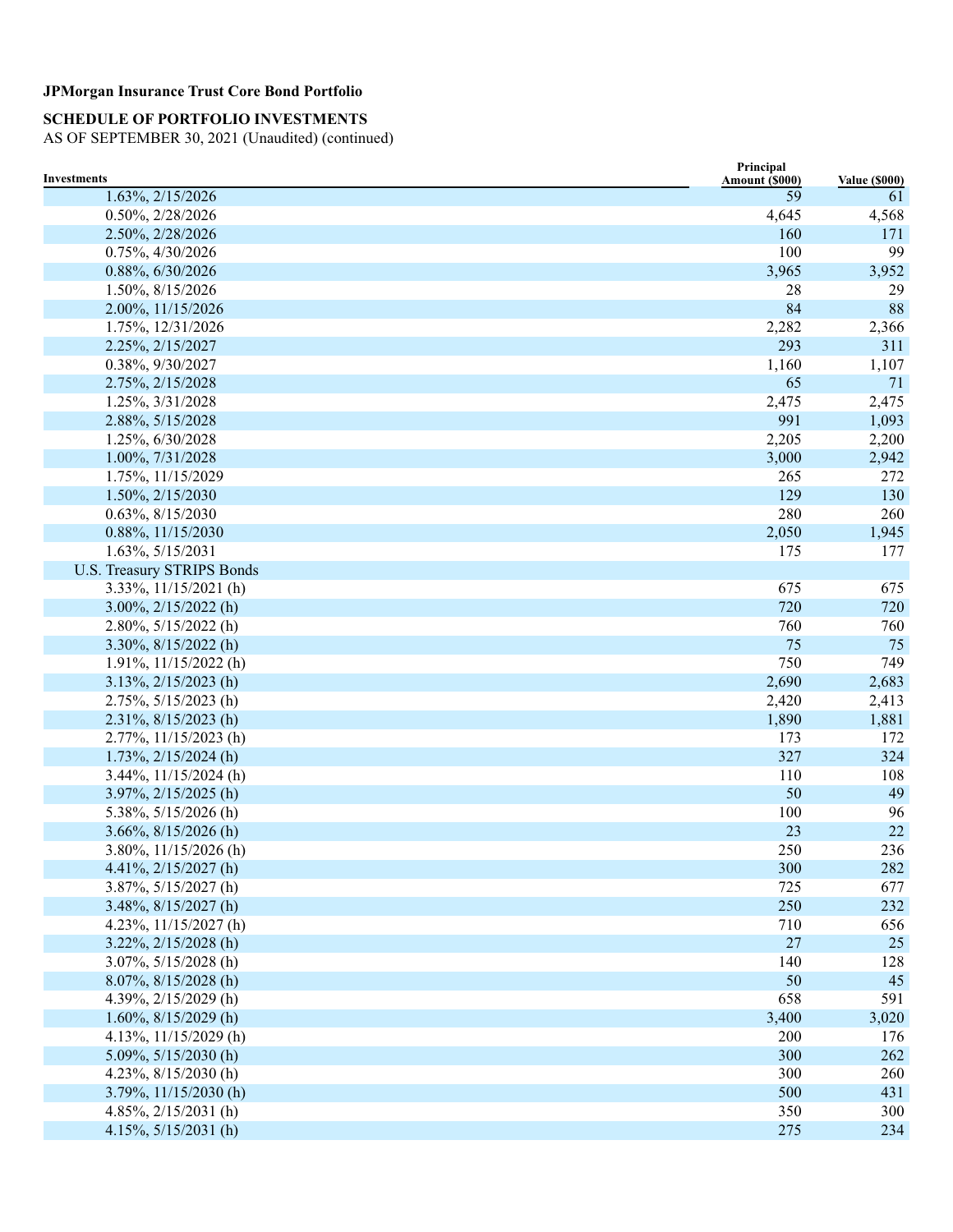| $3.46\%, 11/15/2031$ (h)                  | 760                      | 639             |
|-------------------------------------------|--------------------------|-----------------|
| 4.00%, $2/15/2032$ (h)                    | 350                      | 293             |
| 4.50%, $11/15/2032$ (h)                   | 800                      | 657             |
| 4.04%, $2/15/2033$ (h)                    | 400                      | 327             |
| 4.15%, $5/15/2033$ (h)                    | 1,175                    | 953             |
| 6.88%, $8/15/2033$ (h)                    | 100                      | 81              |
| 4.65%, $11/15/2033$ (h)                   | 1,025                    | 822             |
| 4.17%, $2/15/2034$ (h)                    | 775                      | 618             |
| $3.50\%, 11/15/2034$ (h)                  | 50                       | 39              |
| $3.45\%, 2/15/2035$ (h)                   | 65                       | 51              |
| $3.76\%, 5/15/2035$ (h)                   | 250                      | 193             |
| $2.43\%, 11/15/2041$ (h)                  | 100                      | 65              |
| TOTAL U.S. TREASURY OBLIGATIONS           |                          |                 |
| (Cost \$114,803)                          |                          | 118,137         |
| <b>MORTGAGE-BACKED SECURITIES - 18.8%</b> |                          |                 |
| <b>FHLMC</b>                              |                          |                 |
| Pool # 611141, ARM, 2.23%, 1/1/2027 (i)   | 11                       | 11              |
| Pool #846812, ARM, 2.37%, 4/1/2030 (i)    | 3                        | 3               |
| Pool #1B1665, ARM, 2.07%, 4/1/2034 (i)    | 12                       | 12              |
| Pool #1B2844, ARM, 1.96%, 3/1/2035 (i)    | 28                       | 27              |
| Pool #1B3209, ARM, 2.17%, 1/1/2037 (i)    | 9                        | 9               |
| FHLMC Gold Pools, 30 Year                 |                          |                 |
| Pool # G00981, 8.50%, 7/1/2028            | 1                        | $\mathbf{1}$    |
| Pool # C00785, 6.50%, 6/1/2029            | 6                        | $7\phantom{.0}$ |
| Pool # C01292, 6.00%, 2/1/2032            | $\overline{\mathcal{L}}$ | $\overline{4}$  |
| Pool # A13625, 5.50%, 10/1/2033           | 23                       | 27              |
| Pool # A28796, 6.50%, 11/1/2034           | $\overline{7}$           | $\,8\,$         |
| Pool # A46417, 7.00%, $4/1/2035$          | 32                       | 37              |
| Pool # $V83115$ , 4.50%, 3/1/2047         | 636                      | 694             |
| Pool # Q48338, 4.50%, 5/1/2047            | 47                       | 51              |
| Pool # G61060, 4.50%, 6/1/2047            | 943                      | 1,031           |
| FHLMC Gold Pools, Other                   |                          |                 |
| Pool # P20570, 7.00%, 7/1/2029            | 29                       | 32              |
| Pool # U80265, 3.50%, 4/1/2033            | 277                      | 299             |
| Pool # U90690, 3.50%, 6/1/2042            | 253                      | 274             |
| Pool # U90975, 4.00%, 6/1/2042            | 106                      | 115             |
| Pool # U99134, 4.00%, 1/1/2046            | 181                      | 200             |
| FHLMC UMBS, 30 Year                       |                          |                 |
| Pool # RA2008, 4.00%, 1/1/2050            | 428                      | 465             |
| Pool # QB1284, 3.50%, 7/1/2050            | 948                      | 1,006           |
| Pool # QB1248, 4.00%, 7/1/2050            | 877                      | 964             |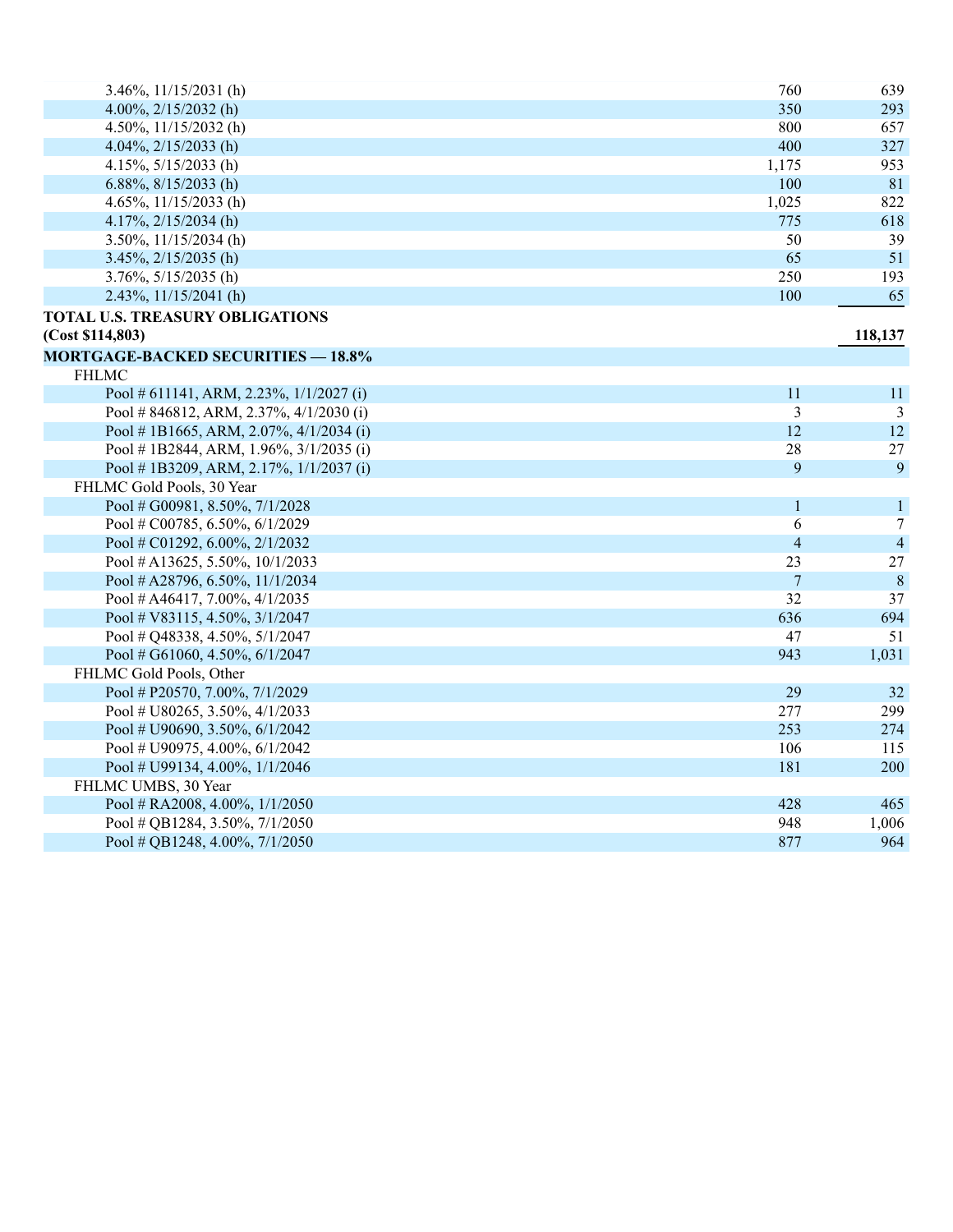# **SCHEDULE OF PORTFOLIO INVESTMENTS**

| <b>Investments</b>                        | Principal<br>Amount (\$000) | <b>Value (\$000)</b> |
|-------------------------------------------|-----------------------------|----------------------|
| <b>FNMA</b>                               |                             |                      |
| Pool #303532, ARM, 3.87%, 3/1/2029 (i)    | $\overline{-}$ (j)          | $\frac{(-1)^{n}}{2}$ |
| Pool # 745446, ARM, 2.40%, $4/1/2033$ (i) | 13                          | 14                   |
| Pool #722985, ARM, 2.15%, 7/1/2033 (i)    | 13                          | 13                   |
| Pool #766610, ARM, 2.05%, 1/1/2034 (i)    | 11                          | 11                   |
| Pool # 735332, ARM, 2.27%, 8/1/2034 (i)   | 27                          | 28                   |
| Pool #735740, ARM, 1.81%, 10/1/2034 (i)   | 16                          | 16                   |
| Pool # 810896, ARM, 1.74%, $1/1/2035$ (i) | 47                          | 50                   |
| Pool # 823660, ARM, 1.97%, 5/1/2035 (i)   | 23                          | 23                   |
| FNMA UMBS, 15 Year                        |                             |                      |
| Pool #840495, 5.50%, 4/1/2022             | $\overline{-}$ (j)          | $\frac{1}{1}$        |
| Pool #899316, 5.50%, 4/1/2022             | $-(j)$                      | $\overline{-}$ (j)   |
| Pool #928637, 6.00%, $9/1/2022$           | $-\overline{(j)}$           | $\mathbf{1}$         |
| Pool #949415, 4.50%, $3/1/2023$           | 1                           | $\mathbf{1}$         |
| Pool #962871, 4.50%, $5/1/2023$           | $\overline{2}$              | $\overline{2}$       |
| FNMA UMBS, 20 Year                        |                             |                      |
| Pool # 254305, 6.50%, $5/1/2022$          | $\overline{-}$ (j)          | $\frac{1}{1}$        |
| Pool # 555791, 6.50%, $12/1/2022$         | $-(j)$                      | $\frac{(-1)^{n}}{2}$ |
| Pool #762498, 5.00%, 11/1/2023            | 29                          | 31                   |
| Pool # 255609, 4.50%, $1/1/2025$          | 4                           | 5                    |
| Pool # FM1345, 4.50%, $11/1/2038$         | 713                         | 782                  |
| FNMA UMBS, 30 Year                        |                             |                      |
| Pool # 250375, 6.50%, $9/1/2025$          | $\mathbf{1}$                | $\mathbf{1}$         |
| Pool # 689977, 8.00%, 3/1/2027            | $\,8\,$                     | 9                    |
| Pool #755973, 8.00%, 11/1/2028            | 16                          | 18                   |
| Pool # 252211, 6.00%, $1/1/2029$          |                             | 1                    |
| Pool # 524949, 7.50%, $3/1/2030$          | 6                           | 6                    |
| Pool # 622534, 3.00%, $9/1/2031$          | 95                          | 100                  |
| Pool # 788150, 6.00%, $3/1/2032$          | 13                          | 15                   |
| Pool # 545639, 6.50%, $4/1/2032$          | 28                          | 33                   |
| Pool # 674349, 6.00%, $3/1/2033$          | 5                           | 6                    |
| Pool # AD0755, 7.00%, $6/1/2035$          | 360                         | 423                  |
| Pool #833039, 5.00%, $9/1/2035$           | 16                          | 19                   |
| Pool #745932, 6.50%, 11/1/2036            | 34                          | 39                   |
| Pool #944831, 5.50%, $2/1/2038$           | $\overline{\mathcal{A}}$    | $\mathfrak{H}$       |
| Pool #961799, 5.50%, 3/1/2038             | $\overline{c}$              | 2                    |
| Pool #985558, 5.50%, 6/1/2038             | $\mathbf{1}$                | 1                    |
| Pool # AL3438, 6.50%, $10/1/2038$         | 331                         | 374                  |
| Pool # AA4236, 4.50%, 4/1/2039            | 118                         | 131                  |
| Pool # 935241, 4.50%, $5/1/2039$          | 4                           | 5                    |
| Pool # MA2535, 4.50%, $2/1/2046$          | 257                         | 283                  |
| Pool # BH4683, 4.00%, 6/1/2047            | 290                         | 318                  |
| Pool # BH4684, 4.00%, $6/1/2047$          | 295                         | 325                  |
| Pool # BH4685, 4.00%, 6/1/2047            | 250                         | 274                  |
| Pool # BK9030, 5.00%, $10/1/2048$         | 597                         | 657                  |
| Pool # BM5430, 5.00%, 1/1/2049            | 458                         | 514                  |
| Pool # BN5899, 5.00%, 2/1/2049            | 109                         | 120                  |
| Pool # BK8745, 4.50%, 4/1/2049            | 367                         | 397                  |
| Pool # BN4707, 5.00%, $4/1/2049$          | 510                         | 568                  |
| Pool # FM1939, 4.50%, 5/1/2049            | 309                         | 334                  |
| Pool # CA3713, 5.00%, 6/1/2049            | 330                         | 362                  |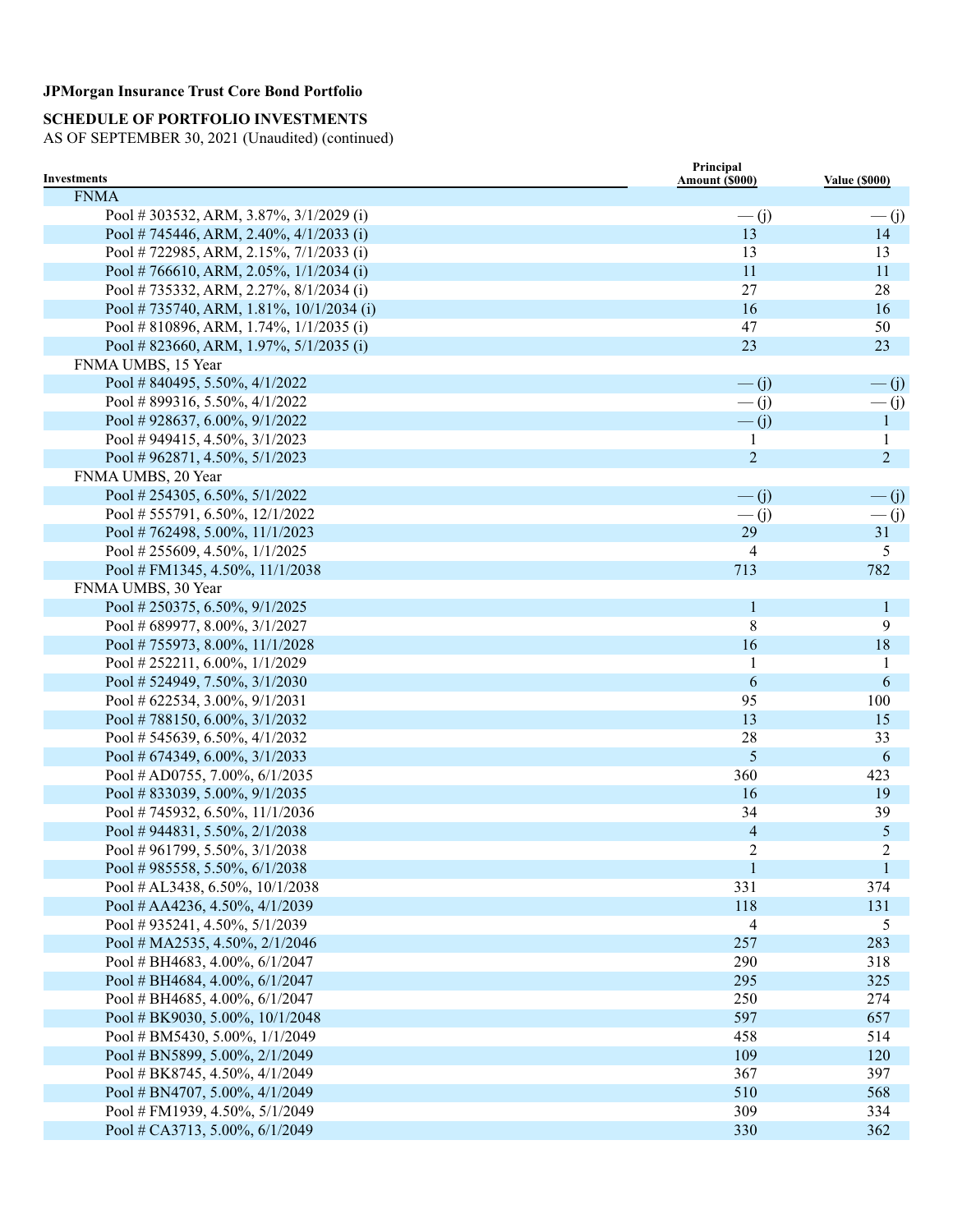| Pool # BN6475, 4.00%, $7/1/2049$ | 256 | 275 |
|----------------------------------|-----|-----|
| Pool # BO2170, 4.00%, $7/1/2049$ | 350 | 376 |
| Pool # BO2305, 4.00%, $7/1/2049$ | 118 | 127 |
| Pool # BK8758, 4.50%, 7/1/2049   | 392 | 429 |
| Pool # BO5625, 3.50%, $8/1/2049$ | 720 | 775 |
| Pool # BP4357, 3.00%, $2/1/2050$ | 882 | 950 |
| FNMA, 30 Year                    |     |     |
| Pool # 506427, 9.00%, 4/1/2025   | 6   |     |
| Pool # 535442, 8.50%, $6/1/2030$ |     |     |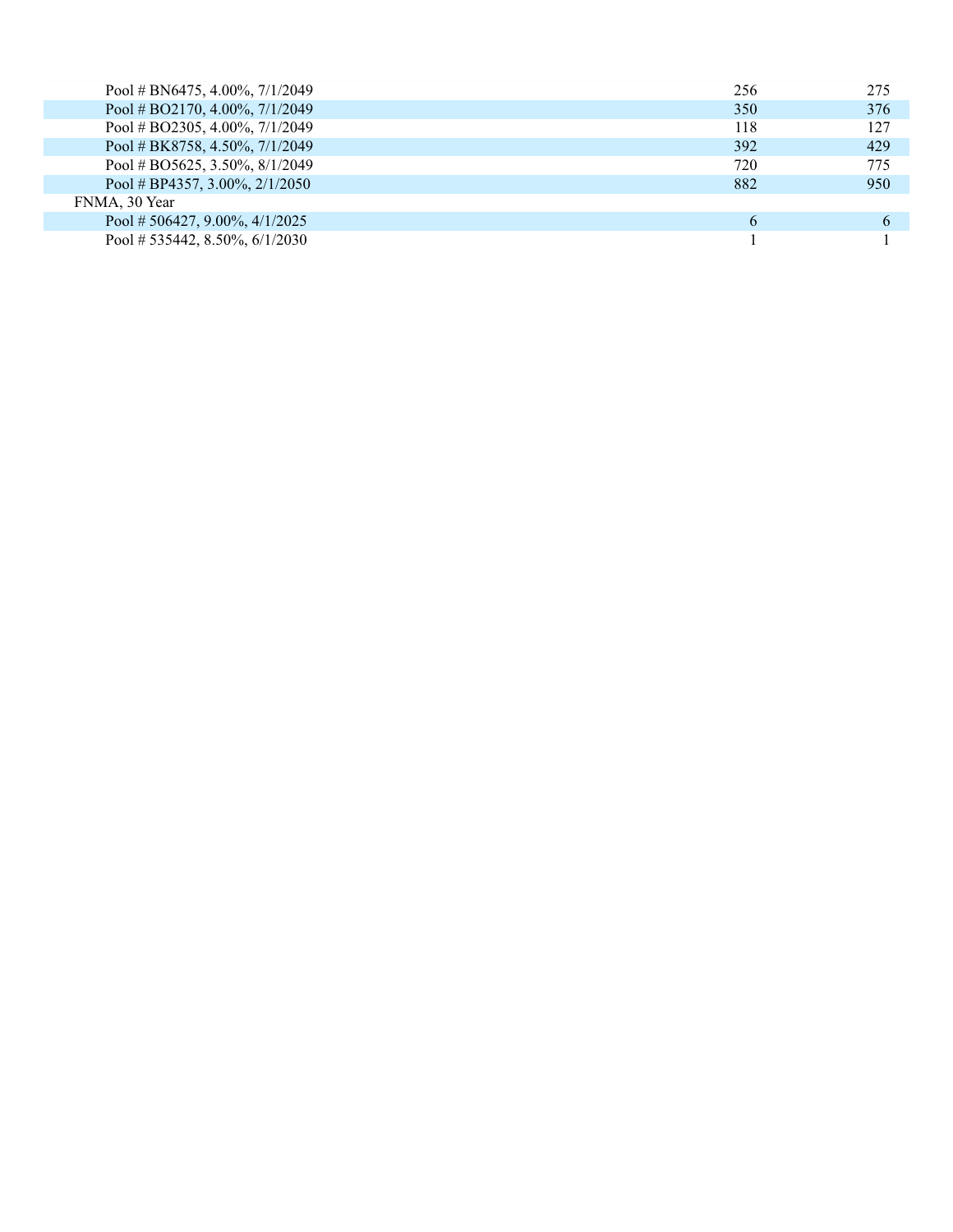# **SCHEDULE OF PORTFOLIO INVESTMENTS**

| Investments                             | Principal                |                      |
|-----------------------------------------|--------------------------|----------------------|
| FNMA, Other                             | Amount (\$000)           | <b>Value (\$000)</b> |
| Pool # AM0806, 2.45%, 11/1/2022         | 482                      | 488                  |
| Pool # AM1619, 2.34%, $12/1/2022$       | 234                      | 237                  |
| Pool # AM2747, 2.50%, 4/1/2023          | 500                      | 511                  |
| Pool # AM3244, 2.52%, 5/1/2023          | 1,000                    | 1,024                |
| Pool # AM3851, 3.02%, 7/1/2023          | 1,000                    | 1,034                |
| Pool # AN0029, 3.10%, $9/1/2025$        | 954                      | 1,027                |
| Pool # AM4660, 3.77%, 12/1/2025         | 287                      | 316                  |
| Pool # AN0890, 2.63%, $3/1/2026$        | 468                      | 496                  |
| Pool # AM6381, 3.29%, 8/1/2026          | 981                      | 1,068                |
| Pool # BL0044, 3.71%, 8/1/2026          | 780                      | 865                  |
| Pool # AM7321, 3.12%, 11/1/2026         | 934                      | 1,015                |
| Pool # AM7515, 3.34%, 2/1/2027          | 1,000                    | 1,096                |
| Pool # AN1600, 2.59%, $6/1/2028$        | 847                      | 905                  |
| Pool # AN9686, 3.52%, $6/1/2028$        | 500                      | 560                  |
| Pool #109452, 3.64%, 8/1/2028           | 959                      | 964                  |
| Pool #405220, 6.00%, $9/1/2028$         | $\overline{\mathcal{A}}$ | $\overline{4}$       |
| Pool # BL5798, 2.47%, 12/1/2028         | 1,246                    | 1,316                |
| Pool # BL1040, 3.81%, $12/1/2028$       | 300                      | 344                  |
| Pool # BL4435, 2.42%, $10/1/2029$       | 700                      | 740                  |
| Pool # AN6846, 2.93%, 10/1/2029         | 1,100                    | 1,201                |
| Pool # BL4333, 2.52%, 11/1/2029         | 1,084                    | 1,152                |
| Pool # BS0448, 1.27%, 12/1/2029         | 1,286                    | 1,258                |
| Pool # AN9976, 3.96%, $2/1/2030$        | 1,200                    | 1,391                |
| Pool # BL6267, 2.01%, $4/1/2030$        | 1,350                    | 1,377                |
| Pool # AM8692, 3.03%, 4/1/2030          | 650                      | 709                  |
| Pool # AM8544, 3.08%, $4/1/2030$        | 469                      | 513                  |
| Pool # BL6386, 2.02%, $8/1/2030$        | 1,059                    | 1,087                |
| Pool # BL9251, 1.45%, $10/1/2030$       | 1,200                    | 1,177                |
| Pool # BL9645, 1.50%, $1/1/2031$        | 1,100                    | 1,081                |
| Pool # BL9627, 1.56%, $1/1/2031$        | 1,300                    | 1,285                |
| Pool #754922, 5.50%, 9/1/2033           | 23                       | 26                   |
| Pool #847108, 6.50%, $10/1/2035$        | 55                       | 60                   |
| Pool # AL9678, 4.00%, 2/1/2036          | 771                      | 833                  |
| Pool # AN1330, 3.19%, 3/1/2036          | 1,008                    | 1,108                |
| Pool #257172, 5.50%, 4/1/2038           | 3                        | 3                    |
| Pool # AO9352, 4.00%, 7/1/2042          | 149                      | 164                  |
| Pool # MA1125, 4.00%, 7/1/2042          | 175                      | 191                  |
| Pool # MA1178, 4.00%, 9/1/2042          | 94                       | 103                  |
| Pool # MA1437, 3.50%, $5/1/2043$        | 301                      | 325                  |
| Pool # AL6167, 3.50%, 1/1/2044          | 320                      | 346                  |
| Pool # MA2545, 3.50%, 2/1/2046          | 609                      | 656                  |
| Pool # MA2793, 3.50%, 10/1/2046         | 236                      | 255                  |
| Pool # BF0230, 5.50%, 1/1/2058          | 1,596                    | 1,913                |
| Pool # BF0464, 3.50%, $3/1/2060$        | 1,038                    | 1,131                |
| Pool # BF0497, 3.00%, 7/1/2060          | 884                      | 941                  |
| FNMA/FHLMC UMBS, Single Family, 15 Year |                          |                      |
| TBA, 2.00%, 10/25/2036 (g)              | 2,560                    | 2,637                |
| FNMA/FHLMC UMBS, Single Family, 30 Year |                          |                      |
| TBA, 2.50%, 10/25/2051 (g)              | 7,134                    | 7,356                |
| TBA, 2.50%, 12/25/2051 (g)              | 13,811                   | 14,179               |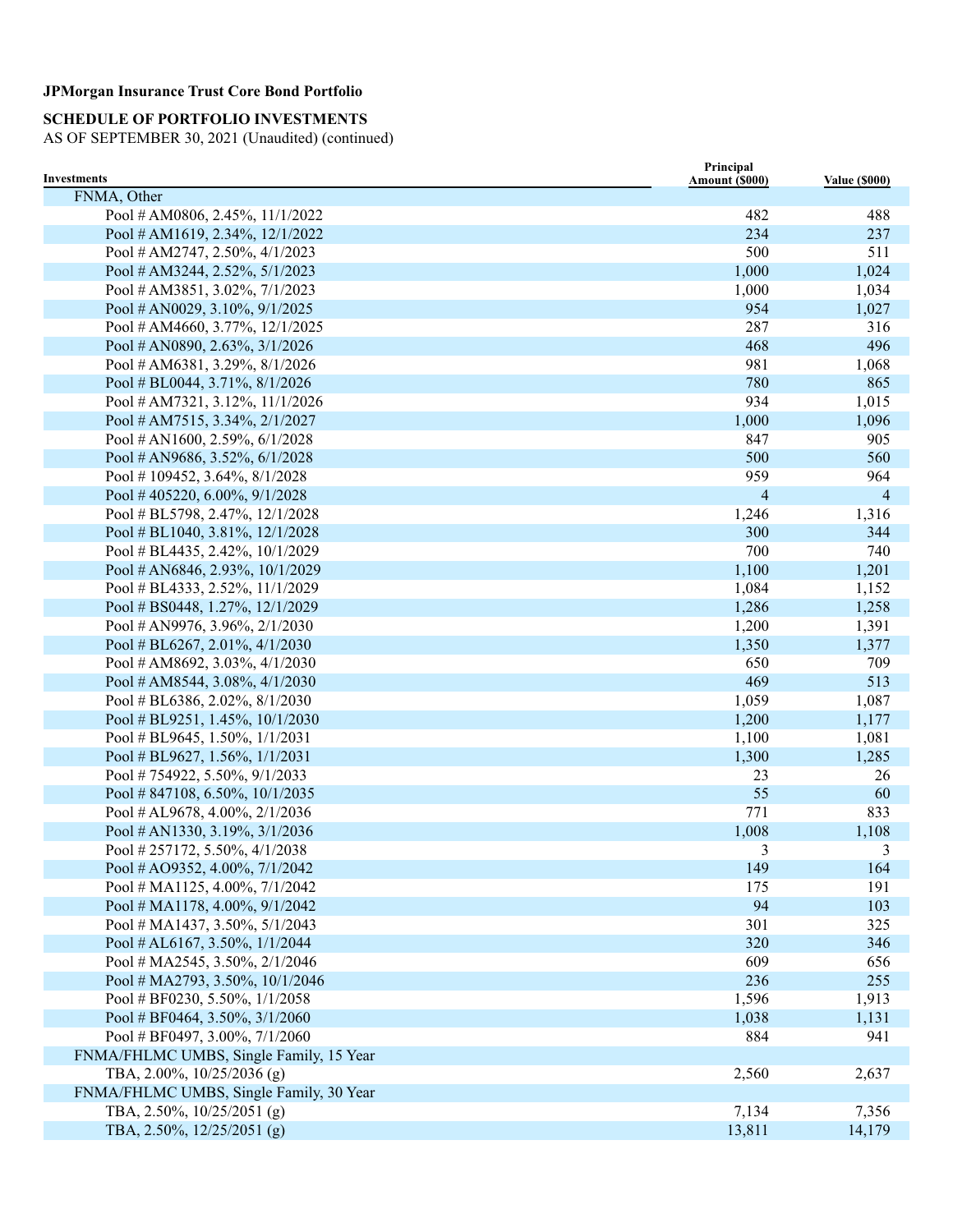| GNMA I, 30 Year                   |         |                    |
|-----------------------------------|---------|--------------------|
| Pool # 326977, 7.50%, 5/15/2023   |         |                    |
| Pool #359588, 7.50%, 6/15/2023    | $-$ (i) | $-$ (1)            |
| Pool #782507, 9.50%, 10/15/2024   | $-$ (i) | $\overline{ }$ (i) |
| Pool #405535, 7.00%, $12/15/2025$ | $-$ (1) |                    |
| Pool #412336, 8.00%, 10/15/2027   |         |                    |
| Pool #451507, 8.00%, $10/15/2027$ |         |                    |
| Pool #412369, 7.00%, 11/15/2027   |         |                    |
| Pool #467705, 6.50%, $3/15/2028$  |         |                    |
| Pool #472679, 7.00%, $6/15/2028$  |         |                    |
| Pool #486537, 7.50%, $9/15/2028$  |         |                    |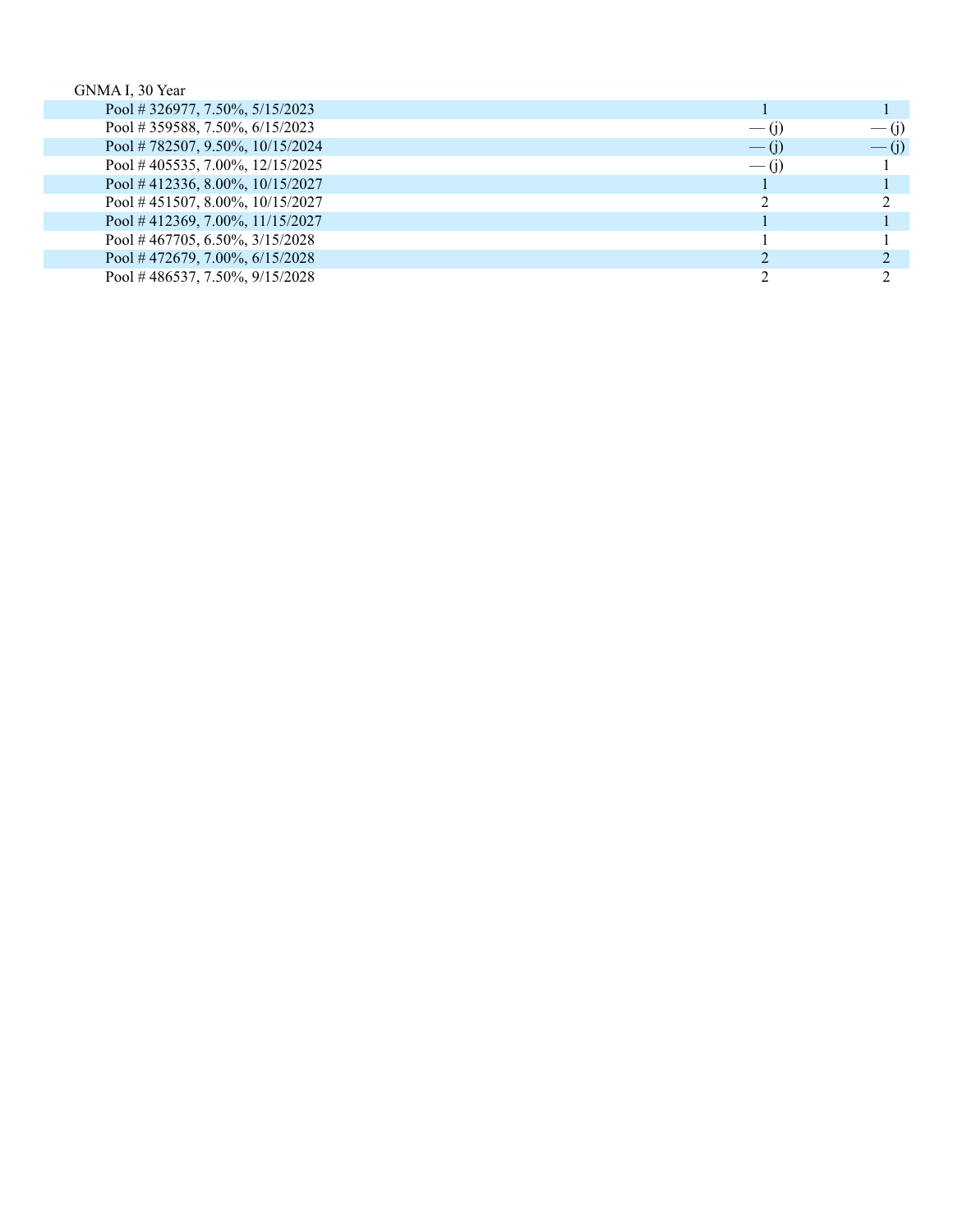# **SCHEDULE OF PORTFOLIO INVESTMENTS**

| Pool #781614, 7.00%, 6/15/2033<br>5<br>4<br>28<br>Pool # 617653, 6.00%, 5/15/2037<br>32<br>Pool # 678574, 5.50%, 6/15/2038<br>619<br>725<br>Pool # 681554, 5.50%, 7/15/2038<br>535<br>628<br>Pool # 678169, 5.50%, 9/15/2038<br>340<br>399<br>Pool # 681568, 5.50%, 9/15/2038<br>563<br>661<br>5<br>Pool # 694458, 6.00%, $10/15/2038$<br>6<br>15<br>Pool #782510, 6.50%, $12/15/2038$<br>18<br><b>GNMAII</b><br>Pool # CE5524, ARM, 1.91%, 8/20/2071 (i)<br>1,050<br>1,150<br>GNMA II, 30 Year<br>Pool # 2006, 8.50%, $5/20/2025$<br>$\overline{-}$ (j)<br>$\overline{-}$ (j)<br>12<br>Pool # 2324, 8.00%, $11/20/2026$<br>14<br>Pool #2341, 7.50%, 12/20/2026<br>1<br>1<br>$\mathbf{1}$<br>Pool # 2362, 8.00%, $1/20/2027$<br>$\mathbf{1}$<br>1,489<br>Pool # BJ9823, 3.75%, 4/20/2048<br>1,635<br>Pool # BP4337, 4.50%, 9/20/2049<br>680<br>748<br>Pool # BP5551, 4.50%, 9/20/2049<br>643<br>707<br>578<br>Pool # BR0553, 4.50%, $2/20/2050$<br>650<br>599<br>Pool # BS7393, 4.00%, 3/20/2050<br>643<br>1,131<br>Pool # BT8093, 3.50%, $4/20/2050$<br>1,219<br>Pool # BS7411, 4.00%, $4/20/2050$<br>1,794<br>1,948<br>Pool # BT4341, 3.00%, $7/20/2050$<br>1,369<br>1,461<br>Pool # MA7534, 2.50%, 8/20/2051<br>10,771<br>11,119<br>GNMA II, Other<br>105<br>Pool # AD0018, 3.75%, $12/20/2032$<br>113<br><b>TOTAL MORTGAGE-BACKED SECURITIES</b><br>(Cost \$95,089)<br>96,895<br><b>ASSET-BACKED SECURITIES - 10.9%</b><br><b>ACC Trust</b><br>Series 2019-2, Class A, 2.82%, 2/21/2023 (a)<br>45<br>45<br>Air Canada Pass-Through Trust (Canada)<br>97<br>Series 2013-1, Class A, 4.13%, 5/15/2025 (a)<br>99<br>Series 2015-1, Class A, 3.60%, 3/15/2027 (a)<br>72<br>73<br>220<br>Series 2017-1, Class AA, 3.30%, 1/15/2030 (a)<br>225<br>Series 2017-1, Class A, 3.55%, 1/15/2030 (a)<br>157<br>151<br>American Airlines Pass-Through Trust<br>Series 2014-1, Class A, 3.70%, 10/1/2026<br>33<br>33<br>Series 2016-3, Class AA, 3.00%, 10/15/2028<br>189<br>188<br>Series 2017-1, Class AA, 3.65%, 2/15/2029<br>126<br>130<br>American Homes 4 Rent<br>Series 2015-SFR1, Class D, 4.41%, 4/17/2052 $\ddagger$ (a)<br>380<br>402<br>Series 2015-SFR1, Class E, 5.64%, 4/17/2052 ‡ (a)<br>100<br>110<br>American Homes 4 Rent Trust<br>Series 2014-SFR2, Class A, 3.79%, 10/17/2036 (a)<br>396<br>417<br>Series 2014-SFR2, Class C, 4.71%, 10/17/2036 $\pm$ (a)<br>200<br>213<br>Series 2014-SFR3, Class A, 3.68%, 12/17/2036 (a)<br>219<br>233<br>Series 2014-SFR3, Class E, 6.42%, 12/17/2036 ‡ (a)<br>200<br>221<br>Series 2015-SFR2, Class C, 4.69%, 10/17/2052 ‡ (a)<br>200<br>217<br>American Tower Trust #1<br>80<br>REIT, 3.07%, 3/15/2023 (a)<br>80 | <b>Investments</b> | Principal      |                      |
|-------------------------------------------------------------------------------------------------------------------------------------------------------------------------------------------------------------------------------------------------------------------------------------------------------------------------------------------------------------------------------------------------------------------------------------------------------------------------------------------------------------------------------------------------------------------------------------------------------------------------------------------------------------------------------------------------------------------------------------------------------------------------------------------------------------------------------------------------------------------------------------------------------------------------------------------------------------------------------------------------------------------------------------------------------------------------------------------------------------------------------------------------------------------------------------------------------------------------------------------------------------------------------------------------------------------------------------------------------------------------------------------------------------------------------------------------------------------------------------------------------------------------------------------------------------------------------------------------------------------------------------------------------------------------------------------------------------------------------------------------------------------------------------------------------------------------------------------------------------------------------------------------------------------------------------------------------------------------------------------------------------------------------------------------------------------------------------------------------------------------------------------------------------------------------------------------------------------------------------------------------------------------------------------------------------------------------------------------------------------------------------------------------------------------------------------------------------------------------------------------------------------------------------------------------------------------------------------------------------------------------------------------------------------|--------------------|----------------|----------------------|
|                                                                                                                                                                                                                                                                                                                                                                                                                                                                                                                                                                                                                                                                                                                                                                                                                                                                                                                                                                                                                                                                                                                                                                                                                                                                                                                                                                                                                                                                                                                                                                                                                                                                                                                                                                                                                                                                                                                                                                                                                                                                                                                                                                                                                                                                                                                                                                                                                                                                                                                                                                                                                                                                   |                    | Amount (\$000) | <b>Value (\$000)</b> |
|                                                                                                                                                                                                                                                                                                                                                                                                                                                                                                                                                                                                                                                                                                                                                                                                                                                                                                                                                                                                                                                                                                                                                                                                                                                                                                                                                                                                                                                                                                                                                                                                                                                                                                                                                                                                                                                                                                                                                                                                                                                                                                                                                                                                                                                                                                                                                                                                                                                                                                                                                                                                                                                                   |                    |                |                      |
|                                                                                                                                                                                                                                                                                                                                                                                                                                                                                                                                                                                                                                                                                                                                                                                                                                                                                                                                                                                                                                                                                                                                                                                                                                                                                                                                                                                                                                                                                                                                                                                                                                                                                                                                                                                                                                                                                                                                                                                                                                                                                                                                                                                                                                                                                                                                                                                                                                                                                                                                                                                                                                                                   |                    |                |                      |
|                                                                                                                                                                                                                                                                                                                                                                                                                                                                                                                                                                                                                                                                                                                                                                                                                                                                                                                                                                                                                                                                                                                                                                                                                                                                                                                                                                                                                                                                                                                                                                                                                                                                                                                                                                                                                                                                                                                                                                                                                                                                                                                                                                                                                                                                                                                                                                                                                                                                                                                                                                                                                                                                   |                    |                |                      |
|                                                                                                                                                                                                                                                                                                                                                                                                                                                                                                                                                                                                                                                                                                                                                                                                                                                                                                                                                                                                                                                                                                                                                                                                                                                                                                                                                                                                                                                                                                                                                                                                                                                                                                                                                                                                                                                                                                                                                                                                                                                                                                                                                                                                                                                                                                                                                                                                                                                                                                                                                                                                                                                                   |                    |                |                      |
|                                                                                                                                                                                                                                                                                                                                                                                                                                                                                                                                                                                                                                                                                                                                                                                                                                                                                                                                                                                                                                                                                                                                                                                                                                                                                                                                                                                                                                                                                                                                                                                                                                                                                                                                                                                                                                                                                                                                                                                                                                                                                                                                                                                                                                                                                                                                                                                                                                                                                                                                                                                                                                                                   |                    |                |                      |
|                                                                                                                                                                                                                                                                                                                                                                                                                                                                                                                                                                                                                                                                                                                                                                                                                                                                                                                                                                                                                                                                                                                                                                                                                                                                                                                                                                                                                                                                                                                                                                                                                                                                                                                                                                                                                                                                                                                                                                                                                                                                                                                                                                                                                                                                                                                                                                                                                                                                                                                                                                                                                                                                   |                    |                |                      |
|                                                                                                                                                                                                                                                                                                                                                                                                                                                                                                                                                                                                                                                                                                                                                                                                                                                                                                                                                                                                                                                                                                                                                                                                                                                                                                                                                                                                                                                                                                                                                                                                                                                                                                                                                                                                                                                                                                                                                                                                                                                                                                                                                                                                                                                                                                                                                                                                                                                                                                                                                                                                                                                                   |                    |                |                      |
|                                                                                                                                                                                                                                                                                                                                                                                                                                                                                                                                                                                                                                                                                                                                                                                                                                                                                                                                                                                                                                                                                                                                                                                                                                                                                                                                                                                                                                                                                                                                                                                                                                                                                                                                                                                                                                                                                                                                                                                                                                                                                                                                                                                                                                                                                                                                                                                                                                                                                                                                                                                                                                                                   |                    |                |                      |
|                                                                                                                                                                                                                                                                                                                                                                                                                                                                                                                                                                                                                                                                                                                                                                                                                                                                                                                                                                                                                                                                                                                                                                                                                                                                                                                                                                                                                                                                                                                                                                                                                                                                                                                                                                                                                                                                                                                                                                                                                                                                                                                                                                                                                                                                                                                                                                                                                                                                                                                                                                                                                                                                   |                    |                |                      |
|                                                                                                                                                                                                                                                                                                                                                                                                                                                                                                                                                                                                                                                                                                                                                                                                                                                                                                                                                                                                                                                                                                                                                                                                                                                                                                                                                                                                                                                                                                                                                                                                                                                                                                                                                                                                                                                                                                                                                                                                                                                                                                                                                                                                                                                                                                                                                                                                                                                                                                                                                                                                                                                                   |                    |                |                      |
|                                                                                                                                                                                                                                                                                                                                                                                                                                                                                                                                                                                                                                                                                                                                                                                                                                                                                                                                                                                                                                                                                                                                                                                                                                                                                                                                                                                                                                                                                                                                                                                                                                                                                                                                                                                                                                                                                                                                                                                                                                                                                                                                                                                                                                                                                                                                                                                                                                                                                                                                                                                                                                                                   |                    |                |                      |
|                                                                                                                                                                                                                                                                                                                                                                                                                                                                                                                                                                                                                                                                                                                                                                                                                                                                                                                                                                                                                                                                                                                                                                                                                                                                                                                                                                                                                                                                                                                                                                                                                                                                                                                                                                                                                                                                                                                                                                                                                                                                                                                                                                                                                                                                                                                                                                                                                                                                                                                                                                                                                                                                   |                    |                |                      |
|                                                                                                                                                                                                                                                                                                                                                                                                                                                                                                                                                                                                                                                                                                                                                                                                                                                                                                                                                                                                                                                                                                                                                                                                                                                                                                                                                                                                                                                                                                                                                                                                                                                                                                                                                                                                                                                                                                                                                                                                                                                                                                                                                                                                                                                                                                                                                                                                                                                                                                                                                                                                                                                                   |                    |                |                      |
|                                                                                                                                                                                                                                                                                                                                                                                                                                                                                                                                                                                                                                                                                                                                                                                                                                                                                                                                                                                                                                                                                                                                                                                                                                                                                                                                                                                                                                                                                                                                                                                                                                                                                                                                                                                                                                                                                                                                                                                                                                                                                                                                                                                                                                                                                                                                                                                                                                                                                                                                                                                                                                                                   |                    |                |                      |
|                                                                                                                                                                                                                                                                                                                                                                                                                                                                                                                                                                                                                                                                                                                                                                                                                                                                                                                                                                                                                                                                                                                                                                                                                                                                                                                                                                                                                                                                                                                                                                                                                                                                                                                                                                                                                                                                                                                                                                                                                                                                                                                                                                                                                                                                                                                                                                                                                                                                                                                                                                                                                                                                   |                    |                |                      |
|                                                                                                                                                                                                                                                                                                                                                                                                                                                                                                                                                                                                                                                                                                                                                                                                                                                                                                                                                                                                                                                                                                                                                                                                                                                                                                                                                                                                                                                                                                                                                                                                                                                                                                                                                                                                                                                                                                                                                                                                                                                                                                                                                                                                                                                                                                                                                                                                                                                                                                                                                                                                                                                                   |                    |                |                      |
|                                                                                                                                                                                                                                                                                                                                                                                                                                                                                                                                                                                                                                                                                                                                                                                                                                                                                                                                                                                                                                                                                                                                                                                                                                                                                                                                                                                                                                                                                                                                                                                                                                                                                                                                                                                                                                                                                                                                                                                                                                                                                                                                                                                                                                                                                                                                                                                                                                                                                                                                                                                                                                                                   |                    |                |                      |
|                                                                                                                                                                                                                                                                                                                                                                                                                                                                                                                                                                                                                                                                                                                                                                                                                                                                                                                                                                                                                                                                                                                                                                                                                                                                                                                                                                                                                                                                                                                                                                                                                                                                                                                                                                                                                                                                                                                                                                                                                                                                                                                                                                                                                                                                                                                                                                                                                                                                                                                                                                                                                                                                   |                    |                |                      |
|                                                                                                                                                                                                                                                                                                                                                                                                                                                                                                                                                                                                                                                                                                                                                                                                                                                                                                                                                                                                                                                                                                                                                                                                                                                                                                                                                                                                                                                                                                                                                                                                                                                                                                                                                                                                                                                                                                                                                                                                                                                                                                                                                                                                                                                                                                                                                                                                                                                                                                                                                                                                                                                                   |                    |                |                      |
|                                                                                                                                                                                                                                                                                                                                                                                                                                                                                                                                                                                                                                                                                                                                                                                                                                                                                                                                                                                                                                                                                                                                                                                                                                                                                                                                                                                                                                                                                                                                                                                                                                                                                                                                                                                                                                                                                                                                                                                                                                                                                                                                                                                                                                                                                                                                                                                                                                                                                                                                                                                                                                                                   |                    |                |                      |
|                                                                                                                                                                                                                                                                                                                                                                                                                                                                                                                                                                                                                                                                                                                                                                                                                                                                                                                                                                                                                                                                                                                                                                                                                                                                                                                                                                                                                                                                                                                                                                                                                                                                                                                                                                                                                                                                                                                                                                                                                                                                                                                                                                                                                                                                                                                                                                                                                                                                                                                                                                                                                                                                   |                    |                |                      |
|                                                                                                                                                                                                                                                                                                                                                                                                                                                                                                                                                                                                                                                                                                                                                                                                                                                                                                                                                                                                                                                                                                                                                                                                                                                                                                                                                                                                                                                                                                                                                                                                                                                                                                                                                                                                                                                                                                                                                                                                                                                                                                                                                                                                                                                                                                                                                                                                                                                                                                                                                                                                                                                                   |                    |                |                      |
|                                                                                                                                                                                                                                                                                                                                                                                                                                                                                                                                                                                                                                                                                                                                                                                                                                                                                                                                                                                                                                                                                                                                                                                                                                                                                                                                                                                                                                                                                                                                                                                                                                                                                                                                                                                                                                                                                                                                                                                                                                                                                                                                                                                                                                                                                                                                                                                                                                                                                                                                                                                                                                                                   |                    |                |                      |
|                                                                                                                                                                                                                                                                                                                                                                                                                                                                                                                                                                                                                                                                                                                                                                                                                                                                                                                                                                                                                                                                                                                                                                                                                                                                                                                                                                                                                                                                                                                                                                                                                                                                                                                                                                                                                                                                                                                                                                                                                                                                                                                                                                                                                                                                                                                                                                                                                                                                                                                                                                                                                                                                   |                    |                |                      |
|                                                                                                                                                                                                                                                                                                                                                                                                                                                                                                                                                                                                                                                                                                                                                                                                                                                                                                                                                                                                                                                                                                                                                                                                                                                                                                                                                                                                                                                                                                                                                                                                                                                                                                                                                                                                                                                                                                                                                                                                                                                                                                                                                                                                                                                                                                                                                                                                                                                                                                                                                                                                                                                                   |                    |                |                      |
|                                                                                                                                                                                                                                                                                                                                                                                                                                                                                                                                                                                                                                                                                                                                                                                                                                                                                                                                                                                                                                                                                                                                                                                                                                                                                                                                                                                                                                                                                                                                                                                                                                                                                                                                                                                                                                                                                                                                                                                                                                                                                                                                                                                                                                                                                                                                                                                                                                                                                                                                                                                                                                                                   |                    |                |                      |
|                                                                                                                                                                                                                                                                                                                                                                                                                                                                                                                                                                                                                                                                                                                                                                                                                                                                                                                                                                                                                                                                                                                                                                                                                                                                                                                                                                                                                                                                                                                                                                                                                                                                                                                                                                                                                                                                                                                                                                                                                                                                                                                                                                                                                                                                                                                                                                                                                                                                                                                                                                                                                                                                   |                    |                |                      |
|                                                                                                                                                                                                                                                                                                                                                                                                                                                                                                                                                                                                                                                                                                                                                                                                                                                                                                                                                                                                                                                                                                                                                                                                                                                                                                                                                                                                                                                                                                                                                                                                                                                                                                                                                                                                                                                                                                                                                                                                                                                                                                                                                                                                                                                                                                                                                                                                                                                                                                                                                                                                                                                                   |                    |                |                      |
|                                                                                                                                                                                                                                                                                                                                                                                                                                                                                                                                                                                                                                                                                                                                                                                                                                                                                                                                                                                                                                                                                                                                                                                                                                                                                                                                                                                                                                                                                                                                                                                                                                                                                                                                                                                                                                                                                                                                                                                                                                                                                                                                                                                                                                                                                                                                                                                                                                                                                                                                                                                                                                                                   |                    |                |                      |
|                                                                                                                                                                                                                                                                                                                                                                                                                                                                                                                                                                                                                                                                                                                                                                                                                                                                                                                                                                                                                                                                                                                                                                                                                                                                                                                                                                                                                                                                                                                                                                                                                                                                                                                                                                                                                                                                                                                                                                                                                                                                                                                                                                                                                                                                                                                                                                                                                                                                                                                                                                                                                                                                   |                    |                |                      |
|                                                                                                                                                                                                                                                                                                                                                                                                                                                                                                                                                                                                                                                                                                                                                                                                                                                                                                                                                                                                                                                                                                                                                                                                                                                                                                                                                                                                                                                                                                                                                                                                                                                                                                                                                                                                                                                                                                                                                                                                                                                                                                                                                                                                                                                                                                                                                                                                                                                                                                                                                                                                                                                                   |                    |                |                      |
|                                                                                                                                                                                                                                                                                                                                                                                                                                                                                                                                                                                                                                                                                                                                                                                                                                                                                                                                                                                                                                                                                                                                                                                                                                                                                                                                                                                                                                                                                                                                                                                                                                                                                                                                                                                                                                                                                                                                                                                                                                                                                                                                                                                                                                                                                                                                                                                                                                                                                                                                                                                                                                                                   |                    |                |                      |
|                                                                                                                                                                                                                                                                                                                                                                                                                                                                                                                                                                                                                                                                                                                                                                                                                                                                                                                                                                                                                                                                                                                                                                                                                                                                                                                                                                                                                                                                                                                                                                                                                                                                                                                                                                                                                                                                                                                                                                                                                                                                                                                                                                                                                                                                                                                                                                                                                                                                                                                                                                                                                                                                   |                    |                |                      |
|                                                                                                                                                                                                                                                                                                                                                                                                                                                                                                                                                                                                                                                                                                                                                                                                                                                                                                                                                                                                                                                                                                                                                                                                                                                                                                                                                                                                                                                                                                                                                                                                                                                                                                                                                                                                                                                                                                                                                                                                                                                                                                                                                                                                                                                                                                                                                                                                                                                                                                                                                                                                                                                                   |                    |                |                      |
|                                                                                                                                                                                                                                                                                                                                                                                                                                                                                                                                                                                                                                                                                                                                                                                                                                                                                                                                                                                                                                                                                                                                                                                                                                                                                                                                                                                                                                                                                                                                                                                                                                                                                                                                                                                                                                                                                                                                                                                                                                                                                                                                                                                                                                                                                                                                                                                                                                                                                                                                                                                                                                                                   |                    |                |                      |
|                                                                                                                                                                                                                                                                                                                                                                                                                                                                                                                                                                                                                                                                                                                                                                                                                                                                                                                                                                                                                                                                                                                                                                                                                                                                                                                                                                                                                                                                                                                                                                                                                                                                                                                                                                                                                                                                                                                                                                                                                                                                                                                                                                                                                                                                                                                                                                                                                                                                                                                                                                                                                                                                   |                    |                |                      |
|                                                                                                                                                                                                                                                                                                                                                                                                                                                                                                                                                                                                                                                                                                                                                                                                                                                                                                                                                                                                                                                                                                                                                                                                                                                                                                                                                                                                                                                                                                                                                                                                                                                                                                                                                                                                                                                                                                                                                                                                                                                                                                                                                                                                                                                                                                                                                                                                                                                                                                                                                                                                                                                                   |                    |                |                      |
|                                                                                                                                                                                                                                                                                                                                                                                                                                                                                                                                                                                                                                                                                                                                                                                                                                                                                                                                                                                                                                                                                                                                                                                                                                                                                                                                                                                                                                                                                                                                                                                                                                                                                                                                                                                                                                                                                                                                                                                                                                                                                                                                                                                                                                                                                                                                                                                                                                                                                                                                                                                                                                                                   |                    |                |                      |
|                                                                                                                                                                                                                                                                                                                                                                                                                                                                                                                                                                                                                                                                                                                                                                                                                                                                                                                                                                                                                                                                                                                                                                                                                                                                                                                                                                                                                                                                                                                                                                                                                                                                                                                                                                                                                                                                                                                                                                                                                                                                                                                                                                                                                                                                                                                                                                                                                                                                                                                                                                                                                                                                   |                    |                |                      |
|                                                                                                                                                                                                                                                                                                                                                                                                                                                                                                                                                                                                                                                                                                                                                                                                                                                                                                                                                                                                                                                                                                                                                                                                                                                                                                                                                                                                                                                                                                                                                                                                                                                                                                                                                                                                                                                                                                                                                                                                                                                                                                                                                                                                                                                                                                                                                                                                                                                                                                                                                                                                                                                                   |                    |                |                      |
|                                                                                                                                                                                                                                                                                                                                                                                                                                                                                                                                                                                                                                                                                                                                                                                                                                                                                                                                                                                                                                                                                                                                                                                                                                                                                                                                                                                                                                                                                                                                                                                                                                                                                                                                                                                                                                                                                                                                                                                                                                                                                                                                                                                                                                                                                                                                                                                                                                                                                                                                                                                                                                                                   |                    |                |                      |
|                                                                                                                                                                                                                                                                                                                                                                                                                                                                                                                                                                                                                                                                                                                                                                                                                                                                                                                                                                                                                                                                                                                                                                                                                                                                                                                                                                                                                                                                                                                                                                                                                                                                                                                                                                                                                                                                                                                                                                                                                                                                                                                                                                                                                                                                                                                                                                                                                                                                                                                                                                                                                                                                   |                    |                |                      |
|                                                                                                                                                                                                                                                                                                                                                                                                                                                                                                                                                                                                                                                                                                                                                                                                                                                                                                                                                                                                                                                                                                                                                                                                                                                                                                                                                                                                                                                                                                                                                                                                                                                                                                                                                                                                                                                                                                                                                                                                                                                                                                                                                                                                                                                                                                                                                                                                                                                                                                                                                                                                                                                                   |                    |                |                      |
|                                                                                                                                                                                                                                                                                                                                                                                                                                                                                                                                                                                                                                                                                                                                                                                                                                                                                                                                                                                                                                                                                                                                                                                                                                                                                                                                                                                                                                                                                                                                                                                                                                                                                                                                                                                                                                                                                                                                                                                                                                                                                                                                                                                                                                                                                                                                                                                                                                                                                                                                                                                                                                                                   |                    |                |                      |
|                                                                                                                                                                                                                                                                                                                                                                                                                                                                                                                                                                                                                                                                                                                                                                                                                                                                                                                                                                                                                                                                                                                                                                                                                                                                                                                                                                                                                                                                                                                                                                                                                                                                                                                                                                                                                                                                                                                                                                                                                                                                                                                                                                                                                                                                                                                                                                                                                                                                                                                                                                                                                                                                   |                    |                |                      |
|                                                                                                                                                                                                                                                                                                                                                                                                                                                                                                                                                                                                                                                                                                                                                                                                                                                                                                                                                                                                                                                                                                                                                                                                                                                                                                                                                                                                                                                                                                                                                                                                                                                                                                                                                                                                                                                                                                                                                                                                                                                                                                                                                                                                                                                                                                                                                                                                                                                                                                                                                                                                                                                                   |                    |                |                      |
|                                                                                                                                                                                                                                                                                                                                                                                                                                                                                                                                                                                                                                                                                                                                                                                                                                                                                                                                                                                                                                                                                                                                                                                                                                                                                                                                                                                                                                                                                                                                                                                                                                                                                                                                                                                                                                                                                                                                                                                                                                                                                                                                                                                                                                                                                                                                                                                                                                                                                                                                                                                                                                                                   |                    |                |                      |
|                                                                                                                                                                                                                                                                                                                                                                                                                                                                                                                                                                                                                                                                                                                                                                                                                                                                                                                                                                                                                                                                                                                                                                                                                                                                                                                                                                                                                                                                                                                                                                                                                                                                                                                                                                                                                                                                                                                                                                                                                                                                                                                                                                                                                                                                                                                                                                                                                                                                                                                                                                                                                                                                   |                    |                |                      |
|                                                                                                                                                                                                                                                                                                                                                                                                                                                                                                                                                                                                                                                                                                                                                                                                                                                                                                                                                                                                                                                                                                                                                                                                                                                                                                                                                                                                                                                                                                                                                                                                                                                                                                                                                                                                                                                                                                                                                                                                                                                                                                                                                                                                                                                                                                                                                                                                                                                                                                                                                                                                                                                                   |                    |                |                      |
|                                                                                                                                                                                                                                                                                                                                                                                                                                                                                                                                                                                                                                                                                                                                                                                                                                                                                                                                                                                                                                                                                                                                                                                                                                                                                                                                                                                                                                                                                                                                                                                                                                                                                                                                                                                                                                                                                                                                                                                                                                                                                                                                                                                                                                                                                                                                                                                                                                                                                                                                                                                                                                                                   |                    |                |                      |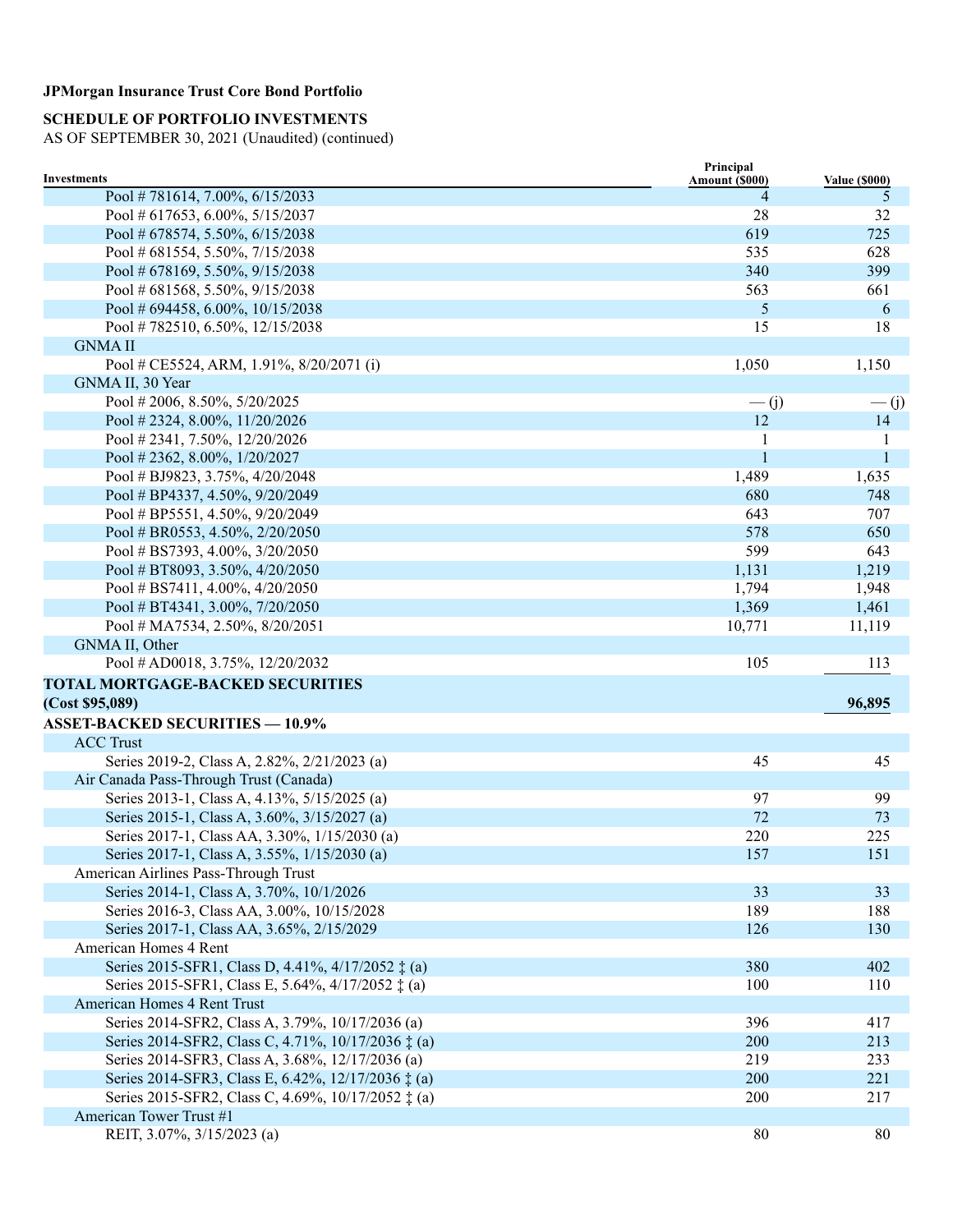| REIT, 3.65%, 3/23/2028 (a)                                  | 160   | 171   |
|-------------------------------------------------------------|-------|-------|
| <b>AMSR</b> Trust                                           |       |       |
| Series 2020-SFR1, Class E, 3.22%, 4/17/2037 (a)             | 850   | 857   |
| Series 2020-SFR2, Class C, 2.53%, 7/17/2037 ‡ (a)           | 1.000 | 1,018 |
| Series 2020-SFR3, Class E2, 2.76%, 9/17/2037 ± (a)          | 750   | 750   |
| Series 2020-SFR4, Class C, 1.86%, 11/17/2037 $\ddagger$ (a) | 1,000 | 999   |
| British Airways Pass-Through Trust (United Kingdom)         |       |       |
| Series 2018-1, Class AA, 3.80%, 9/20/2031 (a)               | 70    | 73    |
| Series 2018-1, Class A, 4.13%, 9/20/2031 (a)                | 94    | 95    |
| Series 2019-1, Class AA, 3.30%, 12/15/2032 (a)              | 143   | 145   |
| Business Jet Securities LLC                                 |       |       |
| Series 2019-1, Class A, 4.21%, 7/15/2034 (a)                | 433   | 444   |
| Series 2020-1A, Class A, 2.98%, 11/15/2035 (a)              | 880   | 892   |
| Series 2021-1A, Class A, 2.16%, 4/15/2036 (a)               | 515   | 517   |
|                                                             |       |       |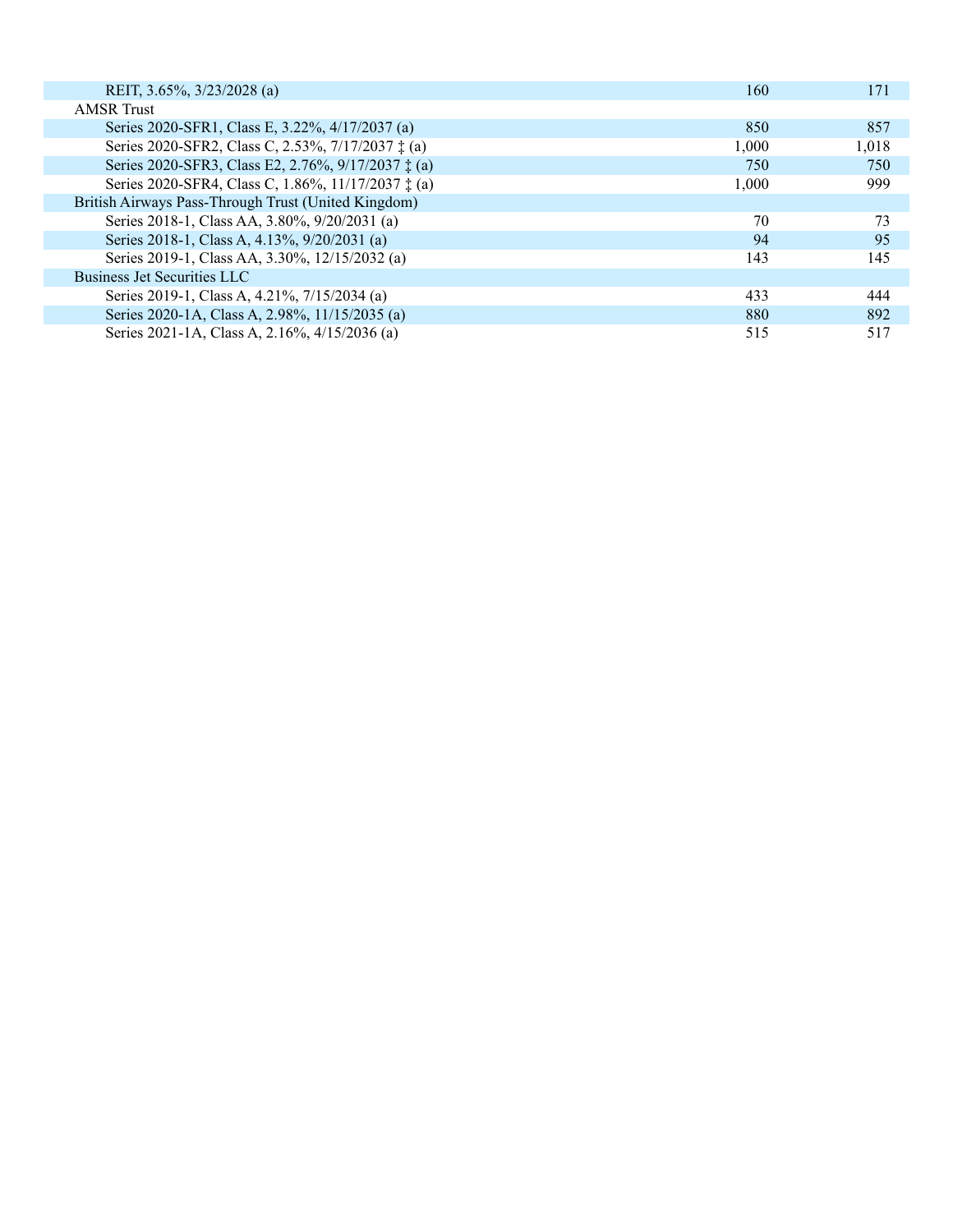## **SCHEDULE OF PORTFOLIO INVESTMENTS**

| Camillo Issuer LLC<br>Series 2016-SFR, Class 1-A-1, 5.00%, 12/5/2023 ‡<br>354<br>363<br>Cars Net Lease Mortgage Notes<br>Series 2020-1A, Class A3, 3.10%, 12/15/2050 (a)<br>159<br>163<br>Carvana Auto Receivables Trust<br>Series 2019-2A, Class C, 3.00%, 6/17/2024 (a)<br>675<br>685<br>Series 2019-3A, Class C, 2.71%, 10/15/2024 (a)<br>875<br>888<br>Series 2019-4A, Class D, 3.07%, 7/15/2025 (a)<br>940<br>972<br>Series 2020-N1A, Class D, 3.43%, 1/15/2026 (a)<br>1,000<br>1,036<br>CIG Auto Receivables Trust<br>Series 2020-1A, Class C, 1.75%, 1/12/2026 (a)<br>1,000<br>1,009<br><b>Consumer Receivables Asset Investment Trust</b><br>Series 2021-1, Class A1X, 3.13%, 3/24/2023 (a) (i)<br>1,670<br>1,669<br>CoreVest American Finance Trust<br>Series 2019-2, Class D, 4.22%, 6/15/2052 ‡ (a)<br>500<br>533<br>Series 2019-3, Class B, 3.16%, 10/15/2052 ‡ (a)<br>700<br>738<br>Series 2020-3, Class B, 2.20%, 8/15/2053 ± (a)<br>810<br>780<br><b>CPS</b> Auto Trust<br>21<br>21<br>Series 2018-C, Class C, 3.68%, 6/17/2024 (a)<br>Credit Acceptance Auto Loan Trust<br>Series 2020-1A, Class B, 2.39%, 4/16/2029 (a)<br>645<br>660<br>Credit Suisse ABS Trust<br>566<br>Series 2020-AT1, Class A, 2.61%, 10/15/2026 (a)<br>577<br>Crown Castle Towers LLC<br>$3.66\%, 5/15/2025$ (a)<br>60<br>63<br>CWABS, Inc. Asset-Backed Certificates<br>Series 2004-1, Class M1, 0.84%, 3/25/2034 ‡ (i)<br>8<br>8<br>Series 2004-1, Class M2, 0.91%, 3/25/2034 ‡ (i)<br>5<br>5<br>Series 2004-1, Class 3A, 0.65%, 4/25/2034 ‡ (i)<br>1<br>$\mathbf{1}$<br>DataBank Issuer<br>650<br>Series 2021-1A, Class A2, 2.06%, 2/27/2051 (a)<br>649<br>Delta Air Lines Pass-Through Trust<br>Series 2015-1, Class AA, 3.63%, 7/30/2027<br>296<br>317<br>Drive Auto Receivables Trust<br>Series 2017-1, Class D, 3.84%, 3/15/2023<br>$\overline{4}$<br>$\overline{4}$<br>Series 2017-3, Class D, 3.53%, 12/15/2023 (a)<br>74<br>74<br>Series 2019-4, Class C, 2.51%, 11/17/2025<br>375<br>378<br>Series 2019-1, Class D, 4.09%, 6/15/2026<br>170<br>175<br>Series 2020-2, Class D, 3.05%, 5/15/2028<br>1,000<br>1,037<br>DT Auto Owner Trust<br>Series 2019-4A, Class C, 2.73%, 7/15/2025 (a)<br>604<br>613<br>Series 2020-2A, Class B, 2.08%, 3/16/2026 (a)<br>850<br>859<br><b>Exeter Automobile Receivables Trust</b><br>Series 2019-4A, Class C, 2.44%, 9/16/2024 (a)<br>415<br>419<br>Series 2019-3A, Class D, 3.11%, 8/15/2025 (a)<br>590<br>608<br>Series 2019-4A, Class D, 2.58%, 9/15/2025 (a)<br>1,315<br>1,347<br>FirstKey Homes Trust<br>Series 2020-SFR1, Class D, 2.24%, 8/17/2037 ‡ (a)<br>800<br>804 | Investments                                       | Principal<br>Amount (\$000) | <b>Value (\$000)</b> |
|--------------------------------------------------------------------------------------------------------------------------------------------------------------------------------------------------------------------------------------------------------------------------------------------------------------------------------------------------------------------------------------------------------------------------------------------------------------------------------------------------------------------------------------------------------------------------------------------------------------------------------------------------------------------------------------------------------------------------------------------------------------------------------------------------------------------------------------------------------------------------------------------------------------------------------------------------------------------------------------------------------------------------------------------------------------------------------------------------------------------------------------------------------------------------------------------------------------------------------------------------------------------------------------------------------------------------------------------------------------------------------------------------------------------------------------------------------------------------------------------------------------------------------------------------------------------------------------------------------------------------------------------------------------------------------------------------------------------------------------------------------------------------------------------------------------------------------------------------------------------------------------------------------------------------------------------------------------------------------------------------------------------------------------------------------------------------------------------------------------------------------------------------------------------------------------------------------------------------------------------------------------------------------------------------------------------------------------------------------------------------------------------------------------------------------------------------------------------------------------------------------------------------------------------------------------------------------------------------------------------|---------------------------------------------------|-----------------------------|----------------------|
|                                                                                                                                                                                                                                                                                                                                                                                                                                                                                                                                                                                                                                                                                                                                                                                                                                                                                                                                                                                                                                                                                                                                                                                                                                                                                                                                                                                                                                                                                                                                                                                                                                                                                                                                                                                                                                                                                                                                                                                                                                                                                                                                                                                                                                                                                                                                                                                                                                                                                                                                                                                                                    |                                                   |                             |                      |
|                                                                                                                                                                                                                                                                                                                                                                                                                                                                                                                                                                                                                                                                                                                                                                                                                                                                                                                                                                                                                                                                                                                                                                                                                                                                                                                                                                                                                                                                                                                                                                                                                                                                                                                                                                                                                                                                                                                                                                                                                                                                                                                                                                                                                                                                                                                                                                                                                                                                                                                                                                                                                    |                                                   |                             |                      |
|                                                                                                                                                                                                                                                                                                                                                                                                                                                                                                                                                                                                                                                                                                                                                                                                                                                                                                                                                                                                                                                                                                                                                                                                                                                                                                                                                                                                                                                                                                                                                                                                                                                                                                                                                                                                                                                                                                                                                                                                                                                                                                                                                                                                                                                                                                                                                                                                                                                                                                                                                                                                                    |                                                   |                             |                      |
|                                                                                                                                                                                                                                                                                                                                                                                                                                                                                                                                                                                                                                                                                                                                                                                                                                                                                                                                                                                                                                                                                                                                                                                                                                                                                                                                                                                                                                                                                                                                                                                                                                                                                                                                                                                                                                                                                                                                                                                                                                                                                                                                                                                                                                                                                                                                                                                                                                                                                                                                                                                                                    |                                                   |                             |                      |
|                                                                                                                                                                                                                                                                                                                                                                                                                                                                                                                                                                                                                                                                                                                                                                                                                                                                                                                                                                                                                                                                                                                                                                                                                                                                                                                                                                                                                                                                                                                                                                                                                                                                                                                                                                                                                                                                                                                                                                                                                                                                                                                                                                                                                                                                                                                                                                                                                                                                                                                                                                                                                    |                                                   |                             |                      |
|                                                                                                                                                                                                                                                                                                                                                                                                                                                                                                                                                                                                                                                                                                                                                                                                                                                                                                                                                                                                                                                                                                                                                                                                                                                                                                                                                                                                                                                                                                                                                                                                                                                                                                                                                                                                                                                                                                                                                                                                                                                                                                                                                                                                                                                                                                                                                                                                                                                                                                                                                                                                                    |                                                   |                             |                      |
|                                                                                                                                                                                                                                                                                                                                                                                                                                                                                                                                                                                                                                                                                                                                                                                                                                                                                                                                                                                                                                                                                                                                                                                                                                                                                                                                                                                                                                                                                                                                                                                                                                                                                                                                                                                                                                                                                                                                                                                                                                                                                                                                                                                                                                                                                                                                                                                                                                                                                                                                                                                                                    |                                                   |                             |                      |
|                                                                                                                                                                                                                                                                                                                                                                                                                                                                                                                                                                                                                                                                                                                                                                                                                                                                                                                                                                                                                                                                                                                                                                                                                                                                                                                                                                                                                                                                                                                                                                                                                                                                                                                                                                                                                                                                                                                                                                                                                                                                                                                                                                                                                                                                                                                                                                                                                                                                                                                                                                                                                    |                                                   |                             |                      |
|                                                                                                                                                                                                                                                                                                                                                                                                                                                                                                                                                                                                                                                                                                                                                                                                                                                                                                                                                                                                                                                                                                                                                                                                                                                                                                                                                                                                                                                                                                                                                                                                                                                                                                                                                                                                                                                                                                                                                                                                                                                                                                                                                                                                                                                                                                                                                                                                                                                                                                                                                                                                                    |                                                   |                             |                      |
|                                                                                                                                                                                                                                                                                                                                                                                                                                                                                                                                                                                                                                                                                                                                                                                                                                                                                                                                                                                                                                                                                                                                                                                                                                                                                                                                                                                                                                                                                                                                                                                                                                                                                                                                                                                                                                                                                                                                                                                                                                                                                                                                                                                                                                                                                                                                                                                                                                                                                                                                                                                                                    |                                                   |                             |                      |
|                                                                                                                                                                                                                                                                                                                                                                                                                                                                                                                                                                                                                                                                                                                                                                                                                                                                                                                                                                                                                                                                                                                                                                                                                                                                                                                                                                                                                                                                                                                                                                                                                                                                                                                                                                                                                                                                                                                                                                                                                                                                                                                                                                                                                                                                                                                                                                                                                                                                                                                                                                                                                    |                                                   |                             |                      |
|                                                                                                                                                                                                                                                                                                                                                                                                                                                                                                                                                                                                                                                                                                                                                                                                                                                                                                                                                                                                                                                                                                                                                                                                                                                                                                                                                                                                                                                                                                                                                                                                                                                                                                                                                                                                                                                                                                                                                                                                                                                                                                                                                                                                                                                                                                                                                                                                                                                                                                                                                                                                                    |                                                   |                             |                      |
|                                                                                                                                                                                                                                                                                                                                                                                                                                                                                                                                                                                                                                                                                                                                                                                                                                                                                                                                                                                                                                                                                                                                                                                                                                                                                                                                                                                                                                                                                                                                                                                                                                                                                                                                                                                                                                                                                                                                                                                                                                                                                                                                                                                                                                                                                                                                                                                                                                                                                                                                                                                                                    |                                                   |                             |                      |
|                                                                                                                                                                                                                                                                                                                                                                                                                                                                                                                                                                                                                                                                                                                                                                                                                                                                                                                                                                                                                                                                                                                                                                                                                                                                                                                                                                                                                                                                                                                                                                                                                                                                                                                                                                                                                                                                                                                                                                                                                                                                                                                                                                                                                                                                                                                                                                                                                                                                                                                                                                                                                    |                                                   |                             |                      |
|                                                                                                                                                                                                                                                                                                                                                                                                                                                                                                                                                                                                                                                                                                                                                                                                                                                                                                                                                                                                                                                                                                                                                                                                                                                                                                                                                                                                                                                                                                                                                                                                                                                                                                                                                                                                                                                                                                                                                                                                                                                                                                                                                                                                                                                                                                                                                                                                                                                                                                                                                                                                                    |                                                   |                             |                      |
|                                                                                                                                                                                                                                                                                                                                                                                                                                                                                                                                                                                                                                                                                                                                                                                                                                                                                                                                                                                                                                                                                                                                                                                                                                                                                                                                                                                                                                                                                                                                                                                                                                                                                                                                                                                                                                                                                                                                                                                                                                                                                                                                                                                                                                                                                                                                                                                                                                                                                                                                                                                                                    |                                                   |                             |                      |
|                                                                                                                                                                                                                                                                                                                                                                                                                                                                                                                                                                                                                                                                                                                                                                                                                                                                                                                                                                                                                                                                                                                                                                                                                                                                                                                                                                                                                                                                                                                                                                                                                                                                                                                                                                                                                                                                                                                                                                                                                                                                                                                                                                                                                                                                                                                                                                                                                                                                                                                                                                                                                    |                                                   |                             |                      |
|                                                                                                                                                                                                                                                                                                                                                                                                                                                                                                                                                                                                                                                                                                                                                                                                                                                                                                                                                                                                                                                                                                                                                                                                                                                                                                                                                                                                                                                                                                                                                                                                                                                                                                                                                                                                                                                                                                                                                                                                                                                                                                                                                                                                                                                                                                                                                                                                                                                                                                                                                                                                                    |                                                   |                             |                      |
|                                                                                                                                                                                                                                                                                                                                                                                                                                                                                                                                                                                                                                                                                                                                                                                                                                                                                                                                                                                                                                                                                                                                                                                                                                                                                                                                                                                                                                                                                                                                                                                                                                                                                                                                                                                                                                                                                                                                                                                                                                                                                                                                                                                                                                                                                                                                                                                                                                                                                                                                                                                                                    |                                                   |                             |                      |
|                                                                                                                                                                                                                                                                                                                                                                                                                                                                                                                                                                                                                                                                                                                                                                                                                                                                                                                                                                                                                                                                                                                                                                                                                                                                                                                                                                                                                                                                                                                                                                                                                                                                                                                                                                                                                                                                                                                                                                                                                                                                                                                                                                                                                                                                                                                                                                                                                                                                                                                                                                                                                    |                                                   |                             |                      |
|                                                                                                                                                                                                                                                                                                                                                                                                                                                                                                                                                                                                                                                                                                                                                                                                                                                                                                                                                                                                                                                                                                                                                                                                                                                                                                                                                                                                                                                                                                                                                                                                                                                                                                                                                                                                                                                                                                                                                                                                                                                                                                                                                                                                                                                                                                                                                                                                                                                                                                                                                                                                                    |                                                   |                             |                      |
|                                                                                                                                                                                                                                                                                                                                                                                                                                                                                                                                                                                                                                                                                                                                                                                                                                                                                                                                                                                                                                                                                                                                                                                                                                                                                                                                                                                                                                                                                                                                                                                                                                                                                                                                                                                                                                                                                                                                                                                                                                                                                                                                                                                                                                                                                                                                                                                                                                                                                                                                                                                                                    |                                                   |                             |                      |
|                                                                                                                                                                                                                                                                                                                                                                                                                                                                                                                                                                                                                                                                                                                                                                                                                                                                                                                                                                                                                                                                                                                                                                                                                                                                                                                                                                                                                                                                                                                                                                                                                                                                                                                                                                                                                                                                                                                                                                                                                                                                                                                                                                                                                                                                                                                                                                                                                                                                                                                                                                                                                    |                                                   |                             |                      |
|                                                                                                                                                                                                                                                                                                                                                                                                                                                                                                                                                                                                                                                                                                                                                                                                                                                                                                                                                                                                                                                                                                                                                                                                                                                                                                                                                                                                                                                                                                                                                                                                                                                                                                                                                                                                                                                                                                                                                                                                                                                                                                                                                                                                                                                                                                                                                                                                                                                                                                                                                                                                                    |                                                   |                             |                      |
|                                                                                                                                                                                                                                                                                                                                                                                                                                                                                                                                                                                                                                                                                                                                                                                                                                                                                                                                                                                                                                                                                                                                                                                                                                                                                                                                                                                                                                                                                                                                                                                                                                                                                                                                                                                                                                                                                                                                                                                                                                                                                                                                                                                                                                                                                                                                                                                                                                                                                                                                                                                                                    |                                                   |                             |                      |
|                                                                                                                                                                                                                                                                                                                                                                                                                                                                                                                                                                                                                                                                                                                                                                                                                                                                                                                                                                                                                                                                                                                                                                                                                                                                                                                                                                                                                                                                                                                                                                                                                                                                                                                                                                                                                                                                                                                                                                                                                                                                                                                                                                                                                                                                                                                                                                                                                                                                                                                                                                                                                    |                                                   |                             |                      |
|                                                                                                                                                                                                                                                                                                                                                                                                                                                                                                                                                                                                                                                                                                                                                                                                                                                                                                                                                                                                                                                                                                                                                                                                                                                                                                                                                                                                                                                                                                                                                                                                                                                                                                                                                                                                                                                                                                                                                                                                                                                                                                                                                                                                                                                                                                                                                                                                                                                                                                                                                                                                                    |                                                   |                             |                      |
|                                                                                                                                                                                                                                                                                                                                                                                                                                                                                                                                                                                                                                                                                                                                                                                                                                                                                                                                                                                                                                                                                                                                                                                                                                                                                                                                                                                                                                                                                                                                                                                                                                                                                                                                                                                                                                                                                                                                                                                                                                                                                                                                                                                                                                                                                                                                                                                                                                                                                                                                                                                                                    |                                                   |                             |                      |
|                                                                                                                                                                                                                                                                                                                                                                                                                                                                                                                                                                                                                                                                                                                                                                                                                                                                                                                                                                                                                                                                                                                                                                                                                                                                                                                                                                                                                                                                                                                                                                                                                                                                                                                                                                                                                                                                                                                                                                                                                                                                                                                                                                                                                                                                                                                                                                                                                                                                                                                                                                                                                    |                                                   |                             |                      |
|                                                                                                                                                                                                                                                                                                                                                                                                                                                                                                                                                                                                                                                                                                                                                                                                                                                                                                                                                                                                                                                                                                                                                                                                                                                                                                                                                                                                                                                                                                                                                                                                                                                                                                                                                                                                                                                                                                                                                                                                                                                                                                                                                                                                                                                                                                                                                                                                                                                                                                                                                                                                                    |                                                   |                             |                      |
|                                                                                                                                                                                                                                                                                                                                                                                                                                                                                                                                                                                                                                                                                                                                                                                                                                                                                                                                                                                                                                                                                                                                                                                                                                                                                                                                                                                                                                                                                                                                                                                                                                                                                                                                                                                                                                                                                                                                                                                                                                                                                                                                                                                                                                                                                                                                                                                                                                                                                                                                                                                                                    |                                                   |                             |                      |
|                                                                                                                                                                                                                                                                                                                                                                                                                                                                                                                                                                                                                                                                                                                                                                                                                                                                                                                                                                                                                                                                                                                                                                                                                                                                                                                                                                                                                                                                                                                                                                                                                                                                                                                                                                                                                                                                                                                                                                                                                                                                                                                                                                                                                                                                                                                                                                                                                                                                                                                                                                                                                    |                                                   |                             |                      |
|                                                                                                                                                                                                                                                                                                                                                                                                                                                                                                                                                                                                                                                                                                                                                                                                                                                                                                                                                                                                                                                                                                                                                                                                                                                                                                                                                                                                                                                                                                                                                                                                                                                                                                                                                                                                                                                                                                                                                                                                                                                                                                                                                                                                                                                                                                                                                                                                                                                                                                                                                                                                                    |                                                   |                             |                      |
|                                                                                                                                                                                                                                                                                                                                                                                                                                                                                                                                                                                                                                                                                                                                                                                                                                                                                                                                                                                                                                                                                                                                                                                                                                                                                                                                                                                                                                                                                                                                                                                                                                                                                                                                                                                                                                                                                                                                                                                                                                                                                                                                                                                                                                                                                                                                                                                                                                                                                                                                                                                                                    |                                                   |                             |                      |
|                                                                                                                                                                                                                                                                                                                                                                                                                                                                                                                                                                                                                                                                                                                                                                                                                                                                                                                                                                                                                                                                                                                                                                                                                                                                                                                                                                                                                                                                                                                                                                                                                                                                                                                                                                                                                                                                                                                                                                                                                                                                                                                                                                                                                                                                                                                                                                                                                                                                                                                                                                                                                    |                                                   |                             |                      |
|                                                                                                                                                                                                                                                                                                                                                                                                                                                                                                                                                                                                                                                                                                                                                                                                                                                                                                                                                                                                                                                                                                                                                                                                                                                                                                                                                                                                                                                                                                                                                                                                                                                                                                                                                                                                                                                                                                                                                                                                                                                                                                                                                                                                                                                                                                                                                                                                                                                                                                                                                                                                                    |                                                   |                             |                      |
|                                                                                                                                                                                                                                                                                                                                                                                                                                                                                                                                                                                                                                                                                                                                                                                                                                                                                                                                                                                                                                                                                                                                                                                                                                                                                                                                                                                                                                                                                                                                                                                                                                                                                                                                                                                                                                                                                                                                                                                                                                                                                                                                                                                                                                                                                                                                                                                                                                                                                                                                                                                                                    |                                                   |                             |                      |
|                                                                                                                                                                                                                                                                                                                                                                                                                                                                                                                                                                                                                                                                                                                                                                                                                                                                                                                                                                                                                                                                                                                                                                                                                                                                                                                                                                                                                                                                                                                                                                                                                                                                                                                                                                                                                                                                                                                                                                                                                                                                                                                                                                                                                                                                                                                                                                                                                                                                                                                                                                                                                    |                                                   |                             |                      |
|                                                                                                                                                                                                                                                                                                                                                                                                                                                                                                                                                                                                                                                                                                                                                                                                                                                                                                                                                                                                                                                                                                                                                                                                                                                                                                                                                                                                                                                                                                                                                                                                                                                                                                                                                                                                                                                                                                                                                                                                                                                                                                                                                                                                                                                                                                                                                                                                                                                                                                                                                                                                                    |                                                   |                             |                      |
|                                                                                                                                                                                                                                                                                                                                                                                                                                                                                                                                                                                                                                                                                                                                                                                                                                                                                                                                                                                                                                                                                                                                                                                                                                                                                                                                                                                                                                                                                                                                                                                                                                                                                                                                                                                                                                                                                                                                                                                                                                                                                                                                                                                                                                                                                                                                                                                                                                                                                                                                                                                                                    |                                                   |                             |                      |
|                                                                                                                                                                                                                                                                                                                                                                                                                                                                                                                                                                                                                                                                                                                                                                                                                                                                                                                                                                                                                                                                                                                                                                                                                                                                                                                                                                                                                                                                                                                                                                                                                                                                                                                                                                                                                                                                                                                                                                                                                                                                                                                                                                                                                                                                                                                                                                                                                                                                                                                                                                                                                    |                                                   |                             |                      |
|                                                                                                                                                                                                                                                                                                                                                                                                                                                                                                                                                                                                                                                                                                                                                                                                                                                                                                                                                                                                                                                                                                                                                                                                                                                                                                                                                                                                                                                                                                                                                                                                                                                                                                                                                                                                                                                                                                                                                                                                                                                                                                                                                                                                                                                                                                                                                                                                                                                                                                                                                                                                                    |                                                   |                             |                      |
|                                                                                                                                                                                                                                                                                                                                                                                                                                                                                                                                                                                                                                                                                                                                                                                                                                                                                                                                                                                                                                                                                                                                                                                                                                                                                                                                                                                                                                                                                                                                                                                                                                                                                                                                                                                                                                                                                                                                                                                                                                                                                                                                                                                                                                                                                                                                                                                                                                                                                                                                                                                                                    |                                                   |                             |                      |
|                                                                                                                                                                                                                                                                                                                                                                                                                                                                                                                                                                                                                                                                                                                                                                                                                                                                                                                                                                                                                                                                                                                                                                                                                                                                                                                                                                                                                                                                                                                                                                                                                                                                                                                                                                                                                                                                                                                                                                                                                                                                                                                                                                                                                                                                                                                                                                                                                                                                                                                                                                                                                    |                                                   |                             |                      |
|                                                                                                                                                                                                                                                                                                                                                                                                                                                                                                                                                                                                                                                                                                                                                                                                                                                                                                                                                                                                                                                                                                                                                                                                                                                                                                                                                                                                                                                                                                                                                                                                                                                                                                                                                                                                                                                                                                                                                                                                                                                                                                                                                                                                                                                                                                                                                                                                                                                                                                                                                                                                                    |                                                   |                             |                      |
|                                                                                                                                                                                                                                                                                                                                                                                                                                                                                                                                                                                                                                                                                                                                                                                                                                                                                                                                                                                                                                                                                                                                                                                                                                                                                                                                                                                                                                                                                                                                                                                                                                                                                                                                                                                                                                                                                                                                                                                                                                                                                                                                                                                                                                                                                                                                                                                                                                                                                                                                                                                                                    |                                                   |                             |                      |
|                                                                                                                                                                                                                                                                                                                                                                                                                                                                                                                                                                                                                                                                                                                                                                                                                                                                                                                                                                                                                                                                                                                                                                                                                                                                                                                                                                                                                                                                                                                                                                                                                                                                                                                                                                                                                                                                                                                                                                                                                                                                                                                                                                                                                                                                                                                                                                                                                                                                                                                                                                                                                    |                                                   |                             |                      |
|                                                                                                                                                                                                                                                                                                                                                                                                                                                                                                                                                                                                                                                                                                                                                                                                                                                                                                                                                                                                                                                                                                                                                                                                                                                                                                                                                                                                                                                                                                                                                                                                                                                                                                                                                                                                                                                                                                                                                                                                                                                                                                                                                                                                                                                                                                                                                                                                                                                                                                                                                                                                                    |                                                   |                             |                      |
|                                                                                                                                                                                                                                                                                                                                                                                                                                                                                                                                                                                                                                                                                                                                                                                                                                                                                                                                                                                                                                                                                                                                                                                                                                                                                                                                                                                                                                                                                                                                                                                                                                                                                                                                                                                                                                                                                                                                                                                                                                                                                                                                                                                                                                                                                                                                                                                                                                                                                                                                                                                                                    | Series 2020-SFR1, Class E, 2.79%, 8/17/2037 ‡ (a) | 500                         | 510                  |
| Series 2020-SFR2, Class E, 2.67%, 10/19/2037 ‡ (a)<br>850<br>862                                                                                                                                                                                                                                                                                                                                                                                                                                                                                                                                                                                                                                                                                                                                                                                                                                                                                                                                                                                                                                                                                                                                                                                                                                                                                                                                                                                                                                                                                                                                                                                                                                                                                                                                                                                                                                                                                                                                                                                                                                                                                                                                                                                                                                                                                                                                                                                                                                                                                                                                                   |                                                   |                             |                      |
|                                                                                                                                                                                                                                                                                                                                                                                                                                                                                                                                                                                                                                                                                                                                                                                                                                                                                                                                                                                                                                                                                                                                                                                                                                                                                                                                                                                                                                                                                                                                                                                                                                                                                                                                                                                                                                                                                                                                                                                                                                                                                                                                                                                                                                                                                                                                                                                                                                                                                                                                                                                                                    | FNMA, Grantor Trust                               |                             |                      |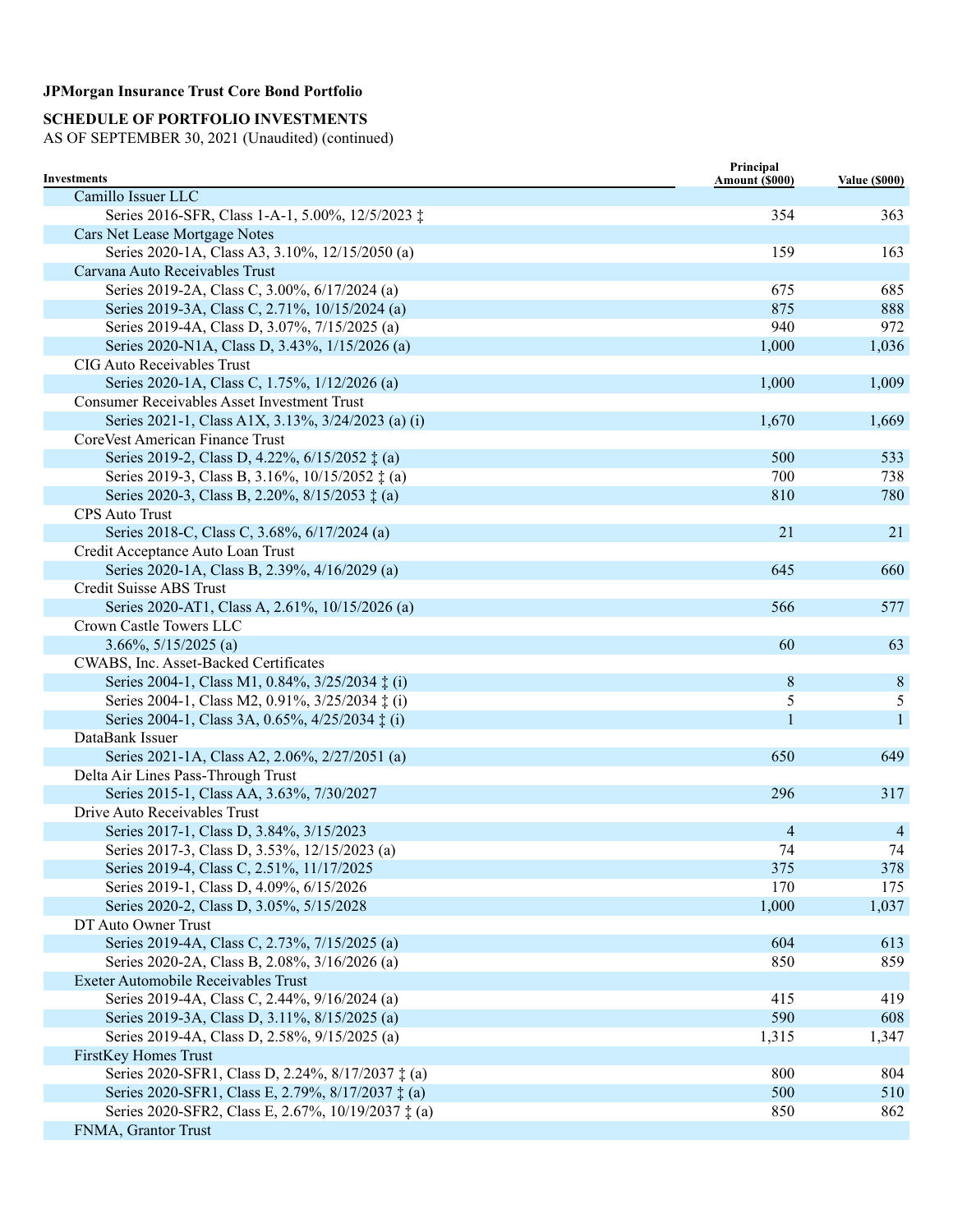| Series 2017-T1, Class A, 2.90%, 6/25/2027        | 427 | 459 |
|--------------------------------------------------|-----|-----|
| <b>Foundation Finance Trust</b>                  |     |     |
| Series 2020-1A, Class A, 3.54%, 7/16/2040 (a)    | 530 | 549 |
| <b>FREED ABS Trust</b>                           |     |     |
| Series 2020-FP1, Class B, 3.06%, 3/18/2027 ‡ (a) | 800 | 808 |
| Gold Key Resorts LLC                             |     |     |
| Series 2014-A, Class A, 3.22%, 3/17/2031 (a)     | 6   | 6   |
| Goodgreen                                        |     |     |
| Series 2019-2A, Class A, 2.76%, 4/15/2055 (a)    | 338 | 345 |
| Goodgreen Trust                                  |     |     |
| Series 2017-1A, Class A, 3.74%, 10/15/2052 (a)   | 45  | 48  |
| Series 2017-2A, Class A, 3.26%, 10/15/2053 (a)   | 186 | 194 |
| HERO (Cayman Islands)                            |     |     |
| Series 2018-1ASI, Class A, 4.00%, 9/20/2047 (a)  | 31  | 30  |
| HERO Funding (Cayman Islands)                    |     |     |
| Series 2017-3A, Class A2, 3.95%, 9/20/2048 (a)   | 133 | 141 |
| HERO Funding Trust (Cayman Islands)              |     |     |
| Series 2016-3A, Class A1, 3.08%, 9/20/2042 (a)   | 32  | 33  |
| Series 2017-1A, Class A2, 4.46%, 9/20/2047 (a)   | 97  | 103 |
| <b>Hilton Grand Vacations Trust</b>              |     |     |
| Series 2017-AA, Class A, 2.66%, 12/26/2028 (a)   | 56  | 57  |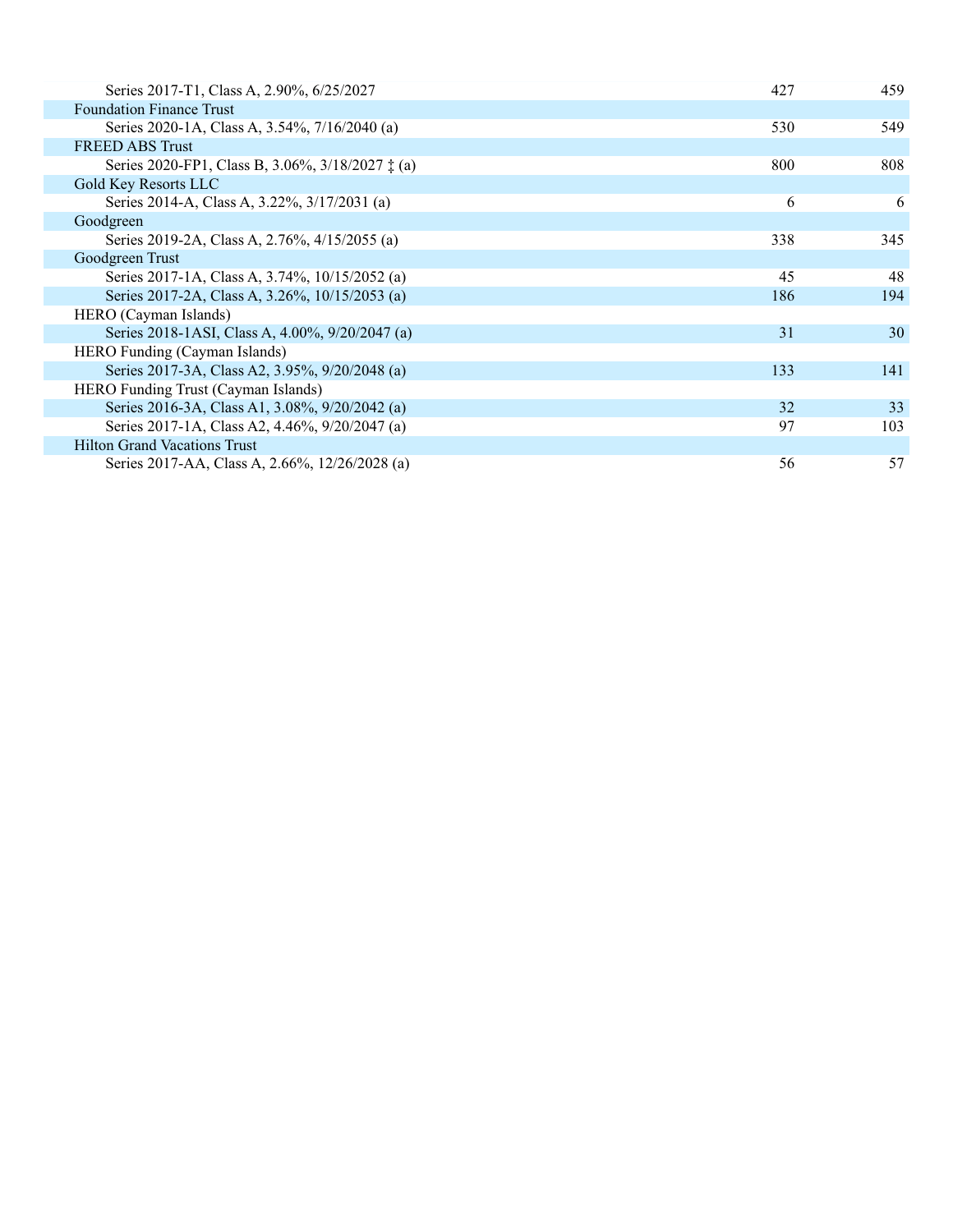# **SCHEDULE OF PORTFOLIO INVESTMENTS**

| <b>Investments</b>                                              | Principal<br>Amount (\$000) | <b>Value (\$000)</b> |
|-----------------------------------------------------------------|-----------------------------|----------------------|
| Lakeview CDO LLC                                                |                             |                      |
| 1.83%, $11/10/2032 \pm (i)$                                     | 156                         | 156                  |
| Long Beach Mortgage Loan Trust                                  |                             |                      |
| Series 2003-4, Class M1, 1.11%, 8/25/2033 ‡ (i)                 | 11                          | 11                   |
| Series 2004-1, Class M1, 0.84%, 2/25/2034 ‡ (i)                 | 36                          | 35                   |
| Series 2004-1, Class M2, 0.91%, 2/25/2034 ‡ (i)                 | $\overline{2}$              | $\overline{2}$       |
| Mariner Finance Issuance Trust                                  |                             |                      |
| Series 2019-AA, Class A, 2.96%, 7/20/2032 (a)                   | 925                         | 943                  |
| Mercury Financial Credit Card Master Trust                      |                             |                      |
| Series 2021-1A, Class A, 1.54%, 3/20/2026 (a)                   | 560                         | 562                  |
| <b>MVW LLC</b>                                                  |                             |                      |
| Series 2019-2A, Class B, 2.44%, 10/20/2038 ‡ (a)                | 435                         | 439                  |
| <b>MVW Owner Trust</b>                                          |                             |                      |
| Series 2019-1A, Class A, 2.89%, 11/20/2036 (a)                  | 106                         | 109                  |
| New Century Home Equity Loan Trust                              |                             |                      |
| Series 2005-1, Class M1, 0.76%, 3/25/2035 (i)                   | 50                          | 50                   |
| <b>NMEF</b> Funding LLC                                         |                             |                      |
| Series 2019-A, Class B, 3.06%, 8/17/2026 ‡ (a)                  | 870                         | 879                  |
| NRZ Excess Spread-Collateralized Notes                          |                             |                      |
| Series 2020-PLS1, Class A, 3.84%, 12/25/2025 (a)                | 848                         | 857                  |
| Series 2021-FHT1, Class A, 3.10%, 7/25/2026 (a)                 | 1,694                       | 1,699                |
| OneMain Direct Auto Receivables Trust                           |                             |                      |
| Series 2018-1A, Class B, 3.71%, 4/14/2025 (a)                   | 270                         | 272                  |
| Oportun Funding LLC                                             |                             |                      |
| Series 2020-1, Class A, 2.20%, 5/15/2024 (a)                    | 341                         | 342                  |
| Oportun Funding XIII LLC                                        |                             |                      |
| Series 2019-A, Class A, 3.08%, 8/8/2025 (a)                     | 560                         | 569                  |
| Pagaya AI Debt Selection Trust                                  |                             |                      |
| Series 2021-1, Class A, 1.18%, 11/15/2027 (a)                   | 1,660                       | 1,664                |
| Pretium Mortgage Credit Partners I LLC                          |                             |                      |
| Series 2020-NPL3, Class A1, 3.10%, 6/27/2060 $\ddagger$ (a) (d) | 558                         | 558                  |
| Series 2021-NPL1, Class A1, 2.24%, 9/27/2060 (a) (d)            | 1,122                       | 1,122                |
| <b>Progress Residential Trust</b>                               |                             |                      |
| Series 2019-SFR4, Class D, 3.14%, 10/17/2036 ‡ (a)              | 800                         | 811                  |
| Renew (Cayman Islands)                                          |                             |                      |
| Series 2017-1A, Class A, 3.67%, 9/20/2052 (a)                   | 44                          | 46                   |
| Santander Drive Auto Receivables Trust                          |                             |                      |
| Series 2018-1, Class D, 3.32%, 3/15/2024                        | 213                         | 214                  |
| Series 2019-2, Class C, 2.90%, 10/15/2024                       | 157                         | 159                  |
| Sierra Timeshare Receivables Funding LLC                        |                             |                      |
| Series 2019-3A, Class C, 3.00%, 8/20/2036 ‡ (a)                 | 353                         | 358                  |
| Series 2020-2A, Class A, 1.33%, 7/20/2037 (a)                   | 438                         | 439                  |
| <b>Small Business Lending Trust</b>                             |                             |                      |
| Series 2020-A, Class B, 3.20%, 12/15/2026 ‡ (a)                 | 2,300                       | 2,309                |
| Spirit Airlines Pass-Through Trust                              |                             |                      |
| Series 2017-1, Class AA, 3.38%, 2/15/2030                       | 49                          | 51                   |
| Synchrony Card Funding LLC                                      |                             |                      |
| Series 2019-A1, Class A, 2.95%, 3/15/2025                       | 809                         | 819                  |
| Series 2019-A2, Class A, 2.34%, 6/15/2025                       | 850                         | 862                  |
| <b>Tricolor Auto Securitization Trust</b>                       |                             |                      |
| Series 2020-1A, Class A, 4.88%, 11/15/2026 (a)                  | 426                         | 429                  |
|                                                                 |                             |                      |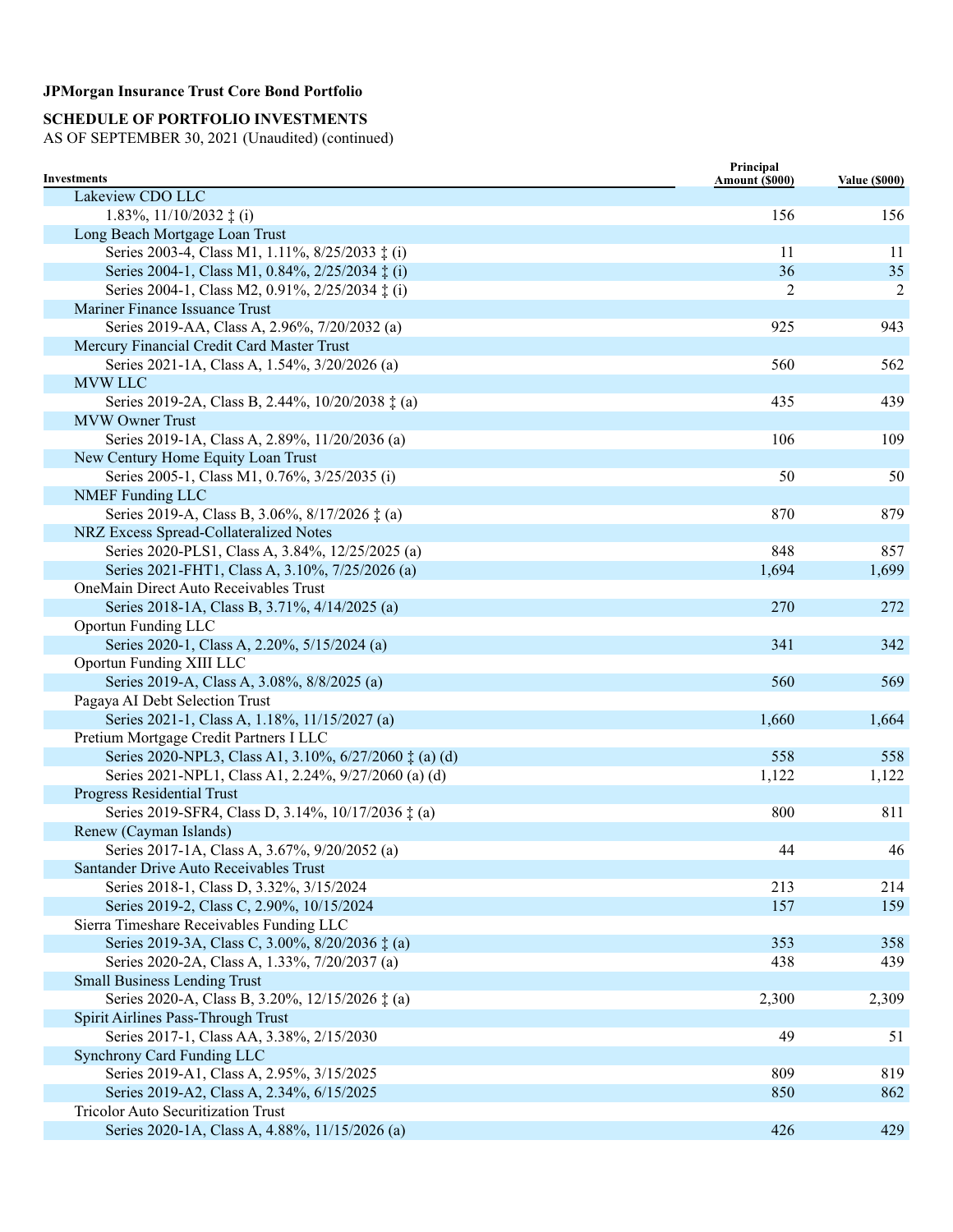| United Airlines Pass-Through Trust                   |       |       |
|------------------------------------------------------|-------|-------|
| Series 2012-1, Class A, 4.15%, 4/11/2024             | 116   | 123   |
| Series 2013-1, Class A, 4.30%, 8/15/2025             | 131   | 140   |
| Series 2016-1, Class B, 3.65%, 1/7/2026              | 46    | 46    |
| Series 2018-1, Class B, 4.60%, 3/1/2026              | 29    | 30    |
| Series 2014-1, Class A, 4.00%, 4/11/2026             | 48    | 51    |
| Series 2016-2, Class AA, 2.88%, 10/7/2028            | 79    | 80    |
| Series 2016-2, Class A, 3.10%, 10/7/2028             | 252   | 252   |
| Series 2018-1, Class A, 3.70%, 3/1/2030              | 348   | 351   |
| Series 2019-1, Class AA, 4.15%, 8/25/2031            | 229   | 247   |
| Series 2019-2, Class AA, 2.70%, 5/1/2032             | 213   | 216   |
| <b>US Auto Funding LLC</b>                           |       |       |
| Series 2019-1A, Class B, 3.99%, 12/15/2022 (a)       | 145   | 145   |
| Verizon Owner Trust                                  |       |       |
| Series 2018-A, Class A1A, 3.23%, 4/20/2023           | 52    | 53    |
| VOLT CI LLC                                          |       |       |
| Series 2021-NP10, Class A1, 1.99%, 5/25/2051 (a) (d) | 633   | 634   |
| <b>VOLT XCII LLC</b>                                 |       |       |
| Series 2021-NPL1, Class A1, 1.89%, 2/27/2051 (a) (d) | 391   | 391   |
| <b>VOLT XCIII LLC</b>                                |       |       |
| Series 2021-NPL2, Class A1, 1.89%, 2/27/2051 (a) (d) | 1,418 | 1,423 |
|                                                      |       |       |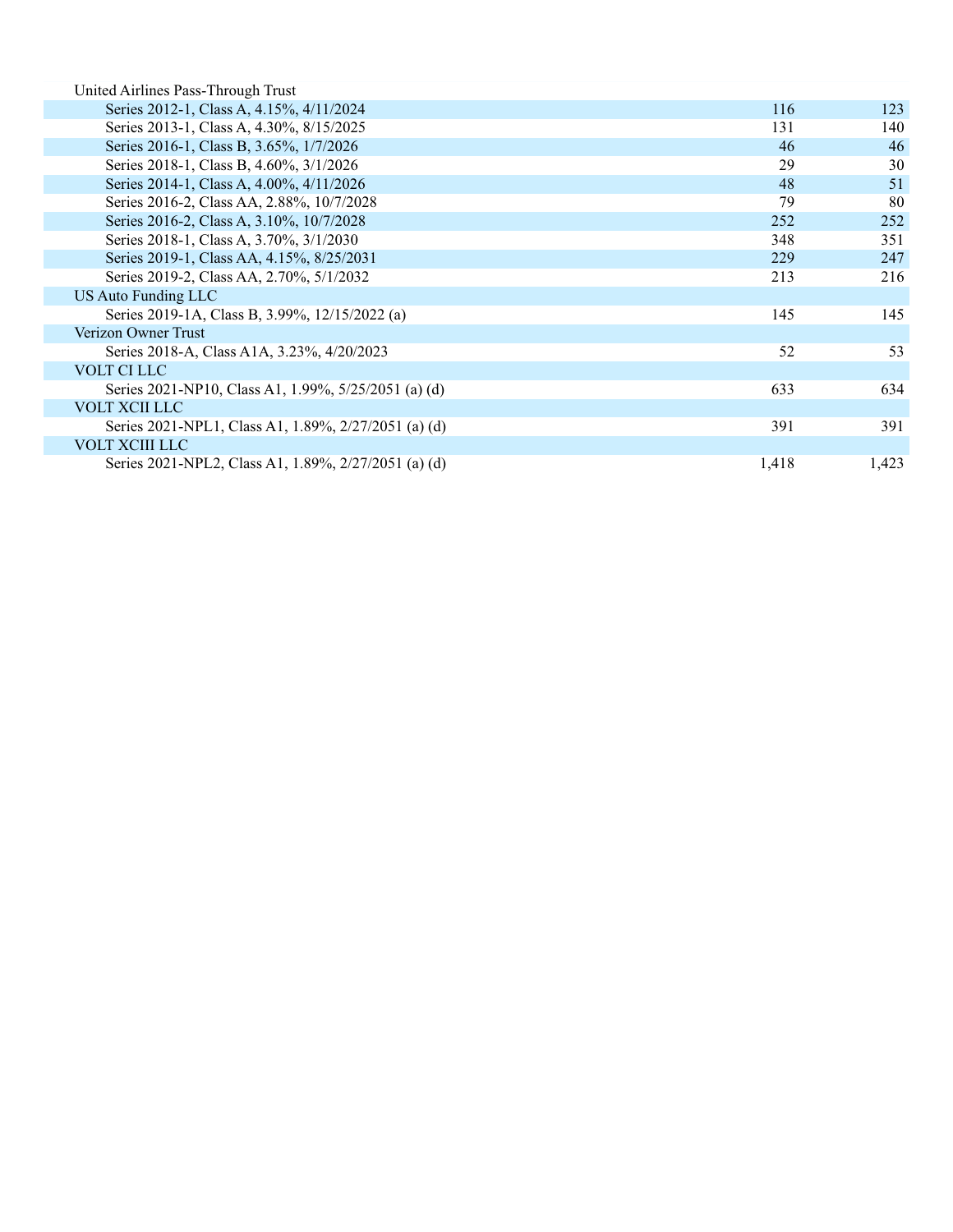### **SCHEDULE OF PORTFOLIO INVESTMENTS**

| Investments                                                 | Principal<br>Amount (\$000) | <b>Value (\$000)</b> |
|-------------------------------------------------------------|-----------------------------|----------------------|
| VOLT XCIV LLC                                               |                             |                      |
| Series 2021-NPL3, Class A1, 2.24%, 2/27/2051 (a) (d)        | 972                         | 973                  |
| VOLT XCIX LLC                                               |                             |                      |
| Series 2021-NPL8, Class A1, 2.12%, 4/25/2051 (a) (d)        | 513                         | 514                  |
| VOLT XCV LLC                                                |                             |                      |
| Series 2021-NPL4, Class A1, 2.24%, 3/27/2051 (a) (d)        | 685                         | 686                  |
| VOLT XCVI LLC                                               |                             |                      |
| Series 2021-NPL5, Class A1, 2.12%, 3/27/2051 (a) (d)        | 795                         | 796                  |
| <b>VOLT XCVII LLC</b>                                       |                             |                      |
| Series 2021-NPL6, Class A1, 2.24%, 4/25/2051 (a) (d)        | 813                         | 813                  |
| Westgate Resorts LLC                                        |                             |                      |
| Series 2020-1A, Class B, 3.96%, 3/20/2034 ‡ (a)             | 461                         | 474                  |
| World Financial Network Credit Card Master Trust            |                             |                      |
| Series 2019-A, Class A, 3.14%, 12/15/2025                   | 375                         | 379                  |
| <b>TOTAL ASSET-BACKED SECURITIES</b>                        |                             |                      |
|                                                             |                             |                      |
| (Cost \$55,249)                                             |                             | 55,981               |
| <b>COLLATERALIZED MORTGAGE OBLIGATIONS - 7.2%</b>           |                             |                      |
| Acre                                                        |                             |                      |
| 6.25%, $12/22/2021$ $\ddagger$                              | 273                         | 270                  |
| Alternative Loan Trust                                      |                             |                      |
| Series 2004-2CB, Class 1A9, 5.75%, 3/25/2034                | 543                         | 552                  |
| Series 2005-22T1, Class A2, IF, IO, 4.98%, 6/25/2035 ‡ (i)  | 317                         | 48                   |
| Series 2005-20CB, Class 3A8, IF, IO, 4.66%, 7/25/2035 ‡ (i) | 162                         | 21                   |
| Series 2005-28CB, Class 1A4, 5.50%, 8/25/2035               | 227                         | 229                  |
| Series 2005-54CB, Class 1A11, 5.50%, 11/25/2035             | 82                          | 77                   |
| Banc of America Alternative Loan Trust                      |                             |                      |
| Series 2004-6, Class 15, PO, 7/25/2019 ‡                    | 1                           | 1                    |
| <b>Banc of America Funding Trust</b>                        |                             |                      |
| Series 2004-1, PO, 3/25/2034 ‡                              | 10                          | 8                    |
| Series 2005-6, Class 2A7, 5.50%, 10/25/2035                 | 60                          | 60                   |
| Series 2005-7, Class 30, PO, 11/25/2035 ‡                   | 10                          | 10                   |
| <b>Bayview Financing Trust</b>                              |                             |                      |
| Series 2020-3F, Class A, 3.08%, 11/10/2022 ‡ (a) (i)        | 630                         | 630                  |
| <b>Bear Stearns ARM Trust</b>                               |                             |                      |
| Series 2003-7, Class 3A, 2.53%, 10/25/2033 (i)              | 5                           | 5                    |
| Series 2006-1, Class A1, 2.37%, 2/25/2036 (i)               | 36                          | 37                   |
| CHL Mortgage Pass-Through Trust                             |                             |                      |
| Series 2004-HYB1, Class 2A, 2.59%, 5/20/2034 (i)            | 7                           | 8                    |
| Series 2004-HYB3, Class 2A, 2.10%, 6/20/2034 (i)            | 15                          | 16                   |
| Series 2004-7, Class 2A1, 2.46%, 6/25/2034 (i)              | 16                          | 16                   |
| Series 2005-16, Class A23, 5.50%, 9/25/2035                 | 31                          | 26                   |
| Series 2005-22, Class 2A1, 2.58%, 11/25/2035 (i)            | 73                          | 70                   |
| Citigroup Global Markets Mortgage Securities VII, Inc.      |                             |                      |
| Series 2003-UP2, Class 1, PO, 12/25/2018 ‡                  | $\overline{-}$ (j)          | $\frac{1}{1}$        |
| Series 2003-HYB1, Class A, 2.30%, 9/25/2033 (i)             | 6                           | 6                    |
| Citigroup Mortgage Loan Trust, Inc.                         |                             |                      |
| Series 2003-UP3, Class A3, 7.00%, 9/25/2033                 | 1                           | 1                    |
| Series 2005-1, Class 2A1A, 2.24%, 2/25/2035 (i)             | 37                          | 36                   |
| <b>CSMC</b> Trust                                           |                             |                      |
| Series 2021-RPL1, Class A1, 1.67%, 9/27/2060 (a) (i)        | 1,738                       | 1,743                |
| CVS Pass-Through Trust                                      |                             |                      |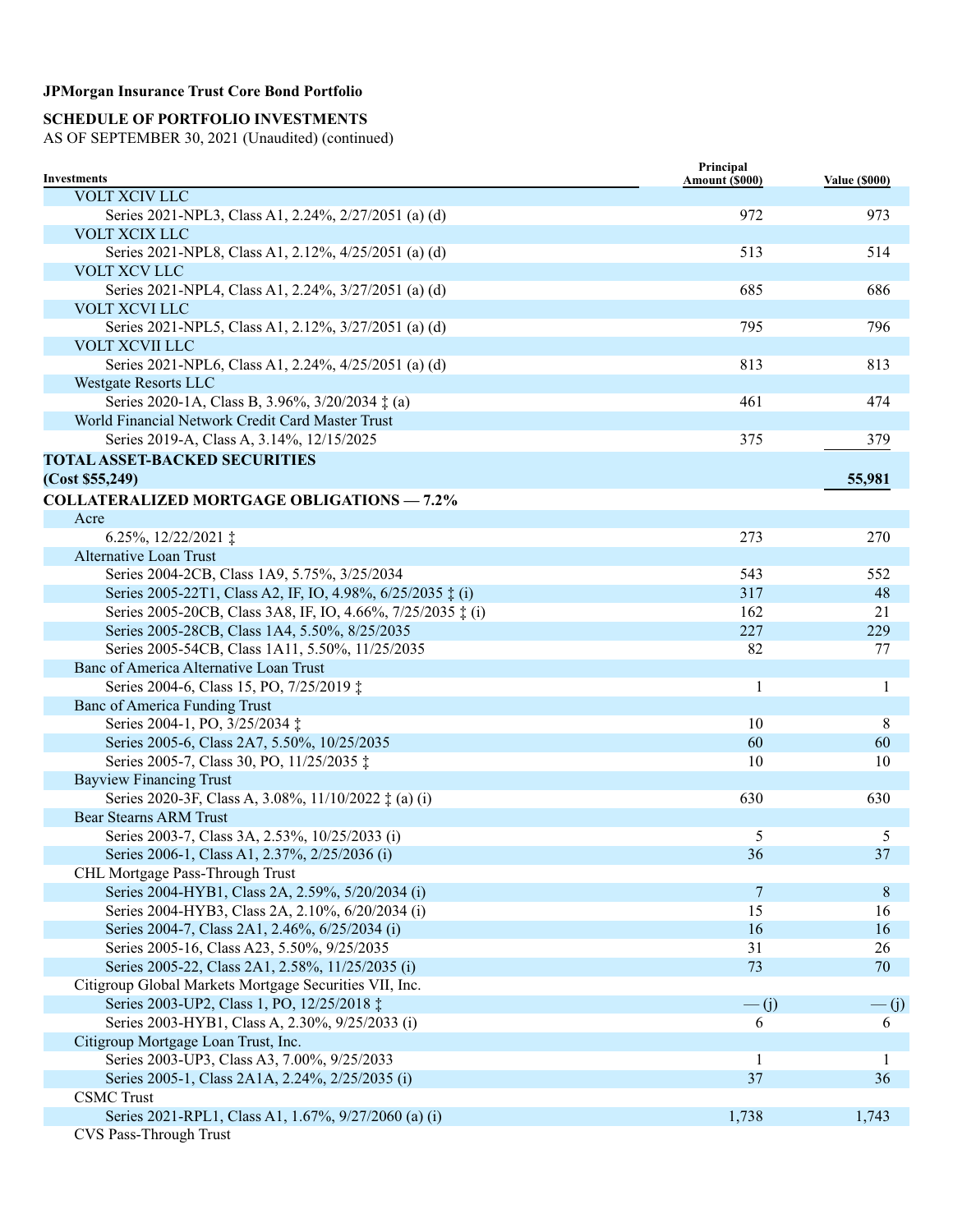| Series 2009, 8.35%, 7/10/2031 (a)                | -66                | 85                 |
|--------------------------------------------------|--------------------|--------------------|
| <b>FHLMC - GNMA</b>                              |                    |                    |
| Series 8, Class ZA, 7.00%, 3/25/2023             | 5                  |                    |
| <b>FHLMC, REMIC</b>                              |                    |                    |
| Series 1250, Class J, 7.00%, 5/15/2022           | $- (1)$            | $-$ (j)            |
| Series 1316, Class Z, 8.00%, 6/15/2022           | $\overline{-}$ (i) | $\overline{-}$ (i) |
| Series 1324, Class Z, 7.00%, 7/15/2022           |                    |                    |
| Series 1343, Class LB, 7.50%, 8/15/2022          | $-$ (1)            | $\overline{-}$ (j) |
| Series 1343, Class LA, 8.00%, 8/15/2022          | 2                  |                    |
| Series 1395, Class G, 6.00%, 10/15/2022          | $\overline{-}$ (j) | $\overline{-}$ (j) |
| Series 1394, Class ID, IF, 9.57%, 10/15/2022 (i) | $-$ (i)            | $\overline{-}$ (j) |
| Series 2535, Class BK, 5.50%, 12/15/2022         | 2                  |                    |
| Series 1798, Class F, 5.00%, 5/15/2023           | $\overline{2}$     |                    |
| Series 1505, Class Q, 7.00%, 5/15/2023           | $-$ (1)            | $-$ (1)            |
| Series 1518, Class G, IF, 8.85%, 5/15/2023 (i)   |                    |                    |
| Series 1541, Class O, 0.52%, 7/15/2023 (i)       |                    |                    |
| Series 2638, Class DS, IF, 8.52%, 7/15/2023 (i)  |                    |                    |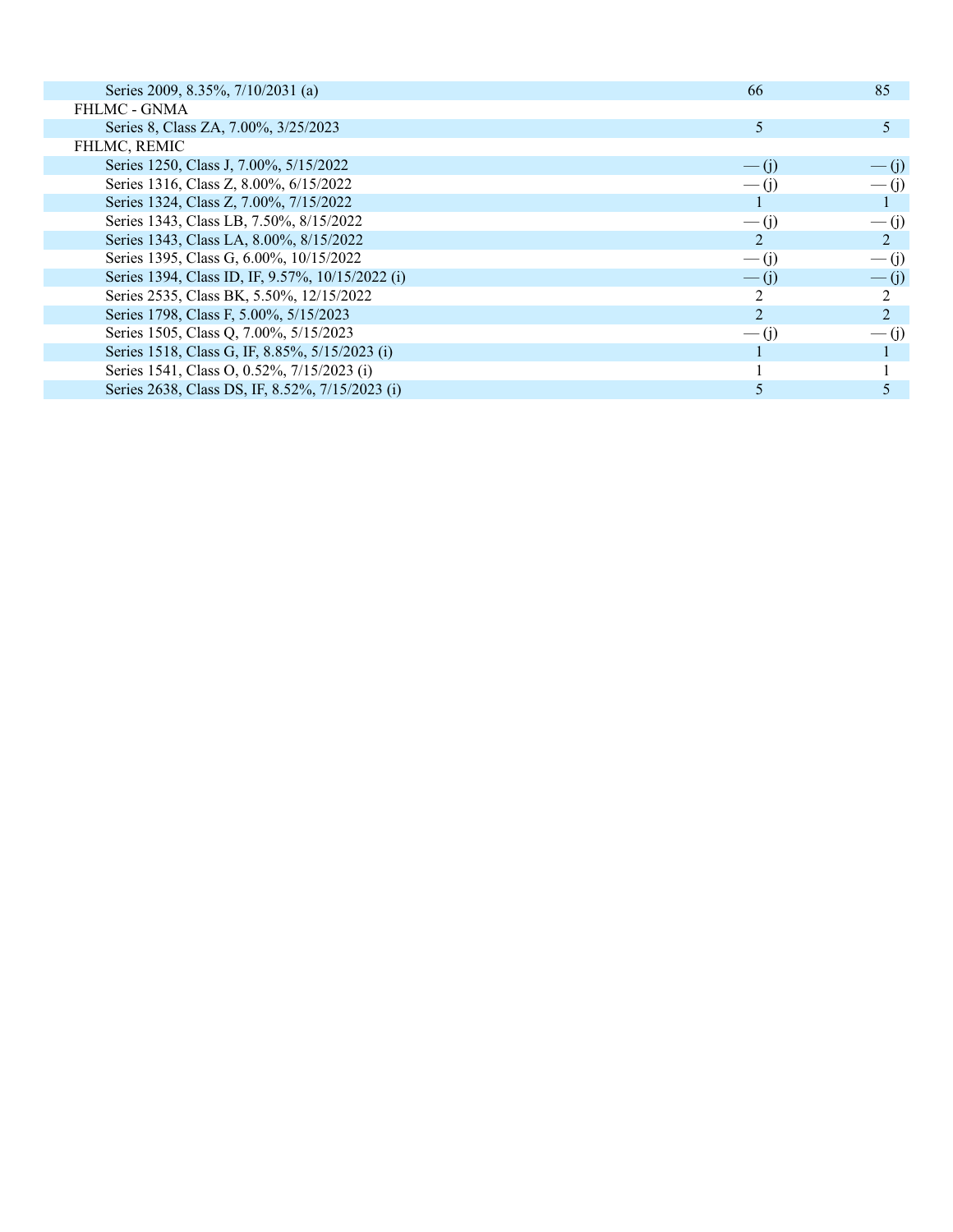# **SCHEDULE OF PORTFOLIO INVESTMENTS**

|                                                        | Principal            |                            |
|--------------------------------------------------------|----------------------|----------------------------|
| Investments<br>Series 1577, Class PV, 6.50%, 9/15/2023 | Amount (\$000)<br>25 | <b>Value (\$000)</b><br>27 |
| Series 1584, Class L, 6.50%, 9/15/2023                 | 14                   | 15                         |
| Series 1633, Class Z, 6.50%, 12/15/2023                | 15                   | 16                         |
|                                                        | 22                   |                            |
| Series 1638, Class H, 6.50%, 12/15/2023                | $\overline{2}$       | 23<br>$\overline{2}$       |
| Series 2283, Class K, 6.50%, 12/15/2023                |                      |                            |
| Series 1700, Class GA, PO, 2/15/2024                   | $\overline{-}$ (j)   | $\frac{1}{1}$              |
| Series 1865, Class D, PO, 2/15/2024                    | $\overline{2}$       | $\overline{2}$             |
| Series 1671, Class QC, IF, 10.00%, 2/15/2024 (i)       |                      | 1                          |
| Series 1694, Class PK, 6.50%, 3/15/2024                | $\overline{c}$       | $\overline{2}$             |
| Series 2033, Class SN, HB, IF, 30.25%, 3/15/2024 (i)   | $\mathbf{1}$         | $-(j)$                     |
| Series 2306, Class K, PO, 5/15/2024                    | $\mathbf{1}$         | $\mathbf{1}$               |
| Series 2306, Class SE, IF, IO, 9.34%, 5/15/2024 (i)    | $\overline{c}$       | $-(j)$                     |
| Series 1863, Class Z, 6.50%, 7/15/2026                 | 5                    | 5 <sup>5</sup>             |
| Series 1981, Class Z, 6.00%, 5/15/2027                 | 3                    | 4                          |
| Series 1987, Class PE, 7.50%, 9/15/2027                | 5                    | 6                          |
| Series 1999, Class PU, 7.00%, 10/15/2027               | 15                   | 17                         |
| Series 2031, Class PG, 7.00%, 2/15/2028                | 32                   | 37                         |
| Series 2035, Class PC, 6.95%, 3/15/2028                | 33                   | 37                         |
| Series 2038, Class PN, IO, 7.00%, 3/15/2028            | $\overline{c}$       | $\overline{-}$ (j)         |
| Series 2057, Class PE, 6.75%, 5/15/2028                | 45                   | 51                         |
| Series 2054, Class PV, 7.50%, 5/15/2028                | 6                    | 7                          |
| Series 2064, Class TE, 7.00%, 6/15/2028                | 8                    | 9                          |
| Series 2075, Class PH, 6.50%, 8/15/2028                | 7                    | 8                          |
| Series 2095, Class PE, 6.00%, 11/15/2028               | 20                   | 23                         |
| Series 2132, Class SB, HB, IF, 30.18%, 3/15/2029 (i)   | 1                    | 2                          |
| Series 2178, Class PB, 7.00%, 8/15/2029                | 12                   | 14                         |
| Series 2182, Class ZB, 8.00%, 9/15/2029                | 21                   | 25                         |
| Series 2204, Class GB, 8.00%, 12/20/2029 (i)           | $\overline{-}$ (j)   | — (j)                      |
| Series 2247, Class Z, 7.50%, 8/15/2030                 | 5                    | 6                          |
| Series 2259, Class ZC, 7.35%, 10/15/2030               | 100                  | 120                        |
| Series 2325, Class PM, 7.00%, 6/15/2031                | 3                    | 3                          |
| Series 2359, Class ZB, 8.50%, 6/15/2031                | 15                   | 18                         |
| Series 2344, Class ZD, 6.50%, 8/15/2031                | 27                   | 31                         |
| Series 2344, Class ZJ, 6.50%, 8/15/2031                | 5                    | 6                          |
| Series 2345, Class NE, 6.50%, 8/15/2031                | $\overline{c}$       | 3                          |
| Series 2367, Class ME, 6.50%, 10/15/2031               | 43                   | 49                         |
| Series 2390, Class DO, PO, 12/15/2031                  | $\overline{4}$       | 4                          |
| Series 2410, Class OE, 6.38%, 2/15/2032                | 4                    | 5                          |
| Series 2410, Class QX, IF, IO, 8.57%, 2/15/2032 (i)    | 8                    | 1                          |
| Series 2412, Class SP, IF, 15.93%, 2/15/2032 (i)       | 8                    | 10                         |
| Series 2410, Class QS, IF, 19.28%, 2/15/2032 (i)       | $\boldsymbol{7}$     | 10                         |
| Series 2423, Class MC, 7.00%, 3/15/2032                | 16                   | 18                         |
| Series 2423, Class MT, 7.00%, 3/15/2032                | 25                   | 30                         |
| Series 2444, Class ES, IF, IO, 7.87%, 3/15/2032 (i)    | 10                   | 2                          |
| Series 2450, Class SW, IF, IO, 7.92%, 3/15/2032 (i)    | 7                    | 1                          |
| Series 2647, Class A, 3.25%, 4/15/2032                 | 29                   | 31                         |
| Series 2435, Class CJ, 6.50%, 4/15/2032                | 51                   | 59                         |
| Series 2455, Class GK, 6.50%, 5/15/2032                | 16                   | 19                         |
| Series 2484, Class LZ, 6.50%, 7/15/2032                | 12                   | 14                         |
| Series 2500, Class MC, 6.00%, 9/15/2032                | 39                   | 44                         |
| Series 2543, Class YX, 6.00%, 12/15/2032               | 490                  | 562                        |
|                                                        |                      |                            |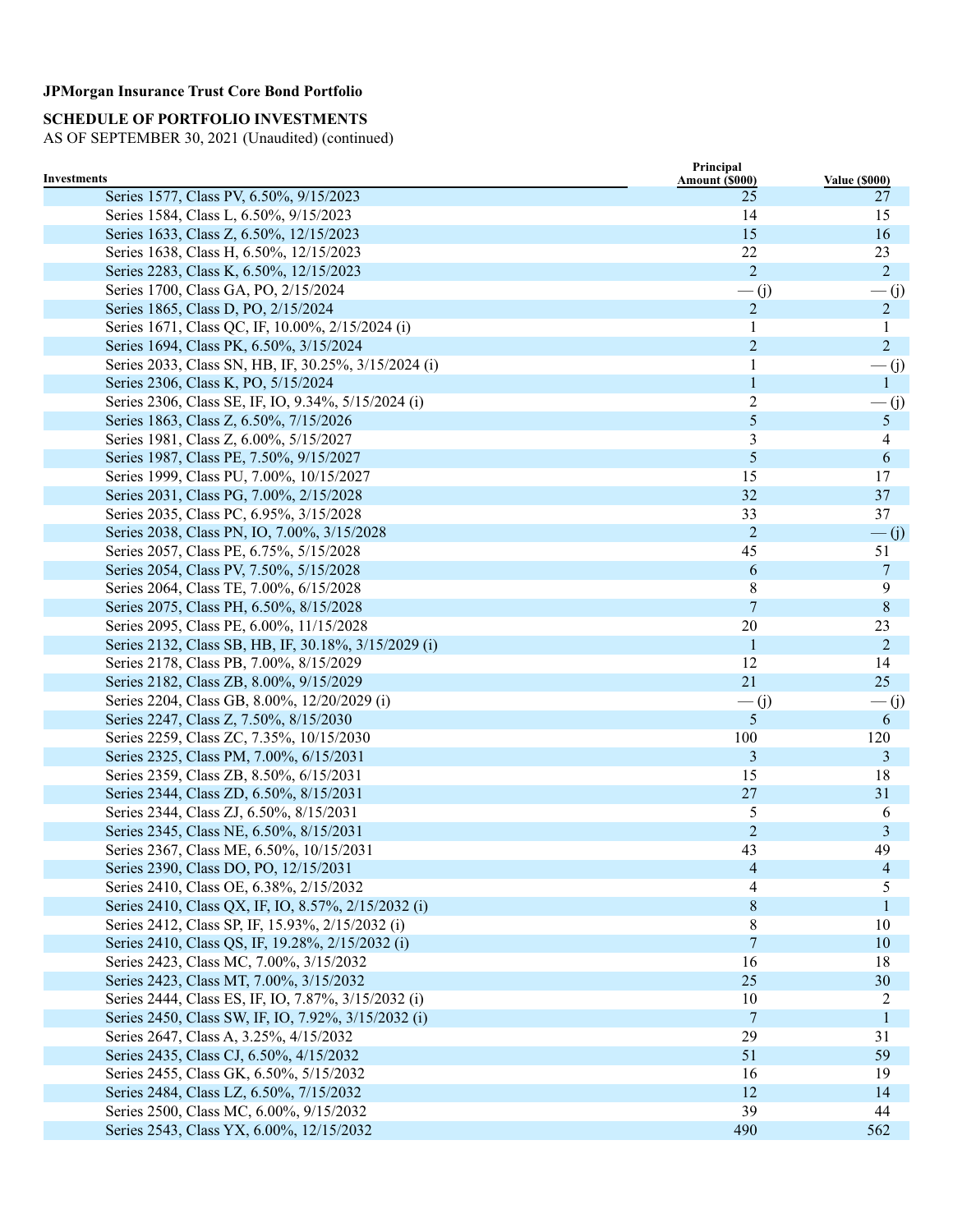| Series 2544, Class HC, 6.00%, 12/15/2032    | 32  | 38  |
|---------------------------------------------|-----|-----|
| Series 2574, Class PE, 5.50%, 2/15/2033     | 167 | 192 |
| Series 2575, Class ME, 6.00%, 2/15/2033     | 73  | 84  |
| Series 2586, Class WI, IO, 6.50%, 3/15/2033 |     |     |
| Series 2764, Class UG, 5.00%, 3/15/2034     | 144 | 162 |
| Series 2949, Class GE, 5.50%, 3/15/2035     | 172 | 196 |
| Series 3047, Class OD, 5.50%, 10/15/2035    | 211 | 233 |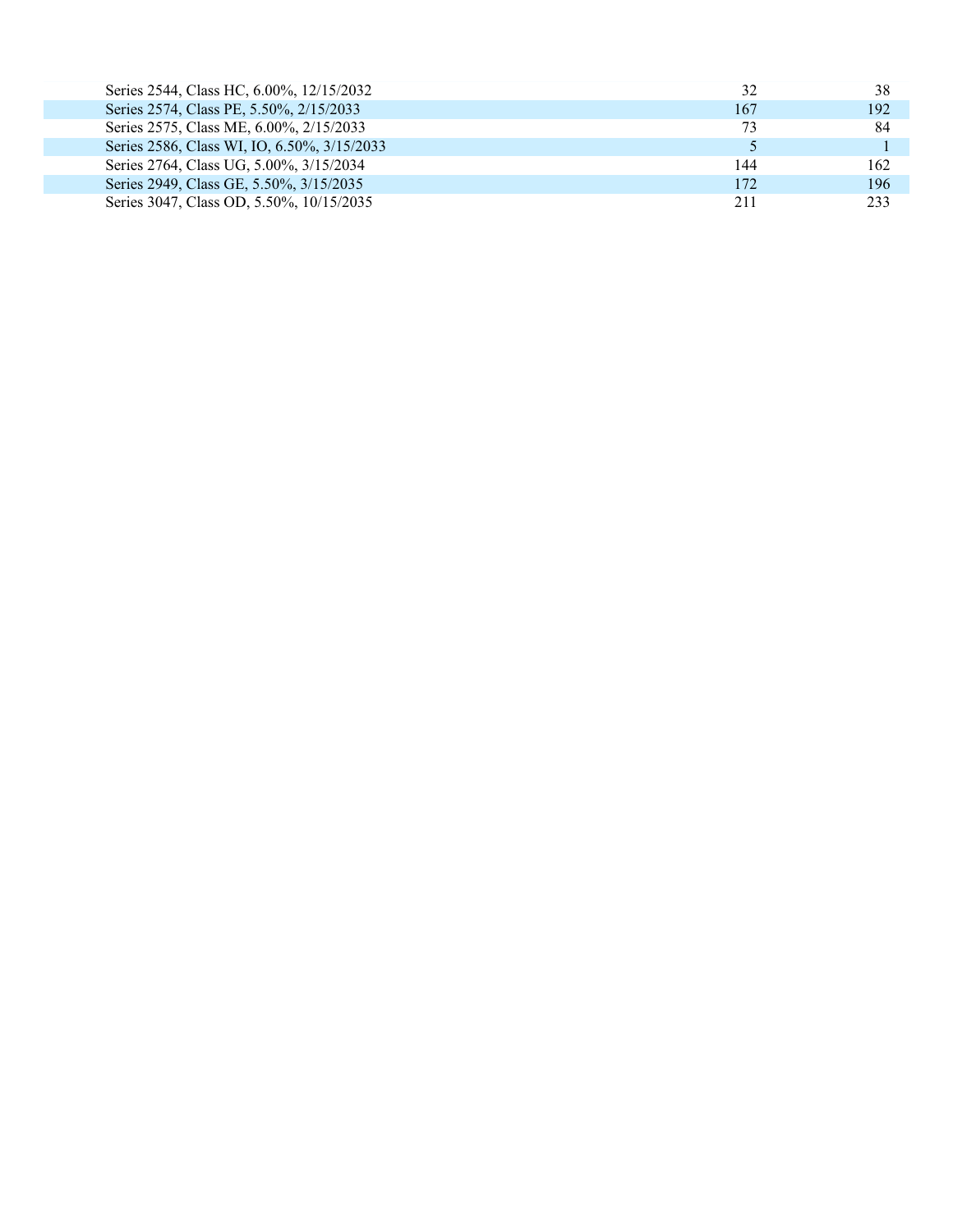# **SCHEDULE OF PORTFOLIO INVESTMENTS**

|                                                                      | Principal            |                            |
|----------------------------------------------------------------------|----------------------|----------------------------|
| Investments<br>Series 3085, Class VS, HB, IF, 28.38%, 12/15/2035 (i) | Amount (\$000)<br>42 | <b>Value (\$000)</b><br>68 |
| Series 3098, Class KG, 5.50%, 1/15/2036                              | 145                  | 167                        |
| Series 3117, Class EO, PO, 2/15/2036                                 | 14                   | 13                         |
| Series 3260, Class CS, IF, IO, 6.06%, 1/15/2037 (i)                  | 13                   | 3                          |
| Series 3380, Class SI, IF, IO, 6.29%, 10/15/2037 (i)                 | 774                  | 173                        |
|                                                                      |                      |                            |
| Series 3385, Class SN, IF, IO, 5.92%, 11/15/2037 (i)                 | 8                    | 1                          |
| Series 3387, Class SA, IF, IO, 6.34%, 11/15/2037 (i)                 | 30                   | 6                          |
| Series 3423, Class PB, 5.50%, 3/15/2038                              | 162                  | 186                        |
| Series 3451, Class SA, IF, IO, 5.97%, 5/15/2038 (i)                  | 8                    | 1                          |
| Series 3455, Class SE, IF, IO, 6.12%, 6/15/2038 (i)                  | 95                   | 15                         |
| Series 3786, Class PD, 4.50%, 1/15/2041                              | 407                  | 468                        |
| Series 4029, Class MU, 3.50%, 4/15/2042                              | 75                   | 75                         |
| FHLMC, STRIPS                                                        |                      |                            |
| Series 233, Class 11, IO, 5.00%, 9/15/2035                           | 24                   | 4                          |
| Series 239, Class S30, IF, IO, 7.62%, 8/15/2036 (i)                  | 27                   | 7                          |
| Series 262, Class 35, 3.50%, 7/15/2042                               | 129                  | 139                        |
| Series 299, Class 300, 3.00%, 1/15/2043                              | 96                   | 99                         |
| FHLMC, Structured Pass-Through Certificates, Whole Loan              |                      |                            |
| Series T-41, Class 3A, 4.97%, 7/25/2032 (i)                          | 8                    | 8                          |
| Series T-54, Class 2A, 6.50%, 2/25/2043                              | 55                   | 65                         |
| Series T-54, Class 3A, 7.00%, 2/25/2043                              | 24                   | 28                         |
| Series T-56, Class A, PO, 5/25/2043                                  | 144                  | 143                        |
| Series T-58, Class A, PO, 9/25/2043                                  | 10                   | 9                          |
| First Horizon Alternative Mortgage Securities Trust                  |                      |                            |
| Series 2005-FA8, Class 1A19, 5.50%, 11/25/2035                       | 64                   | 45                         |
| FMC GMSR Issuer Trust                                                |                      |                            |
| 3.69%, 2/25/2024                                                     | 1,765                | 1,772                      |
| Series 2020-GT1, Class A, 4.45%, 1/25/2026 (a) (i)                   | 1,500                | 1,490                      |
| Series 2021-GT1, Class A, 3.62%, 7/25/2026 (a) (i)                   | 1,000                | 997                        |
| FNMA Trust, Whole Loan                                               |                      |                            |
| Series 2004-W2, Class 2A2, 7.00%, 2/25/2044                          | 10                   | 12                         |
| FNMA, REMIC                                                          |                      |                            |
| Series 2002-1, Class HC, 6.50%, 2/25/2022                            | $\overline{-}$ (j)   | $-(j)$                     |
| Series 1992-101, Class J, 7.50%, 6/25/2022                           | $\mathbf{1}$         | 1                          |
| Series G92-42, Class Z, 7.00%, 7/25/2022                             | $\overline{-}$ (j)   | $-(j)$                     |
| Series G92-44, Class ZQ, 8.00%, 7/25/2022                            | $\overline{-}$ (j)   | $-(j)$                     |
| Series 1996-59, Class J, 6.50%, 8/25/2022                            | $\overline{-}$ (j)   | $\frac{(-1)^{n}}{2}$       |
| Series 1992-143, Class MA, 5.50%, 9/25/2022                          | $\frac{1}{\sqrt{2}}$ | – (j)                      |
| Series G92-54, Class ZQ, 7.50%, 9/25/2022                            | $\overline{-}$ (j)   | $-(j)$                     |
| Series G92-59, Class F, 0.96%, 10/25/2022 (i)                        | $\overline{-}$ (j)   | $-(j)$                     |
| Series G92-61, Class Z, 7.00%, 10/25/2022                            | $-(j)$               | $-(j)$                     |
| Series G92-66, Class KA, 6.00%, 12/25/2022                           | $\overline{-}$ (j)   | $\frac{(-1)^{n}}{2}$       |
| Series G92-66, Class KB, 7.00%, 12/25/2022                           | $\mathbf{1}$         | $\mathbf{1}$               |
| Series G93-1, Class KA, 7.90%, 1/25/2023                             | $\overline{-}$ (j)   | $\frac{1}{\sqrt{2}}$       |
| Series 1997-61, Class ZC, 7.00%, 2/25/2023                           | $\mathfrak{S}$       | 5 <sup>5</sup>             |
| Series G93-17, Class SI, IF, 6.00%, 4/25/2023 (i)                    |                      | 1                          |
| Series 1998-43, Class SA, IF, IO, 19.73%, 4/25/2023 (i)              | $\overline{c}$       | $\frac{(-1)^{2}}{2}$       |
| Series 1993-146, Class E, PO, 5/25/2023                              | $\overline{2}$       | 2                          |
| Series 1993-84, Class M, 7.50%, 6/25/2023                            | 104                  | 108                        |
| Series 1993-205, Class H, PO, 9/25/2023                              |                      |                            |
| Series 1993-155, Class PJ, 7.00%, 9/25/2023                          | 6                    | 6                          |
|                                                                      |                      |                            |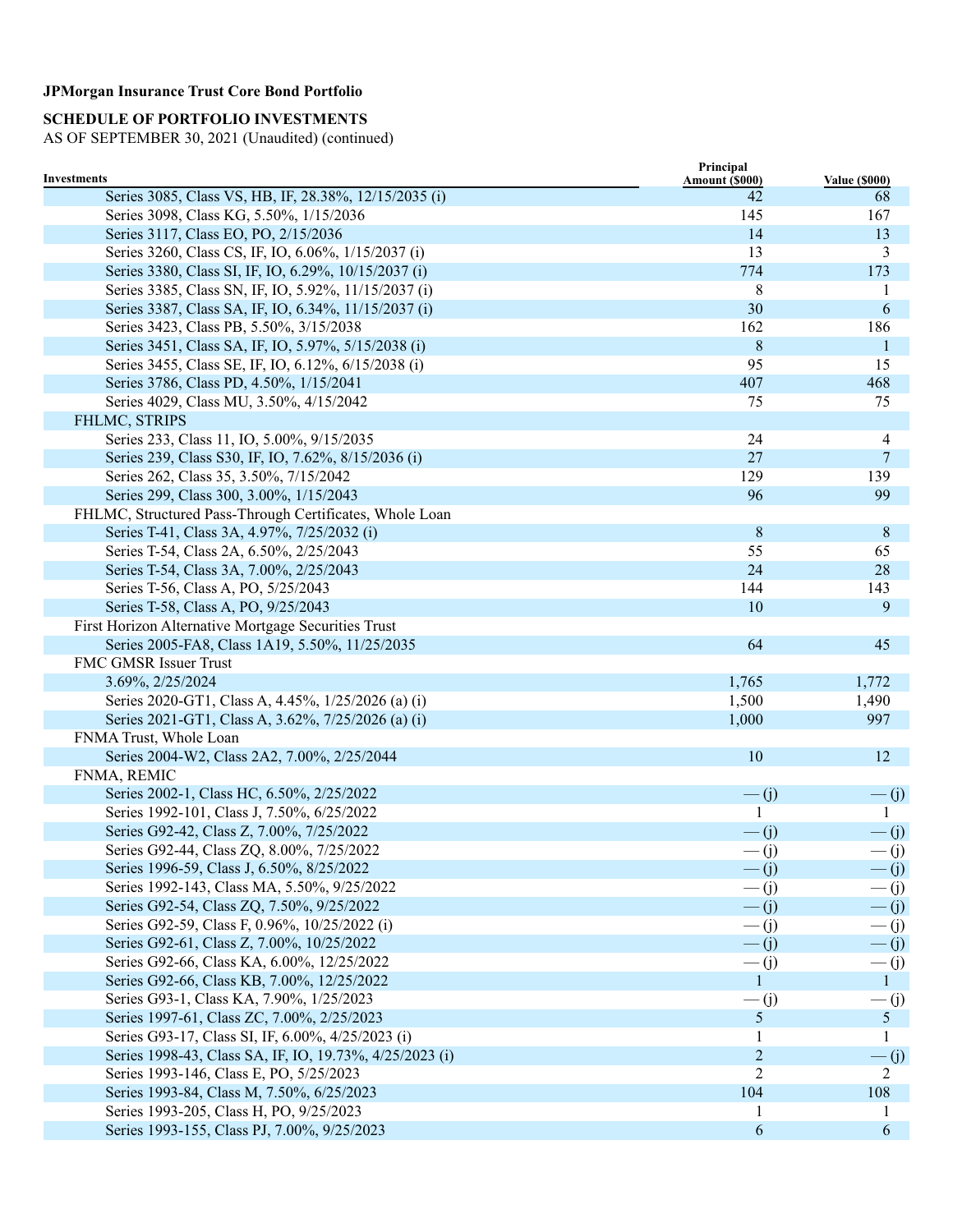| Series 1993-165, Class SK, IF, 12.50%, 9/25/2023 (i) |                    |               |
|------------------------------------------------------|--------------------|---------------|
| Series 1993-165, Class SD, IF, 14.30%, 9/25/2023 (i) | $-$ (1)            | $- (1)$       |
| Series 1993-203, Class PL, 6.50%, 10/25/2023         |                    |               |
| Series 1995-19, Class Z, 6.50%, 11/25/2023           | 9                  |               |
| Series 1993-230, Class FA, 0.69%, 12/25/2023 (i)     | $\overline{-}$ (i) | $\frac{1}{1}$ |
| Series 1993-223, Class PZ, 6.50%, 12/25/2023         | 16                 | 17            |
| Series 1993-225, Class UB, 6.50%, 12/25/2023         |                    |               |
| Series 2003-128, Class DY, 4.50%, 1/25/2024          | 86                 | 89            |
| Series 1994-37, Class L, 6.50%, 3/25/2024            | 17                 | 18            |
| Series 1994-72, Class K, 6.00%, 4/25/2024            | 145                | 152           |
|                                                      |                    |               |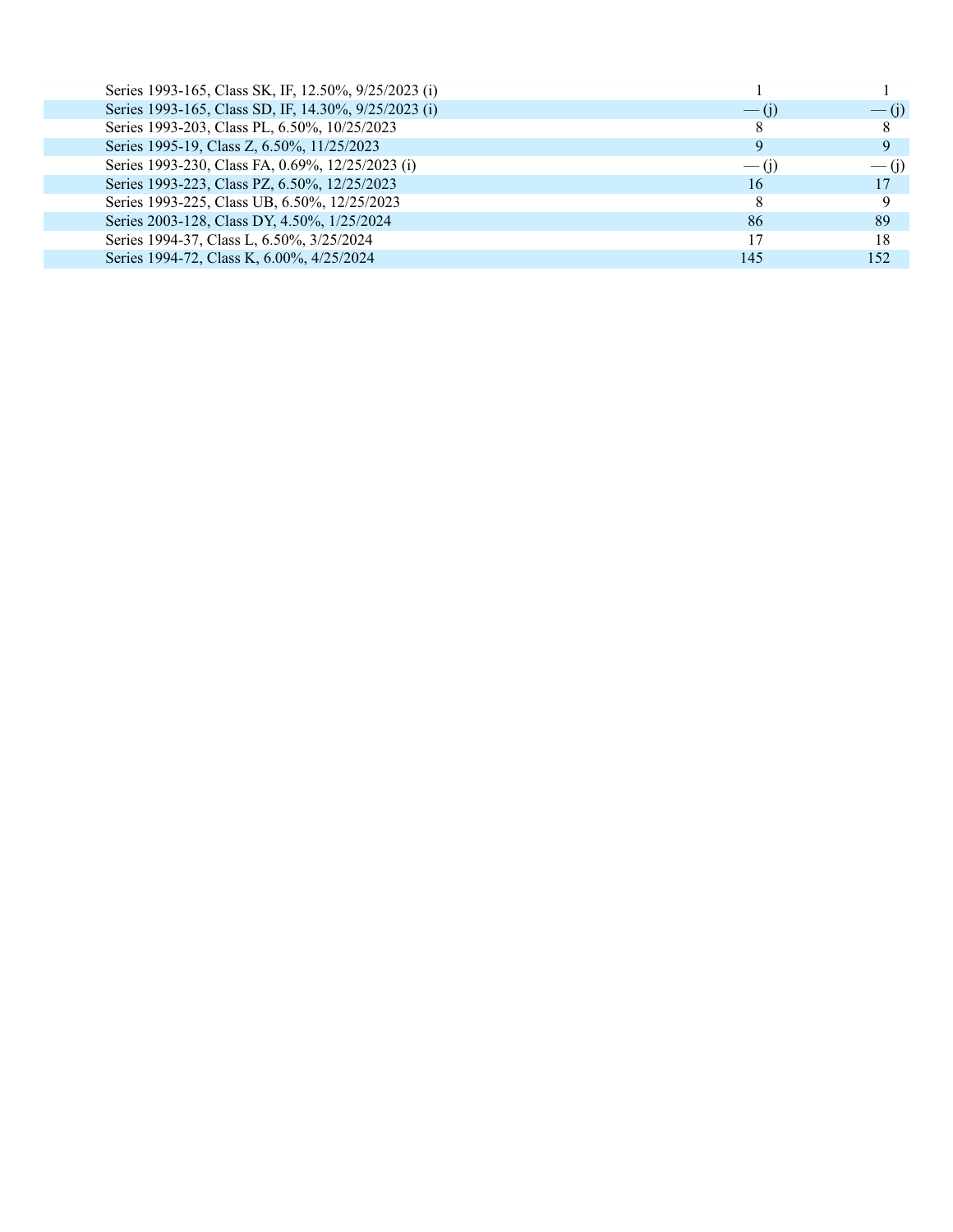# **SCHEDULE OF PORTFOLIO INVESTMENTS**

| Investments                                              | Principal           |                           |
|----------------------------------------------------------|---------------------|---------------------------|
| Series 1995-2, Class Z, 8.50%, 1/25/2025                 | Amount (\$000)<br>2 | <b>Value (\$000)</b><br>2 |
| Series 1997-20, Class IB, IO, 1.84%, 3/25/2027 (i)       | 7                   | $\frac{(-1)^{n}}{2}$      |
| Series 1997-39, Class PD, 7.50%, 5/20/2027               | 3                   | $\overline{4}$            |
| Series 1997-46, Class PL, 6.00%, 7/18/2027               | 6                   | 7                         |
| Series 1998-36, Class ZB, 6.00%, 7/18/2028               | $\overline{2}$      | $\overline{2}$            |
| Series 1998-46, Class GZ, 6.50%, 8/18/2028               | 8                   | 9                         |
| Series 1998-58, Class PC, 6.50%, 10/25/2028              | 18                  | 20                        |
| Series 2014-15, Class JI, IO, 3.50%, 4/25/2029           | 3,486               | 301                       |
| Series 1999-39, Class JH, IO, 6.50%, 8/25/2029           | 39                  | $\mathbf{3}$              |
| Series 2000-52, IO, 8.50%, 1/25/2031                     | 2                   | $\frac{(-1)^{2}}{2}$      |
| Series 2001-33, Class ID, IO, 6.00%, 7/25/2031           | 51                  | $\overline{7}$            |
| Series 2001-30, Class PM, 7.00%, 7/25/2031               | 14                  | 17                        |
| Series 2001-36, Class DE, 7.00%, 8/25/2031               | 23                  | 27                        |
| Series 2001-44, Class PD, 7.00%, 9/25/2031               | 2                   | 3                         |
| Series 2001-61, Class Z, 7.00%, 11/25/2031               | 42                  | 50                        |
| Series 2002-1, Class SA, HB, IF, 24.91%, 2/25/2032 (i)   | -1                  | -1                        |
| Series 2002-13, Class SJ, IF, IO, 1.60%, 3/25/2032 (i)   | 40                  | -1                        |
| Series 2002-15, PO, 4/25/2032                            | 33                  | 32                        |
| Series 2002-28, Class PK, 6.50%, 5/25/2032               | 15                  | 18                        |
| Series 2002-68, Class SH, IF, IO, 7.91%, 10/18/2032 (i)  | 34                  | 5                         |
| Series 2004-61, Class SK, IF, 8.50%, 11/25/2032 (i)      | 19                  | 22                        |
| Series 2002-77, Class S, IF, 14.33%, 12/25/2032 (i)      | 3                   | 4                         |
| Series 2003-22, Class UD, 4.00%, 4/25/2033               | 81                  | 89                        |
| Series 2003-47, Class PE, 5.75%, 6/25/2033               | 15                  | 17                        |
| Series 2003-44, Class IU, IO, 7.00%, 6/25/2033           | 20                  | $\overline{4}$            |
| Series 2004-4, Class QM, IF, 14.03%, 6/25/2033 (i)       | 6                   | 6                         |
| Series 2003-64, Class SX, IF, 13.53%, 7/25/2033 (i)      | 3                   | $\overline{4}$            |
| Series 2003-132, Class OA, PO, 8/25/2033                 | 3                   | 3                         |
| Series 2003-71, Class DS, IF, 7.35%, 8/25/2033 (i)       | 21                  | 24                        |
| Series 2003-91, Class SD, IF, 12.36%, 9/25/2033 (i)      | 5                   | 6                         |
| Series 2003-116, Class SB, IF, IO, 7.51%, 11/25/2033 (i) | 46                  | 9                         |
| Series 2003-131, Class CH, 5.50%, 1/25/2034              | 51                  | 58                        |
| Series 2003-130, Class SX, IF, 11.39%, 1/25/2034 (i)     | -1                  | -1                        |
| Series 2004-35, Class AZ, 4.50%, 5/25/2034               | 70                  | 78                        |
| Series 2004-46, Class SK, IF, 16.26%, 5/25/2034 (i)      | 14                  | 19                        |
| Series 2004-36, Class SA, IF, 19.29%, 5/25/2034 (i)      | 34                  | 49                        |
| Series 2004-51, Class SY, IF, 14.07%, 7/25/2034 (i)      | 3                   | 3                         |
| Series 2004-79, Class ZE, 5.50%, 11/25/2034              | 405                 | 471                       |
| Series 2004-91, Class HC, 6.00%, 12/25/2034              | 688                 | 771                       |
| Series 2005-45, Class DC, HB, IF, 23.99%, 6/25/2035 (i)  | 51                  | 73                        |
| Series 2005-84, Class XM, 5.75%, 10/25/2035              | 32                  | 36                        |
| Series 2006-22, Class AO, PO, 4/25/2036                  | 22                  | 20                        |
| Series 2006-46, Class SW, HB, IF, 23.88%, 6/25/2036 (i)  | 7                   | 11                        |
| Series 2007-7, Class SG, IF, IO, 6.41%, 8/25/2036 (i)    | 42                  | 11                        |
| Series 2006-110, PO, 11/25/2036                          | 18                  | 16                        |
| Series 2006-117, Class GS, IF, IO, 6.56%, 12/25/2036 (i) | 30                  | 4                         |
| Series 2007-53, Class SH, IF, IO, 6.01%, 6/25/2037 (i)   | 36                  | 5                         |
| Series 2007-88, Class VI, IF, IO, 6.45%, 9/25/2037 (i)   | 59                  | 13                        |
| Series 2007-100, Class SM, IF, IO, 6.36%, 10/25/2037 (i) | 33                  | 7                         |
| Series 2008-1, Class BI, IF, IO, 5.82%, 2/25/2038 (i)    | 33                  | 6                         |
| Series 2008-16, Class IS, IF, IO, 6.11%, 3/25/2038 (i)   | 8                   | $\mathbf{1}$              |
|                                                          |                     |                           |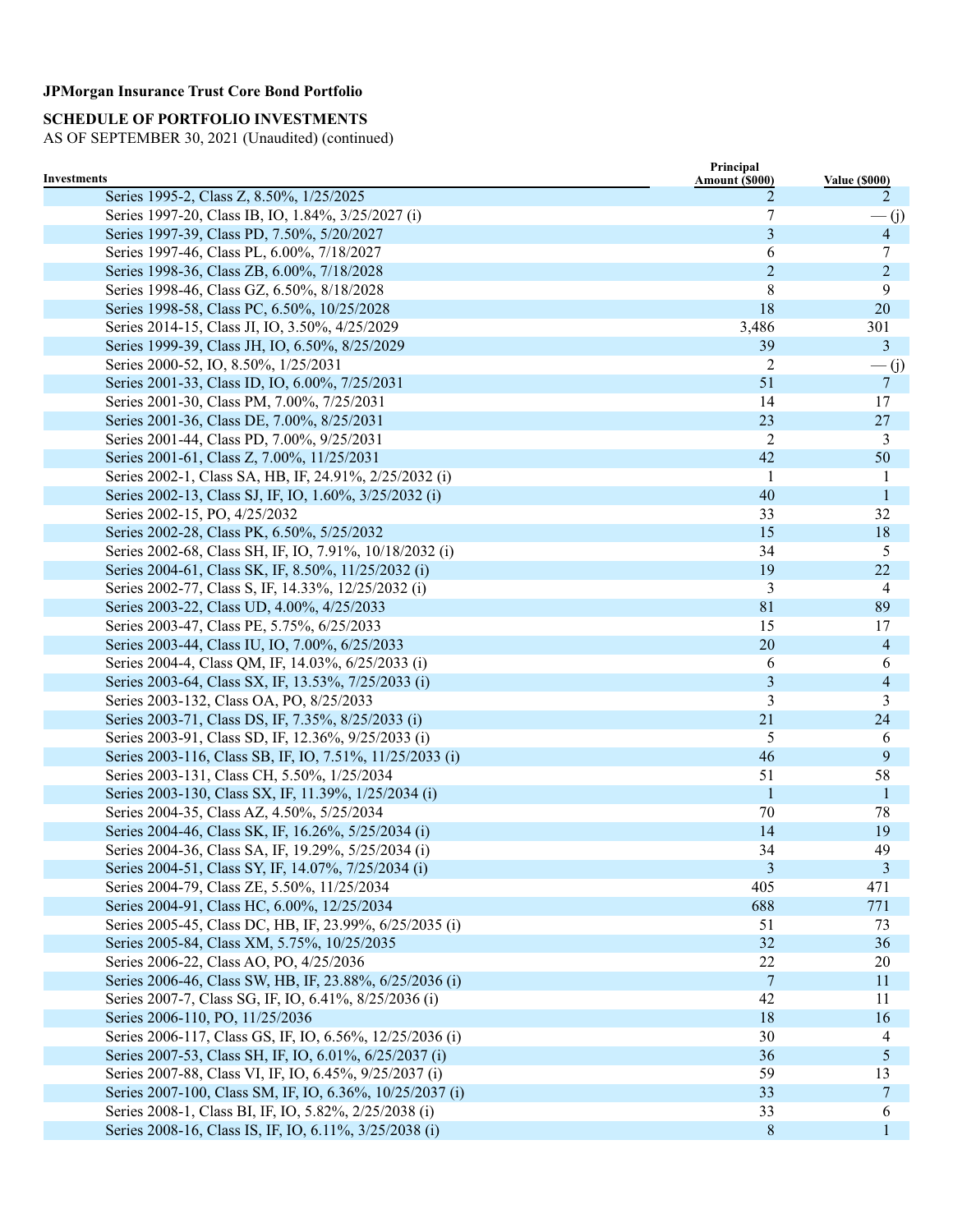| Series 2008-46, Class HI, IO, 1.60%, 6/25/2038 (i)      | 25  |     |
|---------------------------------------------------------|-----|-----|
| Series 2008-53, Class CI, IF, IO, 7.11%, 7/25/2038 (i)  | 14  |     |
| Series 2009-112, Class ST, IF, IO, 6.16%, 1/25/2040 (i) | 30  |     |
| Series 2010-35, Class SB, IF, IO, 6.33%, 4/25/2040 (i)  | 15  |     |
| Series 2010-80, Class PZ, 5.00%, 7/25/2040              | 351 | 411 |
| Series 2010-102, Class PN, 5.00%, 9/25/2040             | 580 | 654 |
| Series 2010-134, Class KZ, 4.50%, 12/25/2040            | 391 | 406 |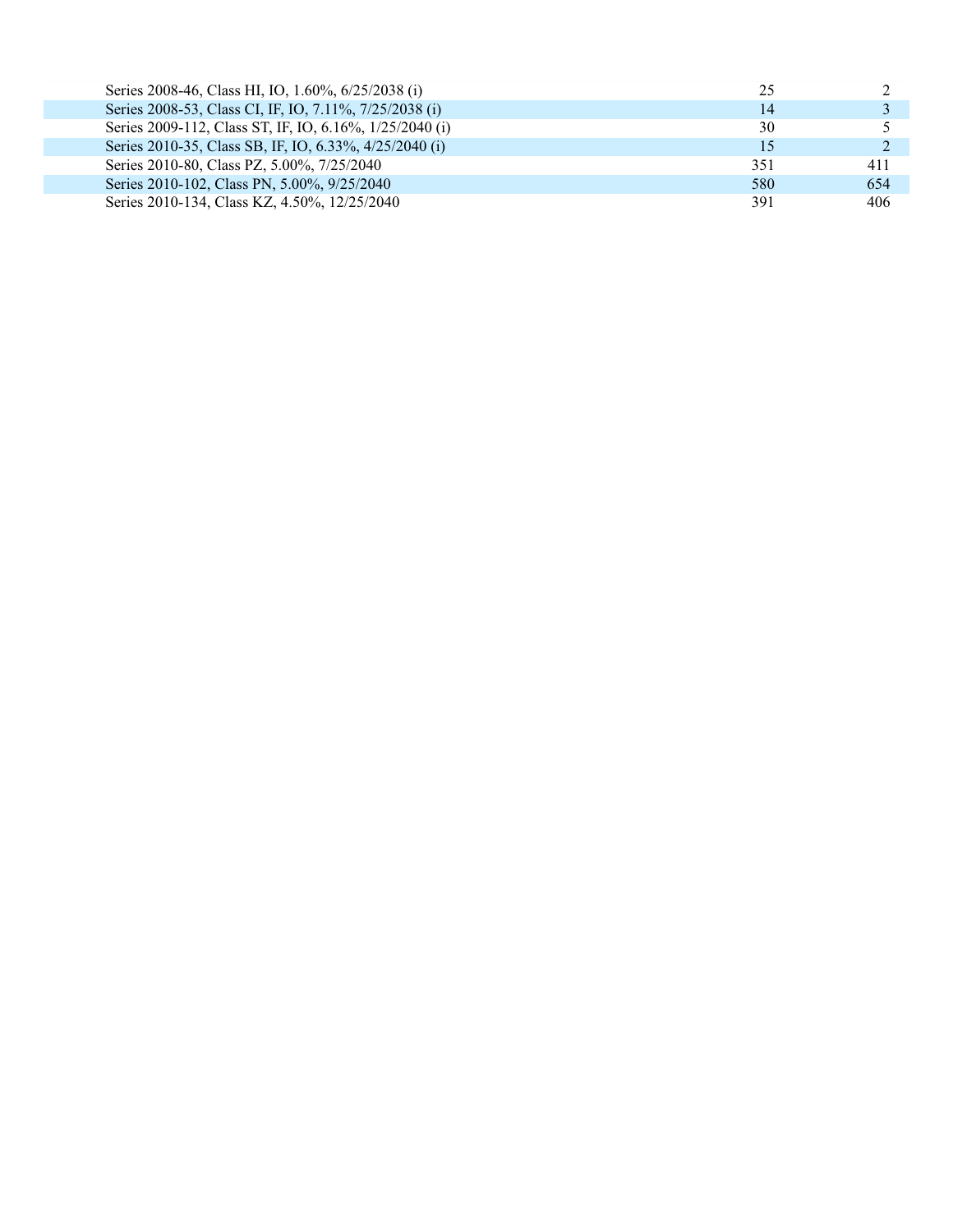# **SCHEDULE OF PORTFOLIO INVESTMENTS**

| Investments                                             | Principal<br>Amount (\$000) | <b>Value (\$000)</b> |
|---------------------------------------------------------|-----------------------------|----------------------|
| Series 2012-30, Class DZ, 4.00%, 4/25/2042              | 232                         | 251                  |
| Series 2013-67, Class KZ, 2.50%, 4/25/2043              | 860                         | 885                  |
| Series 2013-128, PO, 12/25/2043                         | 112                         | 98                   |
| Series 2014-38, Class QI, IO, 5.50%, 12/25/2043         | 413                         | 66                   |
| Series 2014-19, Class Z, 4.50%, 4/25/2044               | 518                         | 594                  |
| Series 2016-38, Class NA, 3.00%, 1/25/2046              | 115                         | 123                  |
| FNMA, REMIC Trust, Whole Loan                           |                             |                      |
| Series 1999-W1, PO, 2/25/2029                           | 13                          | 12                   |
| Series 1999-W4, Class A9, 6.25%, 2/25/2029              | 50                          | 57                   |
| Series 2002-W7, Class A4, 6.00%, 6/25/2029              | 127                         | 146                  |
| Series 2003-W1, Class 1A1, 5.07%, 12/25/2042 (i)        | 140                         | 152                  |
| Series 2003-W1, Class 2A, 5.57%, 12/25/2042 (i)         | 20                          | 22                   |
| FNMA, REMIC, Whole Loan                                 |                             |                      |
| Series 2003-7, Class A1, 6.50%, 12/25/2042              | 109                         | 125                  |
| FNMA, STRIPS                                            |                             |                      |
| Series 329, Class 1, PO, 1/25/2033                      | 3                           | 3                    |
| Series 365, Class 8, IO, 5.50%, 5/25/2036               | 10                          | 2                    |
| Freedom                                                 |                             |                      |
| Series 2021-SAVF1, 4.40%, 3/25/2023                     | 1,200                       | 1,200                |
| <b>GMACM Mortgage Loan Trust</b>                        |                             |                      |
| Series 2005-AR3, Class 3A4, 3.09%, 6/19/2035 (i)        | 57                          | 55                   |
| <b>GNMA</b>                                             |                             |                      |
| Series 2001-10, Class PE, 6.50%, 3/16/2031              | 251                         | 251                  |
| Series 2003-24, PO, 3/16/2033                           |                             | -1                   |
| Series 2004-28, Class S, IF, 19.43%, 4/16/2034 (i)      | 11                          | <b>16</b>            |
| Series 2006-38, Class OH, 6.50%, 8/20/2036              | 500                         | 577                  |
| Series 2007-45, Class QA, IF, IO, 6.55%, 7/20/2037 (i)  | 46                          | -6                   |
| Series 2009-79, Class OK, PO, 11/16/2037                | 25                          | 24                   |
| Series 2007-76, Class SA, IF, IO, 6.44%, 11/20/2037 (i) | 36                          | $\overline{4}$       |
| Series 2008-2, Class MS, IF, IO, 7.08%, 1/16/2038 (i)   | 33                          | 6                    |
| Series 2015-137, Class WA, 5.53%, 1/20/2038 (i)         | 196                         | 229                  |
| Series 2009-106, Class ST, IF, IO, 5.91%, 2/20/2038 (i) | 117                         | 18                   |
| Series 2008-55, Class SA, IF, IO, 6.11%, 6/20/2038 (i)  | 21                          | $\mathfrak{Z}$       |
| Series 2009-6, Class SA, IF, IO, 6.02%, 2/16/2039 (i)   | 13                          | 1                    |
| Series 2009-6, Class SH, IF, IO, 5.95%, 2/20/2039 (i)   | 42                          | 5                    |
| Series 2009-31, Class TS, IF, IO, 6.21%, 3/20/2039 (i)  | 39                          | 3                    |
| Series 2009-14, Class KI, IO, 6.50%, 3/20/2039          | 34                          | 6                    |
| Series 2009-14, Class NI, IO, 6.50%, 3/20/2039          | 25                          | 5                    |
| Series 2009-22, Class SA, IF, IO, 6.18%, 4/20/2039 (i)  | 59                          | 9                    |
| Series 2009-64, Class SN, IF, IO, 6.02%, 7/16/2039 (i)  | 46                          | 6                    |
| Series 2009-104, Class KB, 5.50%, 11/16/2039            | 236                         | 287                  |
| Series 2010-130, Class CP, 7.00%, 10/16/2040            | 37                          | 43                   |
| Series 2011-75, Class SM, IF, IO, 6.51%, 5/20/2041 (i)  | 70                          | 9                    |
| Series 2013-69, Class MA, 1.50%, 8/20/2042              | 257                         | 260                  |
| Series 2016-135, Class Z, 3.00%, 10/20/2046             | 232                         | 242                  |
| Series 2020-30, Class PT, 4.77%, 3/20/2048 (i)          | 890                         | 1,002                |
| Series 2011-H19, Class FA, 0.56%, 8/20/2061 (i)         | 352                         | 353                  |
| Series 2012-H23, Class SA, 0.62%, 10/20/2062 (i)        | 470                         | 473                  |
| Series 2013-H08, Class FC, 0.54%, 2/20/2063 (i)         | 370                         | 371                  |
| Series 2013-H09, Class HA, 1.65%, 4/20/2063             | 12                          | 12                   |
| Series 2014-H17, Class FC, 0.59%, 7/20/2064 (i)         | 214                         | 214                  |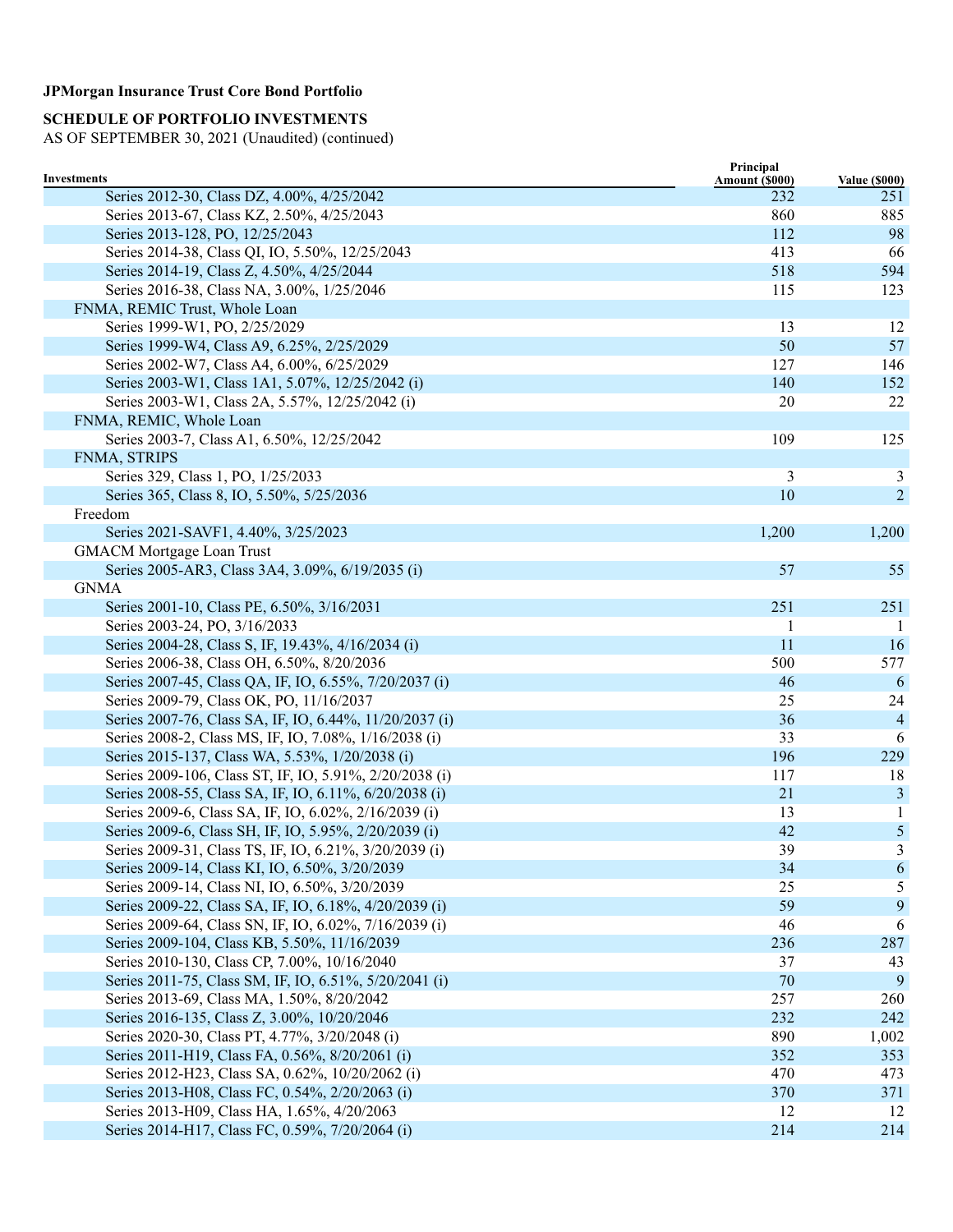| Series 2015-H16, Class FG, 0.53%, 7/20/2065 (i)  | 487 | 489  |
|--------------------------------------------------|-----|------|
| Series 2015-H30, Class FE, 0.69%, 11/20/2065 (i) | 642 | 648  |
| Series 2016-H11, Class FD, 0.68%, 5/20/2066 (i)  | 160 | 160  |
| Series 2016-H26, Class FC, 1.09%, 12/20/2066 (i) | 121 | 123  |
| Series 2017-H14, Class FV, 0.59%, 6/20/2067 (i)  | 313 | 315  |
| Goodgreen Trust                                  |     |      |
| Series 2017-R1, 5.00%, 10/20/2051 ‡              | 281 | 2.77 |
| <b>GSR Mortgage Loan Trust</b>                   |     |      |
| Series 2004-6F, Class 1A2, 5.00%, 5/25/2034      | 24  | 24   |
| Series 2004-6F, Class 3A4, 6.50%, 5/25/2034      | 58  | 64   |
| Series 2004-13F, Class 3A3, 6.00%, 11/25/2034    | 28  | 29   |
|                                                  |     |      |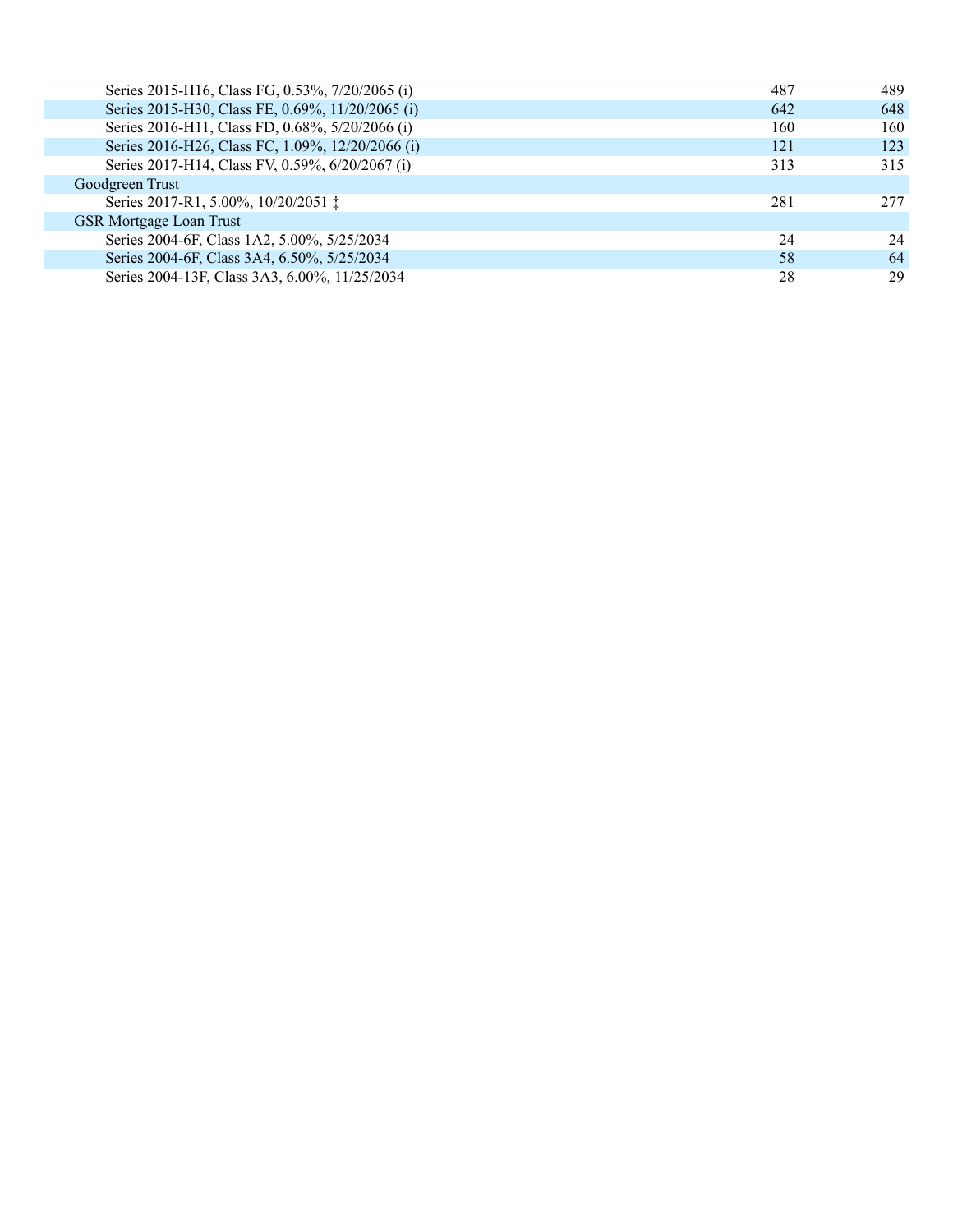# **SCHEDULE OF PORTFOLIO INVESTMENTS**

| Investments                                               | Principal<br>Amount (\$000) | <b>Value (\$000)</b> |
|-----------------------------------------------------------|-----------------------------|----------------------|
| Headlands Residential LLC                                 |                             |                      |
| Series 2019-RPL1, Class NOTE, 3.97%, 6/25/2024 (a) (d)    | 11                          | 11                   |
| Series 2017-RPL1, Class A, 3.88%, 11/25/2024 (a) (d)      | 390                         | 393                  |
| <b>Impac Secured Assets Trust</b>                         |                             |                      |
| Series 2006-1, Class 2A1, 0.79%, 5/25/2036 (i)            | 6                           | 6                    |
| JPMorgan Mortgage Trust                                   |                             |                      |
| Series 2006-A2, Class 5A3, 2.36%, 11/25/2033 (i)          | 13                          | 14                   |
| <b>LHOME</b> Mortgage Trust                               |                             |                      |
| Series 2019-RTL3, Class A1, 3.87%, 7/25/2024 (a)          | 730                         | 733                  |
| Series 2021-RTL1, Class A1, 2.09%, 9/25/2026 (a) (i)      | 510                         | 509                  |
| <b>MASTR Adjustable Rate Mortgages Trust</b>              |                             |                      |
| Series 2004-13, Class 2A1, 2.62%, 4/21/2034 (i)           | 9                           | 9                    |
| <b>MASTR Alternative Loan Trust</b>                       |                             |                      |
| Series 2004-10, Class 1A1, 4.50%, 9/25/2019               | $\overline{2}$              | 2                    |
| Series 2004-8, Class 6A1, 5.50%, 9/25/2019                | $\overline{-}$ (j)          | $\frac{(-1)^{n}}{2}$ |
| Series 2004-4, Class 10A1, 5.00%, 5/25/2024               | 21                          | 22                   |
| Series 2003-9, Class 8A1, 6.00%, 1/25/2034                | 38                          | 39                   |
| Series 2004-6, Class 7A1, 6.00%, 7/25/2034                | 65                          | 68                   |
| Series 2004-7, Class 30, PO, 8/25/2034 ‡                  | 6                           | $\mathfrak{S}$       |
| <b>MASTR Asset Securitization Trust</b>                   |                             |                      |
| Series 2003-12, Class 15, PO, 12/25/2018 ‡                | $\overline{-}$ (j)          | $-(j)$               |
| Series 2004-6, Class 15, PO, 7/25/2019 ‡                  | $\frac{(-1)^{n}}{2}$        | $\frac{(-1)^{n}}{2}$ |
| Series 2003-11, Class 9A6, 5.25%, 12/25/2033              | 59                          | 61                   |
| <b>MASTR Resecuritization Trust</b>                       |                             |                      |
| Series 2005-PO, Class 3, PO, 5/28/2035 $\ddagger$ (a)     | 8                           | $\overline{7}$       |
| NACC Reperforming Loan REMIC Trust                        |                             |                      |
| Series 2004-R2, Class A1, 6.50%, 10/25/2034 (a) (i)       | 21                          | 21                   |
| PHH Alternative Mortgage Trust                            |                             |                      |
| Series 2007-2, Class 2X, IO, 6.00%, 5/25/2037 ‡           | 95                          | 21                   |
| PRPM LLC                                                  |                             |                      |
| Series 2020-5, Class A1, 3.10%, 11/25/2025 (a) (d)        | 845                         | 850                  |
| <b>RALI</b> Trust                                         |                             |                      |
| Series 2003-QS9, Class A3, IF, IO, 7.46%, 5/25/2018 ‡ (i) | $\overline{-}$ (j)          |                      |
| Series 2003-QS14, Class A1, 5.00%, 7/25/2018              | 1                           | $\frac{(-1)^{n}}{2}$ |
| <b>RFMSI</b> Trust                                        |                             |                      |
| Series 2005-SA4, Class 1A1, 2.53%, 9/25/2035 (i)          | 12                          | 10                   |
| <b>RMIP</b>                                               |                             |                      |
| 5.60%, 8/25/2021 $\ddagger$                               | 317                         | 311                  |
| SACO I, Inc.                                              |                             |                      |
| Series 1997-2, Class 1A5, 7.00%, 8/25/2036 (a)            | 1                           | 1                    |
| <b>SART</b>                                               |                             |                      |
| 4.75%, 7/15/2024                                          | 246                         | 246                  |
| 4.76%, 6/15/2025                                          | 309                         | 309                  |
| Seasoned Credit Risk Transfer Trust                       |                             |                      |
| Series 2019-1, Class MT, 3.50%, 7/25/2058                 | 552                         | 587                  |
| Series 2019-3, Class MB, 3.50%, 10/25/2058 ‡              | 294                         | 333                  |
| Toorak Mortgage Corp. Ltd.                                |                             |                      |
| Series 2019-2, Class A1, 3.72%, 9/25/2022 (d)             | 495                         | 498                  |
| Towd Point Mortgage Trust                                 |                             |                      |
| Series 2021-R1, Class A1, 2.92%, 11/30/2060 (a) (i)       | 1,479                       | 1,507                |
| <b>TVC</b> Mortgage Trust                                 |                             |                      |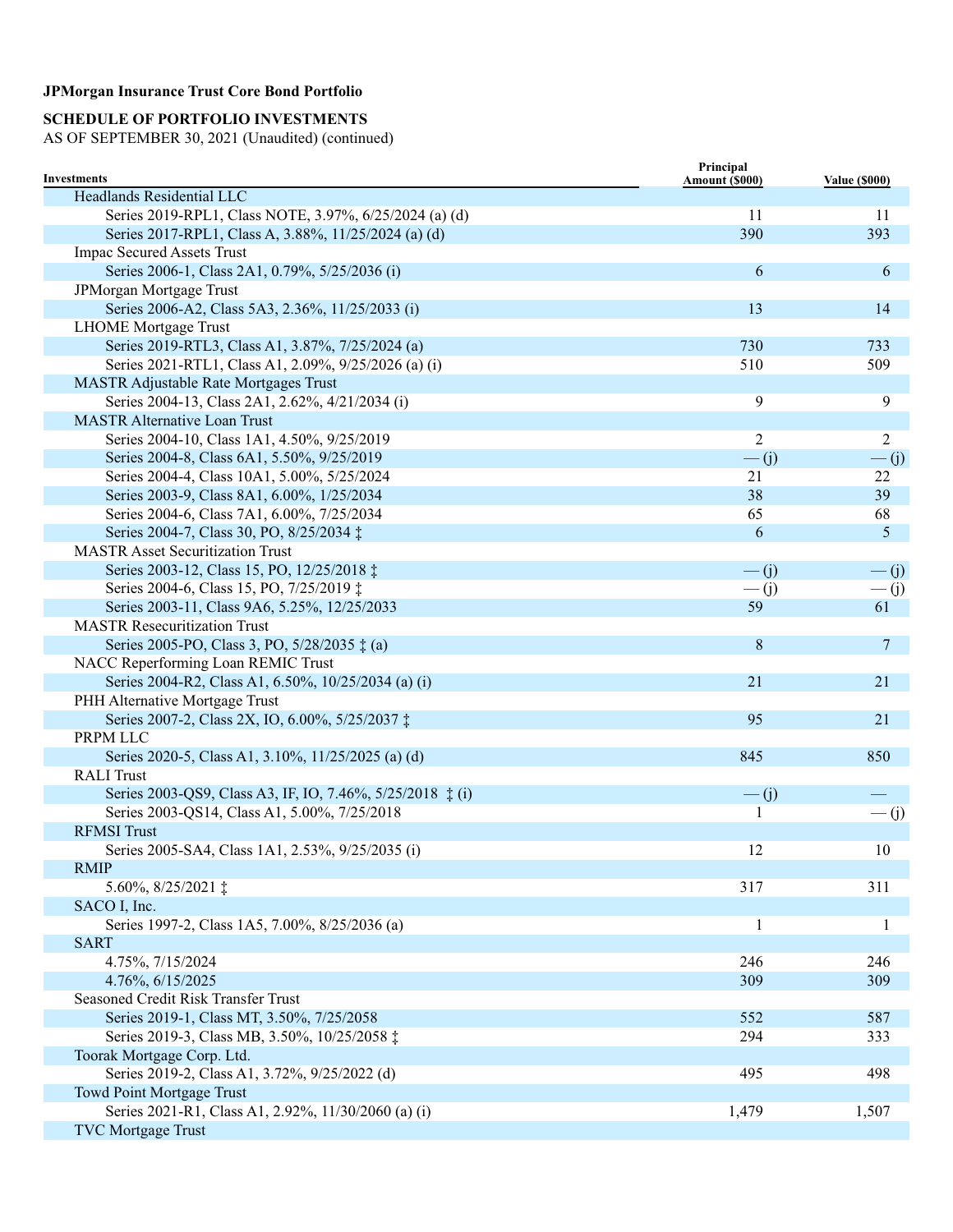| Series 2020-RTL1, Class A1, 3.47%, 9/25/2024 (a)                  | 980   | 986   |
|-------------------------------------------------------------------|-------|-------|
| <b>Two Harbors</b>                                                |       |       |
| Series 2021-FNT1, Class A, 3.65%, 3/25/2020                       | 1,200 | 1,205 |
| Vendee Mortgage Trust                                             |       |       |
| Series 1994-1, Class 1, 5.07%, 2/15/2024 (i)                      |       |       |
| Series 1994-1, Class 2ZB, 6.50%, 2/15/2024                        | 94    | 100   |
| Series 1996-1, Class 1Z, 6.75%, 2/15/2026                         | 32    | 35    |
| Series 1996-2, Class 1Z, 6.75%, 6/15/2026                         | 16    | 18    |
| Series 1997-1, Class 2Z, 7.50%, 2/15/2027                         | 68    | 76    |
| Series 1998-1, Class 2E, 7.00%, 3/15/2028                         | 19    | 21    |
| vMobo, Inc.                                                       |       |       |
| 7.50%, 5/31/2024                                                  | 560   | 560   |
| WaMu Mortgage Pass-Through Certificates Trust                     |       |       |
| Series 2003-AR8, Class A, 2.66%, 8/25/2033 (i)                    | 4     | 4     |
| Series 2003-AR9, Class 1A6, 2.51%, 9/25/2033 (i)                  | 18    | 17    |
| Series 2004-AR3, Class A2, 2.58%, 6/25/2034 (i)                   | 6     | 6     |
| Washington Mutual Mortgage Pass-Through Certificates WMALT Trust  |       |       |
| Series 2005-2, Class 2A3, IF, IO, 4.92%, 4/25/2035 $\ddagger$ (i) | 137   | 19    |
| Series 2005-2, Class 1A4, IF, IO, 4.97%, 4/25/2035 $\ddagger$ (i) | 376   | 48    |
| Series 2005-3, Class CX, IO, 5.50%, 5/25/2035 ‡                   | 117   | 20    |
| Series 2005-4, Class CB7, 5.50%, 6/25/2035                        | 93    | 94    |
| Series 2005-6, Class 2A4, 5.50%, 8/25/2035                        | 23    | 23    |
|                                                                   |       |       |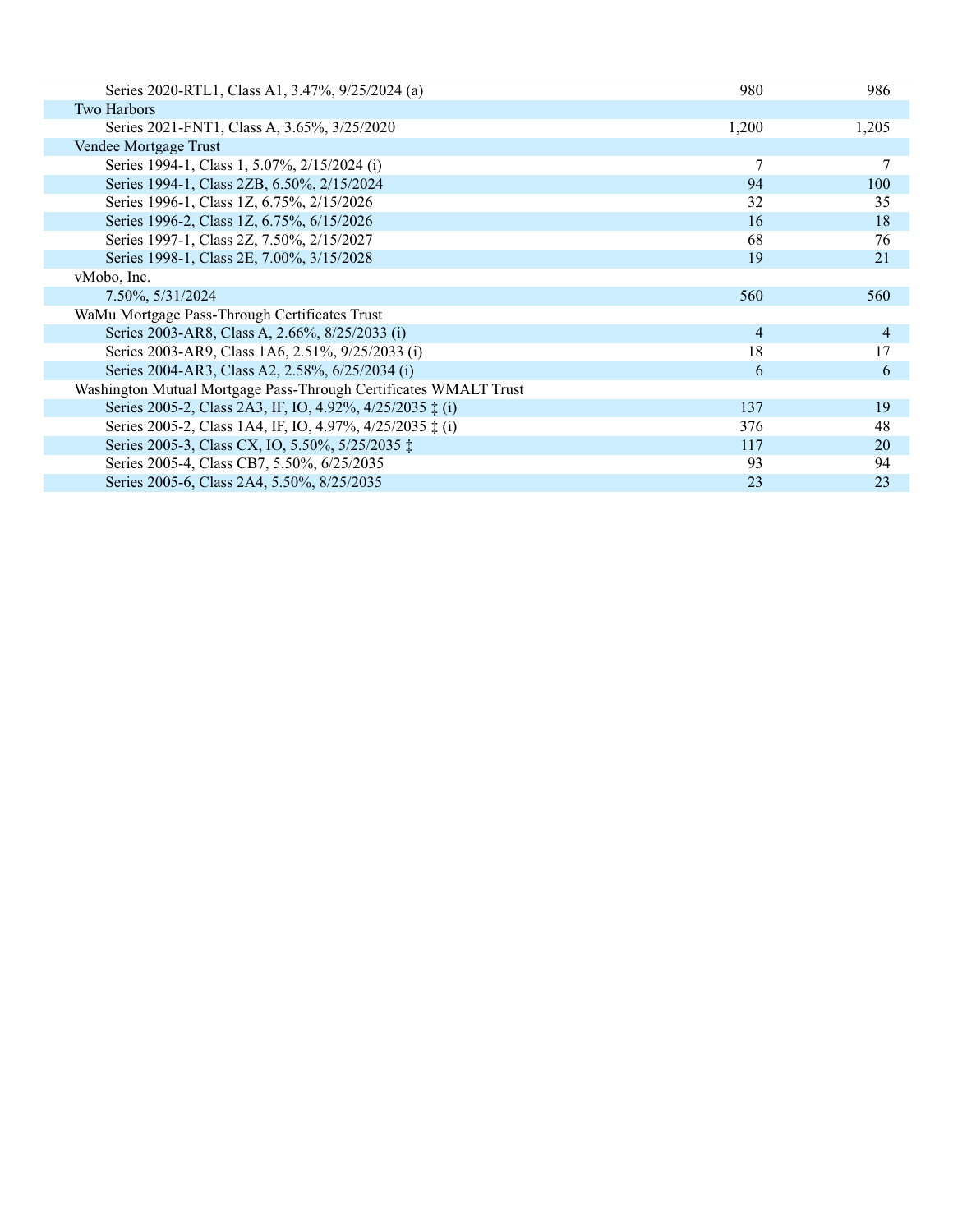### **SCHEDULE OF PORTFOLIO INVESTMENTS**

| Investments                                              | Principal<br>Amount (\$000) | <b>Value (\$000)</b> |
|----------------------------------------------------------|-----------------------------|----------------------|
| <b>ZH</b> Trust                                          |                             |                      |
| Series 2021-1, Class A, 2.25%, 2/18/2027 (a)             | 500                         | 501                  |
| TOTAL COLLATERALIZED MORTGAGE OBLIGATIONS                |                             |                      |
| (Cost \$36,062)                                          |                             | 37,184               |
| <b>COMMERCIAL MORTGAGE-BACKED SECURITIES - 5.1%</b>      |                             |                      |
| <b>BB-UBS Trust</b>                                      |                             |                      |
| Series 2012-SHOW, Class A, 3.43%, 11/5/2036 (a)          | 300                         | 316                  |
| Citigroup Commercial Mortgage Trust                      |                             |                      |
| Series 2020-GC46, Class A5, 2.72%, 2/15/2053             | 1,100                       | 1,154                |
| <b>Commercial Mortgage Trust</b>                         |                             |                      |
| Series 2013-SFS, Class A2, 3.09%, 4/12/2035 (a) (i)      | 125                         | 128                  |
| Series 2020-CBM, Class A2, 2.90%, 2/10/2037 (a)          | 750                         | 777                  |
| Series 2020-CBM, Class C, 3.40%, 2/10/2037 ‡ (a)         | 500                         | 509                  |
| Series 2014-CR19, Class A5, 3.80%, 8/10/2047             | 200                         | 215                  |
| Series 2015-CR25, Class A4, 3.76%, 8/10/2048             | 156                         | 170                  |
| <b>CSMC OA LLC</b>                                       |                             |                      |
| Series 2014-USA, Class A2, 3.95%, 9/15/2037 (a)          | 885                         | 949                  |
| Series 2014-USA, Class D, 4.37%, 9/15/2037 ‡ (a)         | 100                         | 95                   |
| FHLMC, Multi-Family Structured Credit Risk               |                             |                      |
| Series 2021-MN2, Class M1, 1.85%, 7/25/2041 (a) (i)      | 1,545                       | 1,549                |
| FHLMC, Multi-Family Structured Pass-Through Certificates |                             |                      |
| Series KJ09, Class A2, 2.84%, 9/25/2022                  | 41                          | 42                   |
| Series KJ11, Class A2, 2.93%, 1/25/2023                  | 117                         | 120                  |
| Series K038, Class A2, 3.39%, 3/25/2024                  | 229                         | 243                  |
| Series KJ14, Class A2, 2.81%, 9/25/2024                  | 591                         | 622                  |
| Series KPLB, Class A, 2.77%, 5/25/2025                   | 250                         | 266                  |
| Series K065, Class A2, 3.24%, 4/25/2027                  | 215                         | 237                  |
| Series K065, Class AM, 3.33%, 5/25/2027                  | 115                         | 127                  |
| Series K066, Class A2, 3.12%, 6/25/2027                  | 267                         | 293                  |
| Series K070, Class A2, 3.30%, 11/25/2027 (i)             | 208                         | 231                  |
| Series K072, Class AM, 3.50%, 12/25/2027 (i)             | 1,000                       | 1,120                |
| Series K079, Class AM, 3.93%, 6/25/2028                  | 588                         | 677                  |
| Series K081, Class A2, 3.90%, 8/25/2028 (i)              | 395                         | 456                  |
| Series KL06, Class XFX, IO, 1.36%, 12/25/2029            | 4,215                       | 372                  |
| Series Q013, Class APT2, 1.29%, 5/25/2050 (i)            | 1,048                       | 1,043                |
| <b>FNMA ACES</b>                                         |                             |                      |
| Series 2015-M17, Class FA, 1.01%, 11/25/2022 (i)         | 47                          | 47                   |
| Series 2016-M2, Class AV2, 2.15%, 1/25/2023              | 175                         | 178                  |
| Series 2014-M3, Class A2, 3.50%, 1/25/2024 (i)           | 516                         | 545                  |
| Series 2015-M3, Class A2, 2.72%, 10/25/2024              | 898                         | 939                  |
| Series 2017-M7, Class A2, 2.96%, 2/25/2027 (i)           | 803                         | 864                  |
| Series 2015-M10, Class A2, 3.09%, 4/25/2027 (i)          | 384                         | 418                  |
| Series 2017-M8, Class A2, 3.06%, 5/25/2027 (i)           | 335                         | 364                  |
| Series 2017-M12, Class A2, 3.17%, 6/25/2027 (i)          | 350                         | 381                  |
| Series 2018-M10, Class A2, 3.48%, 7/25/2028 (i)          | 460                         | 512                  |
| Series 2017-M5, Class A2, 3.23%, 4/25/2029 (i)           | 288                         | 318                  |
| Series 2018-M3, Class A2, 3.19%, 2/25/2030 (i)           | 185                         | 205                  |
| Series 2020-M50, Class A1, 0.67%, 10/25/2030             | 896                         | 877                  |
| Series 2020-M50, Class A2, 1.20%, 10/25/2030             | 330                         | 325                  |
| Series 2020-M50, Class X1, IO, 2.02%, 10/25/2030 (i)     | 5,501                       | 588                  |
| Series 2021-M3, Class 1A1, 1.00%, 11/25/2033             | 547                         | 539                  |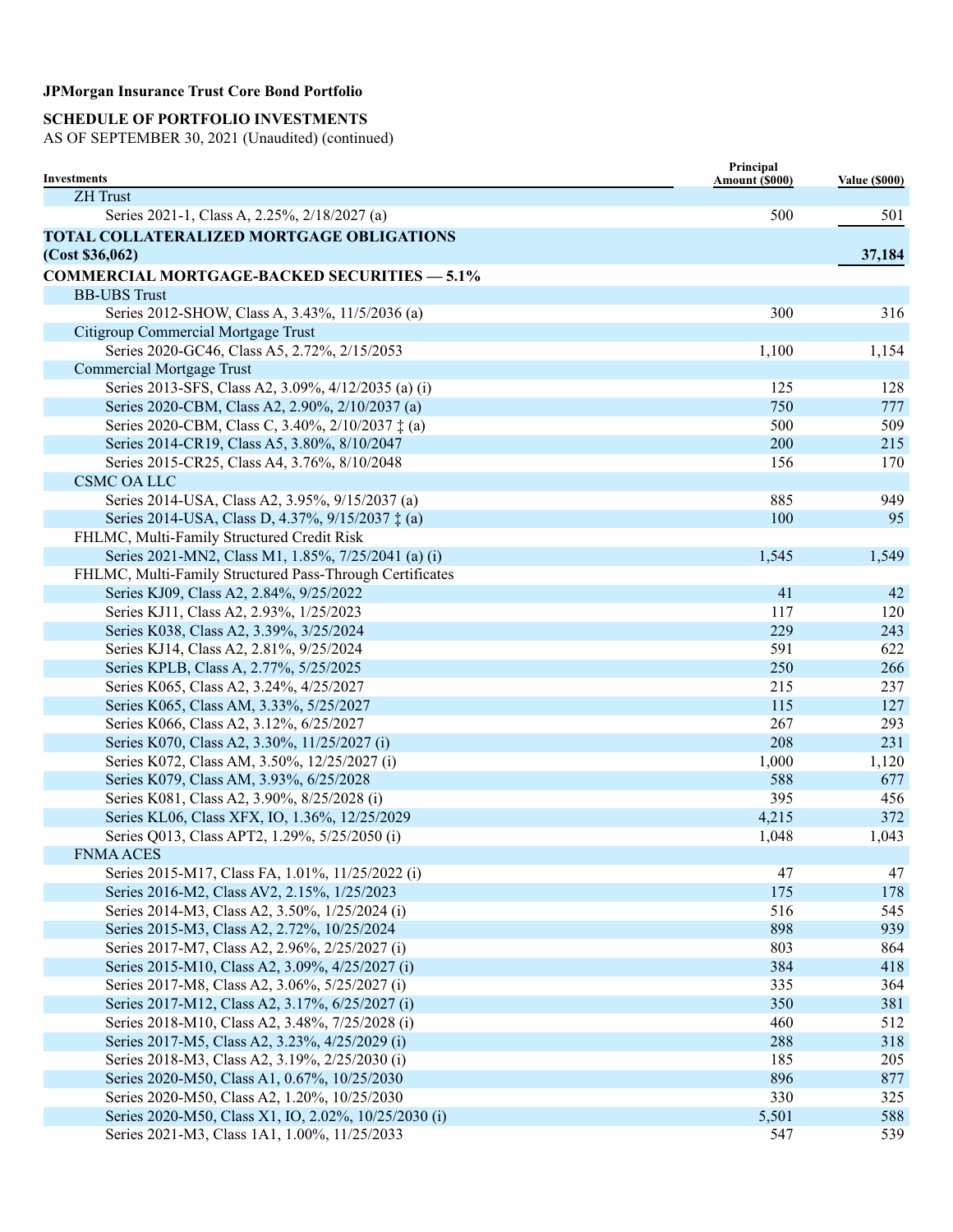| Series 2021-M3, Class X1, IO, 2.12%, 11/25/2033 (i)  | 2.822 | 377  |
|------------------------------------------------------|-------|------|
| <b>FREMF</b> Mortgage Trust                          |       |      |
| Series 2014-K40, Class C, 4.21%, 11/25/2047 (a) (i)  | 168   | 180- |
| Series 2015-K44, Class B, 3.80%, 1/25/2048 (a) (i)   | 640   | 685  |
| Series 2015-K45, Class B, 3.71%, 4/25/2048 (a) (i)   | 500   | 534  |
| Series 2016-K722, Class B, 3.99%, 7/25/2049 (a) (i)  | 110   | 115  |
| Series 2016-K59, Class B, 3.70%, 11/25/2049 (a) (i)  | 180   | 194  |
| Series 2018-K730, Class B, 3.92%, 2/25/2050 (a) (i)  | 551   | 590  |
| Series 2019-K102, Class B, 3.65%, 12/25/2051 (a) (i) | 750   | 802  |
|                                                      |       |      |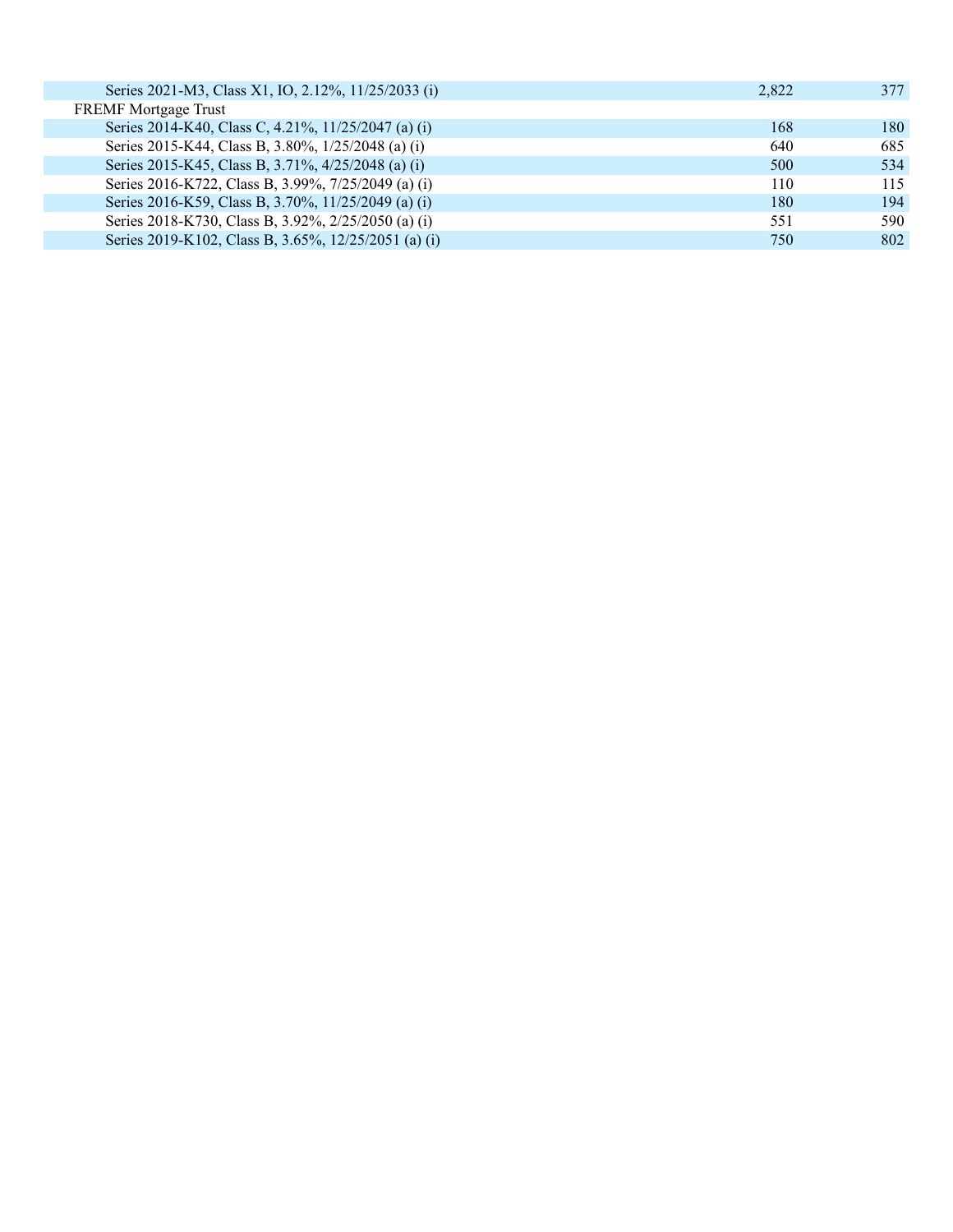### **SCHEDULE OF PORTFOLIO INVESTMENTS**

| <b>Investments</b>                                                                          | Principal<br>Amount (\$000) | <b>Value (\$000)</b> |
|---------------------------------------------------------------------------------------------|-----------------------------|----------------------|
| Morgan Stanley Capital I Trust                                                              |                             |                      |
| Series 2006-IQ12, Class X1, IO, 0.24%, 12/15/2043 $\ddagger$ (a) (i)                        | 27                          | $\frac{(-1)^{n}}{2}$ |
| <b>MRCD MARK Mortgage Trust</b>                                                             |                             |                      |
| Series 2019-PARK, Class A, 2.72%, 12/15/2036 (a)                                            | 740                         | 767                  |
| Series 2019-PARK, Class D, 2.72%, 12/15/2036 ‡ (a)                                          | 987                         | 991                  |
| <b>SBALR Commercial Mortgage Trust</b>                                                      |                             |                      |
| Series 2020-RR1, Class A3, 2.83%, 2/13/2053 (a)                                             | 975                         | 1,004                |
| <b>SLG Office Trust</b>                                                                     |                             |                      |
| Series 2021-OVA, Class A, 2.59%, 7/15/2041 (a)                                              | 930                         | 961                  |
| <b>UBS-BAMLL Trust</b>                                                                      |                             |                      |
| Series 2012-WRM, Class A, 3.66%, 6/10/2030 (a)                                              | 116                         | 117                  |
| <b>UBS-Barclays Commercial Mortgage Trust</b>                                               |                             |                      |
| Series 2012-C2, Class A4, 3.53%, 5/10/2063                                                  | 104                         | 106                  |
| TOTAL COMMERCIAL MORTGAGE-BACKED SECURITIES                                                 |                             |                      |
| (Cost \$25,223)                                                                             |                             | 26,234               |
| <b>FOREIGN GOVERNMENT SECURITIES - 0.3%</b>                                                 |                             |                      |
| Kingdom of Saudi Arabia (Saudi Arabia)                                                      |                             |                      |
| $2.25\%, 2/2/2033$ (a)                                                                      | 200                         | 195                  |
| Republic of Colombia (Colombia)                                                             |                             |                      |
| 7.38%, 9/18/2037                                                                            | 100                         | 123                  |
| United Mexican States (Mexico)                                                              |                             |                      |
| 4.13%, 1/21/2026                                                                            | 200                         | 224                  |
| 3.75%, 1/11/2028                                                                            | 280                         | 305                  |
| 2.66%, 5/24/2031                                                                            | 283                         | 273                  |
| 4.75%, 3/8/2044                                                                             | 50                          | 53                   |
| 4.35%, 1/15/2047                                                                            | 58                          | 58                   |
| 4.50%, 1/31/2050                                                                            | 315                         | 322                  |
| 3.77%, 5/24/2061                                                                            | 211                         | 187                  |
| TOTAL FOREIGN GOVERNMENT SECURITIES                                                         |                             |                      |
| (Cost \$1,753)                                                                              |                             | 1,740                |
| <b>U.S. GOVERNMENT AGENCY SECURITIES - 0.2%</b>                                             |                             |                      |
| FNMA, STRIPS                                                                                |                             |                      |
| 18.57%, 3/23/2028 (h)                                                                       | 630                         | 579                  |
| Tennessee Valley Authority                                                                  |                             |                      |
| 5.88%, 4/1/2036                                                                             | 140                         | 205                  |
| 4.63%, 9/15/2060                                                                            | 93                          | 135                  |
| 4.25%, 9/15/2065                                                                            | 101                         | 141                  |
| TOTAL U.S. GOVERNMENT AGENCY SECURITIES                                                     |                             |                      |
| (Cost \$804)                                                                                |                             | 1,060                |
| MUNICIPAL BONDS $-0.1\%$ (k)                                                                |                             |                      |
| New York $-0.1\%$                                                                           |                             |                      |
| New York State Dormitory Authority, State Personal Income Tax, Build America Bonds, General |                             |                      |
|                                                                                             |                             |                      |
| Purpose<br>Series 2010-D, Rev., 5.60%, 3/15/2040                                            | 30                          | 40                   |
| Port Authority of New York and New Jersey, Consolidated                                     |                             |                      |
|                                                                                             | 130                         |                      |
| Series 164, Rev., 5.65%, 11/1/2040                                                          |                             | 182                  |
| <b>Total New York</b>                                                                       |                             | 222                  |
| Ohio — $0.0\%$ (b)                                                                          |                             |                      |
| Ohio State University (The), General Receipts                                               |                             |                      |
| Series 2011-A, Rev., 4.80%, 6/1/2111                                                        | 98                          | 140                  |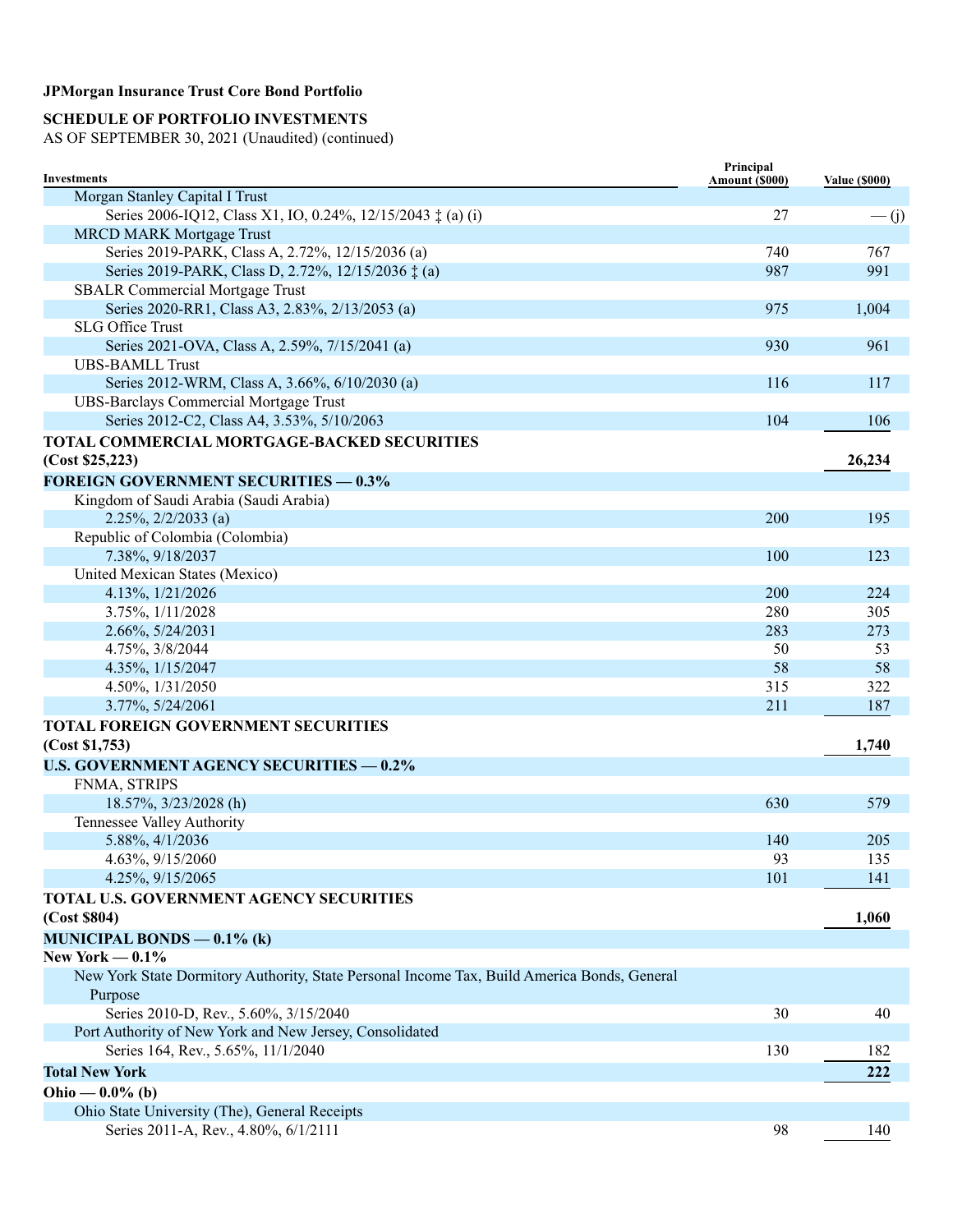| <b>TOTAL MUNICIPAL BONDS</b>                                               |              |            |
|----------------------------------------------------------------------------|--------------|------------|
| (Cost \$256)                                                               |              | <b>362</b> |
|                                                                            |              |            |
|                                                                            | Shares (000) |            |
| <b>SHORT-TERM INVESTMENTS — 6.7%</b>                                       |              |            |
| <b>INVESTMENT COMPANIES <math>-6.7\%</math></b>                            |              |            |
| JPMorgan Prime Money Market Fund Class Institutional Shares, 0.05% (1) (m) |              |            |
| (Cost \$34,506)                                                            | 34,500       | 34,517     |
| Total Investments — 104.2%                                                 |              |            |
| (Cost \$521,900)                                                           |              | 536,918    |
| Liabilities in Excess of Other Assets $-$ (4.2)%                           |              | (21, 846)  |
| Net Assets $-100.0\%$                                                      |              | 515,072    |

Percentages indicated are based on net assets.

#### **Abbreviations**

ABS Asset-Backed Securities

ACES Alternative Credit Enhancement Securities

ARM Adjustable Rate Mortgage. The interest rate shown is the rate in effect as of September 30, 2021.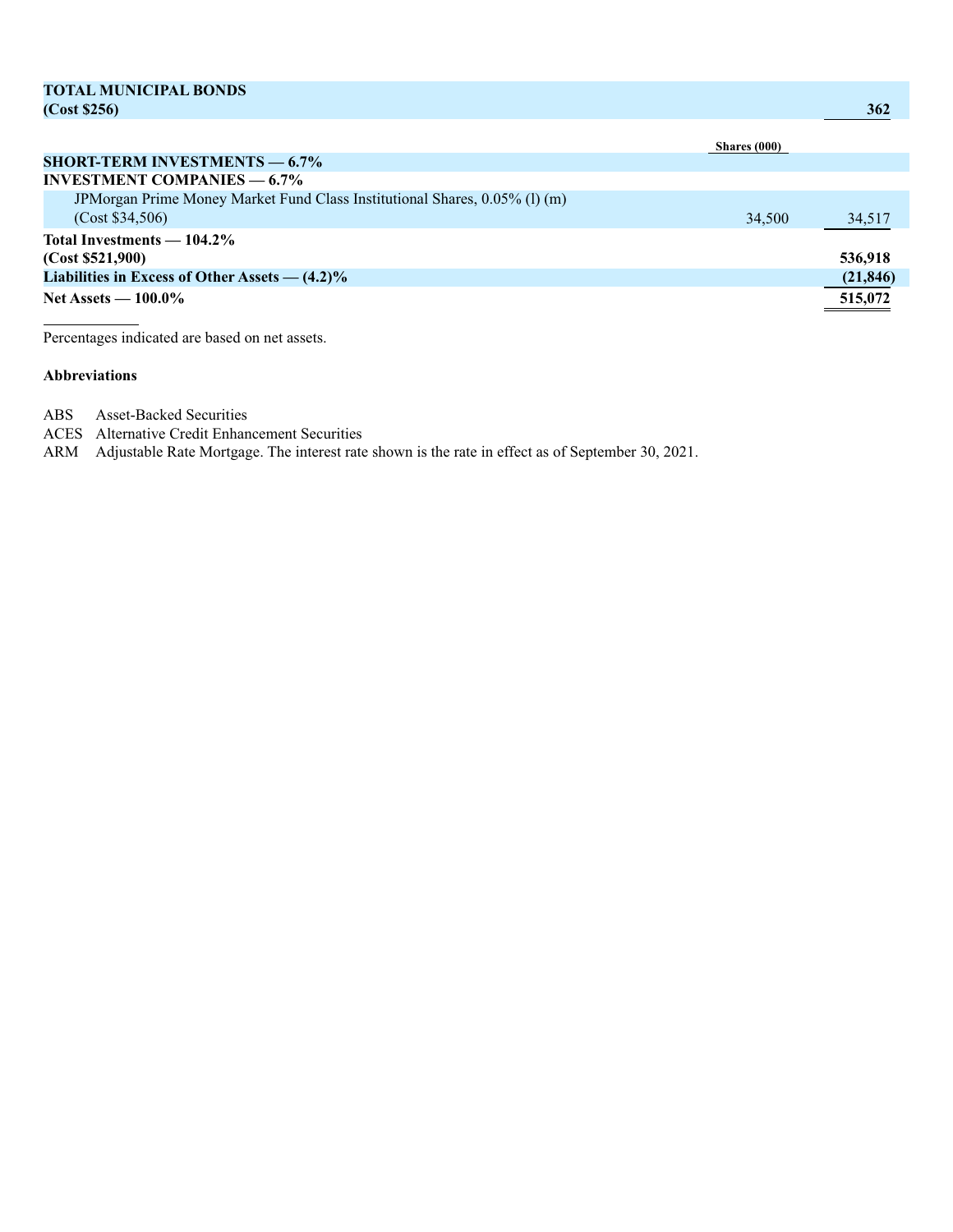#### **SCHEDULE OF PORTFOLIO INVESTMENTS**

- CDO Collateralized Debt Obligations
- CSMC Credit Suisse Mortgage Trust
- FHLMC Federal Home Loan Mortgage Corp.
- FNMA Federal National Mortgage Association
- GNMA Government National Mortgage Association
- HB High Coupon Bonds (a.k.a. "IOettes") represent the right to receive interest payments on an underlying pool of mortgages with similar features as those associated with IO securities. Unlike IO's the owner also has a right to receive a very small portion of principal. The high interest rates result from taking interest payments from other classes in the Real Estate Mortgage Investment Conduit trust and allocating them to the small principal of the HB class.
- ICE Intercontinental Exchange
- IF Inverse Floaters represent securities that pay interest at a rate that increases (decreases) with a decline (incline) in a specified index or have an interest rate that adjusts periodically based on changes in current interest rates and prepayments on the underlying pool of assets. The interest rate shown is the rate in effect as of September 30, 2021. The rate may be subject to a cap and floor.
- IO Interest Only represents the right to receive the monthly interest payments on an underlying pool of mortgage loans. The principal amount shown represents the par value on the underlying pool. The yields on these securities are subject to accelerated principal paydowns as a result of prepayment or refinancing of the underlying pool of mortgage instruments. As a result, interest income may be reduced considerably.
- LIBOR London Interbank Offered Rate
- PO Principal Only represents the right to receive the principal portion only on an underlying pool of mortgage loans. The market value of these securities is extremely volatile in response to changes in market interest rates. As prepayments on the underlying mortgages of these securities increase, the yield on these securities increases.
- REIT Real Estate Investment Trust
- REMIC Real Estate Mortgage Investment Conduit
- Rev. Revenue
- SOFR Secured Overnight Financing Rate
- **STRIPS** Separate Trading of Registered Interest and Principal of Securities. The STRIPS Program lets investors hold and trade individual interest and principal components of eligible notes and bonds as separate securities.
- TBA To Be Announced; Security is subject to delayed delivery.
- UMBS Uniform Mortgage-Backed Securities
- USD United States Dollar
- (a) Securities exempt from registration under Rule 144A or section 4(a)(2), of the Securities Act of 1933, as amended.
- (b) Amount rounds to less than 0.1% of net assets.
- (c) Variable or floating rate security, linked to the referenced benchmark. The interest rate shown is the current rate as of September 30, 2021.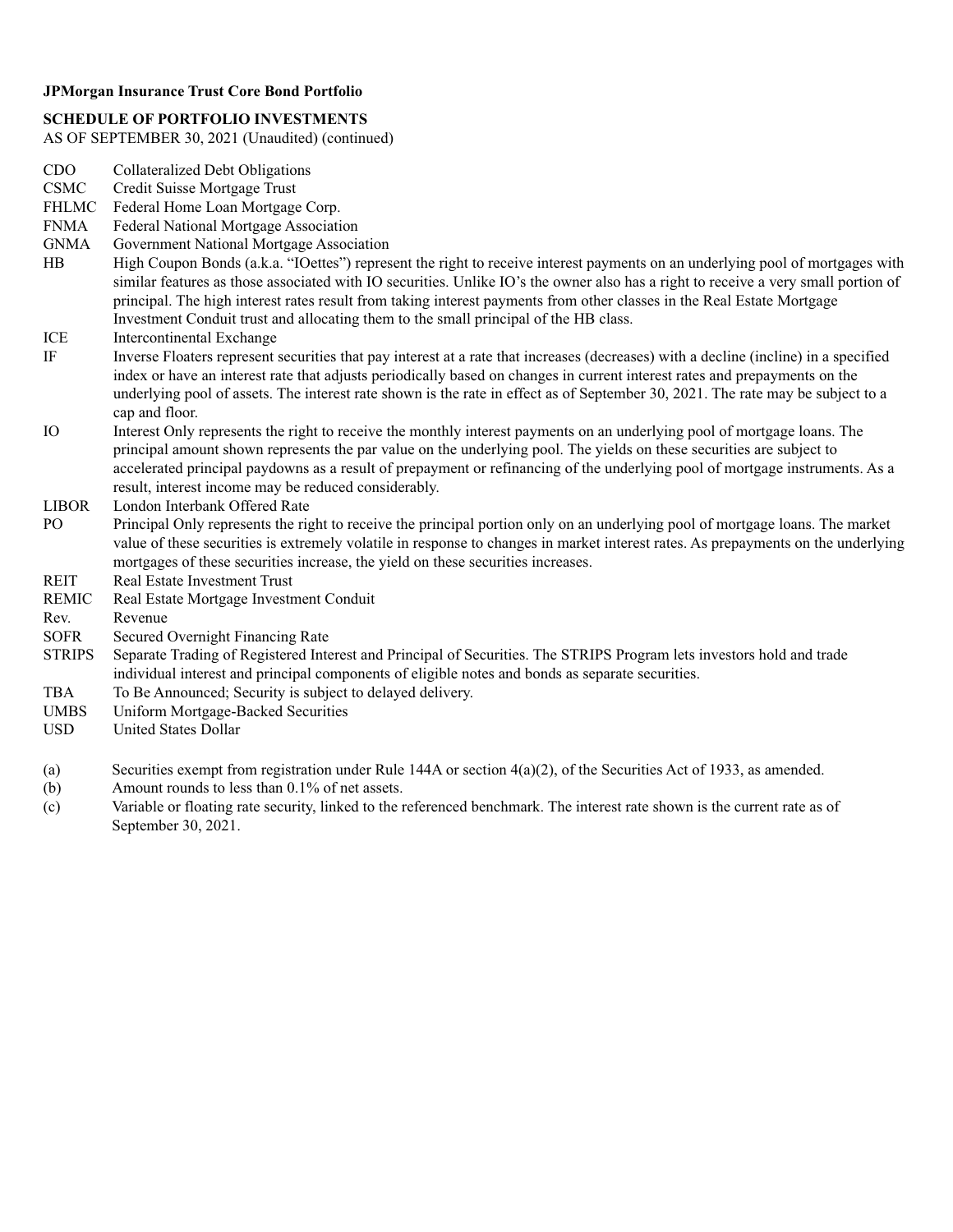#### **SCHEDULE OF PORTFOLIO INVESTMENTS**

- (d) Step bond. Interest rate is a fixed rate for an initial period that either resets at a specific date or may reset in the future contingent upon a predetermined trigger. The interest rate shown is the current rate as of September 30, 2021.
- (e) Security is perpetual and thus, does not have a predetermined maturity date. The coupon rate for this security is fixed for a period of time and may be structured to adjust thereafter. The date shown, if applicable, reflects the next call date. The coupon rate shown is the rate in effect as of September 30, 2021.
- (f) Security is an interest bearing note with preferred security characteristics.
- (g) All or a portion of the security is a when-issued security, delayed delivery security, or forward commitment.
- (h) The rate shown is the effective yield as of September 30, 2021.
- (i) Variable or floating rate security, the interest rate of which adjusts periodically based on changes in current interest rates and prepayments on the underlying pool of assets. The interest rate shown is the current rate as of September 30, 2021. (j) Amount rounds to less than one thousand.
- (k) The date shown represents the earliest of the prerefunded date, next put date or final maturity date.
- (l) Investment in an affiliated fund, which is registered under the Investment Company Act of 1940, as amended, and is advised by J.P. Morgan Investment Management Inc.
- (m) The rate shown is the current yield as of September 30, 2021.
- ‡ Value determined using significant unobservable inputs.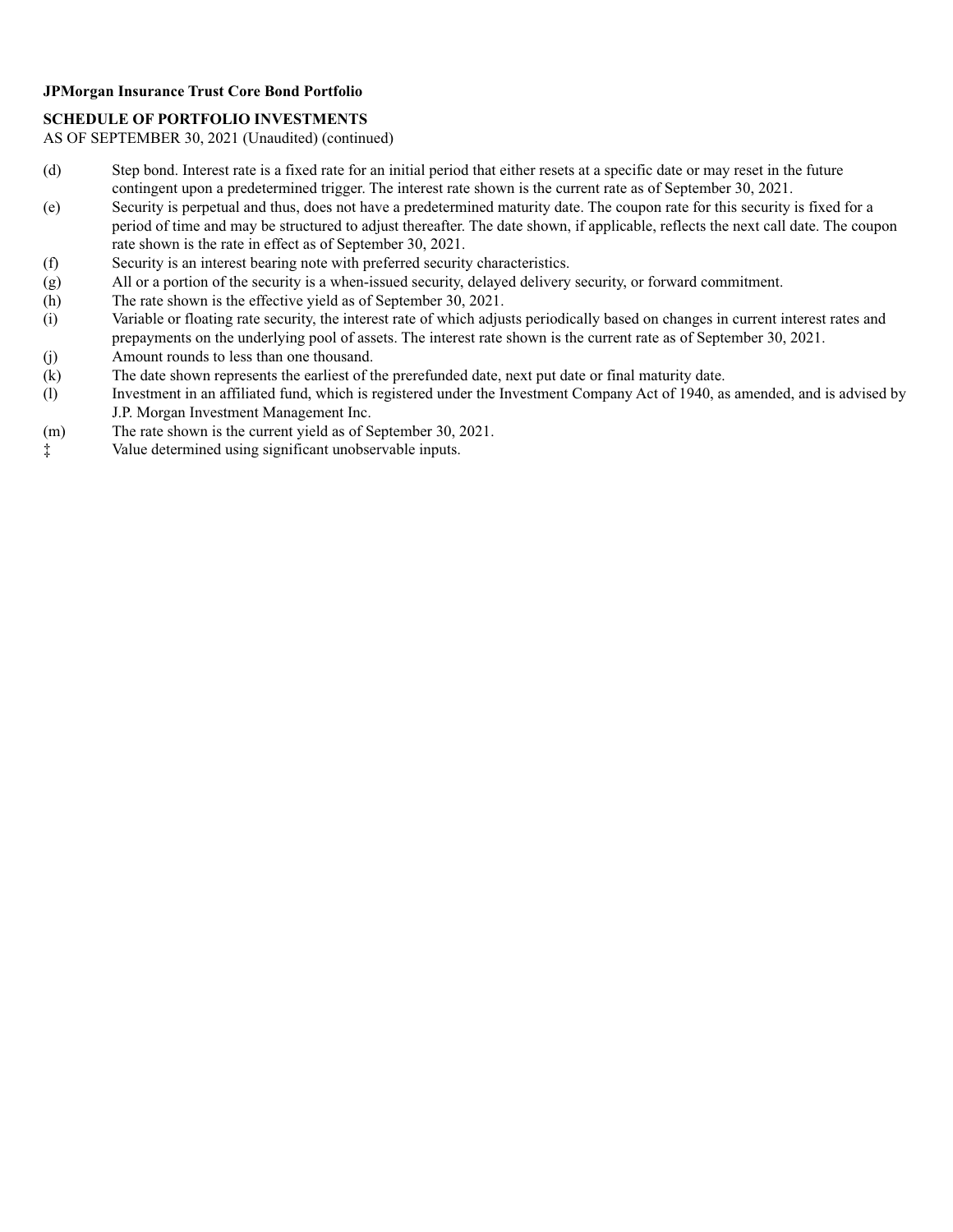#### **SCHEDULE OF PORTFOLIO INVESTMENTS**

AS OF SEPTEMBER 30, 2021 (Unaudited) (continued) (Dollar values in thousands)

**A. Valuation of Investments** — Investments are valued in accordance with U.S. generally accepted accounting principles ("GAAP") and the Portfolio's valuation policies set forth by, and under the supervision and responsibility of, the Board of Trustees of the Trust (the "Board"), which established the following approach to valuation, as described more fully below: (i) investments for which market quotations are readily available shall be valued at their market value and (ii) all other investments for which market quotations are not readily available shall be valued at their fair value as determined in good faith by the Board.

J.P. Morgan Investment Management Inc. (the "Administrator") has established the J.P. Morgan Asset Management Americas Valuation Committee ("AVC") to assist the Board with the oversight and monitoring of the valuation of the Portfolio's investments. The Administrator implements the valuation policies of the Portfolio's investments, as directed by the Board. The AVC oversees and carries out the policies for the valuation of investments held in the Portfolio. This includes monitoring the appropriateness of fair values based on results of ongoing valuation oversight including, but not limited, to consideration of macro or security specific events, market events, and pricing vendor and broker due diligence. The Administrator is responsible for discussing and assessing the potential impacts to the fair values on an ongoing basis, and, at least on a quarterly basis, with the AVC and the Board.

A market-based approach is primarily used to value the Portfolio's investments. Investments for which market quotations are not readily available are fair valued by approved affiliated and/or unaffiliated approved pricing vendors or third party broker-dealers (collectively referred to as "Pricing Services") or may be internally fair valued using methods set forth by the valuation policies approved by the Board. This may include the use of related or comparable assets or liabilities, recent transactions, market multiples, book values and other relevant information for the investment. An income-based valuation approach may be used in which the anticipated future cash flows of the investment are discounted to calculate the fair value. Discounts may also be applied due to the nature or duration of any restrictions on the disposition of the investments. Valuations may be based upon current market prices of securities that are comparable in coupon, rating, maturity and industry. It is possible that the estimated values may differ significantly from the values that would have been used had a ready market for the investments existed, and such differences could be material.

Fixed income instruments are valued based on prices received from Pricing Services. The Pricing Services use multiple valuation techniques to determine the valuation of fixed income instruments. In instances where sufficient market activity exists, the Pricing Services may utilize a market-based approach through which trades or quotes from market makers are used to determine the valuation of these instruments. In instances where sufficient market activity may not exist, the Pricing Services also utilize proprietary valuation models which may consider market transactions in comparable securities and the various relationships between securities in determining fair value and/or market characteristics in order to estimate the relevant cash flows, which are then discounted to calculate the fair values.

Investments in open-end investment companies ("Underlying Funds") are valued at each Underlying Fund's net asset values per share as of the report date.

See the table on "Quantitative Information about Level 3 Fair Value Measurements" for information on the valuation techniques and inputs used to value level 3 securities held by the Portfolio at September 30, 2021.

Valuations reflected in this report are as of the report date. As a result, changes in valuation due to market events and/or issuer-related events after the report date and prior to issuance of the report are not reflected herein.

The various inputs that are used in determining the valuation of the Portfolio's investments are summarized into the three broad levels listed below.

- Level 1 Unadjusted inputs using quoted prices in active markets for identical investments.
- Level 2 Other significant observable inputs including, but not limited to, quoted prices for similar investments, inputs other than quoted prices that are observable for investments (such as interest rates, prepayment speeds, credit risk, etc.) or other market corroborated inputs.
- Level 3 Significant inputs based on the best information available in the circumstances, to the extent observable inputs are not available (including the Portfolio's assumptions in determining the fair value of investments).

A financial instrument's level within the fair value hierarchy is based on the lowest level of any input, both individually and in the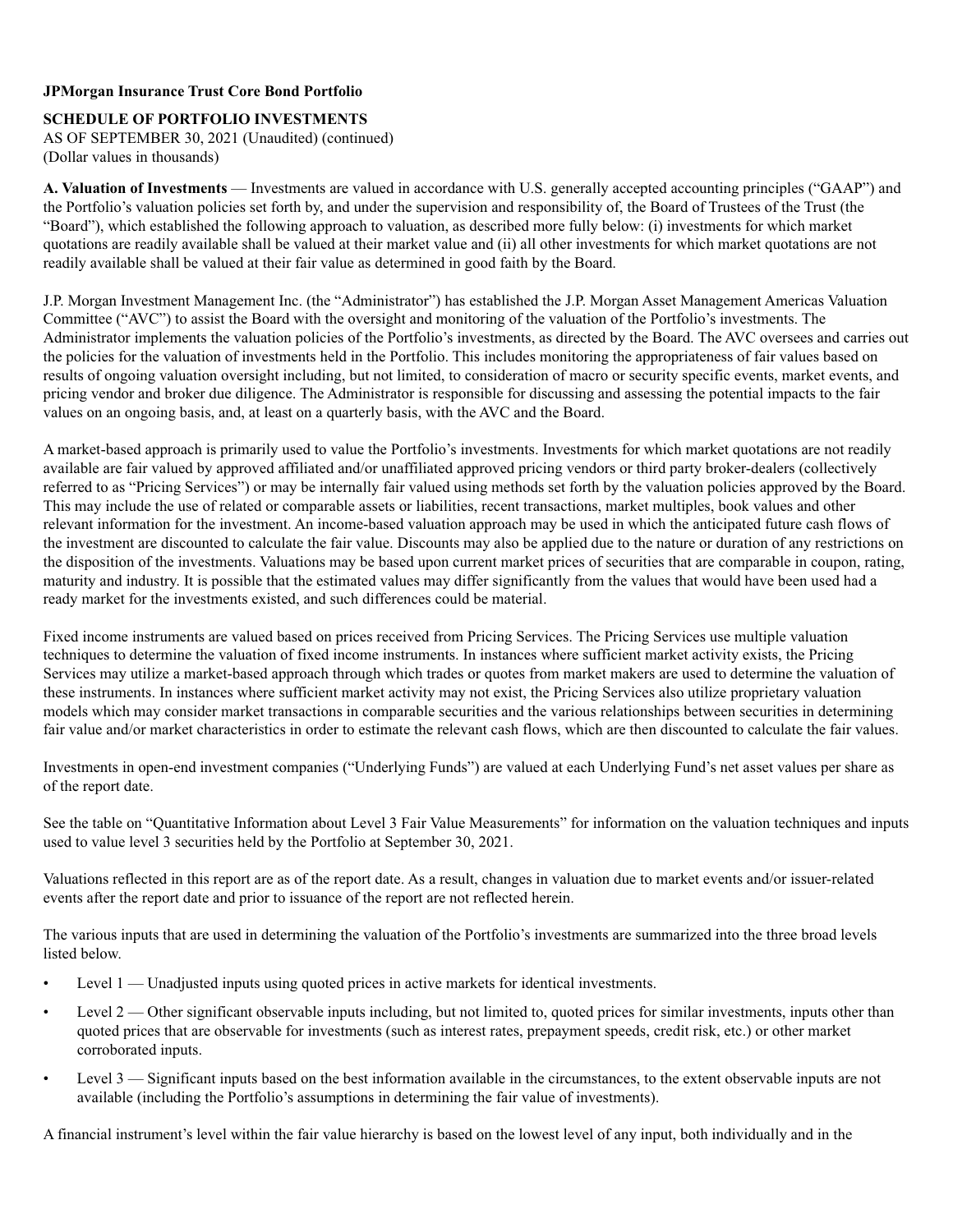aggregate, that is significant to the fair value measurement. The inputs or methodology used for valuing instruments are not necessarily an indication of the risk associated with investing in those instruments.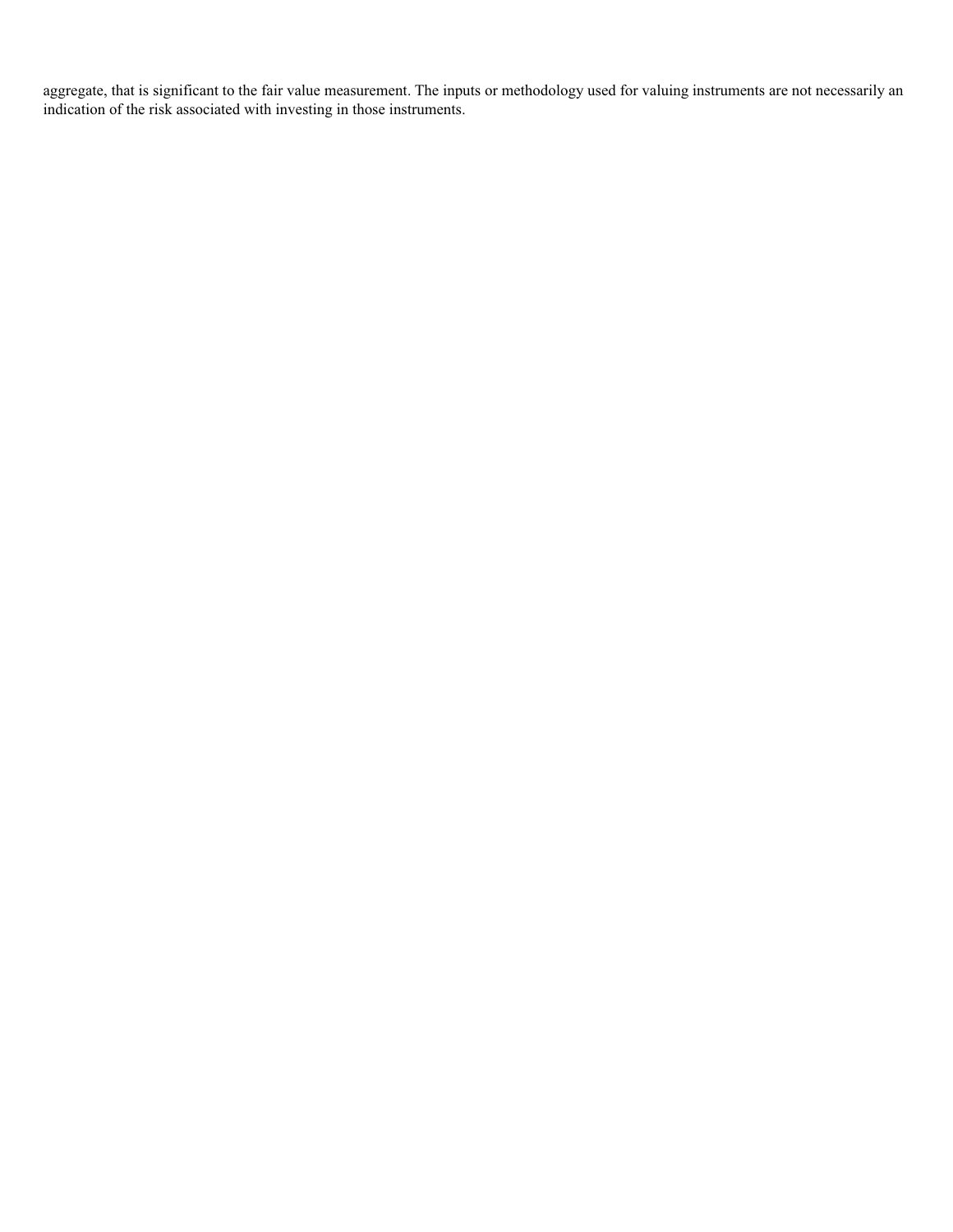## **JPMorgan Insurance Trust Core Bond Portfolio**

## **SCHEDULE OF PORTFOLIO INVESTMENTS**

AS OF SEPTEMBER 30, 2021 (Unaudited) (continued) (Dollar values in thousands)

The following table represents each valuation input as presented on the Schedule of Portfolio Investments:

|                                              |               | <b>Level 1</b><br><b>Ouoted</b> prices |     | Level 2<br>Other significant<br>observable inputs | Level 3<br>Significant<br>unobservable inputs |        | Total     |  |
|----------------------------------------------|---------------|----------------------------------------|-----|---------------------------------------------------|-----------------------------------------------|--------|-----------|--|
| <b>Investments in Securities</b>             |               |                                        |     |                                                   |                                               |        |           |  |
| <b>Asset-Backed Securities</b>               | <sup>\$</sup> |                                        | \$. | 40,607                                            | <sup>\$</sup>                                 | 15,374 | \$55,981  |  |
| <b>Collateralized Mortgage Obligations</b>   |               |                                        |     | 35,155                                            |                                               | 2,029  | 37,184    |  |
| <b>Commercial Mortgage-Backed Securities</b> |               |                                        |     | 24,639                                            |                                               | 1,595  | 26,234    |  |
| Corporate Bonds                              |               |                                        |     | 164,808                                           |                                               |        | 164,808   |  |
| Foreign Government Securities                |               |                                        |     | 1,740                                             |                                               |        | 1,740     |  |
| Mortgage-Backed Securities                   |               |                                        |     | 96,895                                            |                                               |        | 96,895    |  |
| Municipal Bonds                              |               |                                        |     | 362                                               |                                               |        | 362       |  |
| U.S. Government Agency Securities            |               |                                        |     | 1,060                                             |                                               |        | 1.060     |  |
| U.S. Treasury Obligations                    |               |                                        |     | 118,137                                           |                                               |        | 118,137   |  |
| <b>Short-Term Investments</b>                |               |                                        |     |                                                   |                                               |        |           |  |
| <b>Investment Companies</b>                  |               | 34,517                                 |     |                                                   |                                               |        | 34,517    |  |
| <b>Total Investments in Securities</b>       |               | 34.517                                 |     | 483,403                                           |                                               | 18.998 | \$536,918 |  |

The following is a summary of investments for which significant unobservable inputs (level 3) were used in determining fair value:

|                            | <b>Balance</b><br>as of<br>December 31.<br><b>2020</b> | <b>Realized</b><br>gain<br>(loss) | Change in<br>net unrealized<br>appreciation<br>(depreciation) |   | <b>Net</b><br>accretion<br>(amortization) | Purchases <sup>1</sup> | Sales <sup>2</sup> | <b>Transfers</b><br>into<br>Level 3 | <b>Transfers</b><br>out<br>of Level 3 | <b>Balance</b><br>as of<br>September 30,<br>2021 |
|----------------------------|--------------------------------------------------------|-----------------------------------|---------------------------------------------------------------|---|-------------------------------------------|------------------------|--------------------|-------------------------------------|---------------------------------------|--------------------------------------------------|
| <b>Investments in</b>      |                                                        |                                   |                                                               |   |                                           |                        |                    |                                     |                                       |                                                  |
| <b>Securities:</b>         |                                                        |                                   |                                                               |   |                                           |                        |                    |                                     |                                       |                                                  |
| Asset-Backed Securities \$ | 19.255 \$                                              |                                   | 36                                                            | S | (1)                                       | \$<br>751              | \$(4,595)          |                                     | (72)                                  | 15,374                                           |
| Collateralized Mortgage    |                                                        |                                   |                                                               |   |                                           |                        |                    |                                     |                                       |                                                  |
| Obligations                | 3,868                                                  |                                   | (42)                                                          |   | (46)                                      | 79                     | (1,127)            |                                     | (703)                                 | 2,029                                            |
| Commercial Mortgage-       |                                                        |                                   |                                                               |   |                                           |                        |                    |                                     |                                       |                                                  |
| <b>Backed Securities</b>   | 1,859                                                  |                                   | 35                                                            |   |                                           | $-$ (a)                | (300)              |                                     |                                       | 1,595                                            |
| <b>Total</b>               | 24,982                                                 | $\sim$                            | 29                                                            |   | (46)                                      | 830                    | \$(6,022)          | $\overline{\phantom{a}}$            | (775)                                 | 18,998                                           |

<sup>1</sup> Purchases include all purchases of securities and securities received in corporate actions.

<sup>2</sup> Sales include all sales of securities, maturities, paydowns and securities tendered in corporate actions.

(a) Amount rounds to less than one thousand.

The changes in net unrealized appreciation (depreciation) attributable to securities owned at September 30, 2021, which were valued using significant unobservable inputs (level 3) amounted to \$11.

There were no significant transfers into or out of level 3 for the period ended September 30, 2021.

The significant unobservable inputs used in the fair value measurement of the Portfolio's investments are listed below. Generally, a change in the assumptions used in any input in isolation may be accompanied by a change in another input. Significant changes in any of the unobservable inputs may significantly impact the fair value measurement. The impact is based on the relationship between each unobservable input and the fair value measurement. Significant increases (decreases) in enterprise multiples may increase (decrease) the fair value measurement. Significant increases (decreases) in the discount for lack of marketability, liquidity discount, probability of default, yield and default rate may decrease (increase) the fair value measurement. A significant change in the discount rate or prepayment rate (Constant Prepayment Rate or PSA Prepayment Model) may decrease or increase the fair value measurement.

## **Quantitative Information about Level 3 Fair Value Measurements #**

| <b>Fair Value at</b> |                               |  |
|----------------------|-------------------------------|--|
| September 30, 2021   | <b>Valuation Technique(s)</b> |  |

**Chapter 30, 2021 Chapter 30, 2021 Range (Weighted Average)** (a)